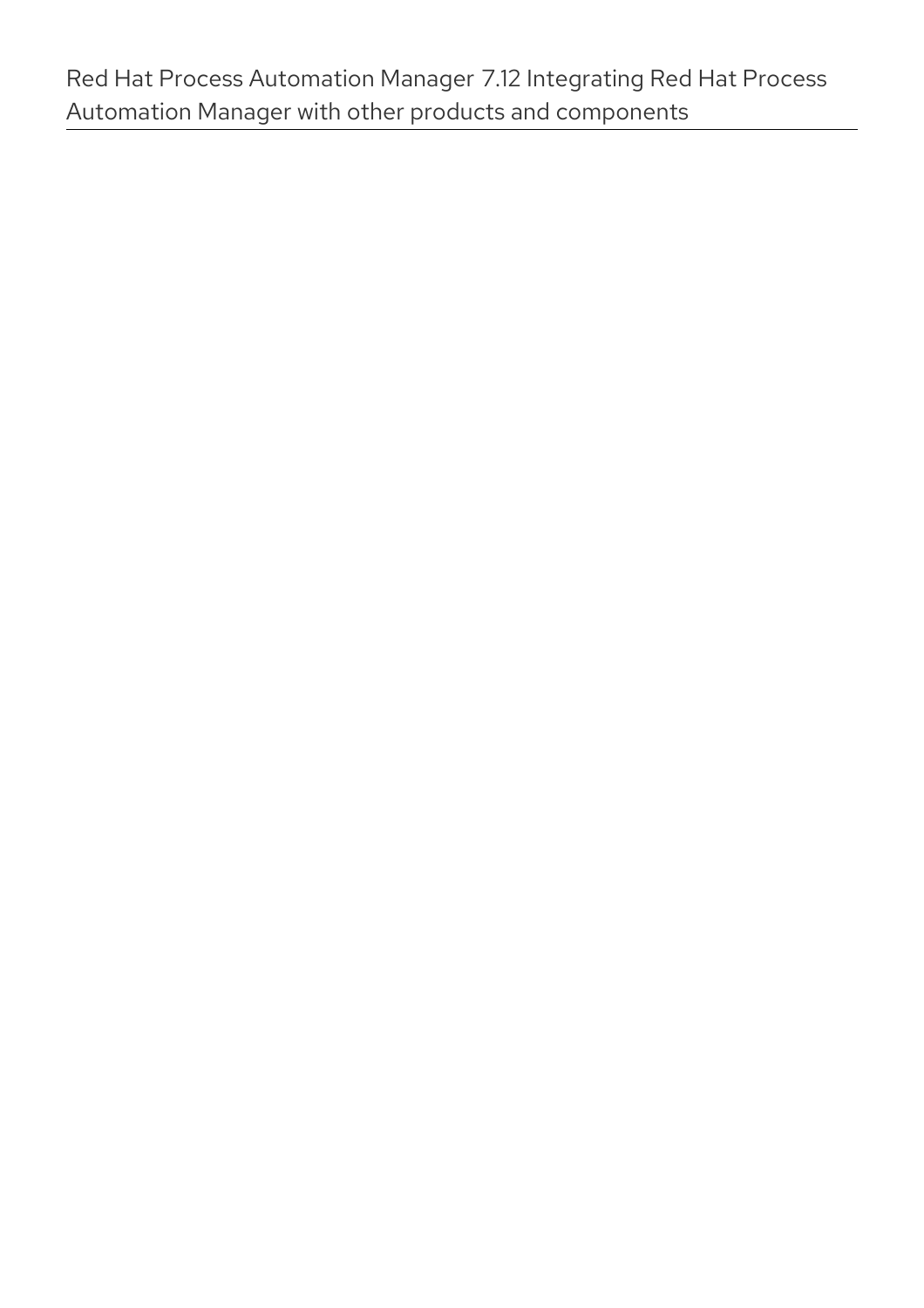### Legal Notice

Copyright © 2022 Red Hat, Inc.

The text of and illustrations in this document are licensed by Red Hat under a Creative Commons Attribution–Share Alike 3.0 Unported license ("CC-BY-SA"). An explanation of CC-BY-SA is available at

http://creativecommons.org/licenses/by-sa/3.0/

. In accordance with CC-BY-SA, if you distribute this document or an adaptation of it, you must provide the URL for the original version.

Red Hat, as the licensor of this document, waives the right to enforce, and agrees not to assert, Section 4d of CC-BY-SA to the fullest extent permitted by applicable law.

Red Hat, Red Hat Enterprise Linux, the Shadowman logo, the Red Hat logo, JBoss, OpenShift, Fedora, the Infinity logo, and RHCE are trademarks of Red Hat, Inc., registered in the United States and other countries.

Linux ® is the registered trademark of Linus Torvalds in the United States and other countries.

Java ® is a registered trademark of Oracle and/or its affiliates.

XFS ® is a trademark of Silicon Graphics International Corp. or its subsidiaries in the United States and/or other countries.

MySQL<sup>®</sup> is a registered trademark of MySQL AB in the United States, the European Union and other countries.

Node.js ® is an official trademark of Joyent. Red Hat is not formally related to or endorsed by the official Joyent Node.js open source or commercial project.

The OpenStack ® Word Mark and OpenStack logo are either registered trademarks/service marks or trademarks/service marks of the OpenStack Foundation, in the United States and other countries and are used with the OpenStack Foundation's permission. We are not affiliated with, endorsed or sponsored by the OpenStack Foundation, or the OpenStack community.

All other trademarks are the property of their respective owners.

### Abstract

This document describes how to integrate Red Hat Process Automation Manager with other products and components, such as Spring Boot, Red Hat Single Sign-On, and other supported products.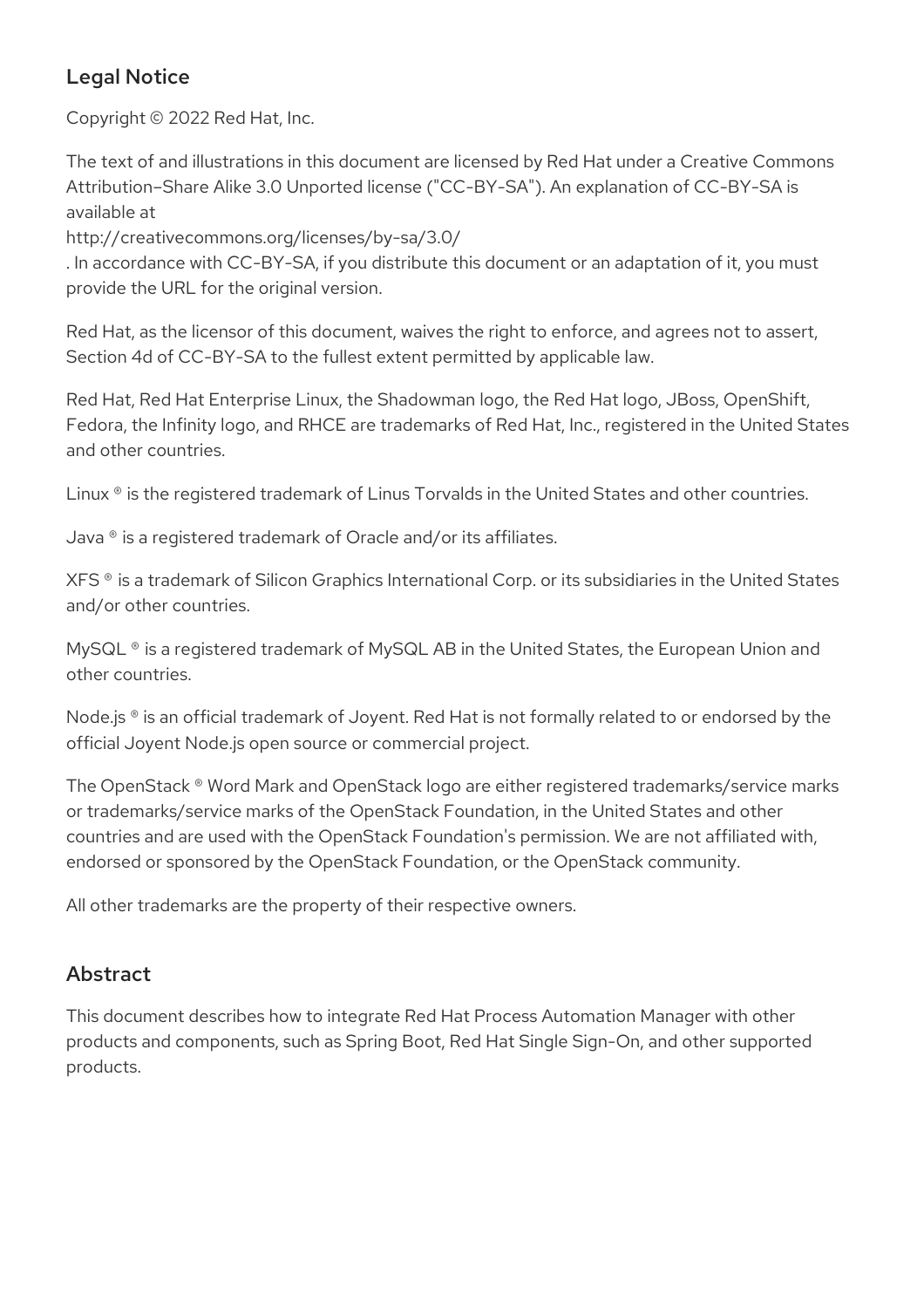### Table of Contents

| <b>PREFACE</b>                                                                                                                           |          |
|------------------------------------------------------------------------------------------------------------------------------------------|----------|
|                                                                                                                                          |          |
| PART I. CREATING RED HAT PROCESS AUTOMATION MANAGER BUSINESS APPLICATIONS WITH SPRING                                                    |          |
| CHAPTER 1. RED HAT PROCESS AUTOMATION MANAGER SPRING BOOT BUSINESS APPLICATIONS  8                                                       |          |
|                                                                                                                                          |          |
| CHAPTER 3. APACHE MAVEN AND RED HAT PROCESS AUTOMATION MANAGER SPRING BOOT                                                               | -10      |
| 3.1. CONFIGURING A RED HAT PROCESS AUTOMATION MANAGER SPRING BOOT PROJECT FOR THE<br>ONLINE MAVEN REPOSITORY                             | 10       |
| 3.2. DOWNLOADING AND CONFIGURING THE RED HAT PROCESS AUTOMATION MANAGER MAVEN<br><b>REPOSITORY</b>                                       | 11       |
| CHAPTER 4. SPRING SECURITY WITH RED HAT PROCESS AUTOMATION MANAGER<br>.                                                                  |          |
| 4.1. USING SPRING SECURITY TO AUTHENTICATE WITH AUTHORIZATION                                                                            | 14       |
| 4.2. DISABLING SPRING SECURITY IN A RED HAT PROCESS AUTOMATION MANAGER BUSINESS                                                          |          |
| APPLICATION                                                                                                                              | 15       |
| 4.3. USING SPRING SECURITY WITH PREAUTHENICATION                                                                                         | 16<br>18 |
| 4.4. CONFIGURING THE BUSINESS APPLICATION WITH RED HAT SINGLE SIGN-ON                                                                    |          |
| CHAPTER 5. RED HAT PROCESS AUTOMATION MANAGER SPRING BOOT CONFIGURATION                                                                  | 21       |
| 5.1. CONFIGURING REST ENDPOINTS FOR SPRING BOOT APPLICATIONS                                                                             | 21       |
| 5.2. CONFIGURING THE KIE SERVER IDENTITY                                                                                                 | 21       |
| 5.3. INTEGRATING APACHE KAFKA WITH YOUR RED HAT PROCESS AUTOMATION MANAGER SPRING BOOT                                                   |          |
| <b>PROJECT</b>                                                                                                                           | 22       |
| 5.4. CONFIGURING KIE SERVER COMPONENTS TO START AT RUNTIME                                                                               | 23       |
| 5.5. CONFIGURING YOUR SPRING BOOT APPLICATION FOR ASYNCHRONOUS EXECUTION                                                                 | 23       |
| 5.6. CONFIGURING THE BUSINESS APPLICATION FOR A CLUSTER USING QUARTZ                                                                     | 25       |
| 5.7. CONFIGURING BUSINESS APPLICATION USER GROUP PROVIDERS<br>5.8. CONFIGURING A SPRING BOOT PROJECT WITH A MYSQL OR POSTGRESQL DATABASE | 27<br>27 |
| 5.9. CONFIGURING BUSINESS APPLICATIONS FOR JPA                                                                                           | 28       |
| 5.10. CONFIGURING PLUGGABLE VARIABLE PERSISTENCE                                                                                         | 29       |
| 5.11. ENABLING SWAGGER DOCUMENTATION                                                                                                     | 30       |
|                                                                                                                                          |          |
| CHAPTER 6. CREATING A SELF-CONTAINED RED HAT PROCESS AUTOMATION MANAGER SPRING BOOT                                                      |          |
|                                                                                                                                          |          |
|                                                                                                                                          |          |
| 7.1. RUNNING BUSINESS APPLICATIONS IN STANDALONE MODE                                                                                    | 38       |
| 7.2. RUNNING BUSINESS APPLICATIONS IN DEVELOPMENT MODE                                                                                   | 39       |
|                                                                                                                                          |          |
| CHAPTER 8. RUNNING A SPRINGBOOT BUSINESS APPLICATION ON RED HAT OPENSHIFT CONTAINER                                                      |          |
|                                                                                                                                          |          |
| CHAPTER 9. IMPORTING AND DEPLOYING BUSINESS ASSETS PROJECTS IN BUSINESS CENTRAL  44                                                      |          |
| CHAPTER 10. REPLICATING AUDIT DATA IN A JMS MESSAGE BROKER<br>10.1. SPRING BOOT JMS AUDIT REPLICATION PARAMETERS                         | 48       |
| PART II. INTEGRATING RED HAT FUSE WITH RED HAT PROCESS AUTOMATION MANAGER  50                                                            |          |
|                                                                                                                                          |          |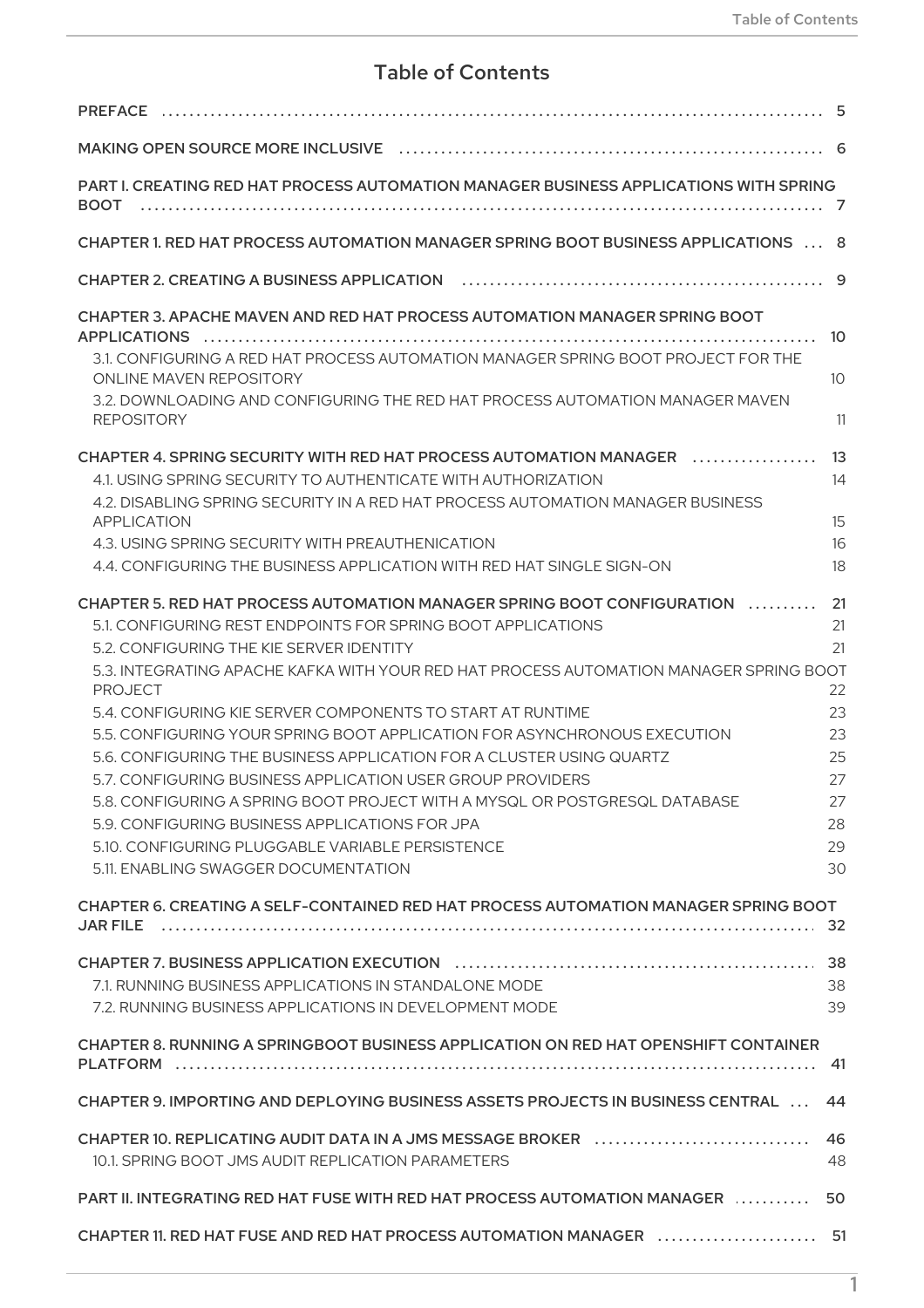| CHAPTER 12. RED HAT PROCESS AUTOMATION MANAGER DECISION AND PROCESS ENGINES WITH FUSE<br><b>ON APACHE KARAF</b>        | 52                         |
|------------------------------------------------------------------------------------------------------------------------|----------------------------|
| 12.1. UNINSTALLING OBSOLETE RED HAT PROCESS AUTOMATION MANAGER FEATURES XML FILES ON<br><b>KARAF</b>                   | 52                         |
| 12.2. INSTALLING RED HAT PROCESS AUTOMATION MANAGER FEATURES ON KARAF USING XML FILES                                  | 53                         |
| 12.3. INSTALLING RED HAT PROCESS AUTOMATION MANAGER FEATURES ON KARAF THROUGH MAVEN                                    | 54                         |
| 12.4. RED HAT PROCESS AUTOMATION MANAGER KARAF FEATURES                                                                | 55                         |
| CHAPTER 13. INSTALLING FUSE ON RED HAT JBOSS ENTERPRISE APPLICATION PLATFORM                                           | 57                         |
| CHAPTER 14. THE KIE-CAMEL COMPONENT<br>.                                                                               | 59                         |
| PART III. INTEGRATING RED HAT PROCESS AUTOMATION MANAGER WITH RED HAT SINGLE SIGN-ON                                   | $\sim$ $\sim$ $\sim$<br>60 |
|                                                                                                                        | 61                         |
|                                                                                                                        | 62                         |
| CHAPTER 17. RED HAT PROCESS AUTOMATION MANAGER ROLES AND USERS                                                         | 63                         |
| 17.1. ADDING RED HAT PROCESS AUTOMATION MANAGER USERS                                                                  | 64                         |
| CHAPTER 18. AUTHENTICATING BUSINESS CENTRAL THROUGH RH-SSO<br>18.1. CREATING THE BUSINESS CENTRAL CLIENT FOR RH-SSO    | 65<br>65                   |
| 18.2. INSTALLING THE RH-SSO CLIENT ADAPTER FOR BUSINESS CENTRAL                                                        | 66                         |
| 18.3. ENABLING ACCESS TO EXTERNAL FILE SYSTEMS AND GIT REPOSITORY SERVICES FOR BUSINESS<br><b>CENTRAL USING RH-SSO</b> | 70                         |
|                                                                                                                        | 72                         |
| 19.1. CREATING THE KIE SERVER CLIENT ON RH-SSO                                                                         | 72                         |
| 19.2. INSTALLING AND CONFIGURING KIE SERVER WITH THE CLIENT ADAPTER<br>19.3. KIE SERVER TOKEN-BASED AUTHENTICATION     | 73<br>75                   |
|                                                                                                                        |                            |
| 20.1. BASIC AUTHENTICATION<br>20.2. TOKEN-BASED AUTHENTICATION                                                         | 77<br>77                   |
|                                                                                                                        |                            |
| PART IV. INTEGRATING RED HAT PROCESS AUTOMATION MANAGER WITH RED HAT AMQ STREAMS                                       | 79                         |
|                                                                                                                        | 80                         |
| 21.1 CREATING AN EVENT THAT RECEIVES KAEKA MESSAGES<br>21.2. CREATING AN EVENT THAT SENDS KAFKA MESSAGES               | 80<br>81                   |
| 21.3. ADDING A CUSTOM TASK THAT SENDS KAFKA MESSAGES                                                                   | 81                         |
| CHAPTER 22. CONFIGURING A KIE SERVER TO SEND AND RECEIVE KAFKA MESSAGES FROM THE                                       | 84                         |
| 22.1. CONFIGURING THE USE A CUSTOM MESSAGE FORMAT                                                                      | 85                         |
| CHAPTER 23. CONFIGURING A SERVICE AND KIE SERVER TO EMIT KAFKA MESSAGES WHEN A                                         |                            |
|                                                                                                                        |                            |
| CHAPTER 24. PROVIDING A CUSTOM CLASS TO YOUR BUSINESS APPLICATION IN BUSINESS CENTRAL                                  | 88                         |
|                                                                                                                        |                            |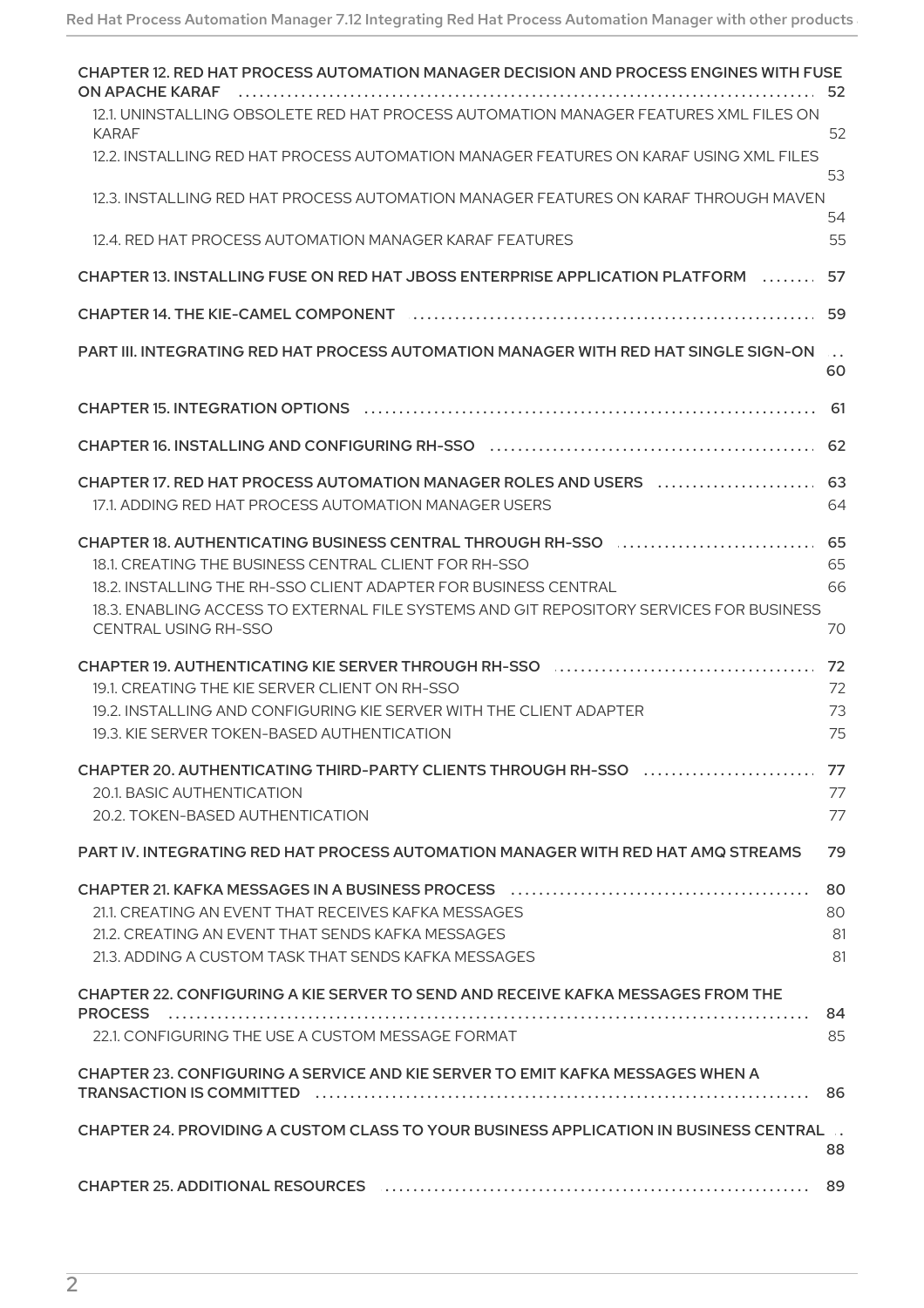| PART V. INTEGRATING RED HAT PROCESS AUTOMATION MANAGER WITH ELASTICSEARCH  90  |    |
|--------------------------------------------------------------------------------|----|
| CHAPTER 26, CONFIGURING KIE SERVER TO SEND INFORMATION TO ELASTICSEARCH WHEN A |    |
| 26.1 CUSTOMIZING DATA FOR FLASTICSFARCH                                        | 92 |
|                                                                                |    |
|                                                                                |    |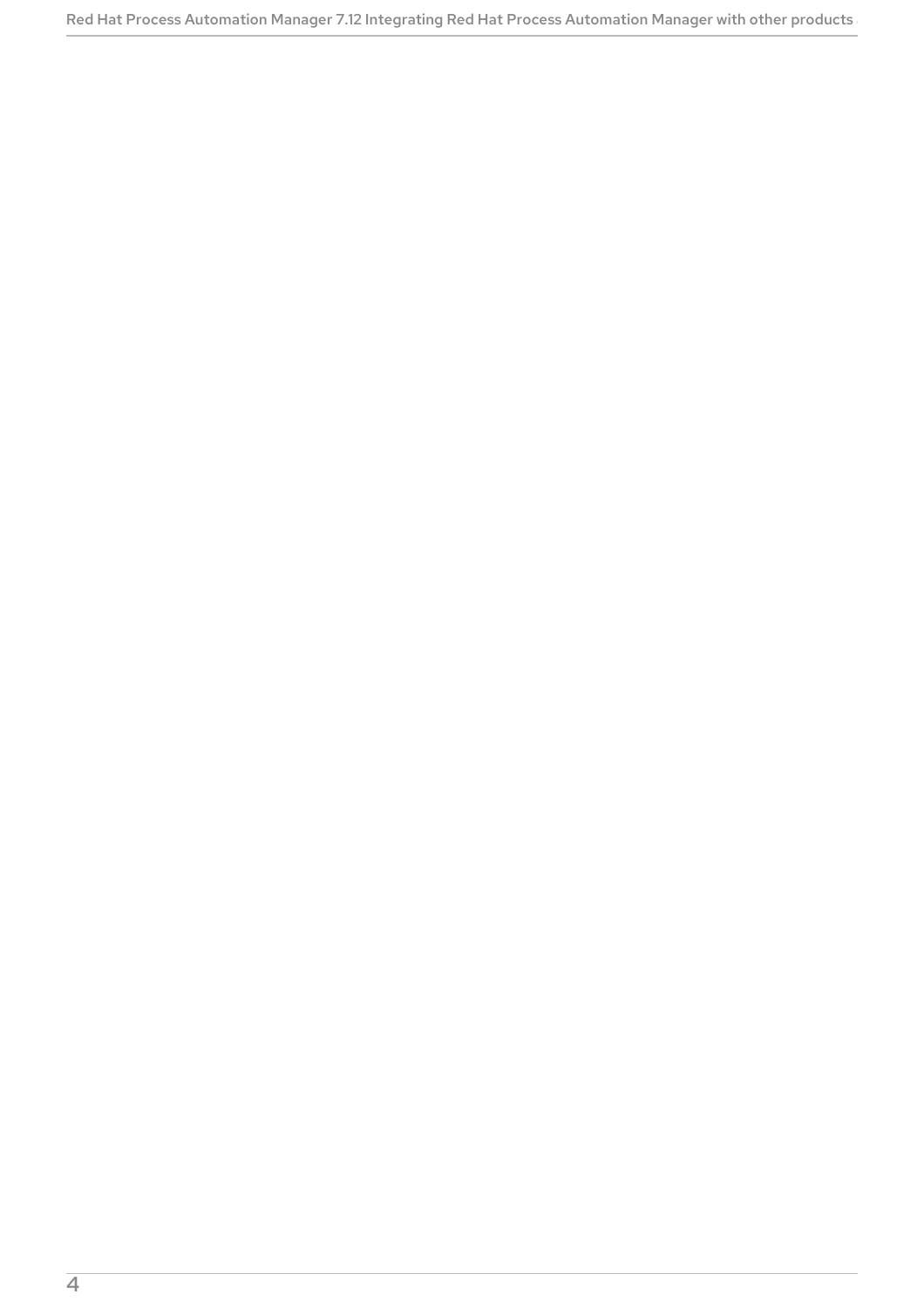# PREFACE

<span id="page-8-0"></span>As a developer or system administrator, you can integrate Red Hat Process Automation Manager with other products and components, such as Spring Boot, Red Hat Single Sign-On, and other supported products.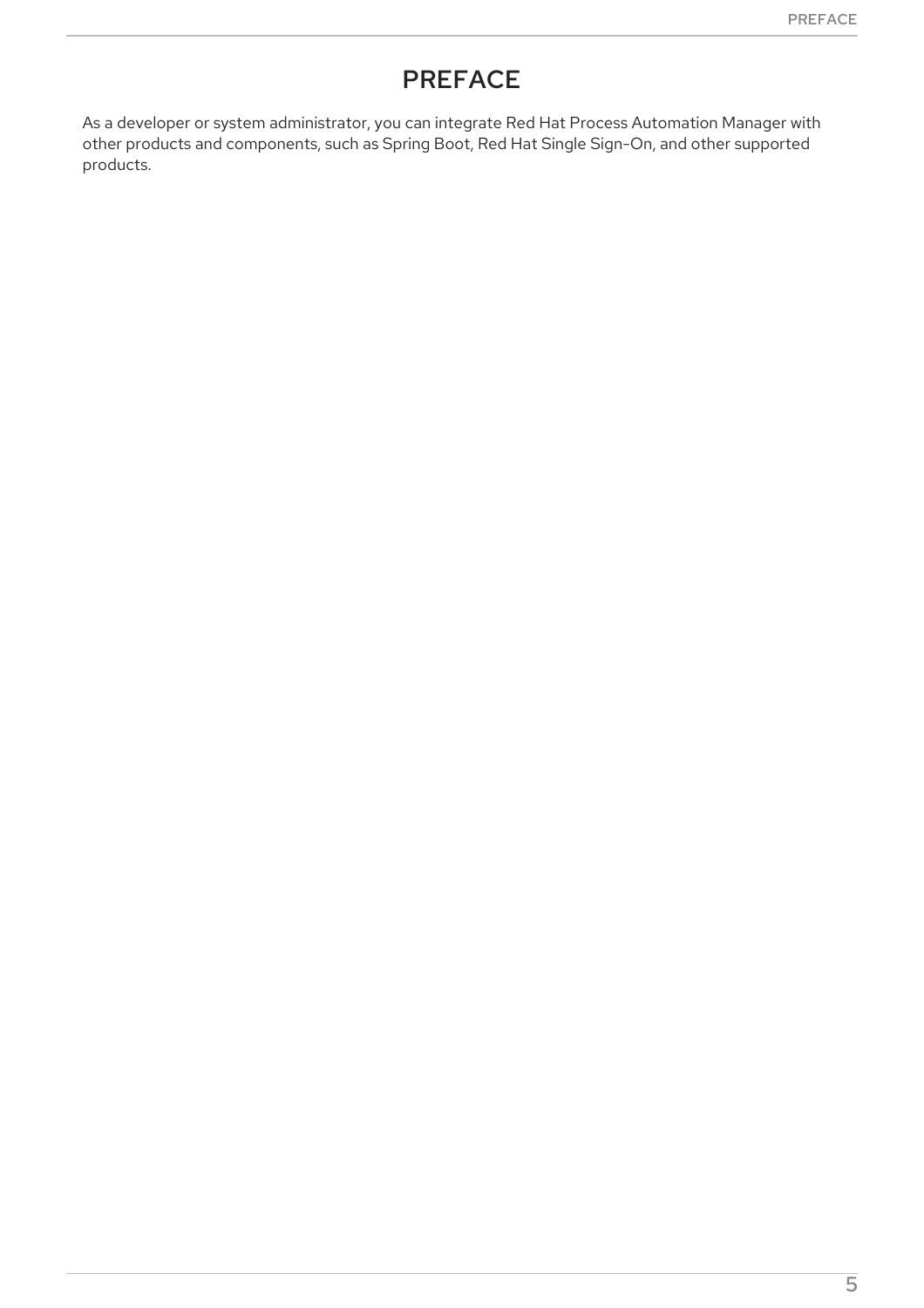# MAKING OPEN SOURCE MORE INCLUSIVE

<span id="page-9-0"></span>Red Hat is committed to replacing problematic language in our code, documentation, and web properties. We are beginning with these four terms: master, slave, blacklist, and whitelist. Because of the enormity of this endeavor, these changes will be implemented gradually over several upcoming releases. For more details, see *our CTO Chris Wright's [message](https://www.redhat.com/en/blog/making-open-source-more-inclusive-eradicating-problematic-language)* .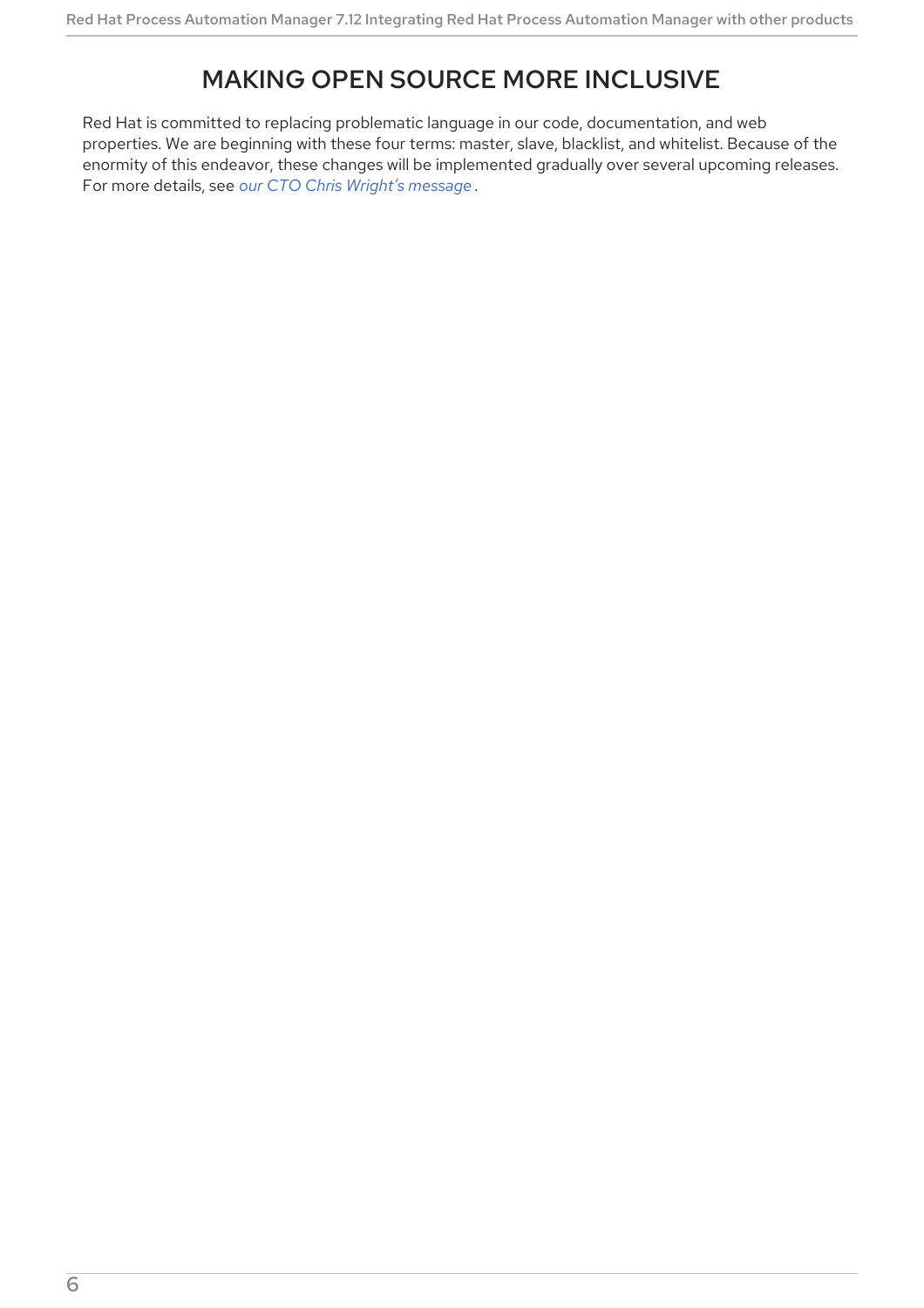# <span id="page-10-0"></span>PART I. CREATING RED HAT PROCESS AUTOMATION MANAGER BUSINESS APPLICATIONS WITH SPRING BOOT

As a developer, you can use Spring Boot starters through the business [applications](https://start.jbpm.org) website to quickly create Red Hat Process Automation Manager business applications, configure those applications, and deploy them to an existing service or in the cloud.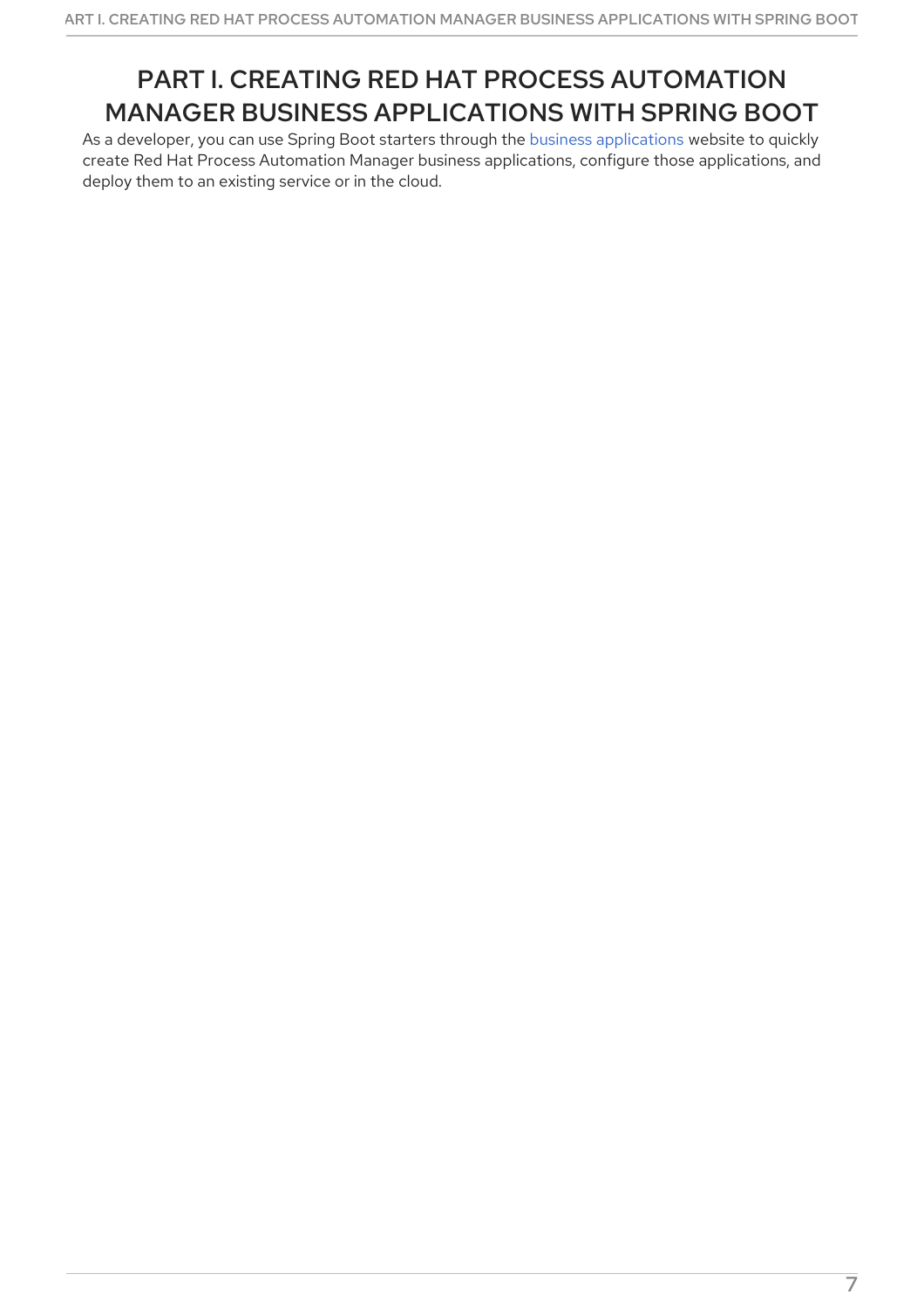# <span id="page-11-0"></span>CHAPTER 1. RED HAT PROCESS AUTOMATION MANAGER SPRING BOOT BUSINESS APPLICATIONS

Spring Framework is a Java platform that provides comprehensive infrastructure support for developing Java applications. Spring Boot is a lightweight framework based on Spring Boot starters. Spring Boot starters are **pom.xml** files that contain a set of dependency descriptors that you can include in your Spring Boot project.

Red Hat Process Automation Manager Spring Boot business applications are flexible, UI-agnostic logical groupings of individual services that provide certain business capabilities. Business applications are based on Spring Boot starters. They are usually deployed separately and can be versioned individually. A complete business application enables a domain to achieve specific business goals, for example order management or accommodation management.

On the business [application](https://start.jbpm.org) website you can create a Process Automation Manager, Decision Manager, or Red Hat build of OptaPlanner business application. After you create and configure your business application, you can deploy it to an existing service or to the cloud, through OpenShift.

Business applications can contain one or more of the following projects and more than one project of the same type:

- Business assets (KJAR): Contains business processes, rules, and forms and are easily imported into Business Central.
- Data model: Data model projects provide common data structures that are shared between the service projects and business assets projects. This enables proper encapsulation, promotes reuse, and reduces shortcuts. Each service project can expose its own public data model.
- Service: A deployable project that provides the actual service with various capabilities. It includes the business logic that operates your business. In most cases, a service project includes business assets and data model projects. A business application can split services into smaller component service projects for better manageability.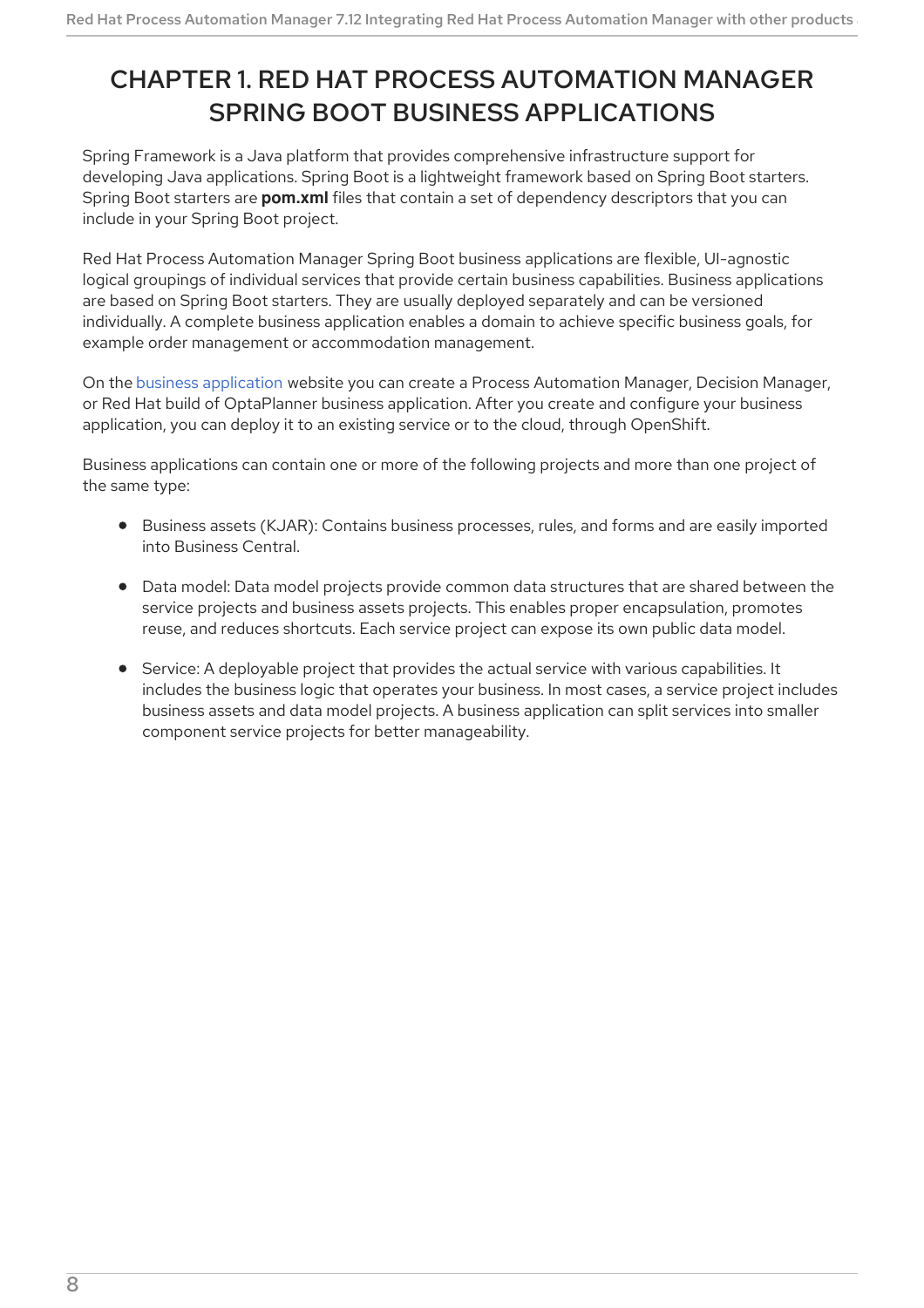# CHAPTER 2. CREATING A BUSINESS APPLICATION

<span id="page-12-0"></span>You can use the business [application](https://start.jbpm.org) website to quickly and easily create business applications using the Spring Boot framework. Doing this by-passes the need to install and configure Red Hat Process Automation Manager.

#### Procedure

1. Enter the following URL in a web browser:



https://start.jbpm.org

- 2. Click Configure your business application.
- 3. Click Business Automation and click Next.
- 4. Enter a package and application name.
- 5. Select Enterprise 7.12 from the Version menu and click Next.



#### **NOTE**

You must select Enterprise 7.12 to create a Red Hat Process Automation Manager business application.

- 6. Select the project types that you want to include in your project. You can include more than one project type.
	- **Business Assets:** Contains business processes, rules, and forms and are easily imported into Business Central. Select Dynamic Assets instead if you want to add adaptive and dynamic assets such as cases.
	- Data Model: Provides common data structures that are shared between the service projects and business assets projects. This enables proper encapsulation, promotes reuse, and reduces shortcuts. Each service project can expose its own public data model.
	- **Service:** Includes business logic that operates your business.
- 7. Click Generate business application. The **<BUSINESS-APPLICATION>.zip** file downloads, where **<BUSINESS-APPLICATION>** is the name that you entered in the Application Name box.
- 8. Extract the **<BUSINESS-APPLICATION>.zip** file.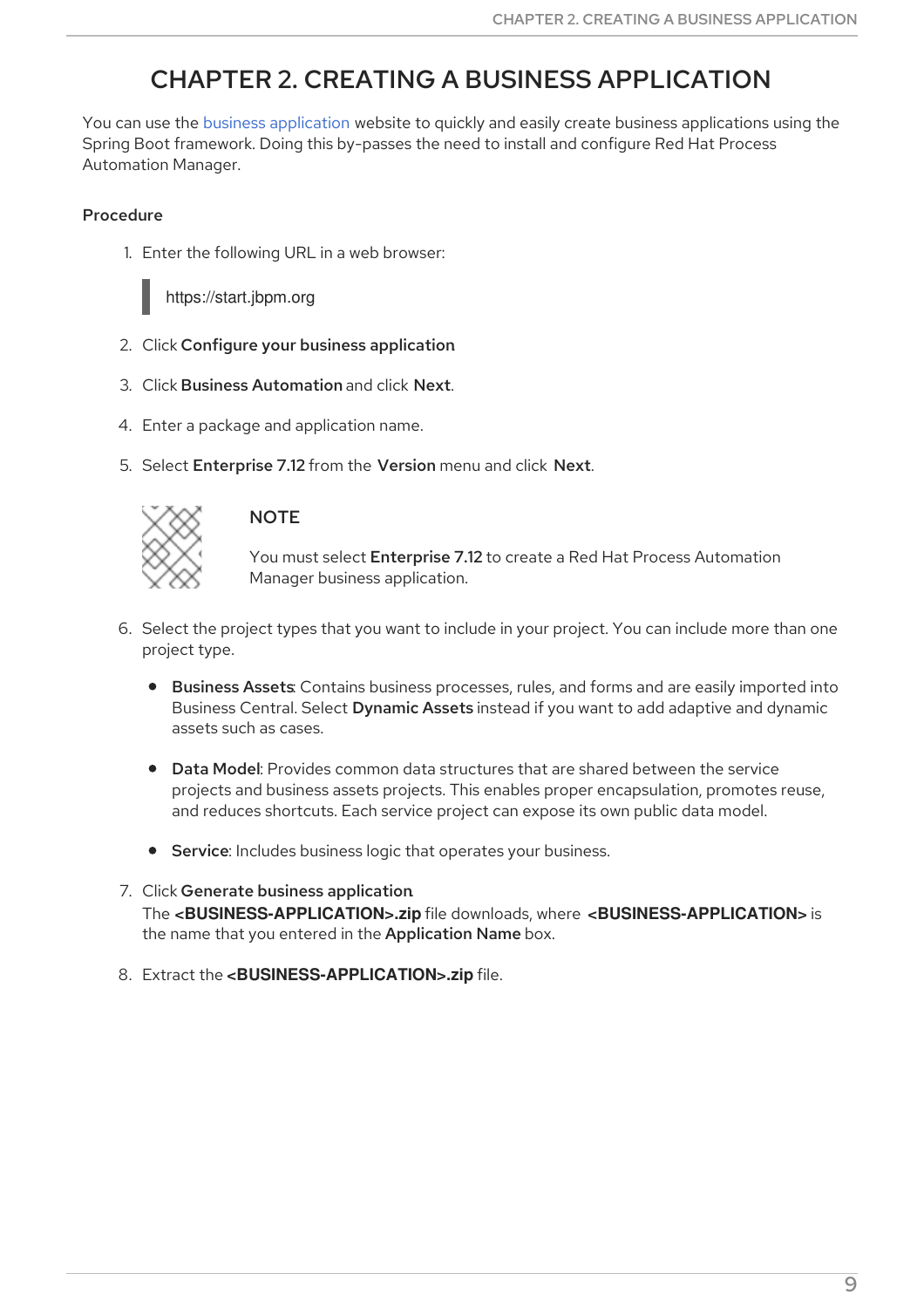# <span id="page-13-0"></span>CHAPTER 3. APACHE MAVEN AND RED HAT PROCESS AUTOMATION MANAGER SPRING BOOT APPLICATIONS

Apache Maven is a distributed build automation tool used in Java application development to create, manage, and build software projects. Maven uses standard configuration files called Project Object Model (POM) files to define projects and manage the build process. POM files describe the module and component dependencies, build order, and targets for the resulting project packaging and output using an XML file. This ensures that the project is built in a correct and uniform manner.

A Maven repository stores Java libraries, plug-ins, and other build artifacts. The default public repository is the Maven 2 Central Repository, but repositories can be private and internal within a company to share common artifacts among development teams. Repositories are also available from third parties.

You can use the online Maven repository with your Spring Boot projects or you can download the Red Hat Process Automation Manager Maven repository. The recommended approach is to use the online Maven repository with your Spring Boot projects. Maven settings used with a repository manager or repository on a shared server provide better control and manageability of projects.

### <span id="page-13-1"></span>3.1. CONFIGURING A RED HAT PROCESS AUTOMATION MANAGER SPRING BOOT PROJECT FOR THE ONLINE MAVEN REPOSITORY

After you create your Red Hat Process Automation Manager Spring Boot project, configure it with the online Maven Repository to store your application data.

#### **Prerequisites**

You have created a Red Hat Process Automation Manager Spring Boot project.

#### **Procedure**

- 1. In the directory that contains your Red Hat Process Automation Manager Spring Boot application, open the **<BUSINESS-APPLICATION>-service/pom.xml** file in a text editor or IDE, where **<BUSINESS-APPLICATION>** is the name of your Spring Boot project.
- 2. Add the following repository to the **repositories** element:

```
<repository>
 <id>jboss-enterprise-repository-group</id>
 <name>Red Hat JBoss Enterprise Maven Repository</name>
 <url>https://maven.repository.redhat.com/ga/</url>
 <layout>default</layout>
 <releases>
  <updatePolicy>never</updatePolicy>
 </releases>
 <snapshots>
  <updatePolicy>daily</updatePolicy>
 </snapshots>
</repository>
```
3. Add the following plug-in repository to the **pluginRepositories** element: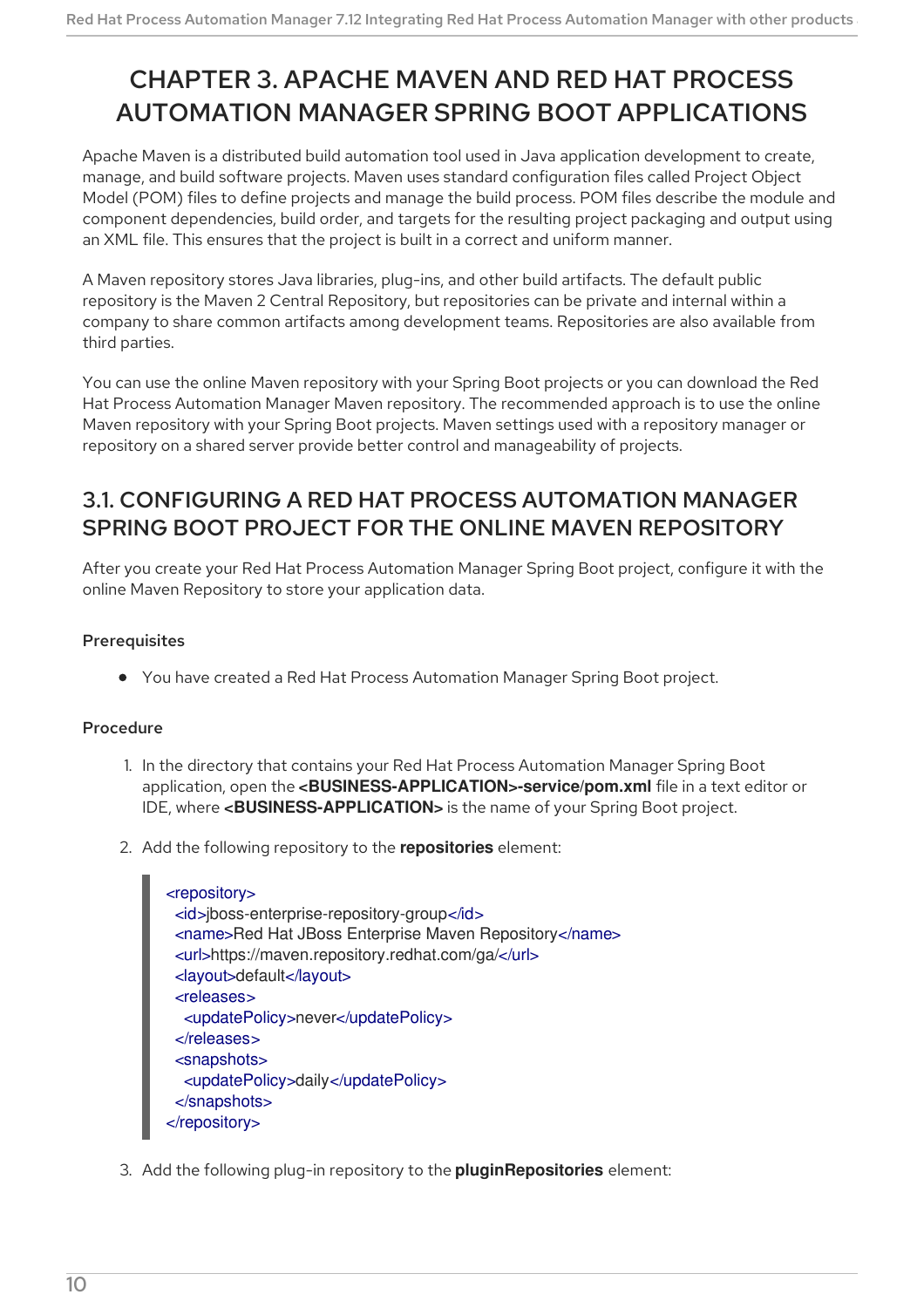

**NOTE** 

If your **pom.xml** file does not have the **pluginRepositories** element, add it as well.

<pluginRepository> <id>jboss-enterprise-repository-group</id> <name>Red Hat JBoss Enterprise Maven Repository</name> <url>https://maven.repository.redhat.com/ga/</url> <layout>default</layout> <releases> <updatePolicy>never</updatePolicy> </releases> <snapshots> <updatePolicy>daily</updatePolicy> </snapshots> </pluginRepository>

Doing this adds the productized Maven repository to your business application.

### <span id="page-14-0"></span>3.2. DOWNLOADING AND CONFIGURING THE RED HAT PROCESS AUTOMATION MANAGER MAVEN REPOSITORY

If you do not want to use the online Maven repository, you can download and configure the Red Hat Process Automation Manager Maven repository. The Red Hat Process Automation Manager Maven repository contains many of the requirements that Java developers typically use to build their applications. This procedure describes how to edit the Maven **settings.xml** file to configure the Red Hat Process Automation Manager Maven repository.



#### **NOTE**

When you configure the repository by modifying the Maven **settings.xml** file, the changes apply to all of your Maven projects.

#### **Prerequisites**

You have created a Red Hat Process Automation Manager Spring Boot project.

#### Procedure

- 1. Navigate to the Software [Downloads](https://access.redhat.com/jbossnetwork/restricted/listSoftware.html) page in the Red Hat Customer Portal (login required) and then select the following product and version from the drop-down options:
	- **•** Product: Process Automation Manager
	- Version: 7.12
- 2. Download Red Hat Process Automation Manager 7.12 Maven Repository(**rhpam-7.12.0 maven-repository.zip**).
- 3. Extract the downloaded archive.
- 4. Change to the **~/.m2/** directory and open the Maven **settings.xml** file in a text editor or integrated development environment (IDE).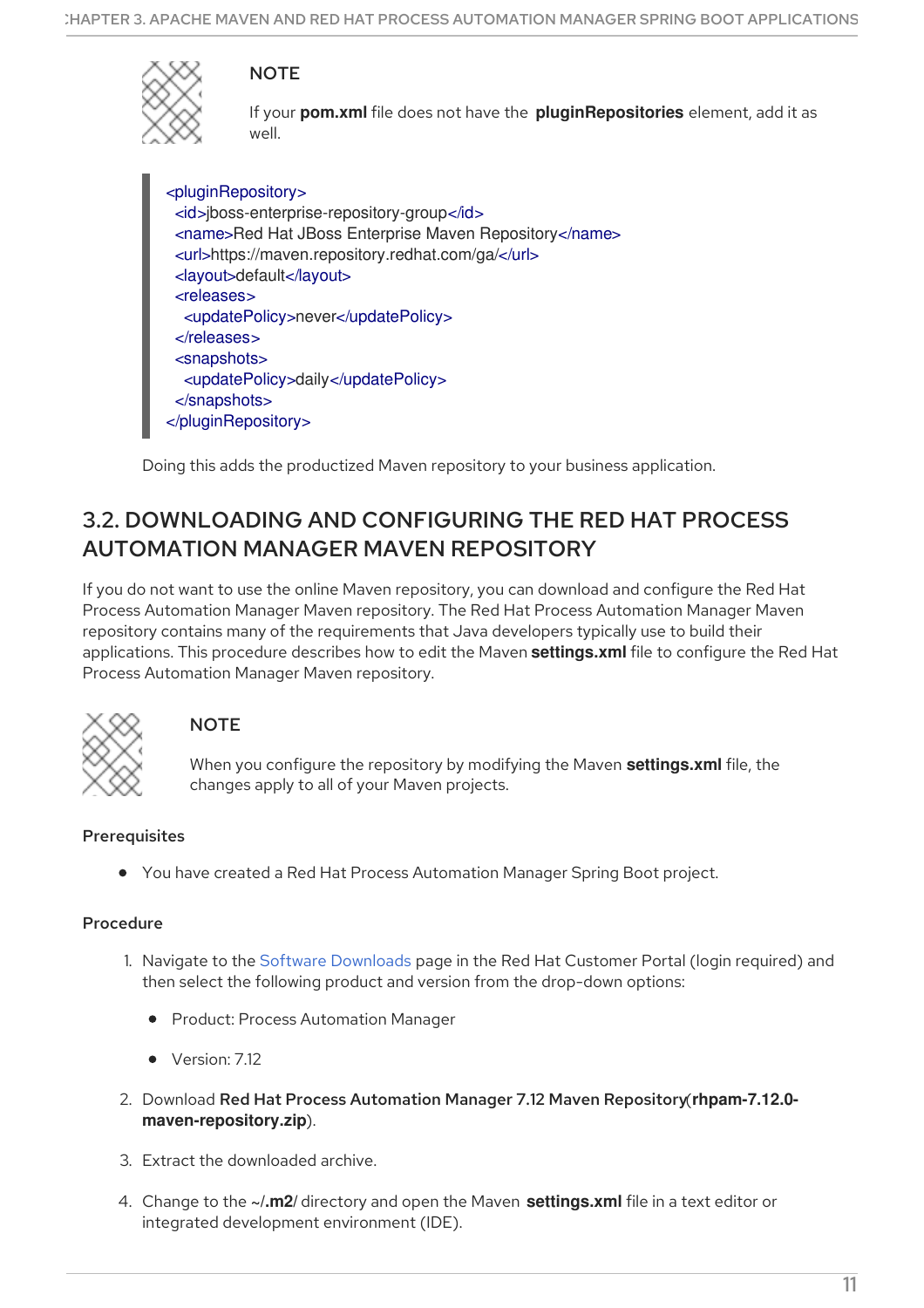- 5. Add the following lines to the **<profiles>** element of the Maven **settings.xml** file, where *<MAVEN\_REPOSITORY>* is the path of the Maven repository that you downloaded. The format of *<MAVEN\_REPOSITORY>* must be **file://\$PATH**, for example **file:///home/userX/rhpam-7.12.0.GA-maven-repository/maven-repository**.
	- <profile> <id>red-hat-enterprise-maven-repository</id> <repositories> <repository> <id>red-hat-enterprise-maven-repository</id> <url>MAVEN\_REPOSITORY</url> <releases> <enabled>true</enabled> </releases> <snapshots> <enabled>false</enabled> </snapshots> </repository> </repositories> <pluginRepositories> <pluginRepository> <id>red-hat-enterprise-maven-repository</id> <url><MAVEN\_REPOSITORY></url> <releases> <enabled>true</enabled> </releases> <snapshots> <enabled>false</enabled> </snapshots> </pluginRepository> </pluginRepositories> </profile>
- 6. Add the following lines to the **<activeProfiles>** element of the Maven **settings.xml** file and save the file.

<activeProfile>red-hat-enterprise-maven-repository</activeProfile>



#### IMPORTANT

If your Maven repository contains outdated artifacts, you might encounter one of the following Maven error messages when you build or deploy your project, where *<ARTIFACT\_NAME>* is the name of a missing artifact and *<PROJECT\_NAME>* is the name of the project you are trying to build:

- **Missing artifact** *<PROJECT\_NAME>*
- **[ERROR] Failed to execute goal on project** *<ARTIFACT\_NAME>***; Could not resolve dependencies for** *<PROJECT\_NAME>*

To resolve the issue, delete the cached version of your local repository located in the **~/.m2/repository** directory to force a download of the latest Maven artifacts.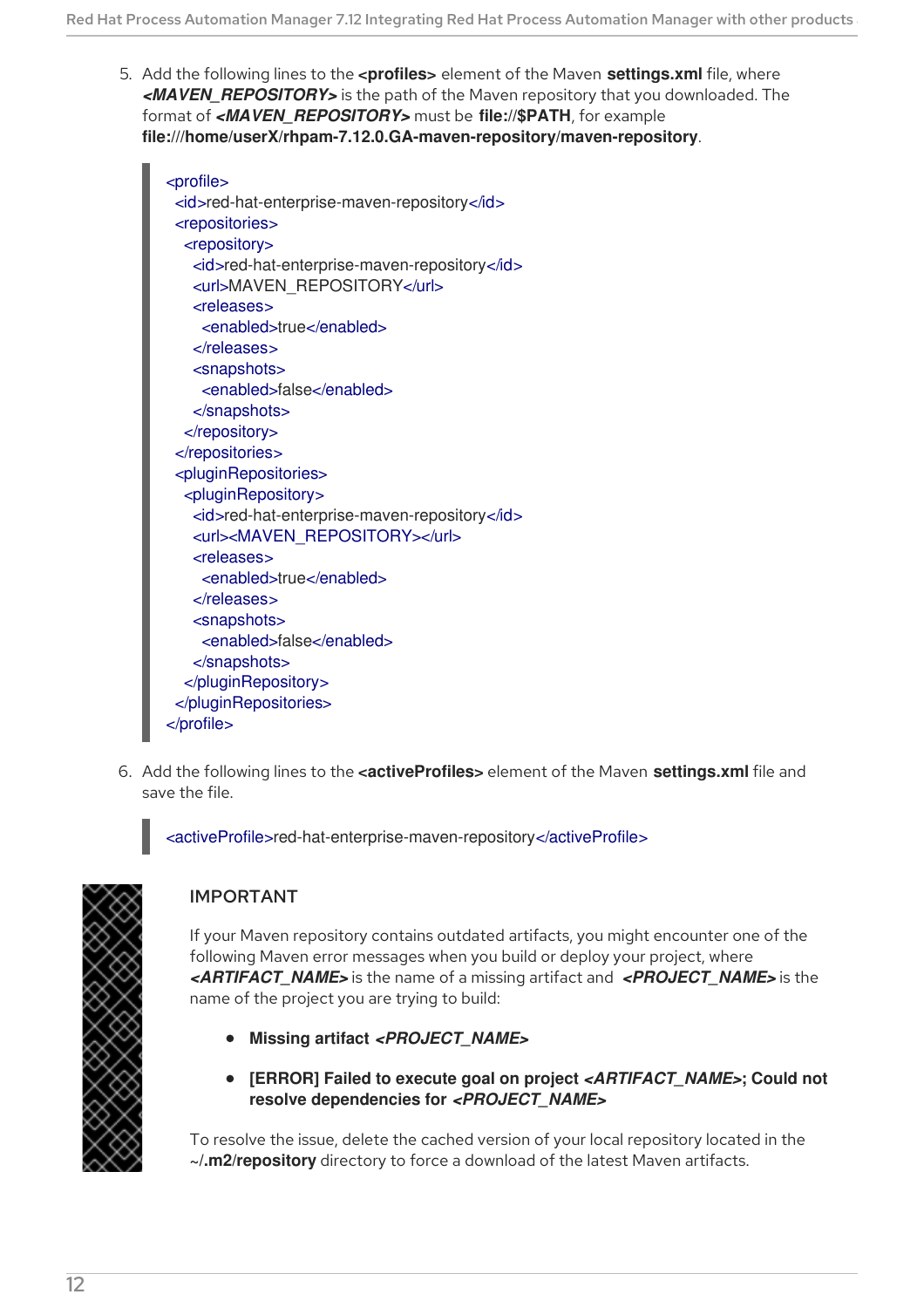# <span id="page-16-0"></span>CHAPTER 4. SPRING SECURITY WITH RED HAT PROCESS AUTOMATION MANAGER

Spring Security is provided by a collection of servlet filters that make up the Spring [Security](https://spring.io/projects/spring-security) library. These filters provide authentication through user names and passwords and authorization through roles. The default Spring Security implementation generated in a Red Hat Process Automation Manager Spring Boot application provides authorization without authentication. This means that anyone with a user name and password valid for the application can access the application without a role.

The servlet filters protect your Spring Boot application against common exploits such as cross-site request forgery (CSRF) and cross-origin resource sharing (CORS). Spring Web relies on the **[DispatcherServlet](https://docs.spring.io/spring/docs/current/spring-framework-reference/web.html#mvc-servlet)** to redirect incoming HTTP requests to your underlying java REST resources annotated with the **@Controller** annotation. The **DispatchServlet** is agnostic of elements such as security. It is good practice and more efficient to handle implementation details such a security outside of the business application logic. Therefore, Spring uses filters to intercept HTTP requests before routing them to the **DispatchServlet**.

A typical Spring Security implementation consists of the following steps that use multiple servlet filters:

- 1. Extract and decode or decrypt user credentials from the HTTP request.
- 2. Complete authentication by validating the credentials against the corporate identity provider, for example a database, a web service, or Red Hat Single Sign-On.
- 3. Complete authorization by determining whether the authorized user has access rights to perform the request.
- 4. If the user is authenticated and authorized, propagate the request to the **DispatchServlet**.

Spring breaks these steps down into individual filters and chains them together in a FilterChain. This chaining method provides the flexibility required to work with almost any identity provider and security framework. With Spring Security, you can define a FilterChain for your application programmatically. The following section is from the **business-application-**

**service/src/main/java/com/company/service/DefaultWebSecurityConfig.java** file generated as part of a business application created on the **<https://start.jbpm.org>** web site.

```
@Configuration("kieServerSecurity")
@EnableWebSecurity
public class DefaultWebSecurityConfig extends WebSecurityConfigurerAdapter {
  @Override (1)
  protected void configure(HttpSecurity http) throws Exception {
     http
         .cors().and()
         .csrf().disable() (2)
         .authorizeRequests() (3)
         .antMatchers("/rest/*").authenticated().and()
         .httpBasic().and() (4)
         .headers().frameOptions().disable(); (5)
  }
```
- (1) Overrides the default **configure(HttpSecurity http)** method and defines a custom FilterChain using the Spring HttpClient fluent API/DSL
- (2) Disables common exploit filters for CORS and CSRF tokens for local testing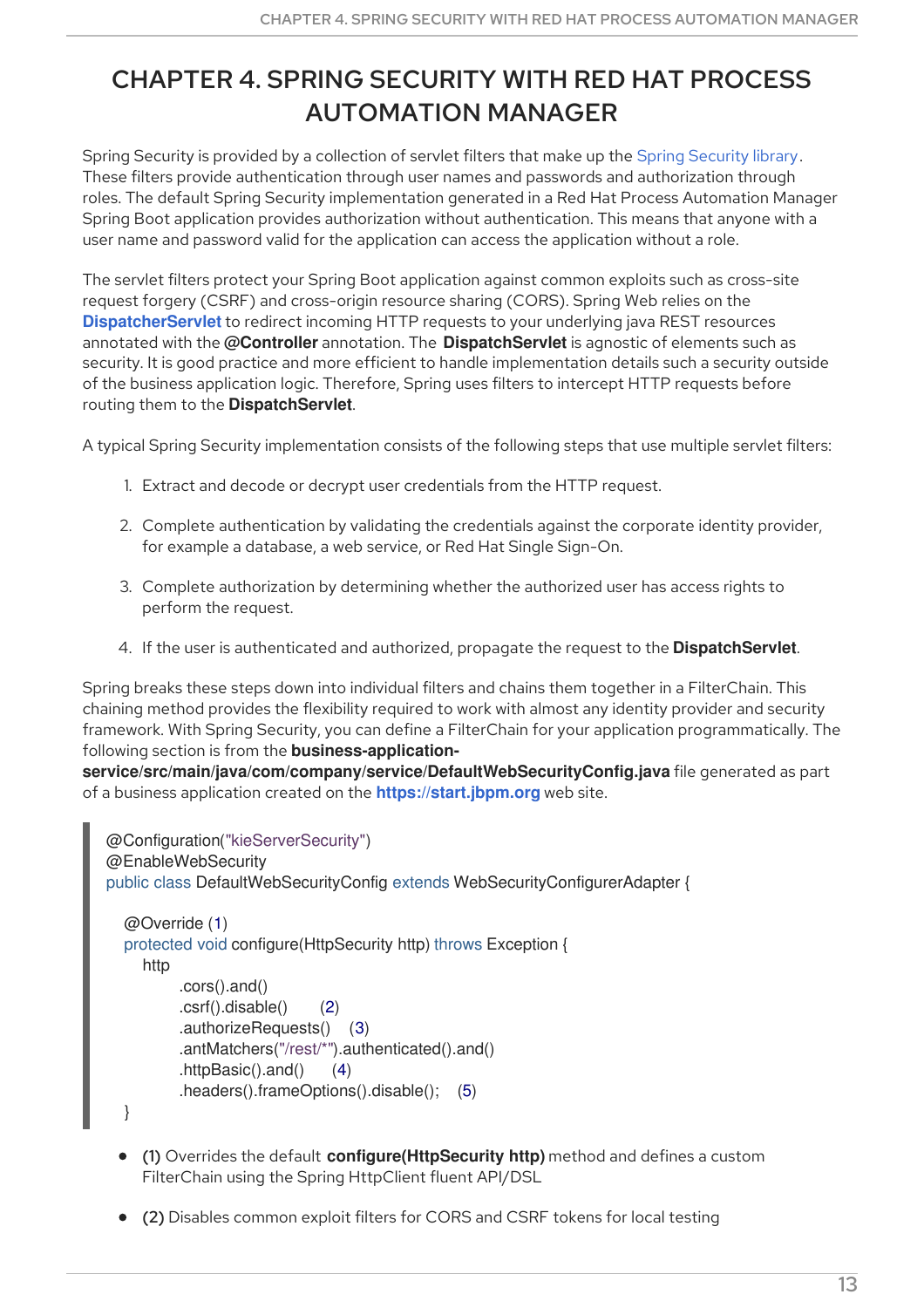- (3) Requires authentication for any requests made to the pattern 'rest/\*' but no roles are defined
- (4) Allows basic authentication through the authorization header, for example header 'Authorization: Basic dGVzdF91c2VyOnBhc3N3b3Jk'
- (5) Removes the 'X-Frame-Options' header from request/response

This configuration allows any authenticated user to execute the KIE API.

Because the default implementation is not integrated into any external identity provider, users are defined in memory, in the same **DefaultWebSecurityConfg** class. The following section shows the users that are provided when you create a Red Hat Process Automation Manager Spring Boot business application:

#### @Autowired

```
public void configureGlobal(AuthenticationManagerBuilder auth) throws Exception {
  auth.inMemoryAuthentication().withUser("user").password("user").roles("kie-server");
  auth.inMemoryAuthentication().withUser("wbadmin").password("wbadmin").roles("admin");
  auth.inMemoryAuthentication().withUser("kieserver").password("kieserver1!").roles("kie-server");
}
```
### <span id="page-17-0"></span>4.1. USING SPRING SECURITY TO AUTHENTICATE WITH AUTHORIZATION

By default, anyone with a user name and password valid for the Red Hat Process Automation Manager Spring Boot application can access the application without requiring a role. Spring Security authentication and authorization are derived from the **HTTPSecurity** filter chain configuration. To protect the REST API from users that do not have a specific role mapping, use the Spring Security **.authorizeRequests()** method to match the URLs that you want to authorize.

#### **Prerequisites**

You have a Red Hat Process Automation Manager Spring Boot application.

#### Procedure

- 1. In the directory that contains your Red Hat Process Automation Manager Spring Boot application, open the **business-applicationservice/src/main/java/com/company/service/DefaultWebSecurityConfig.java** file in a text editor or IDE.
- 2. To authorize requests for access by an authenticated user only if they have a specific role, edit the **.antMatchers("/rest/\*").authenticated().and()** line in one of the following ways:
	- To authorize for a single role, edit the **antMatchers** method as shown in the following example, where **<role>** is the role that that the user must have for access:

@Configuration("kieServerSecurity") @EnableWebSecurity public class DefaultWebSecurityConfig extends WebSecurityConfigurerAdapter { @Override

protected void configure(HttpSecurity http) throws Exception { http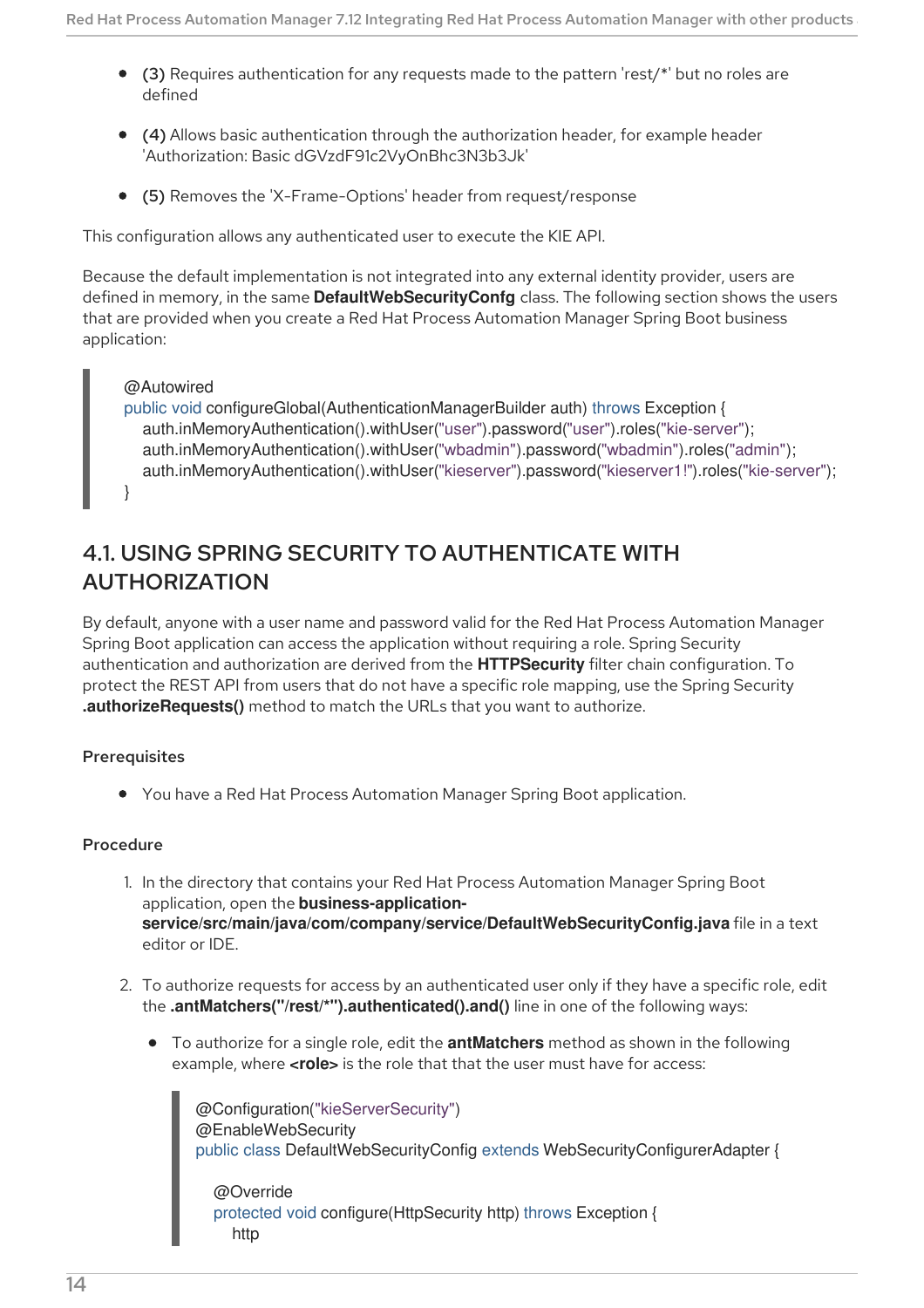```
.cors().and().csrf().disable()
     .authorizeRequests()
        .antMatchers("/**").hasRole("<role>")
        .anyRequest().authenticated()
     .and().httpBasic()
     .and().headers().frameOptions().disable();
}
...
```
To authorize a user that has one of a range of roles, edit the **antMatchers** method as shown in the following example, where **<role>** and **<role1>** are each roles the user can have for access:

```
@Configuration("kieServerSecurity")
@EnableWebSecurity
public class DefaultWebSecurityConfig extends WebSecurityConfigurerAdapter {
  @Override
  protected void configure(HttpSecurity http) throws Exception {
    http
       .cors().and().csrf().disable()
       .authorizeRequests()
          .antMatchers("/**").hasAnyRole("<role>", "<role1")
          .anyRequest().authenticated()
       .and().httpBasic()
       .and().headers().frameOptions().disable();
  }
  ...
```
The **authorizeRequests** method requires authorization of requests for a specific expression. All requests must be successfully authenticated. Authentication is performed using HTTP basic authentication. If an authenticated user tries to access a resource that is protected for a role that they do not have, the user receives an **HTTP 403 (Forbidden)** error.

### <span id="page-18-0"></span>4.2. DISABLING SPRING SECURITY IN A RED HAT PROCESS AUTOMATION MANAGER BUSINESS APPLICATION

You can configure Spring Security in a Red Hat Process Automation Manager business application to provide the security context without authentication.

#### **Prerequisites**

You have a Red Hat Process Automation Manager Spring Boot application.

#### Procedure

- 1. In the directory that contains your Red Hat Process Automation Manager Spring Boot application, open the **business-applicationservice/src/main/java/com/company/service/DefaultWebSecurityConfig.java** file in a text editor or integrated development environment (IDE).
- 2. Edit the **.antMatchers** method as shown in the following example:

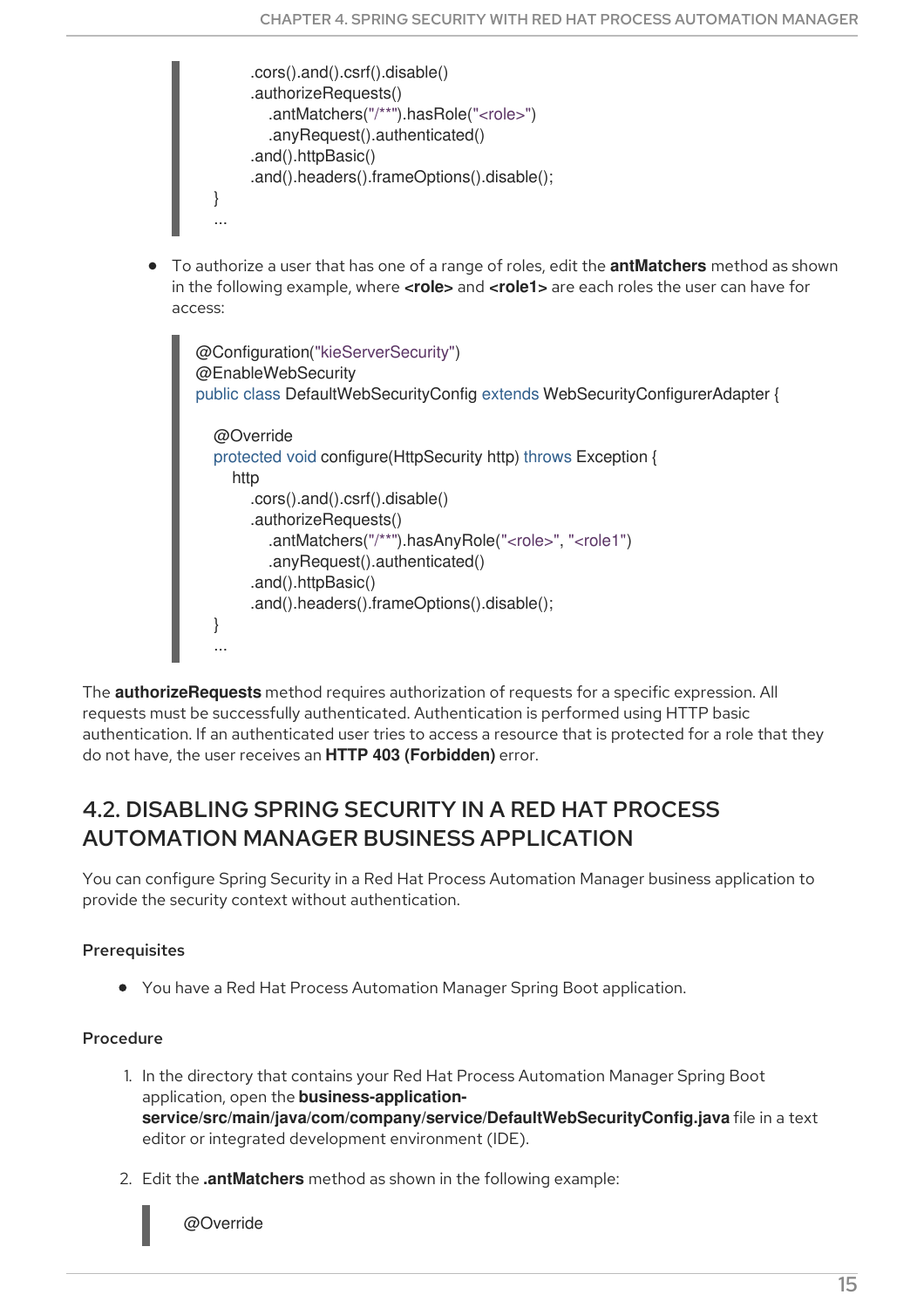| protected void configure (HttpSecurity http) throws Exception { |  |
|-----------------------------------------------------------------|--|
| http<br>$.cors()$ .and $()$ .csrf $()$ .disable $()$            |  |
| .authorizeRequests()<br>.antMatchers( $\frac{n}{r}$ ")          |  |
| .permitAll()<br>.and().headers().frameOptions().disable();      |  |
|                                                                 |  |

The **PermitAll** method allows any and all requests for the specified URL pattern.



#### **NOTE**

Because no security context is passed in the **HttpServletRequest**, Spring creates an **AnonymousAuthenticationToken** and populates the **SecurityContext** with the **anonymousUser** user with no designated roles other than the **ROLE\_ANONYMOUS** role. The user will not have access to many of the features of the application, for example they will be unable to assign actions to group assigned tasks.

### <span id="page-19-0"></span>4.3. USING SPRING SECURITY WITH PREAUTHENICATION

If you disable Spring Security authentication by using the **PermitAll** method, any user can log in to the application, but users will have limited access and functionality. However, you can preauthenticate a user, for example a designated service account, so a group of users can use the same login but have all of the permissions that they require. That way, you do not need to create credentials for each user.

The easiest way to implement preauthentication is to create a custom filter servlet and add it before the security FilterChain in the **DefaultWebSecurityConfig** class. This way, you can inject a customized, profile-based security context, control its contents, and keep it simple.

#### Prerequisites

You have a Red Hat Process Automation Manager Spring Boot application and you have disabled Spring Security as Section 4.2, "Disabling Spring Security in a Red Hat Process Automation Manager business [application".](#page-18-0)

#### Procedure

1. Create the following class that extends the **AnonymousAuthenticationFilter** class:

import org.springframework.security.authentication.AnonymousAuthenticationToken; import org.springframework.security.core.Authentication; import org.springframework.security.core.AuthenticationException; import org.springframework.security.core.GrantedAuthority; import org.springframework.security.core.authority.SimpleGrantedAuthority; import org.springframework.security.core.context.SecurityContextHolder; import org.springframework.security.web.authentication.AnonymousAuthenticationFilter; import javax.servlet.FilterChain; import javax.servlet.ServletException; import javax.servlet.ServletRequest; import javax.servlet.ServletResponse; import javax.servlet.http.HttpServletRequest;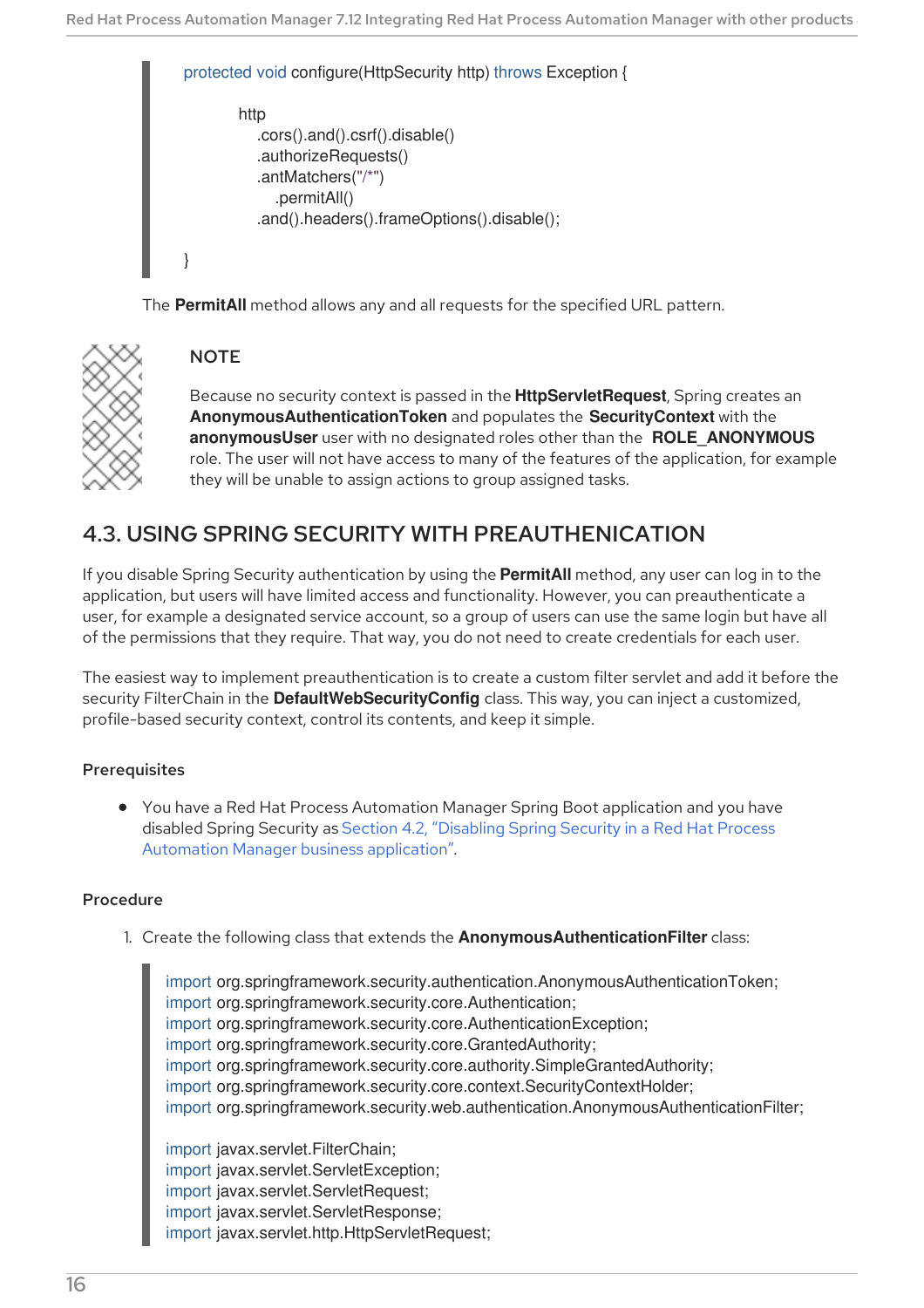```
import java.io.IOException;
import java.util.Arrays;
import java.util.Collections;
import java.util.List;
public class <CLASS_NAME> extends AnonymousAuthenticationFilter {
  private static final Logger log = LoggerFactory.getLogger(<CLASS_NAME>.class);
  public AnonymousAuthFilter() {
    super("PROXY_AUTH_FILTER");
  }
  @Override
  public void doFilter(ServletRequest req, ServletResponse res, FilterChain chain)
       throws IOException, ServletException {
SecurityContextHolder.getContext().setAuthentication(createAuthentication((HttpServletReques
t) req));
    log.info("SecurityContextHolder pre-auth user: {}", SecurityContextHolder.getContext());
    if (log.isDebugEnabled()) {
       log.debug("Populated SecurityContextHolder with authenticated user: {}",
            SecurityContextHolder.getContext().getAuthentication());
    }
    chain.doFilter(req, res);
  }
  @Override
  protected Authentication createAuthentication(final HttpServletRequest request)
       throws AuthenticationException {
    log.info("<ANONYMOUS_USER>");
    List<? extends GrantedAuthority> authorities = Collections
          .unmodifiableList(Arrays.asList(new SimpleGrantedAuthority("<ROLE>")
         ));
    return new AnonymousAuthenticationToken("ANONYMOUS", "
<ANONYMOUS_USER>", authorities);
  }
}
```
- 2. Replace the following variables:
	- Replace **<CLASS\_NAME>** with a name for this class, for example **AnonymousAuthFilter**.
	- **•** Replace <ANONYMOUS USER> with a user ID, for example Service Group.
	- Replace **<ROLE>** with the role that has the privileges that you want to give to **<ANONYMOUS\_USER>**.
- 3. If you want to give **<ANONYMOUS\_USER>** more than one role, add additional roles as shown in the following example: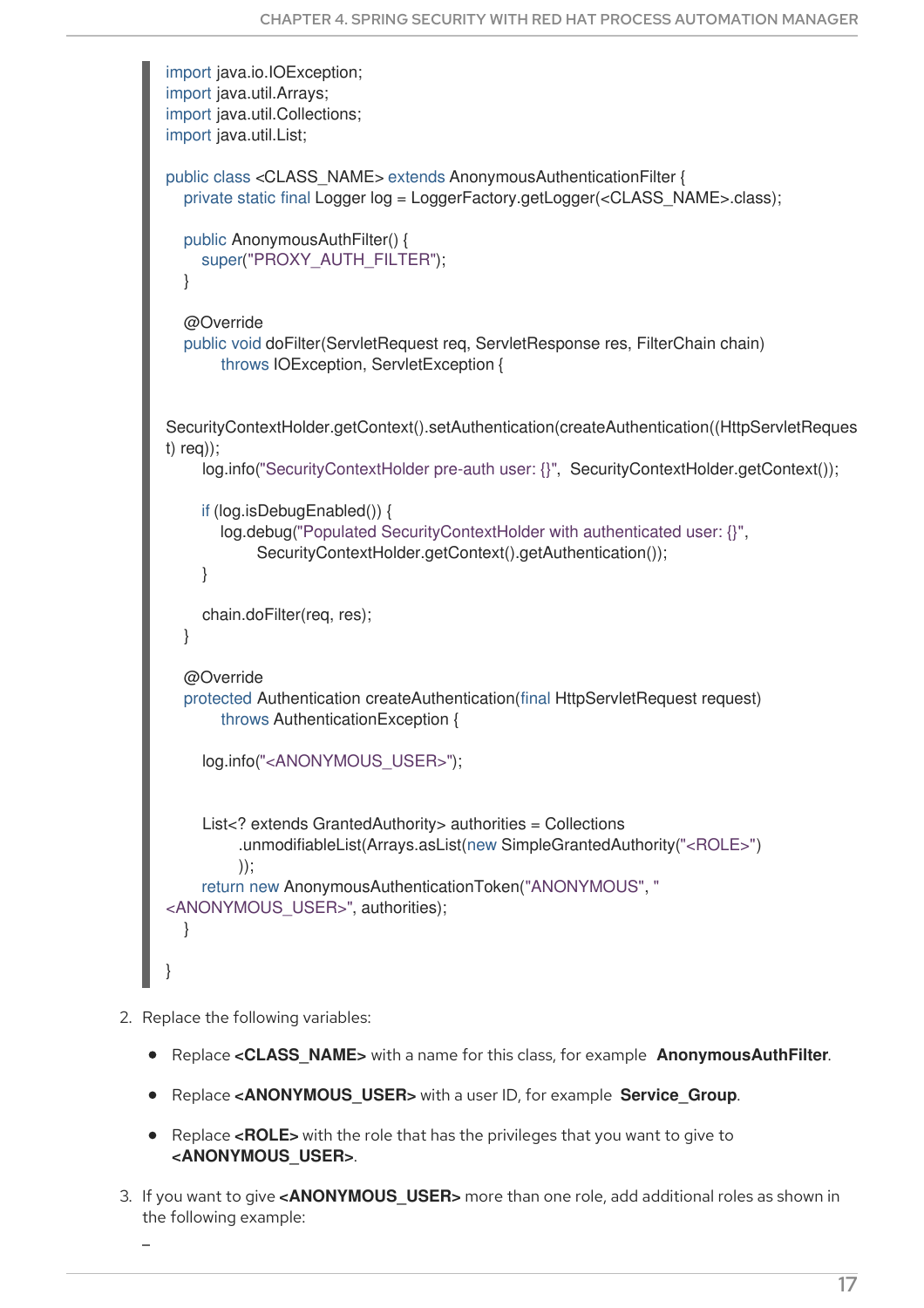.unmodifiableList(Arrays.asList(new SimpleGrantedAuthority("<ROLE>") , new SimpleGrantedAuthority("<ROLE2>")

4. Add **.anonymous().authenticationFilter(new <CLASS\_NAME>()).and()** to the **businessapplication-service/src/main/java/com/company/service/DefaultWebSecurityConfig.java** file, where <CLASS NAME> is the name of the class that you created:

```
@Override
  protected void configure(HttpSecurity http) throws Exception {
         http
            .anonymous().authenticationFilter(new <CLASS_NAME>()).and() // Override
anonymousUser
            .cors().and().csrf().disable()
            .authorizeRequests()
            .antMatchers("/*").permitAll()
            .and().headers().frameOptions().disable();
  }
```
### <span id="page-21-0"></span>4.4. CONFIGURING THE BUSINESS APPLICATION WITH RED HAT SINGLE SIGN-ON

Most organizations provide user and group details through single sign-on (SSO) tokens. You can use Red Hat Single Sign-On (RHSSO) to enable single sign-on between your services and to have a central place to configure and manage your users and roles.

#### **Prerequisites**

• You have a Spring Boot application ZIP file that you created using the business [applications](http://start.jbpm.org) website.

#### Procedure

- 1. Download and install RHSSO. For [instructions,](https://access.redhat.com/documentation/en-us/red_hat_single_sign-on/7.5/html/getting_started_guide/) see the *Red Hat Single Sign-On Getting Started Guide*.
- 2. Configure RHSSO:
	- a. Either use the default master realm or create a new realm.

A realm manages a set of users, credentials, roles, and groups. A user belongs to and logs into a realm. Realms are isolated from one another and can only manage and authenticate the users that they control.

- b. Create the **springboot-app** client and set the **AccessType** to public.
- c. Set a valid redirect URI and web origin according to your local setup, as shown in the following example:
	- Valid redirect URIs: **http://localhost:8090/\***
	- Web origin: **http://localhost:8090**
- d. Create realm roles that are used in the application.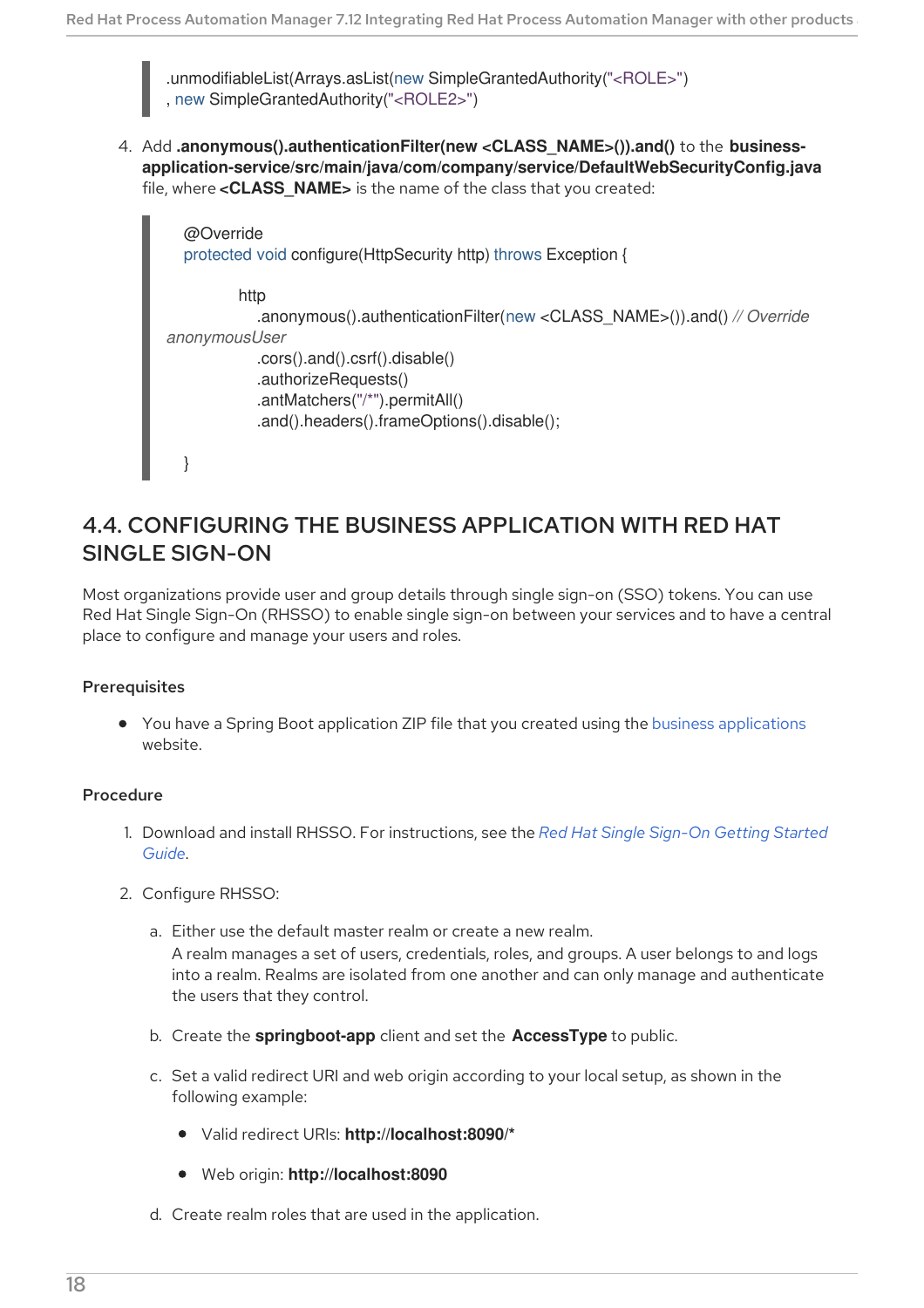- e. Create users that are used in the application and assign roles to them.
- 3. Add the following element and property to the Spring Boot project **pom.xml** file, where **<KEYCLOAK VERSION>** is the version of Keycloak that you are using:

```
<properties>
 <version.org.keycloak><KEYCLOAK_VERSION></version.org.keycloak>
</properties>
```
4. Add the following dependencies to the Spring Boot project **pom.xml** file:

```
<dependencyManagement>
 <dependencies>
  <dependency>
   <groupId>org.keycloak.bom</groupId>
   <artifactId>keycloak-adapter-bom</artifactId>
   <version>${version.org.keycloak}</version>
   <type>pom</type>
   <scope>import</scope>
  </dependency>
 </dependencies>
</dependencyManagement>
 ....
<dependency>
 <groupId>org.keycloak</groupId>
```
<artifactId>keycloak-spring-boot-starter</artifactId>

5. In your Spring Boot project directory, open the **business-application-**</dependency>

**service/src/main/resources/application.properties** file and add the following lines:

# keycloak security setup keycloak.auth-server-url=http://localhost:8100/auth keycloak.realm=master keycloak.resource=springboot-app keycloak.public-client=true keycloak.principal-attribute=preferred\_username keycloak.enable-basic-auth=true

6. Modify the **business-application-**

**service/src/main/java/com/company/service/DefaultWebSecurityConfig.java** file to ensure that Spring Security works correctly with RHSSO:

import org.keycloak.adapters.KeycloakConfigResolver; import org.keycloak.adapters.springboot.KeycloakSpringBootConfigResolver; import org.keycloak.adapters.springsecurity.authentication.KeycloakAuthenticationProvider; import org.keycloak.adapters.springsecurity.config.KeycloakWebSecurityConfigurerAdapter; import org.springframework.beans.factory.annotation.Autowired; import org.springframework.context.annotation.Bean; import org.springframework.context.annotation.Configuration; import org.springframework.security.config.annotation.authentication.builders.AuthenticationManagerB uilder;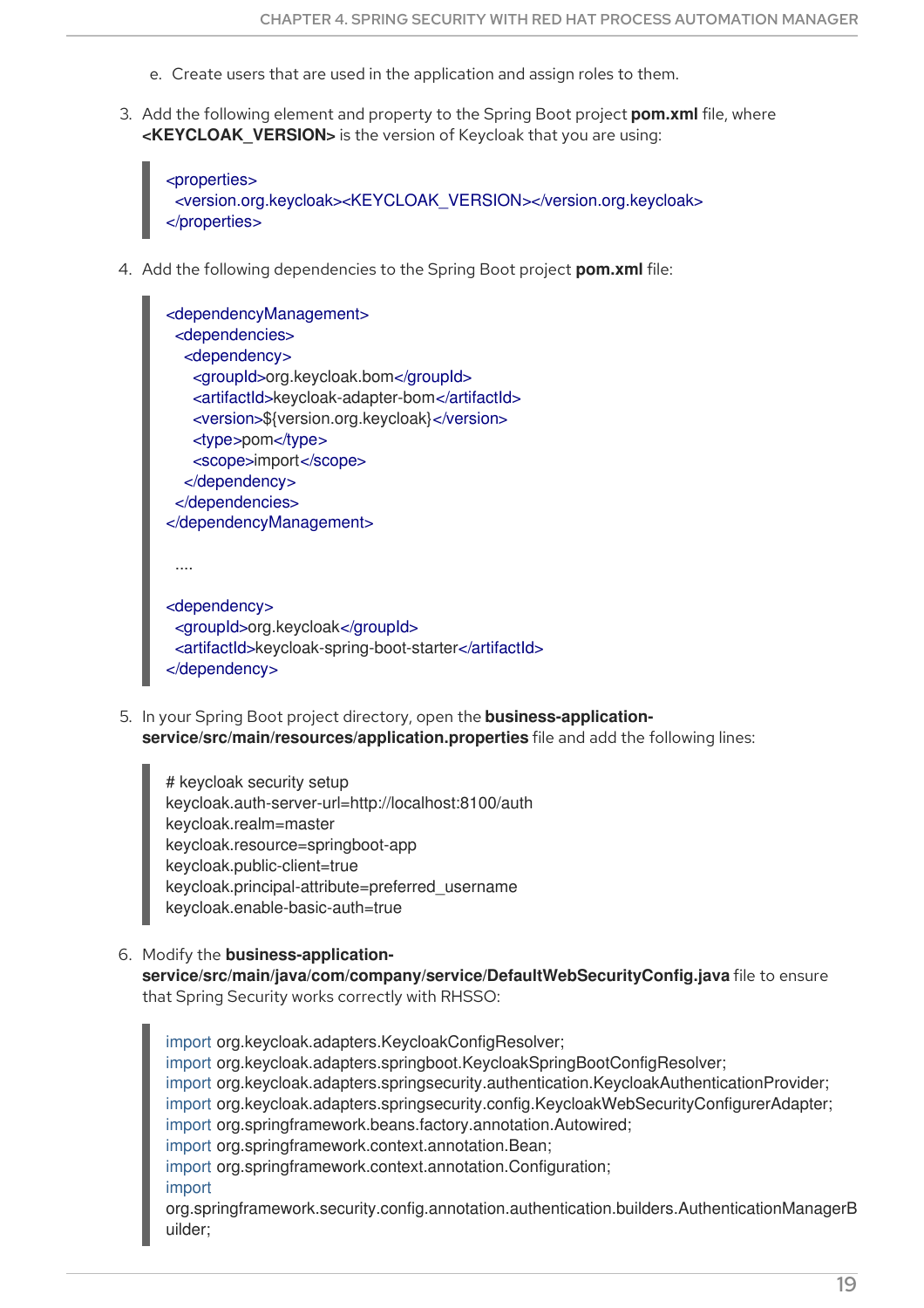```
import org.springframework.security.config.annotation.web.builders.HttpSecurity;
import org.springframework.security.config.annotation.web.configuration.EnableWebSecurity;
import org.springframework.security.core.authority.mapping.SimpleAuthorityMapper;
import org.springframework.security.core.session.SessionRegistryImpl;
import
org.springframework.security.web.authentication.session.RegisterSessionAuthenticationStrateg
y;
import
org.springframework.security.web.authentication.session.SessionAuthenticationStrategy;
@Configuration("kieServerSecurity")
@EnableWebSecurity
public class DefaultWebSecurityConfig extends KeycloakWebSecurityConfigurerAdapter {
  @Override
  protected void configure(HttpSecurity http) throws Exception {
    super.configure(http);
    http
    .csrf().disable()
     .authorizeRequests()
       .anyRequest().authenticated()
       .and()
    .httpBasic();
  }
  @Autowired
  public void configureGlobal(AuthenticationManagerBuilder auth) throws Exception {
    KeycloakAuthenticationProvider keycloakAuthenticationProvider =
keycloakAuthenticationProvider();
    SimpleAuthorityMapper mapper = new SimpleAuthorityMapper();
    mapper.setPrefix("");
    keycloakAuthenticationProvider.setGrantedAuthoritiesMapper(mapper);
    auth.authenticationProvider(keycloakAuthenticationProvider);
  }
  @Bean
  public KeycloakConfigResolver KeycloakConfigResolver() {
    return new KeycloakSpringBootConfigResolver();
  }
  @Override
  protected SessionAuthenticationStrategy sessionAuthenticationStrategy() {
    return new RegisterSessionAuthenticationStrategy(new SessionRegistryImpl());
  }
}
```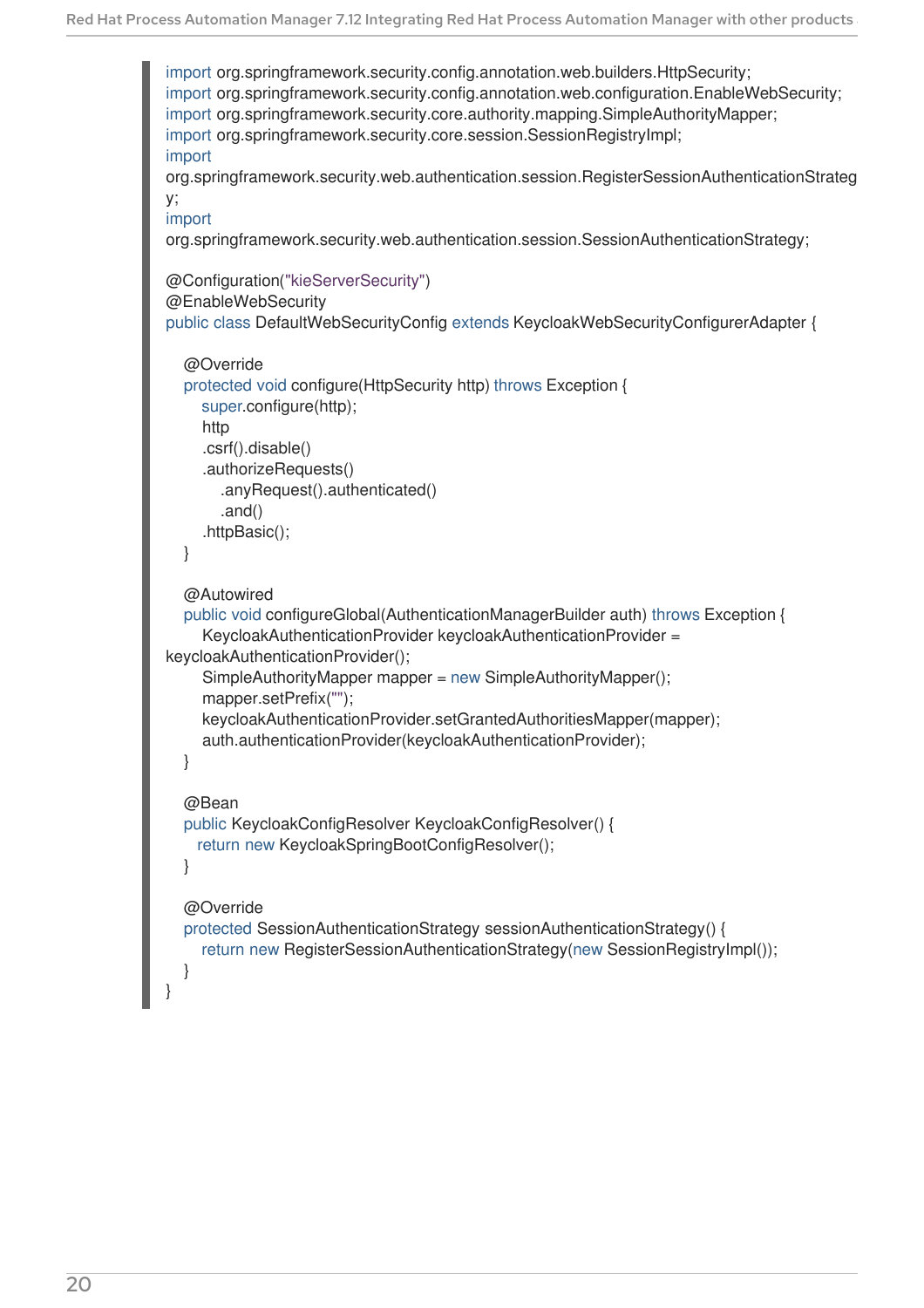# <span id="page-24-0"></span>CHAPTER 5. RED HAT PROCESS AUTOMATION MANAGER SPRING BOOT CONFIGURATION

After you create your Spring Boot project, you can configure several components to customize your application.

### <span id="page-24-1"></span>5.1. CONFIGURING REST ENDPOINTS FOR SPRING BOOT APPLICATIONS

After you create your Spring Boot project, you can configure the host, port, and path for the REST endpoint for your Spring Boot application.

#### **Prerequisites**

You have a ZIP file that you created using the business [application](http://start.jbpm.org) website.

#### Procedure

- 1. Extract the Spring Boot project ZIP file and navigate to the **<BUSINESS-APPLICATION>/<BUSINESS-APPLICATION>-service/src/main/resources** folder, where **<BUSINESS-APPLICATION>** is the name of your Spring Boot project.
- 2. Open the **application.properties** file in a text editor.
- 3. Configure the host, port, and path for the REST endpoints, where **<ADDRESS>** is the server address and **<PORT>** is the server port:

server.address=<ADDRESS> server.port=<PORT> cxf.path=/rest

The following example adds the REST endpoint to the address **localhost** on port **8090**.

server.address=localhost server.port=8090 cxf.path=/rest

### <span id="page-24-2"></span>5.2. CONFIGURING THE KIE SERVER IDENTITY

After you create your Spring Boot project, you can configure KIE Server so that it can be easily identified.

#### **Prerequisites**

You have a Spring Boot business [application](http://start.jbpm.org) ZIP file that you created using the business application website.

#### Procedure

1. Extract the Spring Boot project ZIP file and navigate to the **<BUSINESS-APPLICATION>/<BUSINESS-APPLICATION>-service/src/main/resources** folder, where **<BUSINESS-APPLICATION>** is the name of your Spring Boot project.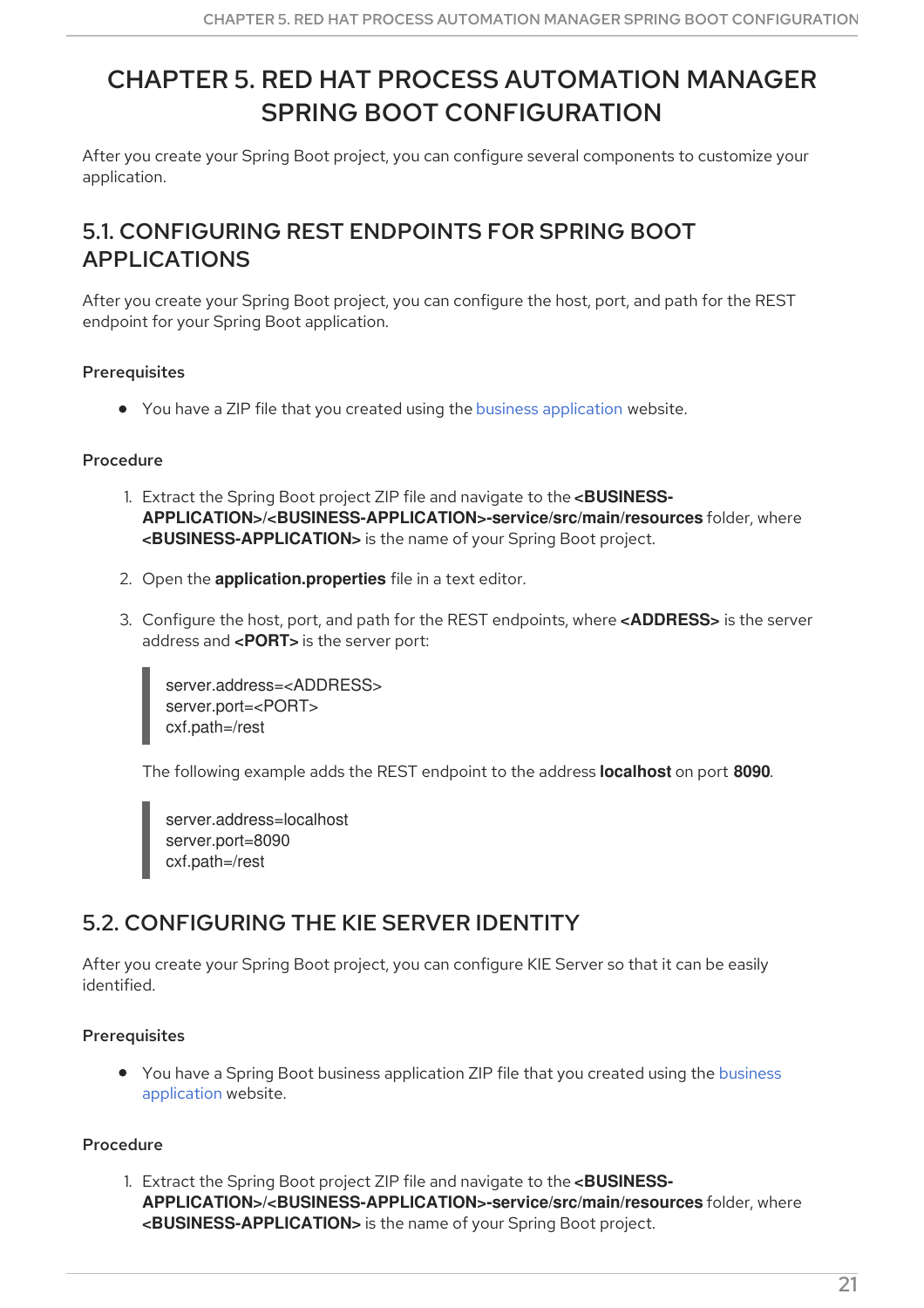- 2. Open the **application.properties** file in a text editor.
- 3. Configure the KIE Server parameters as shown in the following example:

kieserver.serverId=<BUSINESS-APPLICATION>-service kieserver.serverName=<BUSINESS-APPLICATION>-service kieserver.location=http://localhost:8090/rest/server kieserver.controllers=http://localhost:8080/business-central/rest/controller

The following table describes the KIE Server parameters that you can configure in your business project:

|  |  |  | Table 5.1. kieserver parameters |
|--|--|--|---------------------------------|
|--|--|--|---------------------------------|

| Parameter             | <b>Values</b> | <b>Description</b>                                                                                                                                                                           |
|-----------------------|---------------|----------------------------------------------------------------------------------------------------------------------------------------------------------------------------------------------|
| kieserver.serverld    | string        | The ID used to identify the business application when<br>connecting to the Process Automation Manager<br>controller.                                                                         |
| kieserver.serverName  | string        | The name used to identify the business application<br>when it connects to the Process Automation Manager<br>controller. Can be the same string used for the<br>kieserver.serverld parameter. |
| kieserver.location    | URL           | Used by other components that use the REST API to<br>identify the location of this server. Do not use the<br>location as defined by server.address and<br>server.port.                       |
| kieserver.controllers | $URI \leq$    | A comma-separated list of controller URLs.                                                                                                                                                   |

### <span id="page-25-0"></span>5.3. INTEGRATING APACHE KAFKA WITH YOUR RED HAT PROCESS AUTOMATION MANAGER SPRING BOOT PROJECT

Apache Kafka is a distributed data streaming platform that can publish, subscribe to, store, and process streams of records in real time. It is designed to handle data streams from multiple sources and deliver them to multiple consumers. Apache Kafka is an alternative to a traditional enterprise messaging system.

You can integrate Apache Kafka with your Red Hat Process Automation Manager Spring Boot project.

#### **Prerequisites**

You have an existing Red Hat Process Automation Manager Spring Boot project.

#### Procedure

- 1. In your Spring Boot project directory, open the **business-applicationservice/src/main/resources/application.properties** file.
- 2. Add the **kieserver.kafka.enabled** system property with value **true**: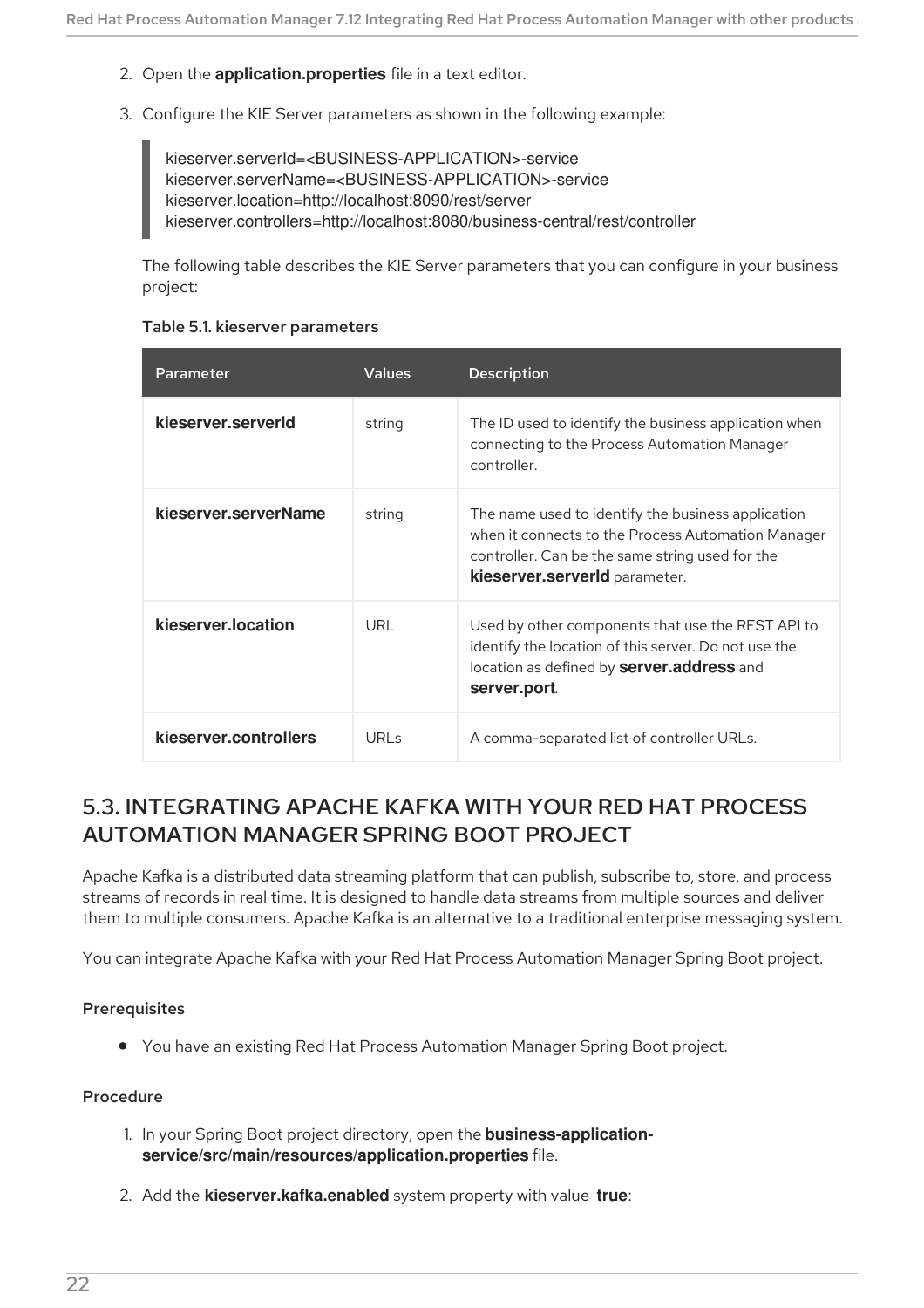#### kieserver.kafka.enabled=true

#### Additional resources

*Integrating Red Hat Process [Automation](https://access.redhat.com/documentation/en-us/red_hat_process_automation_manager/7.12/html-single/integrating_red_hat_process_automation_manager_with_other_products_and_components#assembly-integrating-amq-streams) Manager with Red Hat AMQ Streams*

### <span id="page-26-0"></span>5.4. CONFIGURING KIE SERVER COMPONENTS TO START AT RUNTIME

If you selected Business Automation when you created your Spring Boot business application, you can specify which KIE Server components must start at runtime.

#### **Prerequisites**

• You have a Spring Boot business [application](http://start.jbpm.org) ZIP file that you created using the business application website.

#### Procedure

- 1. Extract the Spring Boot project ZIP file and navigate to the **<BUSINESS-APPLICATION>/<BUSINESS-APPLICATION>-service/src/main/resources** folder, where **<BUSINESS-APPLICATION>** is the name of your Spring Boot project.
- 2. Open the **application.properties** file in a text editor.
- 3. To set a component to start at runtime, set the value of the component to **true.** The following table lists the components that you can set to start at runtime:

| Table 5.2. kieserver capabilities parameters |  |  |  |  |
|----------------------------------------------|--|--|--|--|
|----------------------------------------------|--|--|--|--|

| Parameter                      | <b>Values</b> | <b>Description</b>                                                          |
|--------------------------------|---------------|-----------------------------------------------------------------------------|
| kieserver.drools.enable<br>d   | true, false   | Enables or disables the Decision Manager<br>component.                      |
| kieserver.dmn.enabled          | true, false   | Enables or disables the Decision Model and Notation<br>(DMN) component.     |
| kieserver.jbpm.enabled         | true, false   | Enables or disables the Red Hat Process Automation<br>Manager component.    |
| kieserver.jbpmui.enabl<br>ed   | true, false   | Enables or disables the Red Hat Process Automation<br>Manager UI component. |
| kieserver.casemgmt.en<br>abled | true, false   | Enables or disables the case management<br>component.                       |

### <span id="page-26-1"></span>5.5. CONFIGURING YOUR SPRING BOOT APPLICATION FOR ASYNCHRONOUS EXECUTION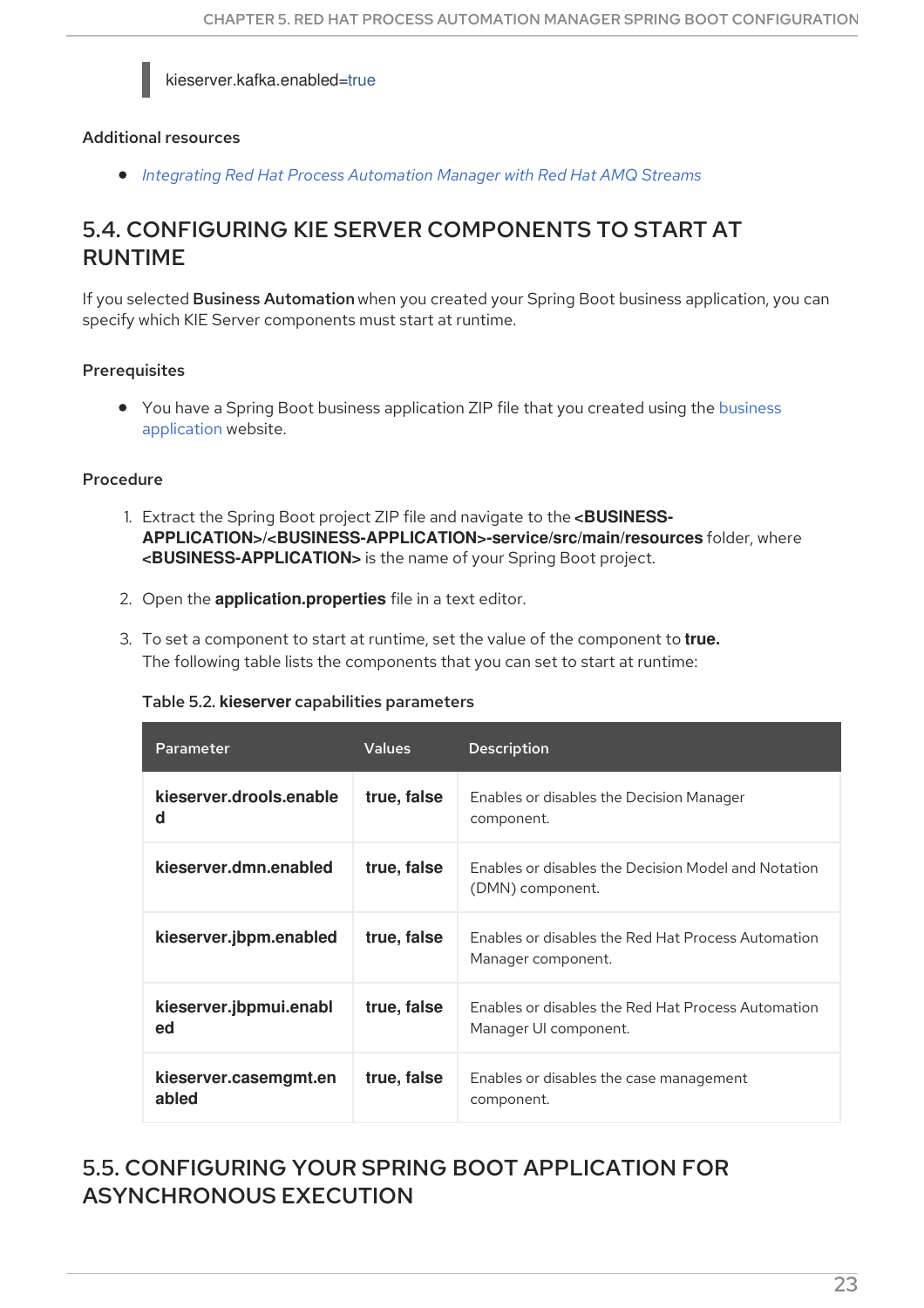After you create your Spring Boot project, you can use the **jbpm.executor** parameters to enable asynchronous execution.

#### Prerequisites

• You have a Spring Boot business [application](http://start.jbpm.org) ZIP file that you created using the business application website.

#### Procedure

- 1. Extract the Spring Boot project ZIP file and navigate to the **<BUSINESS-APPLICATION>/<BUSINESS-APPLICATION>-service/src/main/resources** folder, where **<BUSINESS-APPLICATION>** is the name of your Spring Boot project.
- 2. Open the **application.properties** file in a text editor.
- 3. To enable asynchronous execution, set the value of the **jbpm.executor.enabled** parameter to **true**, uncomment the other **jbpm.executor** parameters, and change the values as required, as shown in the following example:

jbpm.executor.enabled=true jbpm.executor.retries=5 jbpm.executor.interval=0 jbpm.executor.threadPoolSize=1 jbpm.executor.timeUnit=SECONDS

The following table describes the executor parameters that you can configure in your business project:

| Parameter                        | <b>Values</b> | <b>Description</b>                                                                                                                                                                                                                      |
|----------------------------------|---------------|-----------------------------------------------------------------------------------------------------------------------------------------------------------------------------------------------------------------------------------------|
| jbpm.executor.enabled            | true, false   | Disables or enables the executor component.                                                                                                                                                                                             |
| jbpm.executor.retries            | integer       | Specifies the number of retries if errors occur while a<br>job is running.                                                                                                                                                              |
| jbpm.executor.interval           | integer       | Specifies the length of time that the executor uses to<br>synchronize with the database. The unit of time is<br>specified by the jbpm.executor.timeUnit<br>parameter. Disabled by default (value 0).                                    |
| jbpm.executor.threadP<br>oolSize | integer       | Specifies the thread pool size.                                                                                                                                                                                                         |
| jbpm.executor.timeUnit           | string        | Specifies the time unit used to calculate the interval<br>that the executor uses to synchronize with the<br>database. The value must be a valid constant of<br>java.util.concurrent. TimeUnit. The default value<br>is <b>SECONDS</b> . |

#### Table 5.3. Executor parameters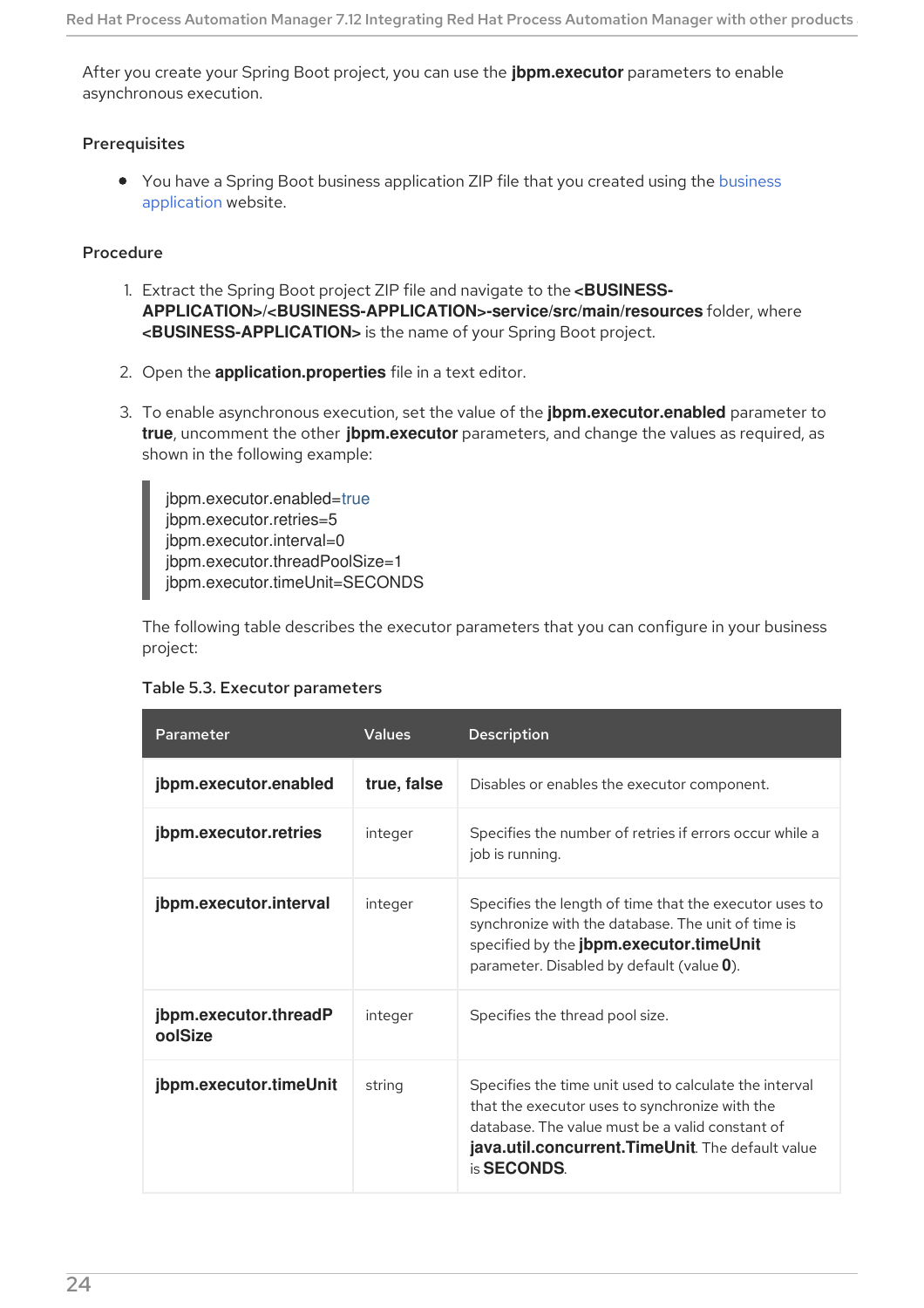### <span id="page-28-0"></span>5.6. CONFIGURING THE BUSINESS APPLICATION FOR A CLUSTER USING QUARTZ

If you plan to run your application in a cluster, you must configure the Quartz timer service.

#### **Prerequisites**

You have a business application that you created using the business [application](http://start.jbpm.org) website and you want to use this application in a cluster.

#### Procedure

1. Create the **quartz.properties** file and add the following content:

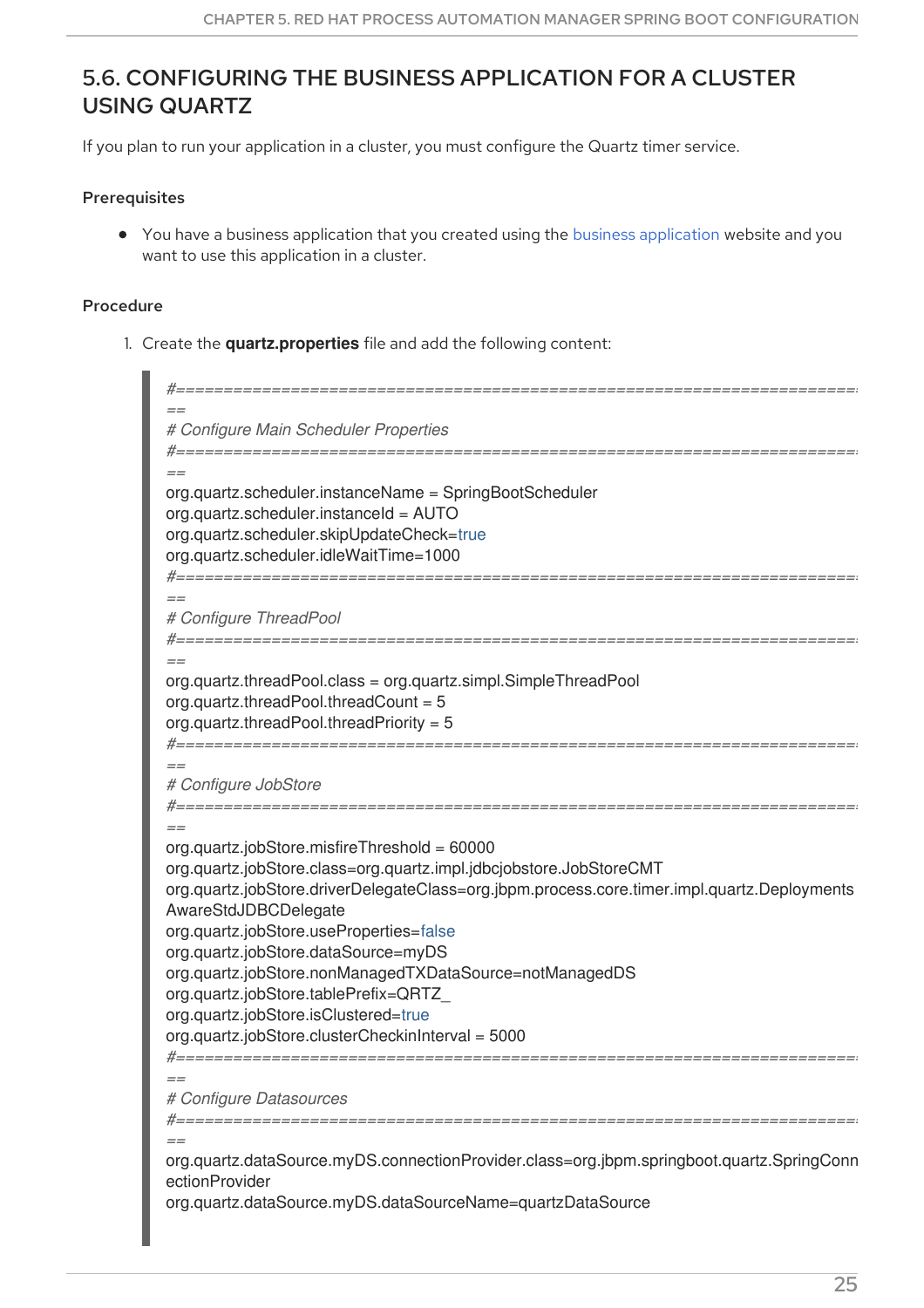org.quartz.dataSource.notManagedDS.connectionProvider.class=org.jbpm.springboot.quartz.S pringConnectionProvider

org.quartz.dataSource.notManagedDS.dataSourceName=quartzNotManagedDataSource



#### **NOTE**

Data source names in the Quartz configuration file refer to Spring beans. The connection provider must be set to

**org.jbpm.springboot.quartz.SpringConnectionProvider** to enable integration with Spring-based data sources.

2. To enable the Quartz clustered timers and set the path of the **quartz.properties** file that you created in the previous step, include the following properties in the **<BUSINESS-APPLICATION>/<BUSINESS-APPLICATION> service/src/main/resourcesapplication.properties** file, where **<BUSINESS-APPLICATION>** is the name of your Spring Boot project.

jbpm.quartz.enabled=true jbpm.quartz.configuration=quartz.properties

3. Create a managed and an unmanaged data source by adding the following content to the **<BUSINESS-APPLICATION>/<BUSINESS-APPLICATION> service/src/main/resources/application.properties** file:

*# enable to use database as storage* jbpm.quartz.db=true

quartz.datasource.name=quartz quartz.datasource.username=sa quartz.datasource.password=sa quartz.datasource.url=jdbc:h2:./target/spring-boot-jbpm;MVCC=true quartz.datasource.driver-class-name=org.h2.Driver

*# used to configure connection pool* quartz.datasource.dbcp2.maxTotal=15

*# used to initialize quartz schema* quartz.datasource.initialization=true spring.datasource.schema=classpath\*:<QUARTZ\_TABLES\_H2>.sql spring.datasource.initialization-mode=always

In the preceding example, replace **<QUARTZ\_TABLES\_H2>** with the name of a Quartz H2 database schema script. The last three lines of the preceding configuration initialize the database schema.

By default, Quartz requires two data sources:

- Managed data source to participate in the transaction of the decision engine or process engine
- Unmanaged data source to look up timers to trigger without any transaction handling

Red Hat Process Automation Manager business applications assume that the Quartz database (schema) will be co-located with Red Hat Process Automation Manager tables and therefore produce data sources used for transactional operations for Quartz.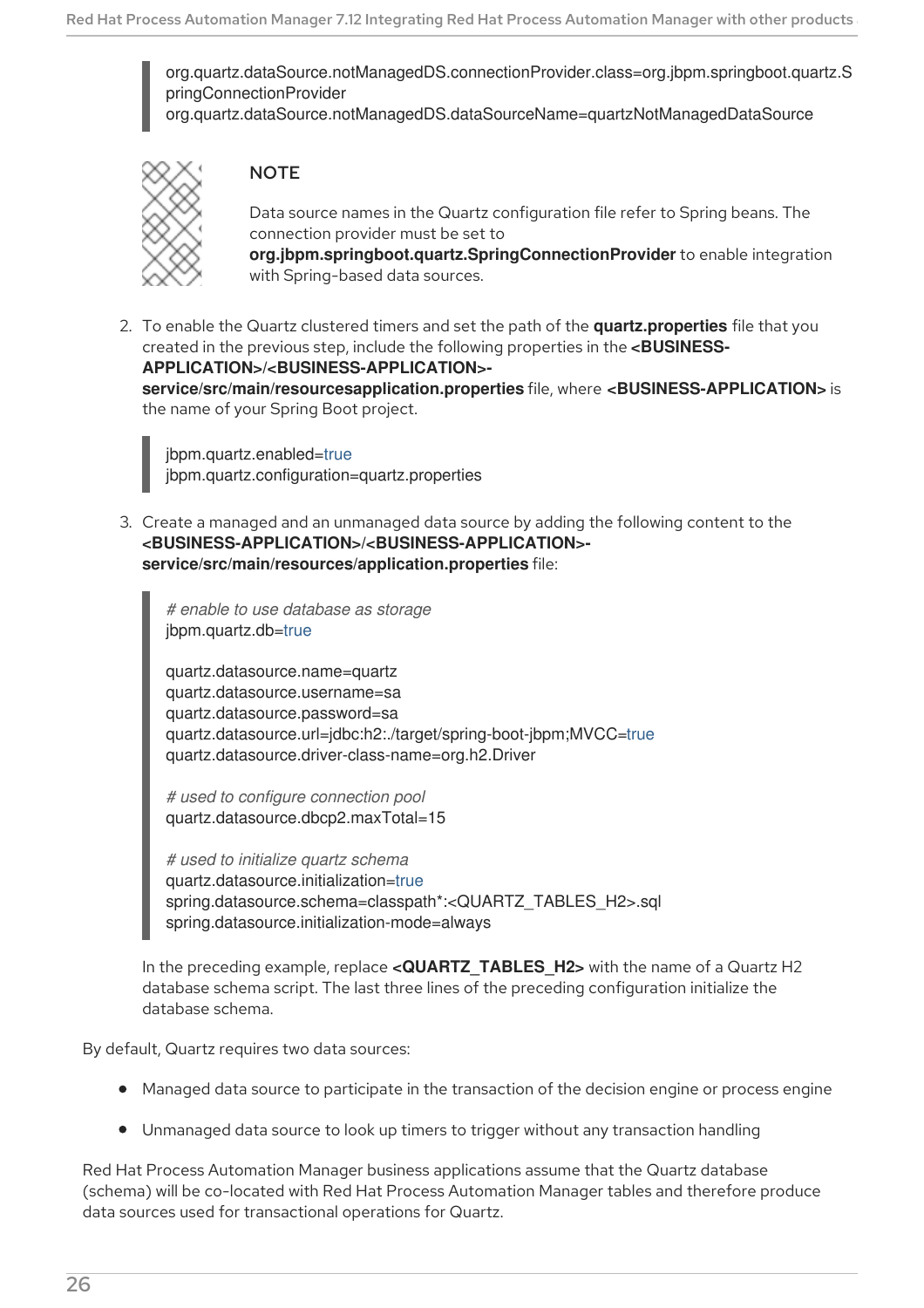The other (non transactional) data source must be configured but it should point to the same database as the main data source.

### <span id="page-30-0"></span>5.7. CONFIGURING BUSINESS APPLICATION USER GROUP PROVIDERS

With Red Hat Process Automation Manager, you can manage human-centric activities. To provide integration with user and group repositories, you can use two KIE API entry points:

- **UserGroupCallback**: Responsible for verifying whether a user or group exists and for collecting groups for a specific user
- **UserInfo**: Responsible for collecting additional information about users and groups, for example email addresses and preferred language

You can configure both of these components by providing alternative code, either code provided out of the box or custom developed code.

For the **UserGroupCallback** component, retain the default implementation because it is based on the security context of the application. For this reason, it does not matter which backend store is used for authentication and authorisation (for example, RH-SSO). It will be automatically used as a source of information for collecting user and group information.

The **UserInfo** component is a separate component because it collects more advanced information.

#### **Prerequisites**

• You have a ZIP file that you created using the business [application](http://start.jbpm.org) website and that contains a business automation project.

#### Procedure

1. To provide an alternative implementation of **UserGroupCallback**, add the following code to the Application class or a separate class annotated with **@Configuration**:

```
@Bean(name = "userGroupCallback")
public UserGroupCallback userGroupCallback(IdentityProvider identityProvider) throws
IOException {
  return new MyCustomUserGroupCallback(identityProvider);
}
```
2. To provide an alternative implementation of **UserInfo**, add the following code to the Application class or a separate class annotated with **@Configuration**:

```
@Bean(name = "userInfo")
public UserInfo userInfo() throws IOException {
  return new MyCustomUserInfo();
}
```
### <span id="page-30-1"></span>5.8. CONFIGURING A SPRING BOOT PROJECT WITH A MYSQL OR POSTGRESQL DATABASE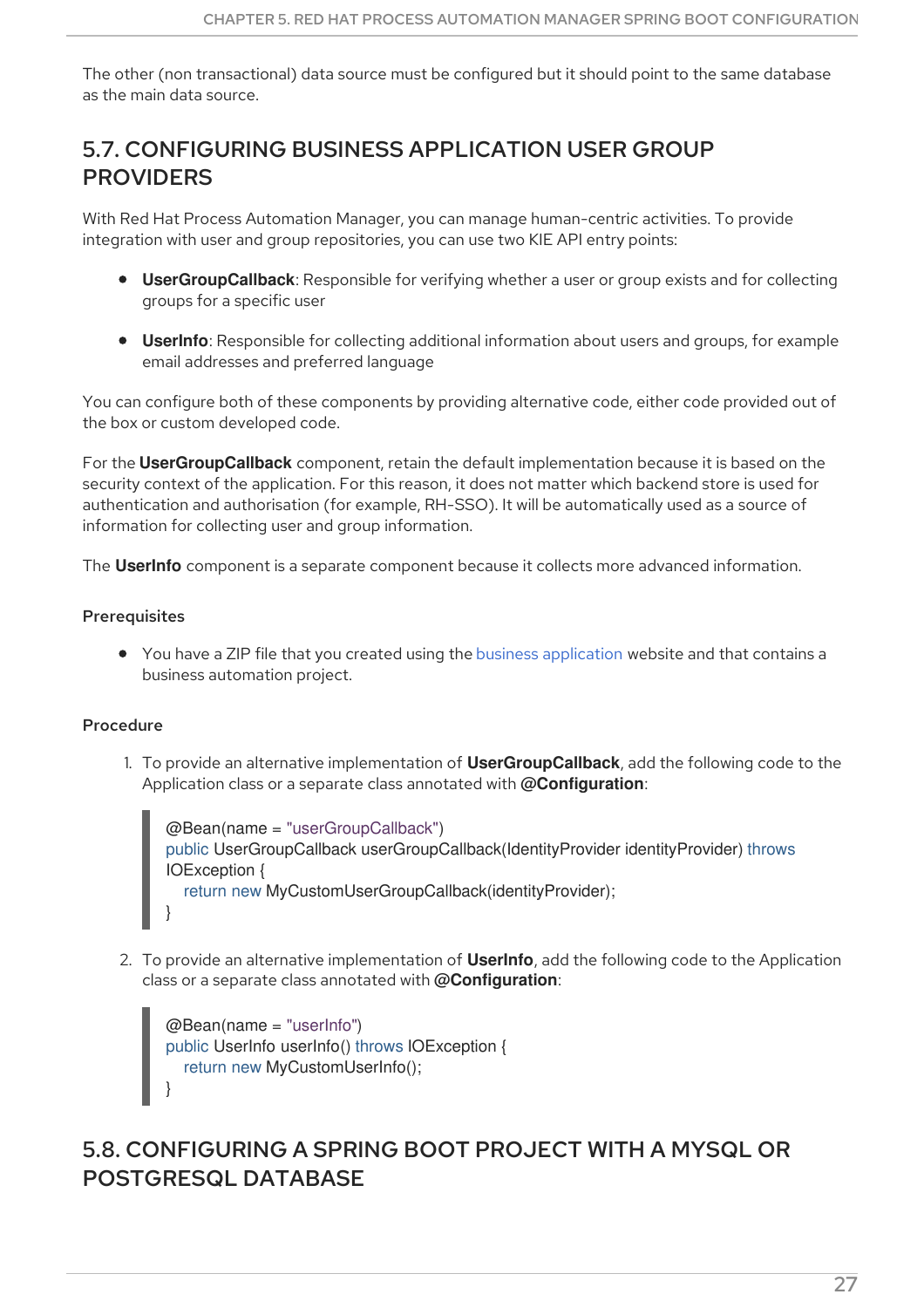Red Hat Process Automation Manager business applications are generated with the default H2 database. You can change the database type to MySQL or PostgreSQL.

#### **Prerequisites**

You have a Spring Boot application file that you created using the business [applications](http://start.jbpm.org) website.

#### Procedure

- 1. Extract the Spring Boot project ZIP file and navigate to the **<BUSINESS-APPLICATION>/<BUSINESS-APPLICATION>-service/src/main/resources** folder, where **<BUSINESS-APPLICATION>** is the name of your Spring Boot project.
- 2. Open the **application.properties** file in a text editor.
- 3. Configure your Spring Boot project to use a MySQL or PostgreSQL, complete one of the following set of steps:
	- a. To configure your business application to use a MySQL database, locate the following parameters in the **application.properties** file and change the values as shown:

spring.datasource.username=jbpm spring.datasource.password=jbpm spring.datasource.url=jdbc:mysql://localhost:3306/jbpm spring.datasource.driver-classname=com.mysql.jdbc.jdbc2.optional.MysqlXADataSource

spring.jpa.properties.hibernate.dialect=org.hibernate.dialect.MySQL5InnoDBDialect

b. To configure your business application to use a PostgreSQL database, locate the following parameters in the **application.properties** file and change the values as shown:

spring.datasource.username=jbpm spring.datasource.password=jbpm spring.datasource.url=jdbc:postgresql://localhost:5432/jbpm spring.datasource.driver-class-name=org.postgresql.xa.PGXADataSource

spring.jpa.properties.hibernate.dialect=org.hibernate.dialect.PostgreSQLDialect

| Ì |  |
|---|--|
|   |  |
|   |  |
|   |  |
|   |  |
|   |  |
|   |  |

#### **NOTE**

To create a PostgreSQL schema that uses the **bytea** column type instead of the **oid** column type, set the value of the **org.kie.persistence.postgresql.useBytea** property to **true**:

org.kie.persistence.postgresql.useBytea=true

4. Save the **application.properties** file.

### <span id="page-31-0"></span>5.9. CONFIGURING BUSINESS APPLICATIONS FOR JPA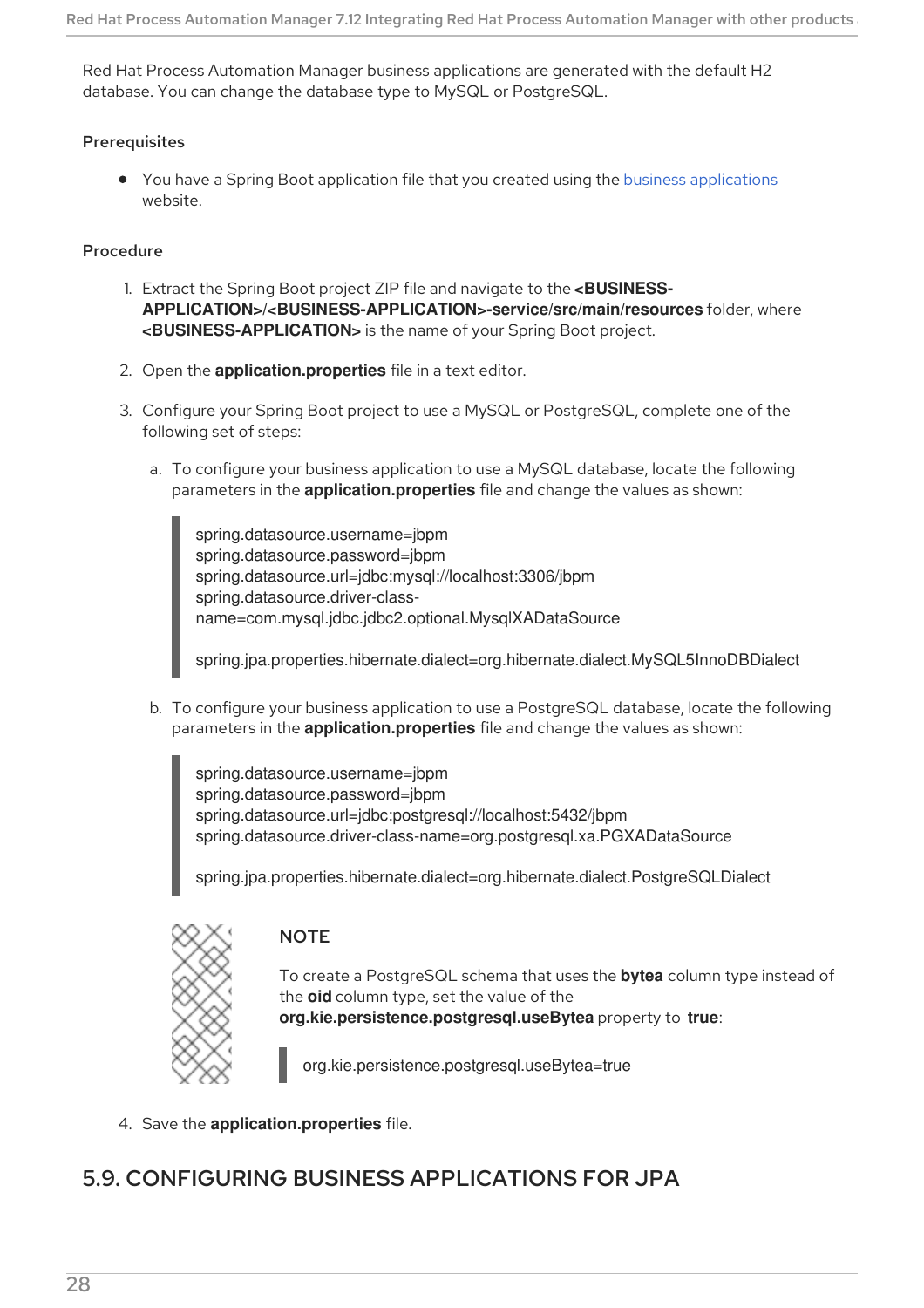The Java Persistence API (JPA) is a standard technology that enables you to map objects to relational databases. You must configure JPA for your Red Hat Process Automation Manager business application.

#### Prerequisites

You have a ZIP file that you created using the business [applications](http://start.jbpm.org) website.

#### Procedure

- 1. Extract the **<BUSINESS-APPLICATION>.zip** file and navigate to the **<BUSINESS-APPLICATION>/<BUSINESS-APPLICATION>-service/src/main/resources** folder, where **<BUSINESS-APPLICATION>** is the name of your Spring Boot project.
- 2. Open the **application.properties** file in a text editor.
- 3. Locate the following parameters in the **application.properties** file and verify that they have the values shown:

spring.jpa.properties.hibernate.dialect=org.hibernate.dialect.H2Dialect spring.jpa.properties.hibernate.show\_sql=false spring.jpa.properties.hibernate.hbm2ddl.auto=update spring.jpa.hibernate.naming.physicalstrategy=org.hibernate.boot.model.naming.PhysicalNamingStrategyStandardImpl

4. If your business application has business automation capabilities, you can add entities to the entity manager factory by adding a comma-separated list of packages:

spring.jpa.properties.entity-scan-packages=org.jbpm.springboot.samples.entities

Business applications with business automation capabilities create an entity manager factory based on the **persistence.xml** file that comes with Red Hat Process Automation Manager. All entities found in the **org.jbpm.springboot.samples.entities** package are automatically added to the entity manager factory and used the same as any other JPA entity in the application.

#### Additional resources

For more information about configuring JPA, see the *Spring Boot [Reference](https://docs.spring.io/spring-boot/docs/2.3.4.RELEASE/reference/htmlsingle/#boot-features-jpa-and-spring-data) Guide*.

### <span id="page-32-0"></span>5.10. CONFIGURING PLUGGABLE VARIABLE PERSISTENCE

You can provide an arbitrary entity manager for configured process variable persistence in your Red Hat Process Automation Manager Spring Boot application. To do this, add named beans during the object marshalling strategy resolution. This enables you to configure a second entity manager factory based on a second data source qualifier. Note that this configuration will not interfere with the primary data source.

#### **Prerequisites**

You have an existing Red Hat Process Automation Manager Spring Boot project.

#### Procedure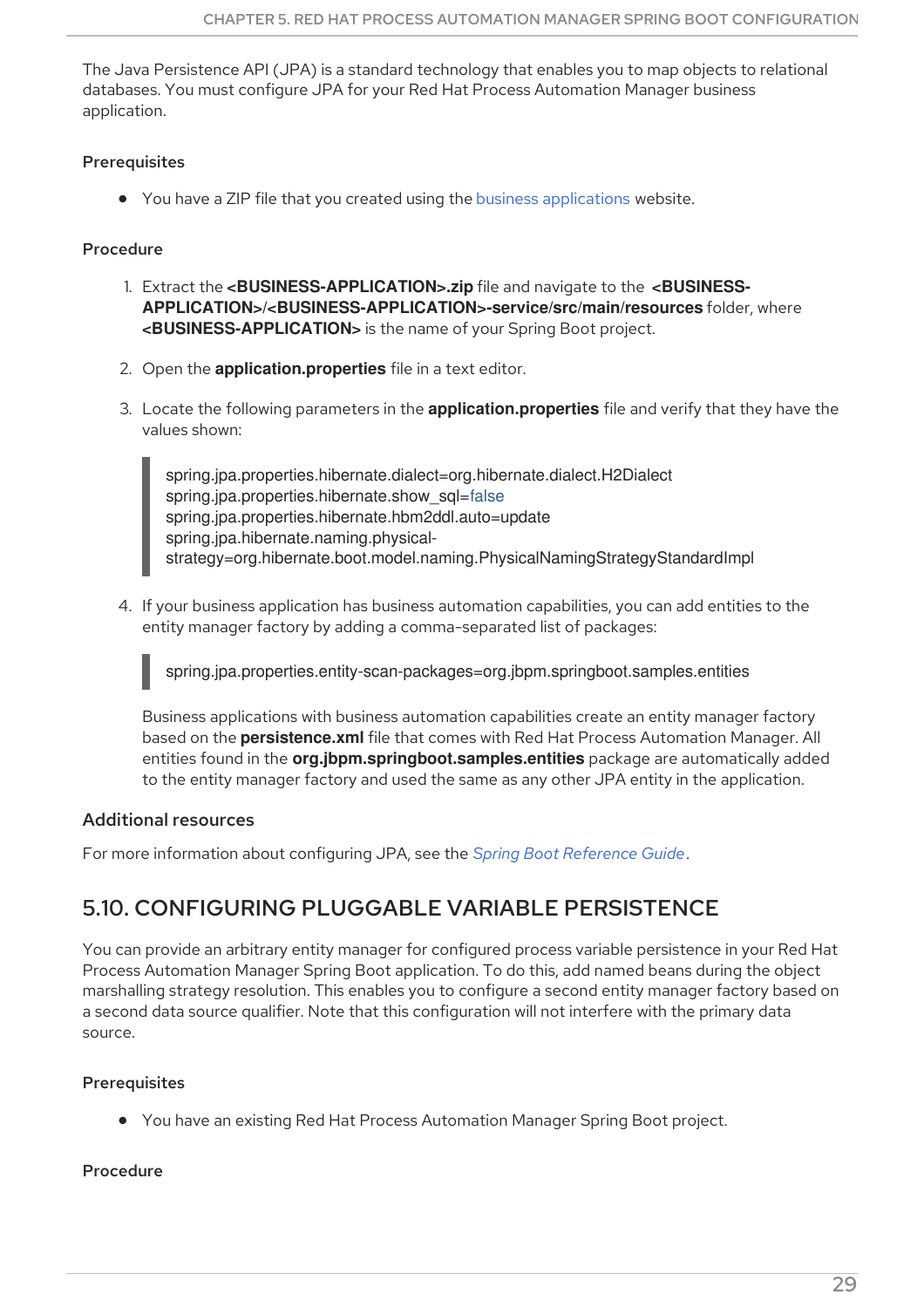1. Add a customized entity manager JavaBean to your java class. The following example shows an entity manager Java Bean called **auditEntityManager** for a Java Persistence API (JPA) data source:

```
@Bean(name = "auditEntityManager")
  @ConditionalOnMissingBean(name = "auditEntityManager")
  public LocalContainerEntityManagerFactoryBean
entityManagerFactory(@Qualifier("jpaAuditDataSource") DataSource dataSource,
JpaProperties ipaProperties) {
    return EntityManagerFactoryHelper.create(applicationContext,
                             dataSource,
                             jpaProperties,
                             "custom-persistent-unit",
                             "classpath:/META-INF/persistence.xml");
  }
```
The **auditEntityManager** becomes an implicit context parameter when the parameters are resolved during MVFLEX Expression Language (MVEL) evaluation.

2. Add the following marshalling stragegy to the **kie-deployment-descriptor.xml** file:

```
<marshalling-strategy>
  <resolver>mvel</resolver>
  <identifier>new
org.drools.persistence.jpa.marshaller.JPAPlaceholderResolverStrategy(auditEntityManager)
  </identifier>
  <parameters/>
  </marshalling-strategy>
```
#### Additional resources

For more information about persistence, see the "*Persisting process variables in a separate database schema in Red Hat Process [Automation](https://access.redhat.com/documentation/en-us/red_hat_process_automation_manager/7.12/html-single/managing_red_hat_process_automation_manager_and_kie_server_settings#process-variables-persist-proc_execution-server) Manager*" section in *Managing and monitoring KIE Server*.

### <span id="page-33-0"></span>5.11. ENABLING SWAGGER DOCUMENTATION

You can enable Swagger-based documentation for all endpoints available in the service project of your Red Hat Process Automation Manager business application.

#### **Prerequisites**

You have a Spring Boot application ZIP file that you created using the business [applications](http://start.jbpm.org) website.

#### Procedure

- 1. Extract the **<BUSINESS-APPLICATION>.zip** file and navigate to the **<BUSINESS-APPLICATION>/<BUSINESS-APPLICATION>-service** folder, where **<BUSINESS-APPLICATION>** is the name of your Spring Boot project.
- 2. Open the service project **pom.xml** file in a text editor.
- 3. Add the following dependencies to the service project **pom.xml** file and save the file.

٠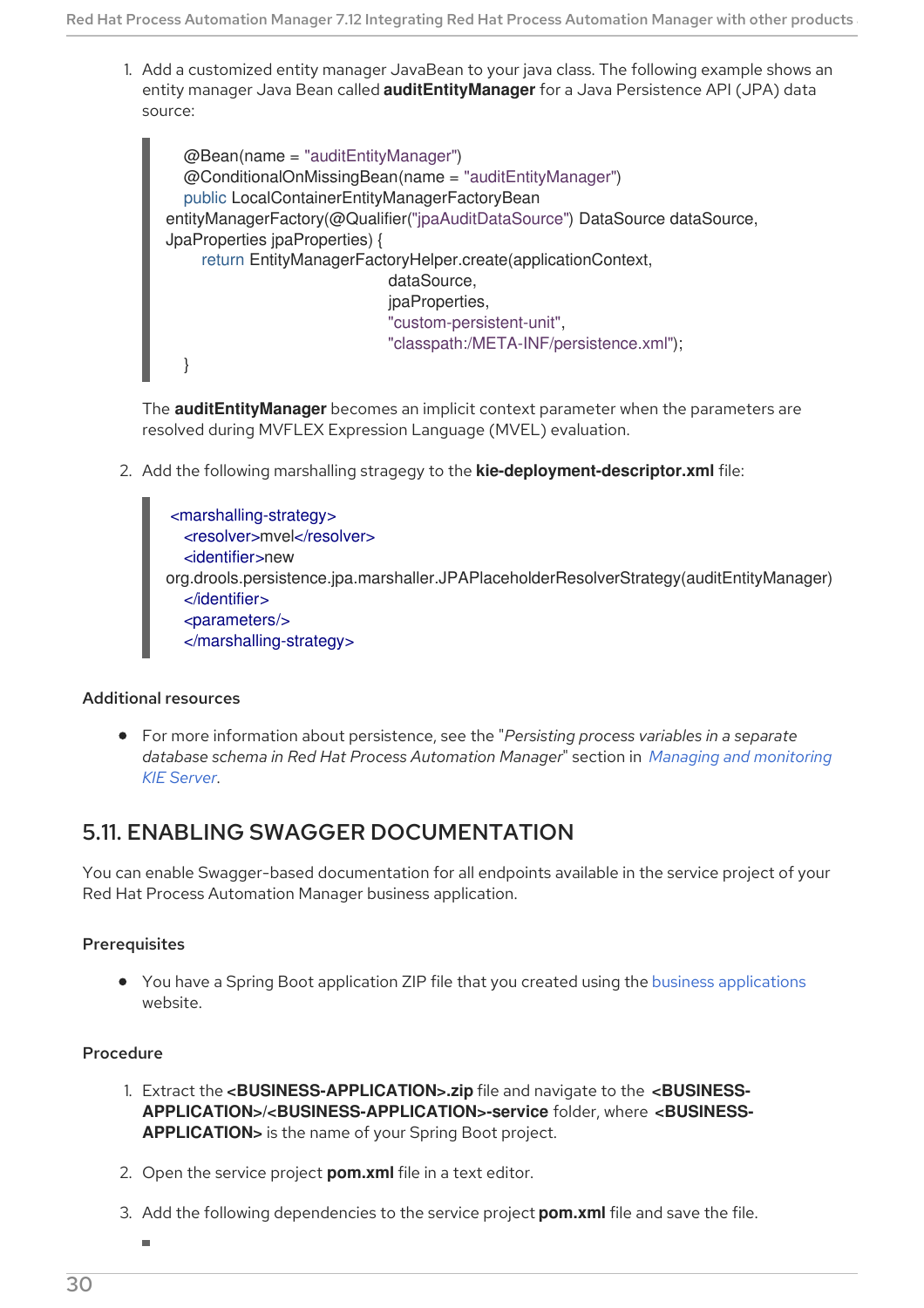<dependency> <groupId>org.apache.cxf</groupId> <artifactId>cxf-rt-rs-service-description-swagger</artifactId> <version>3.2.6</version> </dependency> <dependency> <groupId>io.swagger</groupId> <artifactId>swagger-jaxrs</artifactId> <version>1.5.15</version> <exclusions> <exclusion> <groupId>javax.ws.rs</groupId> <artifactId>jsr311-api</artifactId> </exclusion> </exclusions> </dependency>

4. To enable the Swagger UI (optional), add the following dependency to the **pom.xml** file and save the file.

<dependency> <groupId>org.webjars</groupId> <artifactId>swagger-ui</artifactId> <version>2.2.10</version> </dependency>

- 5. Open the **<BUSINESS-APPLICATION>/<BUSINESS-APPLICATION> service/src/main/resources/application.properties** file in a text editor.
- 6. Add the following line to the **application.properties** file to enable Swagger support:



After you start the business application, you can view the Swagger document at **http://localhost:8090/rest/swagger.json**. The complete set of endpoints is available at **http://localhost:8090/rest/api-docs?url=http://localhost:8090/rest/swagger.json**.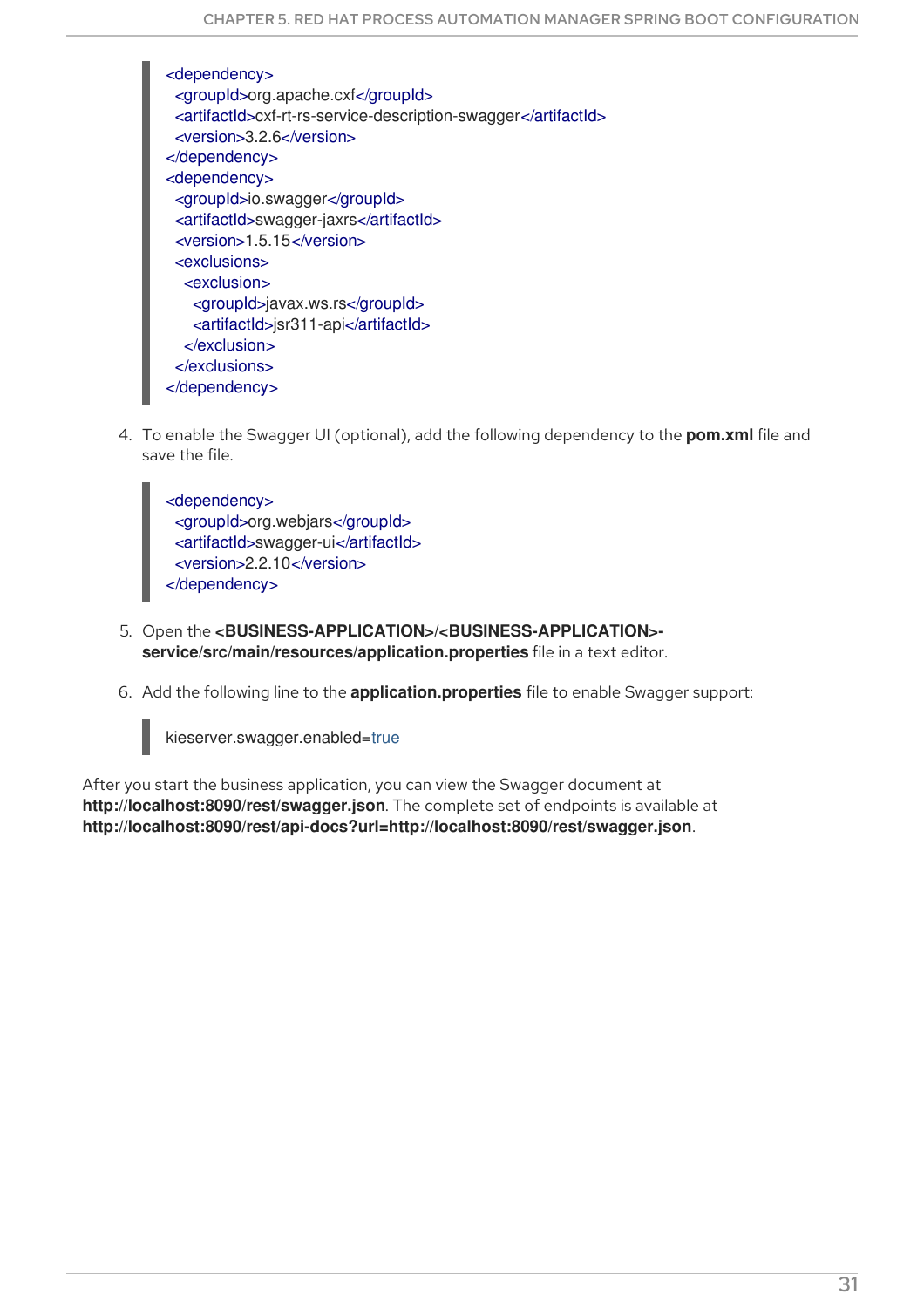# <span id="page-35-0"></span>CHAPTER 6. CREATING A SELF-CONTAINED RED HAT PROCESS AUTOMATION MANAGER SPRING BOOT JAR FILE

You can create a single self-contained Red Hat Process Automation Manager Spring Boot JAR file that contains a complete service, including KIE Server and one or more KJAR files. The Red Hat Process Automation Manager Spring Boot JAR file does not depend on any KJAR files loading at runtime.

If necessary, the Red Hat Process Automation Manager Spring Boot JAR file can contain multiple versions of the same KJAR file, including modules. These KJAR files can have the same **artifactID** and **groupID** attribute values, but have different **version** values.

The included KJAR files are separated from any JAR files in the **BOOT-INF/lib** directory to avoid class loader collisions. Each KJAR classpath container file is isolated from other KJAR classpath container files and does not rely on the Spring Boot class loader.

#### Prerequisites

- You have an existing Red Hat Process Automation Manager Spring Boot project.
- You have completed development of one or more KJAR files for the project.

#### Procedure

1. Build all KJAR files for the project. In the default business application, the KJAR source is contained in the **<BUSINESS-APPLICATION>/<BUSINESS-APPLICATION>-kjar** directory, where **BUSINESS-APPLICATION** is the name of the business application. Your project might include other KJAR source directories.

To build the KJAR files, for every KJAR source directory, complete the following steps:

- a. Change to the KJAR source directory.
- b. Enter the following command:

#### mvn install

This command builds the KJAR file and places it into the local Maven repository. By default, this repository is located in the **~/.m2/repo** directory.

2. In the **<BUSINESS-APPLICATION>/<BUSINESS-APPLICATION> service/src/main/resources** directory, add the following property to your Spring Boot application **application.properties** file:



kieserver.classPathContainer=true

When this property is set to **true**, KIE Server uses the class loader used by the container to load KJAR files and their dependencies.

- 3. Complete one of the following actions to ensure that KIE Server loads the necessary KJAR modules:
	- To configure KIE Server to scans and deploy all KJAR modules available in the Spring Boot application, add the following property to the **application.properties** file:

kieserver.autoScanDeployments=true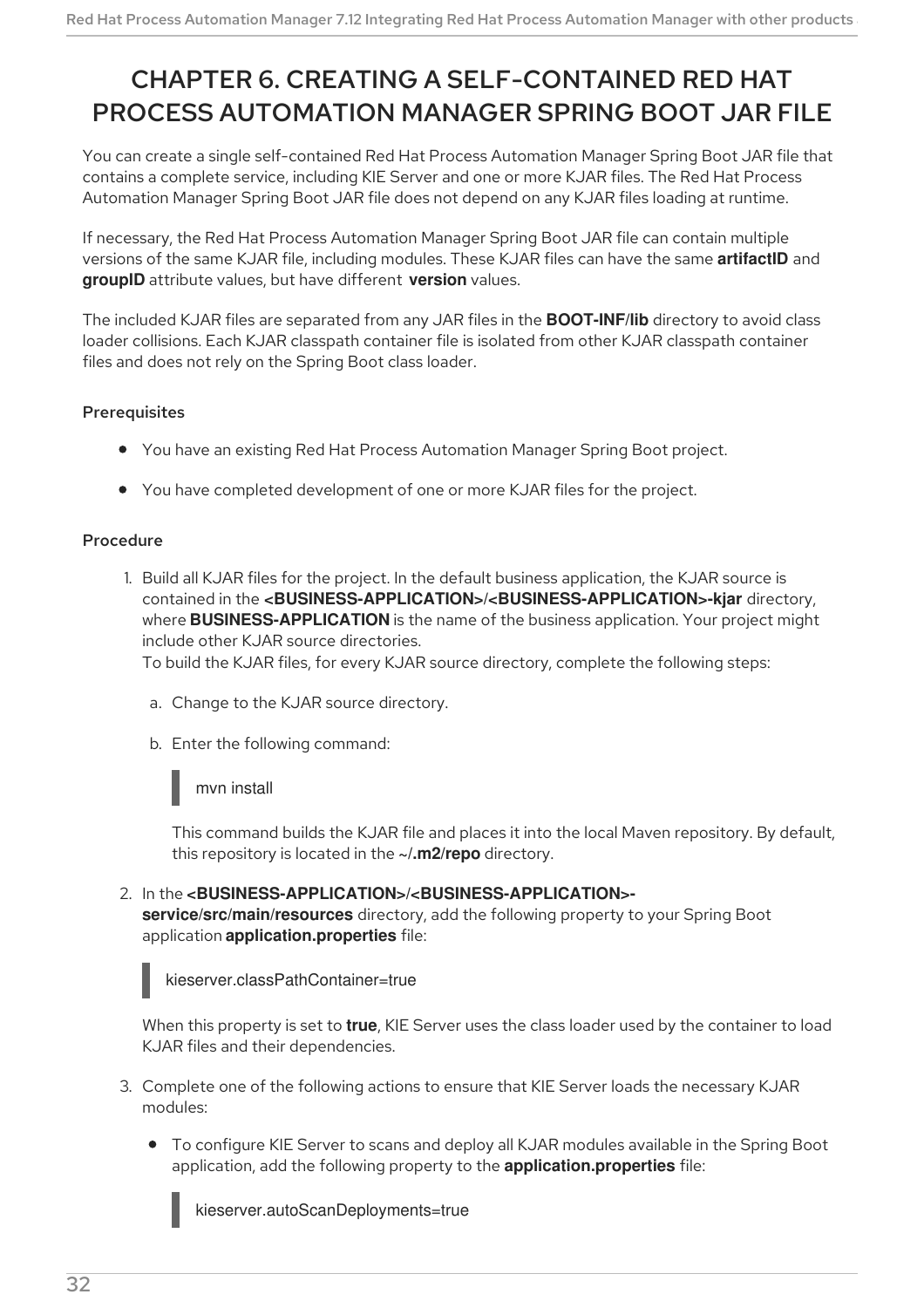When this property is set to **true**, KIE Server deploys all KJAR modules available in the application, whether they are declared programmatically or through the Maven plug-in.

This option is the simplest method to include all KJAR modules. However, it has two drawbacks:

- The application sets all container IDs and aliases automatically, based on the group, artifact, and version (GAV) of every KJAR module. You cannot set a custom container ID or alias for a KJAR module.
- At startup time, the application scans the JAR file and the class path for KJAR modules. Therefore, the duration of startup might be increased.

To avoid these drawbacks, you can configure every KJAR module individually using the **application.properties** file or using Java source code, as described in one of the following options.

To configure every KJAR module individually using the **application.properties** file, for each of the KJAR modules that you want to include in the service, add the following properties to the **application.properties** file:

kieserver.deployments[<n>].containerld=<container> kieserver.deployments[<n>].alias=<alias> kieserver.deployments[<n>].artifactId=<artifact> kieserver.deployments[<n>].groupId=<group> kieserver.deployments[<n>].version=<version>

Replace the following values:

- **<n>**: A sequential number: **0** for the first KJAR module, **1** for the second module, and so on
- $\circ$ **<container>**: The container ID for the KJAR module
- **<alias>**: The alias for the KJAR module
- **<artifact>**: The artifact ID for the KJAR module
- **<group>**: The group ID for the KJAR module  $\circ$
- $\circ$ **<version>**: The version ID for the KJAR module

The following example configures two versions of the **Evaluation** KJAR module:

kieserver.deployments[0].alias=evaluation\_v1 kieserver.deployments[0].containerId=evaluation\_v1 kieserver.deployments[0].artifactId=Evaluation kieserver.deployments[0].groupId=com.myspace kieserver.deployments[0].version=1.0.0-SNAPSHOT

kieserver.deployments[1].alias=evaluation\_v2 kieserver.deployments[1].containerId=evaluation\_v2 kieserver.deployments[1].artifactId=Evaluation kieserver.deployments[1].groupId=com.myspace kieserver.deployments[1].version=2.0.0-SNAPSHOT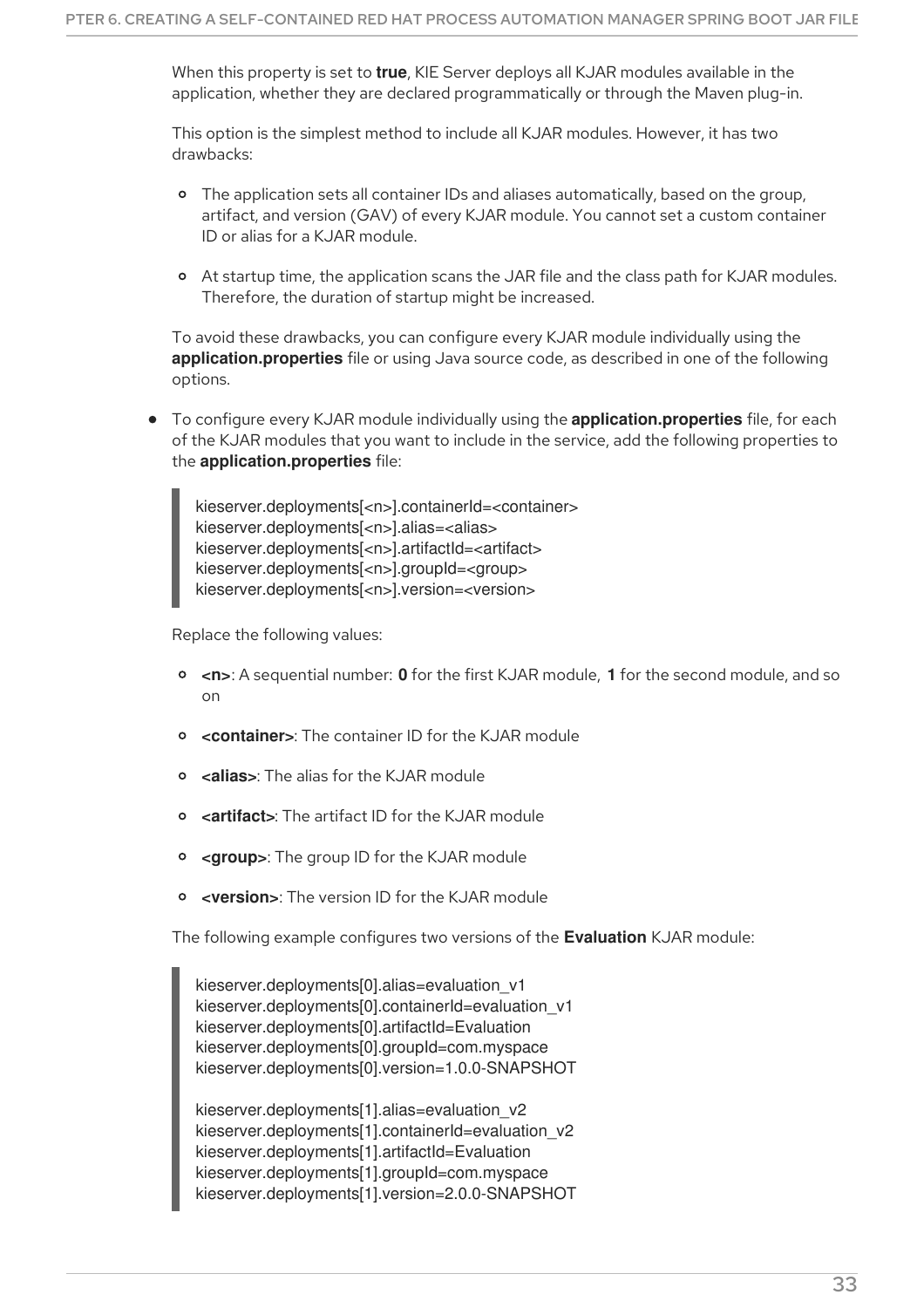<span id="page-37-0"></span>To configure every KJAR module individually using Java source code, create a class in your business application service, similar to the following example:

```
@Configuration
public class KieContainerDeployer {
  @Bean
  public KieContainerResource evaluation_v1() {
    KieContainerResource container = new KieContainerResource("evaluation_v1",
new ReleaseId("com.myspace", "Evaluation", "1.0.0-SNAPSHOT"), STARTED);
    container.setConfigItems(Arrays.asList(new
KieServerConfigItem(KieServerConstants.PCFG_RUNTIME_STRATEGY,
"PER_PROCESS_INSTANCE", "String")));
    return container;
  }
  @Bean
  public KieContainerResource evaluation_v2() {
    KieContainerResource container = new KieContainerResource("evaluation_v2",
new ReleaseId("com.myspace", "Evaluation", "2.0.0-SNAPSHOT"), STARTED);
    container.setConfigItems(Arrays.asList(new
KieServerConfigItem(KieServerConstants.PCFG_RUNTIME_STRATEGY,
"PER_PROCESS_INSTANCE", "String")));
    return container;
  }
}
```
For every KJAR module that you want to include, create a **KieContainerResource** bean in this class. The name of the bean is the container name, the first parameter of **KieContainerResource()** is the alias name, and the parameters of **ReleaseId()** are the group ID, artifact ID, and version ID of the KJAR module.

4. Optional: If your business application will run in an Red Hat OpenShift Container Platform pod or in any other environment where the current directory is not writable, add the **spring.jta.logdir** property to the **application.properties** file and set it to a writable location. For example:



This parameter sets the location for the transaction log.

5. In the **<BUSINESS-APPLICATION>/<BUSINESS-APPLICATION>-service** directory, add the following Maven plug-in in the Spring Boot **pom.xml** file where **<GROUP\_ID>**, **<ARTIFACT\_ID>**, and **<VERSION>** are the group, artifact, and version (GAV) of a KJAR artifact that your project uses. You can find these values in the **pom.xml** file that is located in the KJAR source directory.



## **NOTE**

You can add more than one version of an artifact.

## <build>

<plugins> <plugin> <groupId>org.kie</groupId> <artifactId>kie-maven-plugin</artifactId>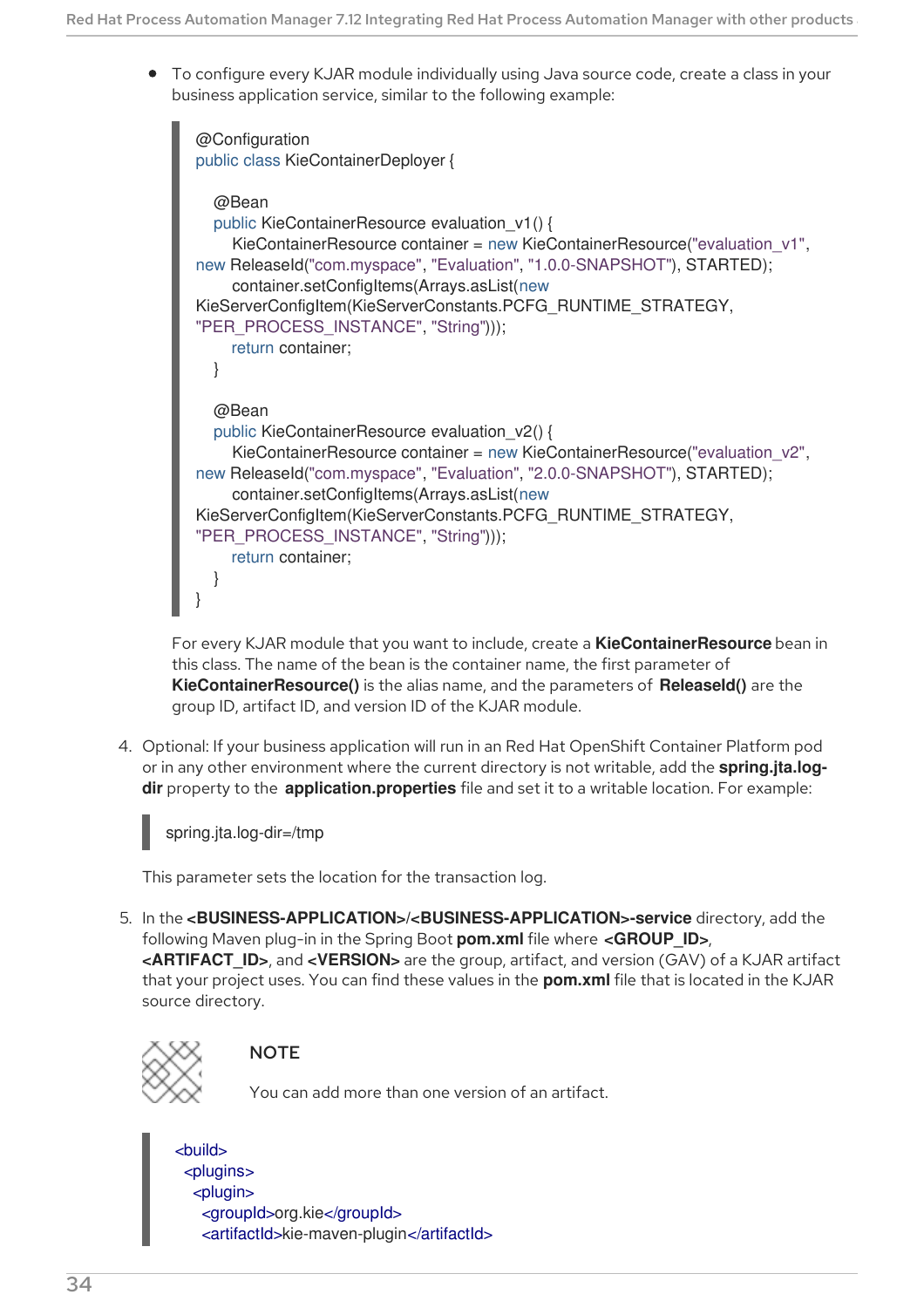<version>\${version.org.kie}</version> <executions> <execution> <id>copy</id> <phase>prepare-package</phase> <goals> <goal>package-dependencies-kjar</goal> </goals> </execution> </executions> <configuration> <artifactItems> <artifactItem> <groupId><GROUP\_ID></groupId> <artifactId><ARTIFACT\_ID></artifactId> <version><VERSION></version> </artifactItem> </artifactItems> </configuration> </plugin> <plugins> <build>

The artifacts required to run the KJAR will be resolved at build time.

The following example adds two version of the **Evaluation** artifact:

<build> <plugins> <plugin> <groupId>org.kie</groupId> <artifactId>kie-maven-plugin</artifactId> <version>\${version.org.kie}</version> <executions> <execution> <id>copy</id> <phase>prepare-package</phase> <goals> <goal>package-dependencies-kjar</goal> </goals> </execution> </executions> <configuration> <artifactItems> <artifactItem> <groupId>com.myspace</groupId> <artifactId>Evaluation</artifactId> <version>1.0.0-SNAPSHOT</version> </artifactItem> <artifactItem> <groupId>com.myspace</groupId> <artifactId>Evaluation</artifactId> <version>2.0.0-SNAPSHOT</version> </artifactItem> </artifactItems> </configuration>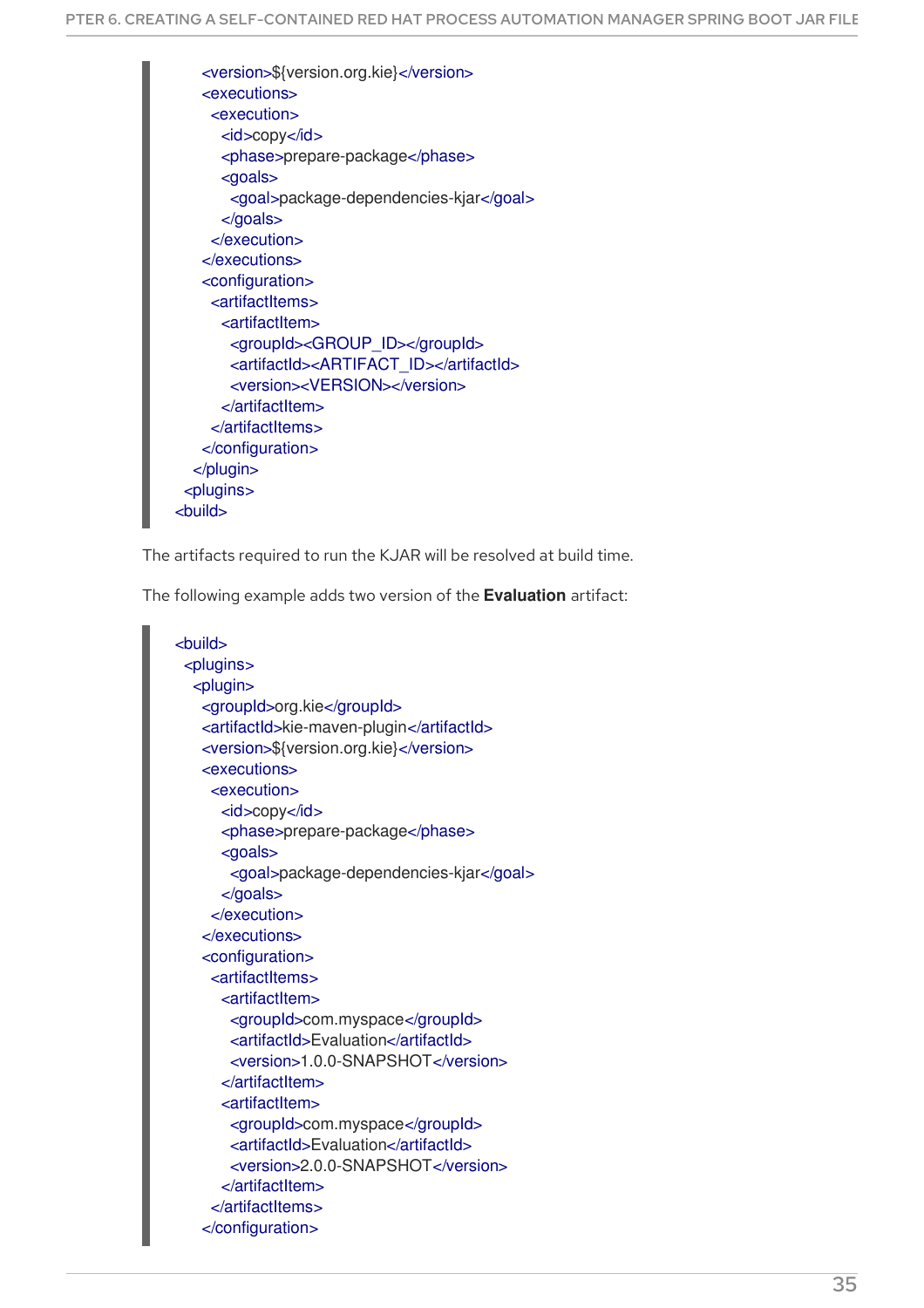

- 6. Optional: if you want to be able to configure the KIE Server instance in the JAR file to communicate with a Business Central monitoring instance using WebSockets, make the following changes:
	- a. Add the following lines to the **pom.xml** file under the **<dependencies>** tag:

<dependency> <groupId>org.kie.server</groupId> <artifactId>kie-server-controller-websocket-client</artifactId> <version>\${version.org.kie}</version> </dependency>

WebSockets communication with a Business Central monitoring instance is supported in all cases, including running the instance on Red Hat OpenShift Container Platform.

b. In the **<BUSINESS-APPLICATION>/<BUSINESS-APPLICATION> service/src/main/resources/application.properties** file, add or change the following properties:

kieserver.location=\${org.kie.server.location} kieserver.controllers=\${org.kie.server.controller}

7. To build the self-contained Spring Boot image, enter the following command in the **<BUSINESS-APPLICATION>/<BUSINESS-APPLICATION>-service** directory:

mvn install

8. Optional: to run the self-contained Spring Boot image, locate the JAR file in the **target** subdirectory and enter the following command:

java -jar <FILENAME>.jar

In this command, replace **<FILENAME>** with the name of the JAR file.

To configure KIE Server to connect to a Business Central monitoring instance using WebSockets and run the image, enter the following command:

java -Dorg.kie.server.location=http://<LOCATION>:<PORT>/rest/server - Dorg.kie.server.controller=ws://<BC-HOSTNAME>:<BC-PORT>/websocket/controller - Dorg.kie.server.controller.user=<USER> -Dorg.kie.server.controller.pwd=<PASSWORD> -jar <FILENAME>.jar

In this command, replace the following values:

- **<LOCATION>** with the fully qualified host name for accessing your service. Business Central monitoring accesses the service to retrieve process information and displays a URL for the service with this host name
- **<PORT>** with the port for accessing your service, for example, **8090**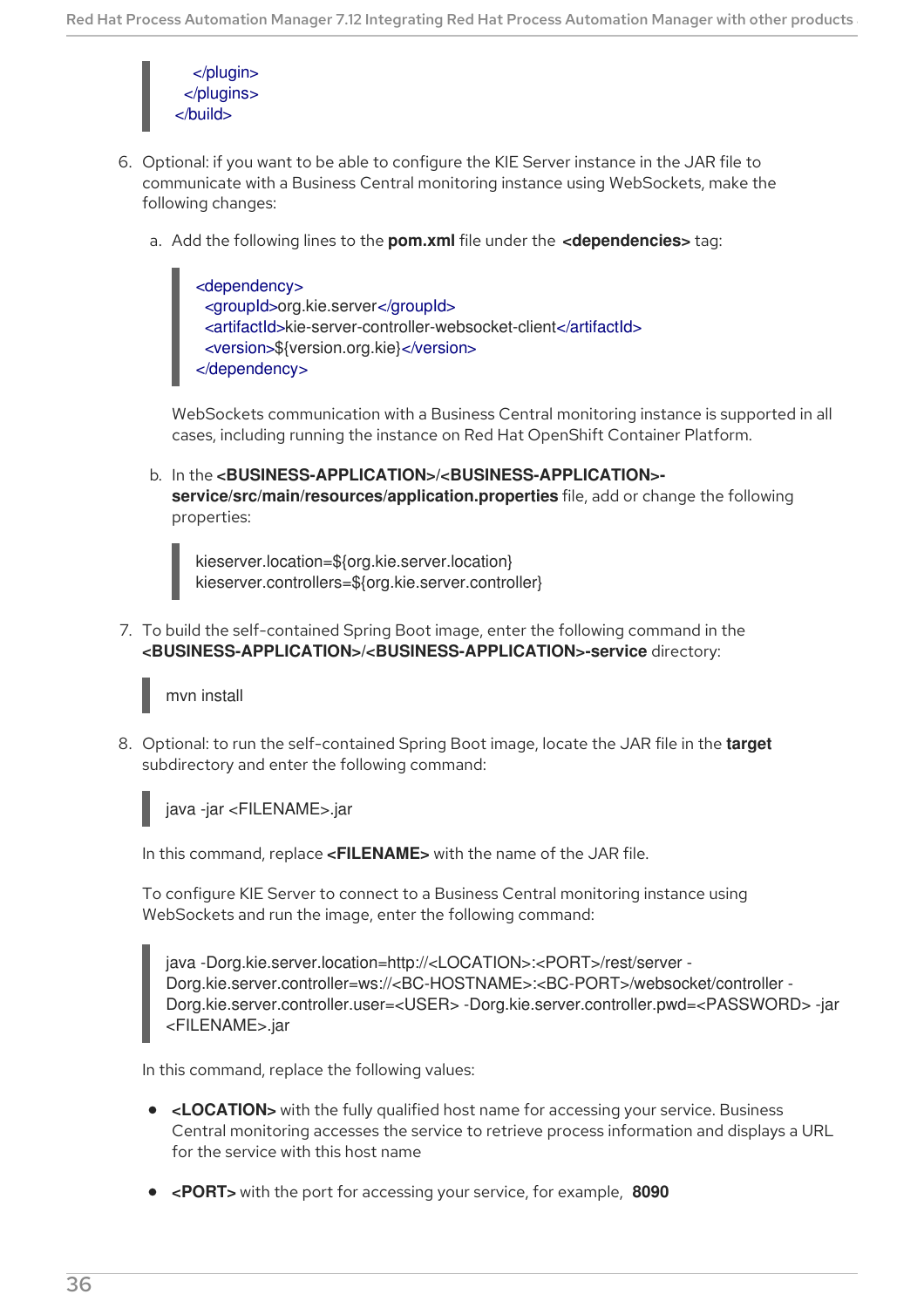- **<BC-HOSTNAME>** with the fully qualified name of the Business Central monitoring instance
- **<BC-PORT>** with the port of the Business Central Monitoring instance, for example, **8080**
- **<USER>** with the username of a user configured on the Business Central monitoring instance
- **<PASSWORD>** with the password of the user configured on the Business Central monitoring instance
- **<FILENAME>** with the name of the JAR file



## **NOTE**

This configuration uses unsecured HTTP communication for your service. If you configure your Spring Boot business application with a valid SSL certificate, you can replace **http:** with **https:** to use secure HTTPS communication. For more information about configuring SSL on Spring Boot, see Spring Boot [documentation.](https://docs.spring.io/spring-boot/docs/2.3.4.RELEASE/reference/html/howto.html#howto-configure-ssl)



## **NOTE**

If you want to view process information from Business Central monitoring, you must ensure that the user that is logged into Business Central can also be authenticated with your service using the same password.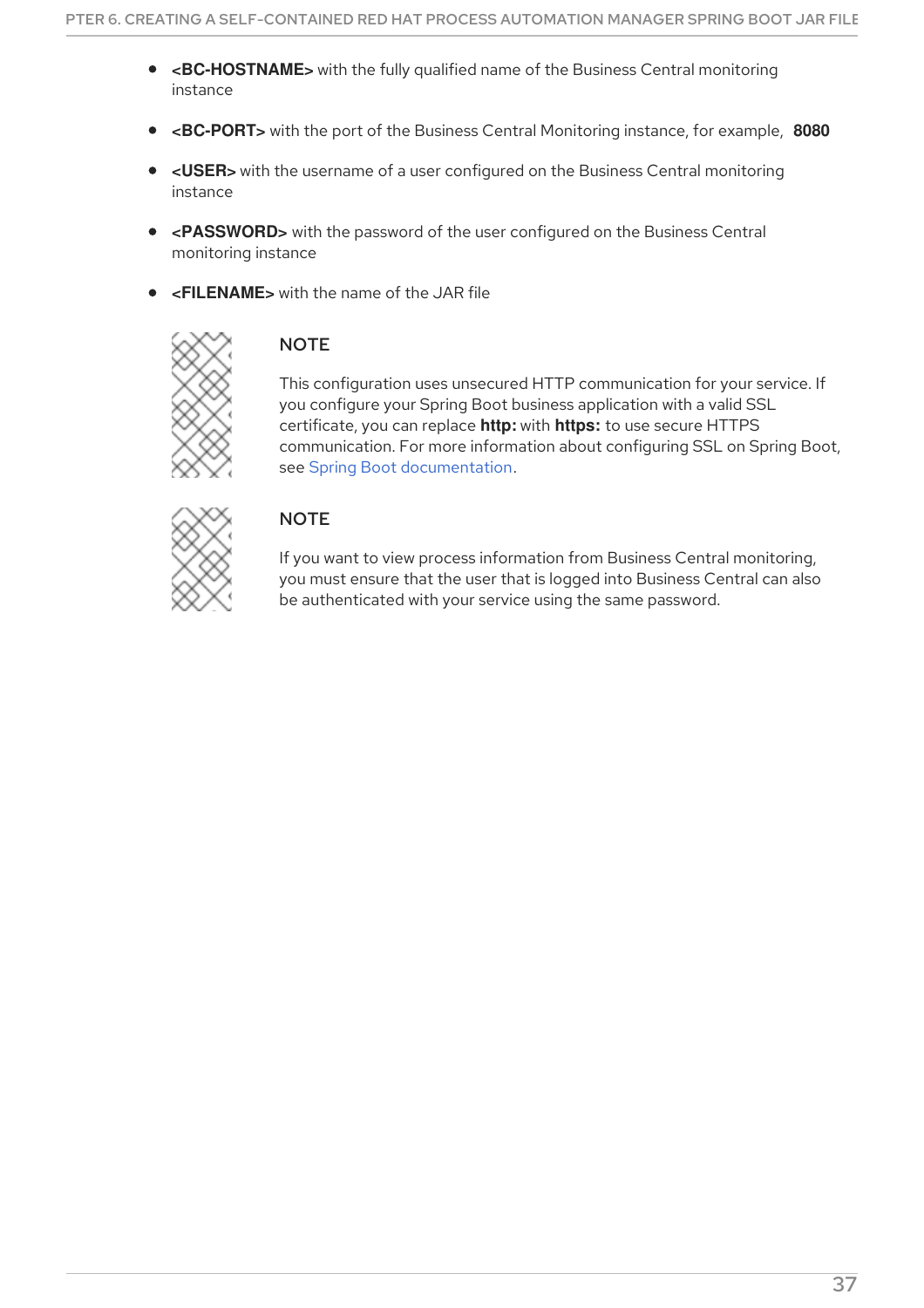# CHAPTER 7. BUSINESS APPLICATION EXECUTION

By default, business applications contain a single executable project, the service project. You can execute the service project on Windows or Linux, in standalone (unmanaged) or development (managed) mode. Standalone mode enables you to start your application without additional requirements. Applications started in development mode require Business Central to be available as the Process Automation Manager controller.

## 7.1. RUNNING BUSINESS APPLICATIONS IN STANDALONE MODE

Standalone (unmanaged) mode enables you to start your business application without additional requirements.

#### **Prerequisites**

- **You have a [<BUSINESS-APPLICATION>.zip](http://start.jbpm.org)** file that you created using the business applications website, where **<BUSINESS-APPLICATION>** is the name of your Spring Boot project.
- The business application is configured.

#### Procedure

- 1. Navigate to the **<BUSINESS-APPLICATION>/<BUSINESS-APPLICATION>-service** folder.
- 2. Enter one of the following commands:

#### Table 7.1. Standalone launch options

| Command                               | Description                                                                                                           |
|---------------------------------------|-----------------------------------------------------------------------------------------------------------------------|
| ./launch.sh clean install             | Launches in standalone mode on Linux or UNIX.                                                                         |
| ./launch.bat clean install            | Launches in standalone mode on Windows.                                                                               |
| ./launch.sh clean install -Pmysql     | Launches in standalone mode on Linux or UNIX<br>if you have configured the application with a<br>MySQL database.      |
| ./launch.bat clean install -Pmysql    | Launches in standalone mode on Windows if you<br>have configured the application with a MySQL<br>database.            |
| ./launch.sh clean install -Ppostgres  | Launches in standalone mode on Linux or UNIX<br>if you have configured the application with a<br>postgreSQL database. |
| ./launch.bat clean install -Ppostgres | Launches in standalone mode on Windows if you<br>have configured the application with a<br>PostgreSQL database.       |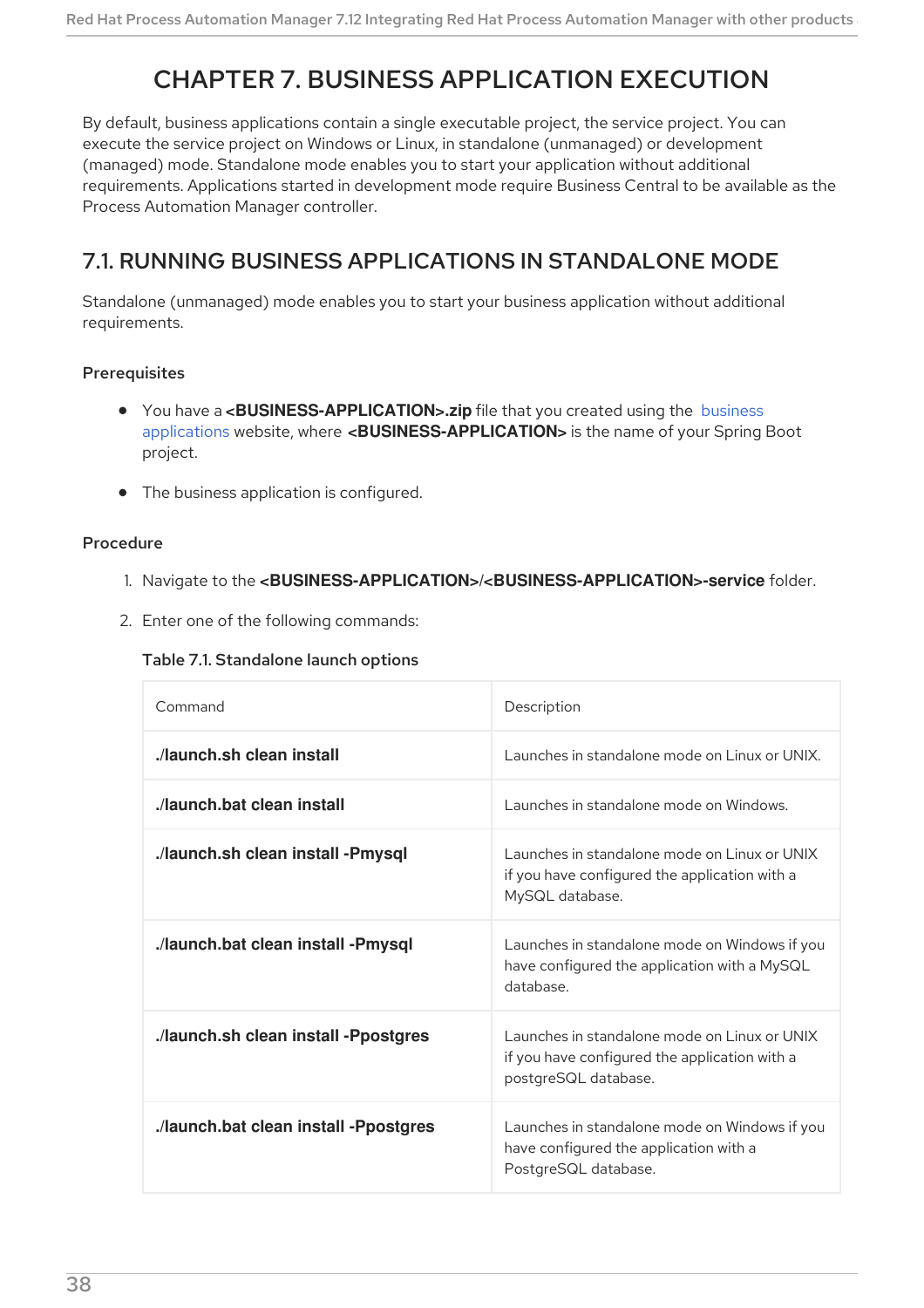The **clean install** argument directs Maven to build a fresh installation. The projects are then built in the following order:

- **•** Data model
- Business assets
- **•** Service

The first time that you run the script, it might take a while to build the project because all dependencies of the project are downloaded. At the end of the build, the application starts.

3. Enter the following command to access your business application:

http://localhost:8090/

4. Enter the credentials **user**/**user** or **kieserver**/**kieserver1!**.

## 7.2. RUNNING BUSINESS APPLICATIONS IN DEVELOPMENT MODE

Development (managed) mode enables developers to work on a Red Hat Process Automation Manager business application business assets project and dynamically deploy changes to the business application without the need to restart it. In addition, development mode provides a complete monitoring environment for business automation capabilities, for example process instances, tasks, and jobs.

## Prerequisites

- You have a Spring Boot application ZIP file that you created using the business [applications](http://start.jbpm.org) website.
- You configured the business application.
- **•** Business Central is installed and running.

#### Procedure

- 1. Navigate to the **<BUSINESS-APPLICATION>/<BUSINESS-APPLICATION>-service** folder, where **<BUSINESS-APPLICATION>** is the name of your Spring Boot project.
- 2. Enter one of the following commands:

#### Table 7.2. Managed launch options

| Command                               | Description                                                                                                       |
|---------------------------------------|-------------------------------------------------------------------------------------------------------------------|
| ./launch-dev.sh clean install         | Launches in development mode on Linux or<br>UNIX.                                                                 |
| launch-dev.bat clean install.         | Launches in development mode on Windows.                                                                          |
| ./launch-dev.sh clean install -Pmysql | Launches in development mode on Linux or<br>UNIX if you have configured the application with<br>a MySQL database. |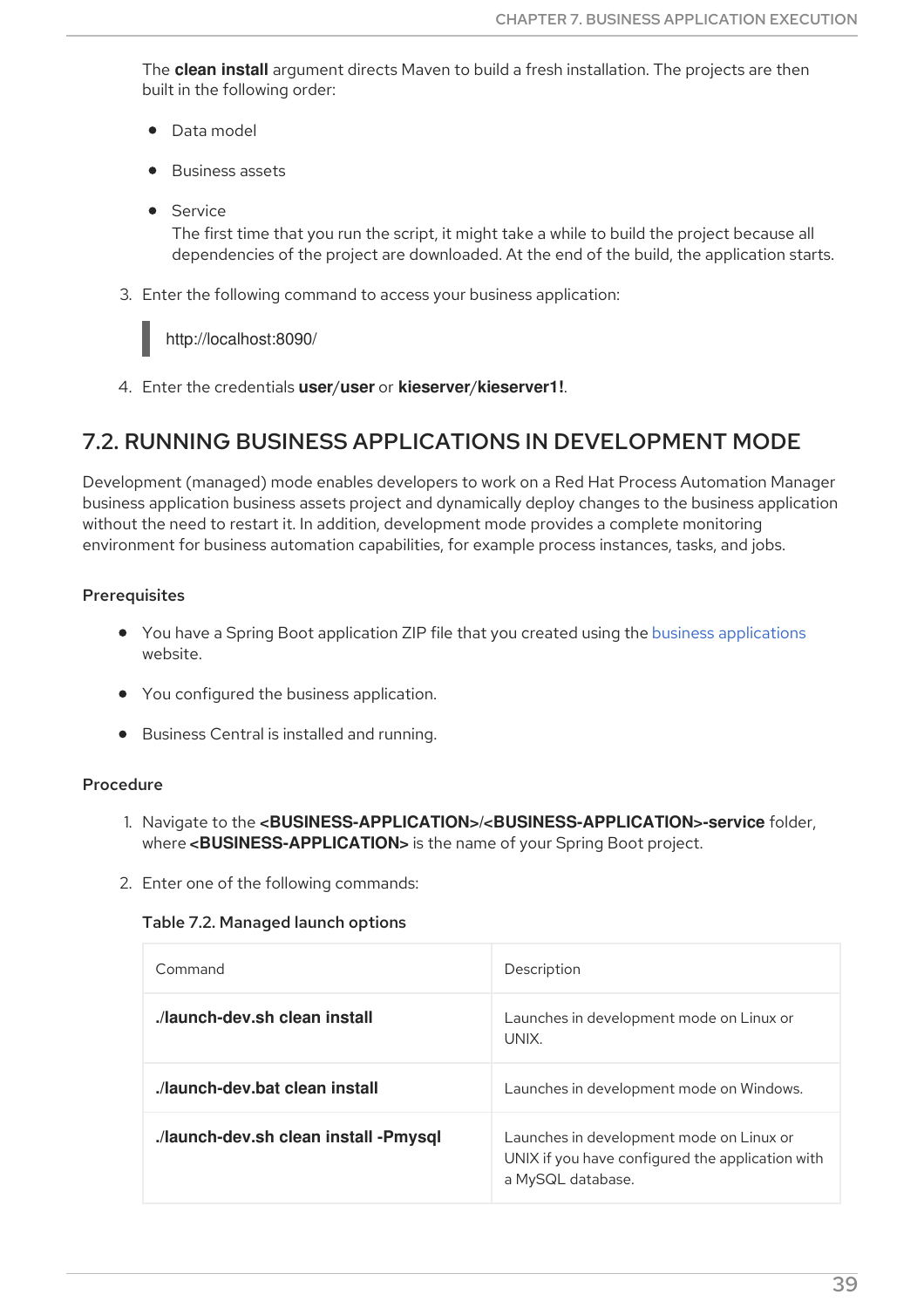| ./launch-dev.bat clean install -Pmysql    | Launches in development mode on Windows if<br>you have configured the application with a<br>MySQL database.            |
|-------------------------------------------|------------------------------------------------------------------------------------------------------------------------|
| ./launch-dev.sh clean install -Ppostgres  | Launches in development mode on Linux or<br>UNIX if you have configured the application with<br>a postgreSQL database. |
| ./launch-dev.bat clean install -Ppostgres | Launches in development mode on Windows if<br>you have configured the application with a<br>PostgreSQL database.       |

The **clean install** argument directs Maven to build a fresh installation. The projects are then built in the following order:

- Data model
- Business assets
- **•** Service

The first time that you run the script, it might take a while to build the project because all dependencies of the project are downloaded. At the end of the build, the application starts.

3. Enter the following command to access your business application:



4. Enter the credentials **user**/**user** or **kieserver**/**kieserver1!**. After the business application starts, it connects to the Process Automation Manager controller and is visible in Menu → Deploy → Execution Servers in Business Central.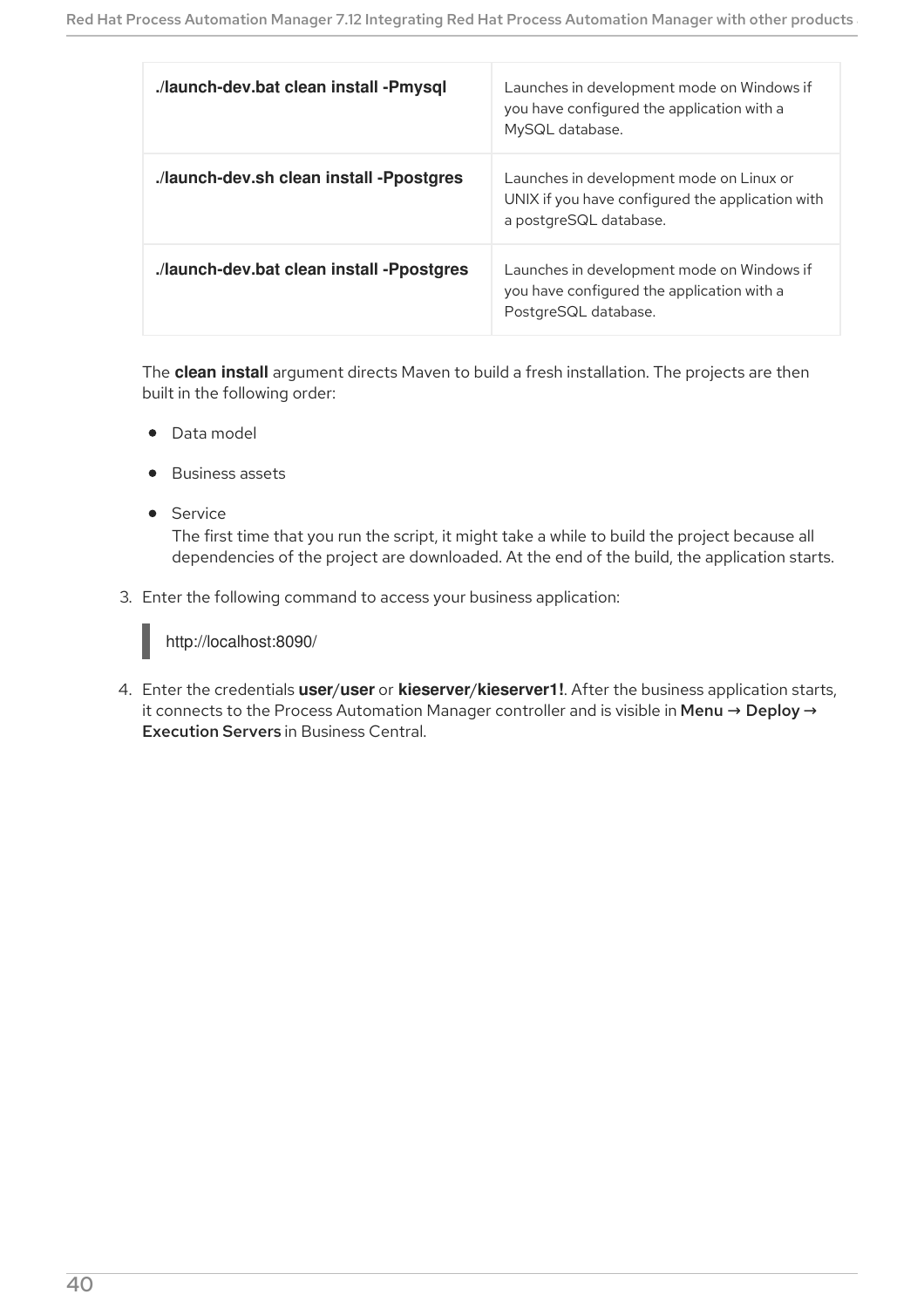# CHAPTER 8. RUNNING A SPRINGBOOT BUSINESS APPLICATION ON RED HAT OPENSHIFT CONTAINER PLATFORM

To run your Red Hat Process Automation Manager SpringBoot business application on Red Hat OpenShift Container Platform, create an immutable image and push this image to your Red Hat OpenShift Container Platform environment.

Optionally, you can also use Business Central Monitoring to monitor the execution of business processes in your application.

### Prerequisites

- You have developed a Red Hat Process Automation Manager SpringBoot business application. For instructions about creating the application, see Chapter 2, *Creating a business [application](#page-12-0)* .
- If necessary, you have configured Spring security for the application. For instructions about configuring Spring security, see Chapter 4, *Spring Security with Red Hat Process [Automation](#page-19-0) Manager*.
- You have completed any necessary additional Spring configuration for the business application. For instructions about Spring [configuration](#page-29-0) for your business application, see Chapter 5, *Red Hat Process Automation Manager Spring Boot configuration*.
- You created a single JAR file for the business application. For instructions about creating a single JAR file for your SpringBoot business application, see Chapter 6, *Creating a selfcontained Red Hat Process [Automation](#page-37-0) Manager Spring Boot JAR file*.
- You are logged on to your Red Hat OpenShift Container Platform environment using the **oc** command and the required project is active.
- If you want to use Business Central Monitoring, you have installed Business Central Monitoring using the operator. Use the same namespace to deploy Business Central Monitoring and your business application.



## IMPORTANT

You must configure Business Central Monitoring to use the controller startup strategy. To enable the controller strategy on Business Central Monitoring, in the Console tab of the operator configuration, add a

**KIE\_SERVER\_CONTROLLER\_OPENSHIFT\_ENABLED** environment variable and set it to **false**.

## Procedure

1. Outside the business application project directories, create an **ocp-image** directory with the following subdirectories:

ocp-image |--/root |--/opt |-- /spring-service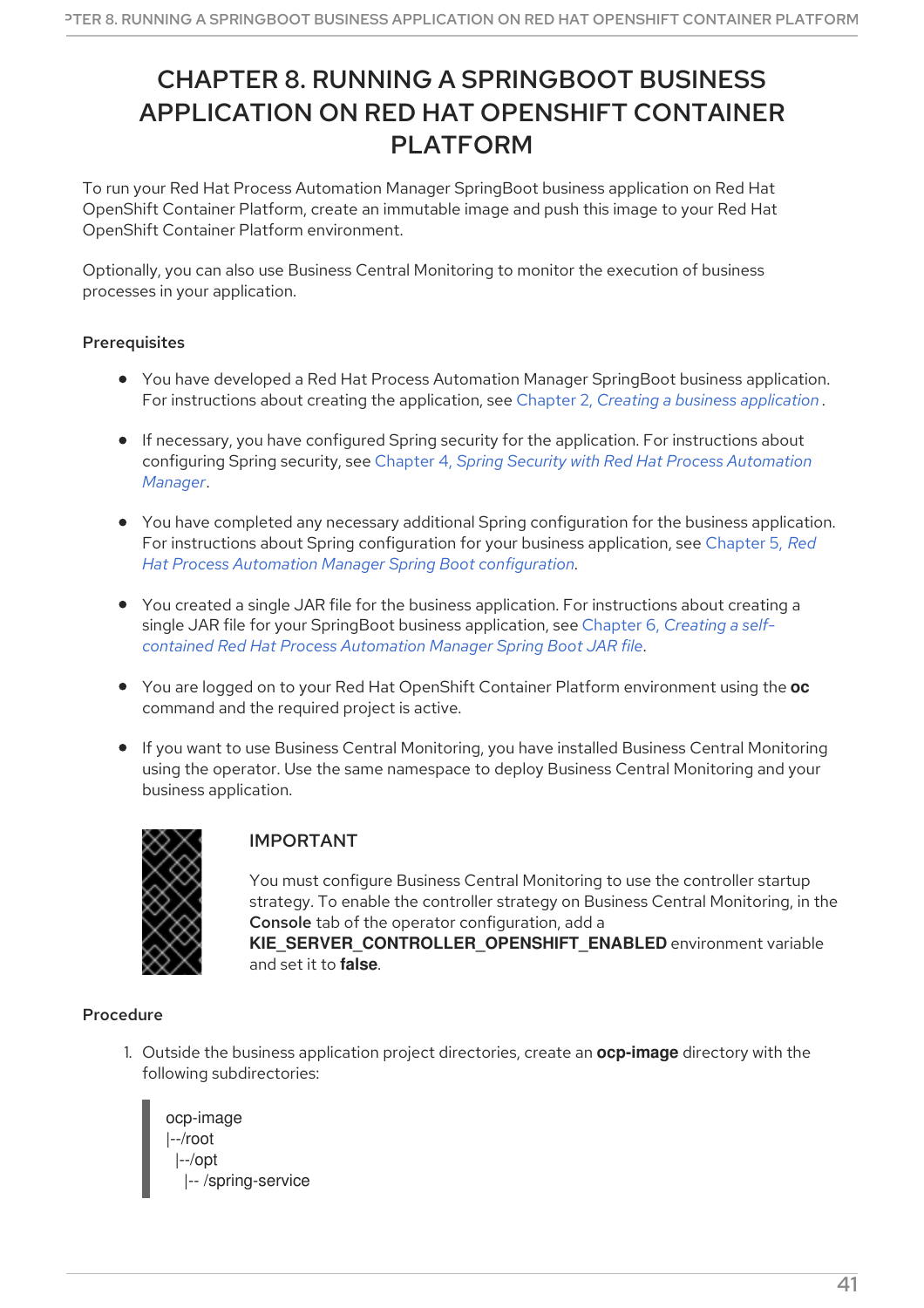2. Copy the single JAR file for your business application into the **root/opt/spring-service** subdirectory. For example:

cd ../business-application-service cp target/business-application-service-1.0-SNAPSHOT.jar ../ocp-image/root/opt/springservice/

3. In the **ocp-image** directory, create a **Dockerfile** file with the following content:

FROM registry.access.redhat.com/ubi8/openjdk-11:latest COPY root / EXPOSE 8090 WORKDIR /opt/spring-service/ CMD ["sh","-c", "java \${JAVA\_OPTIONS} -Dorg.kie.server.mode=PRODUCTION -jar /opt/spring-service/<FILENAME>.jar"]

Replace **<FILENAME>.jar** with the name of the single JAR file for your business application.

Alternatively, if you want to configure communication with Business Central Monitoring, use the following content for **Dockerfile**:

FROM registry.access.redhat.com/ubi8/openjdk-11:latest COPY root / EXPOSE 8090 WORKDIR /opt/spring-service/ CMD ["sh","-c", "java \${JAVA\_OPTIONS} - Dorg.kie.server.location=\${KIESERVER\_LOCATION} -Dorg.kie.server.controller=\${KIESERVER\_CONTROLLERS} -Dorg.kie.server.controller.user=\${KIE\_SERVER\_CONTROLLER\_USER} -Dorg.kie.server.controller.pwd=\${KIE\_SERVER\_CONTROLLER\_PWD} -Dorg.kie.server.mode=PRODUCTION -jar /opt/spring-service/<FILENAME>.jar"]

Replace **<FILENAME>.jar** with the name of the single JAR file for your business application.

- 4. To build the initial image and deploy it in your Red Hat OpenShift Container Platform environment, complete the following steps:
	- a. To build the image, run the following commands in the **ocp-image** directory:

oc new-build --binary --strategy=docker --name openshift-kie-springboot oc start-build openshift-kie-springboot --from-dir=. --follow

Optional: replace **openshift-kie-springboot** with a custom application name in these commands and all subsequent commands.

b. To deploy the image in the Red Hat OpenShift Container Platform environment, run the following command:

oc new-app openshift-kie-springboot

Alternatively, to deploy the image and configure it to communicate with Business Central Monitoring, run the following command:

oc new-app openshift-kie-springboot -e KIESERVER\_LOCATION=http://<LOCATION>: <PORT>/rest/server -e KIESERVER\_CONTROLLERS=ws://<BC-HOSTNAME>:<BC-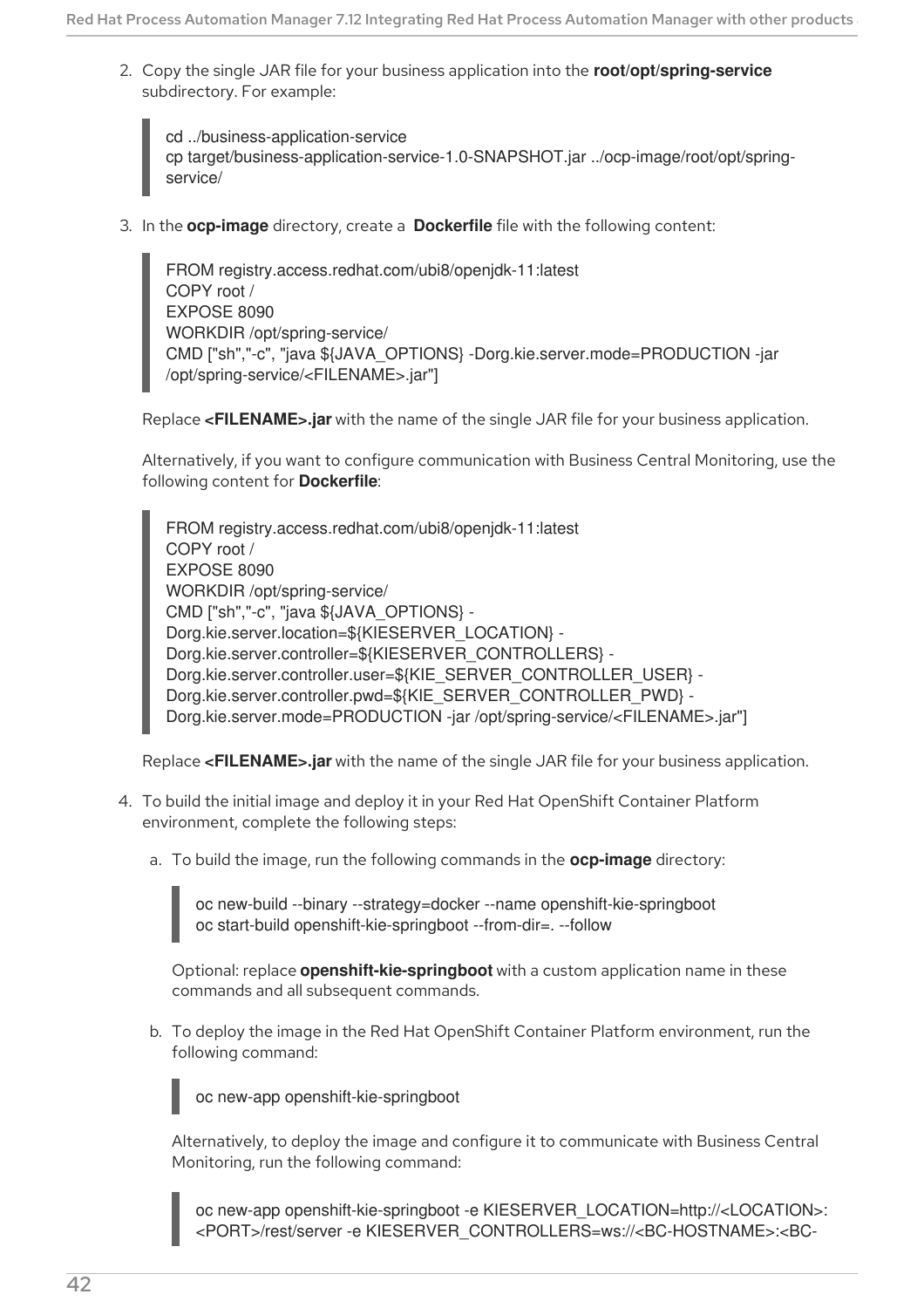PORT>/websocket/controller -e KIE\_SERVER\_CONTROLLER\_USER=USER -e KIE\_SERVER\_CONTROLLER\_PWD=PASSWORD

In this command, replace the following values:

- **<LOCATION>** with the fully qualified host name for accessing your service. Business Central Monitoring accesses the service to retrieve process information and displays a URL for the service with this host name
- **<PORT>** with the port for accessing your service, for example, **8090**
- **<BC-HOSTNAME>** with the host name for accessing the Business Central Monitoring instance. If your application is deployed in the same project/namespace as the Business Central Monitoring instance, use the service name for Business Central Monitoring, for example, **myapp-rhpamcentrmon**. Otherwise, you can use use the fully qualified host name of a route for the Business Central Monitoring instance.
- **<BC-PORT>** with the port of the Business Central Monitoring instance, for example, **8080**
- **<USER>** with the username of a user configured on the Business Central Monitoring instance
- **<PASSWORD>** with the password of the user configured on the Business Central Monitoring instance



## **NOTE**

This configuration uses unsecured HTTP communication for your service. If you configure your Spring Boot business application with a valid SSL certificate, you can replace **http:** with **https:** to use secure HTTPS communication. For more information about configuring SSL on Spring Boot, see Spring Boot [documentation.](https://docs.spring.io/spring-boot/docs/2.3.4.RELEASE/reference/html/howto.html#howto-configure-ssl)



## **NOTE**

If you want to view process information from Business Central Monitoring, you must ensure that the user that is logged into Business Central Monitoring can also be authenticated with your service using the same password.

c. Optional: To expose the route for the image, run the following command:

oc expose service/openshift-kie-springboot --port=8090

5. If you already built and deployed the image and need to update it, for example if you built the JAR file for a new version of Red Hat Process Automation Manager or of Spring Boot, run the following command in the **ocp-image** directory:

oc start-build openshift-kie-springboot --from-dir=. --follow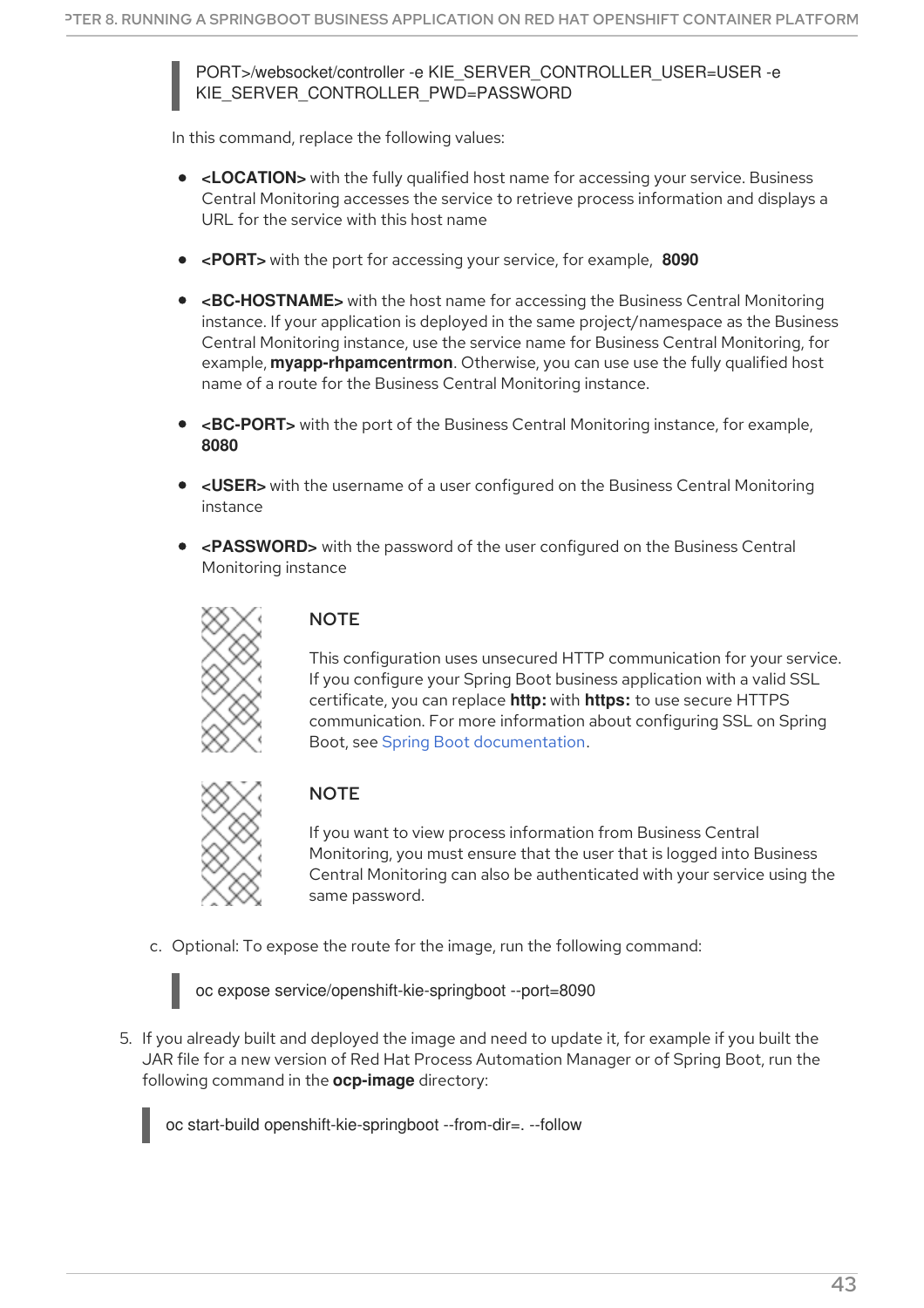# CHAPTER 9. IMPORTING AND DEPLOYING BUSINESS ASSETS PROJECTS IN BUSINESS CENTRAL

You can import a business assets project that is part of a Red Hat Process Automation Manager business application into Business Central and then deploy that project to a business application.

## **Prerequisites**

- You have a business application project running in development mode.
- Red Hat Process Automation Manager Business Central is installed.

### Procedure

- 1. Navigate to the **<BUSINESS-APPLICATION>/<BUSINESS-APPLICATION>-kjar** folder, where **<BUSINESS-APPLICATION>** is the name of your Spring Boot project.
- 2. Execute the following following commands to initialize the Git repository for your project:

\$ git init \$ git add -A \$ git commit -m "Initial project structure"

- 3. Log in to Business Central and go to Menu  $\rightarrow$  Design  $\rightarrow$  Projects.
- 4. Select Import Project and enter the following URL:

file:///<business-application-path>/<br/>susiness-application-name>-kjar

- 5. Click Import and confirm the project to be imported.
- 6. After the business assets project is imported into Business Central, open the project and click Add Assets to add assets such as business processes to your business assets project.
- 7. Click Deploy on your project page to deploy your project to a running business application.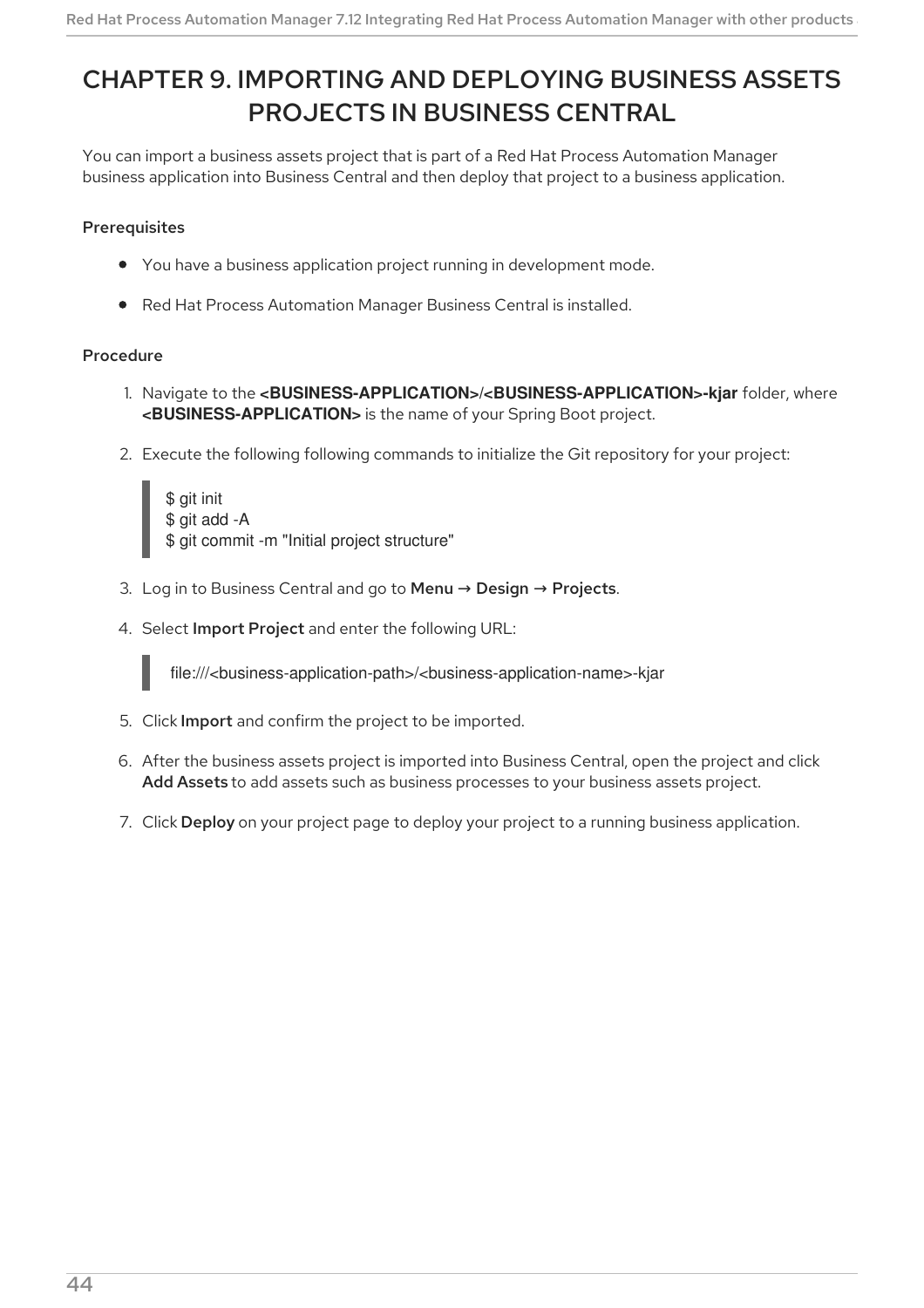## **NOTE**



You can also select the Build & Install option to build the project and publish the KJAR file to the configured Maven repository without deploying to a KIE Server. In a development environment, you can click Deploy to deploy the built KJAR file to a KIE Server without stopping any running instances (if applicable), or click Redeploy to deploy the built KJAR file and replace all instances. The next time you deploy or redeploy the built KJAR, the previous deployment unit (KIE container) is automatically updated in the same target KIE Server. In a production environment, the Redeploy option is disabled and you can click Deploy only to deploy the built KJAR file to a new deployment unit (KIE container) on a KIE Server.

To configure the KIE Server environment mode, set the **org.kie.server.mode** system property to **org.kie.server.mode=development** or **org.kie.server.mode=production**. To configure the deployment behavior for a corresponding project in Business Central, go to project Settings → General Settings → Version and toggle the Development Mode option. By default, KIE Server and all new projects in Business Central are in development mode. You cannot deploy a project with Development Mode turned on or with a manually added **SNAPSHOT** version suffix to a KIE Server that is in production mode.

- 8. To review project deployment details, click View deployment details in the deployment banner at the top of the screen or in the Deploy drop-down menu. This option directs you to the Menu  $\rightarrow$  Deploy  $\rightarrow$  Execution Servers page.
- 9. To interact with your newly deployed business assets, go to Menu → Manage → Process Definitions and Process Instances.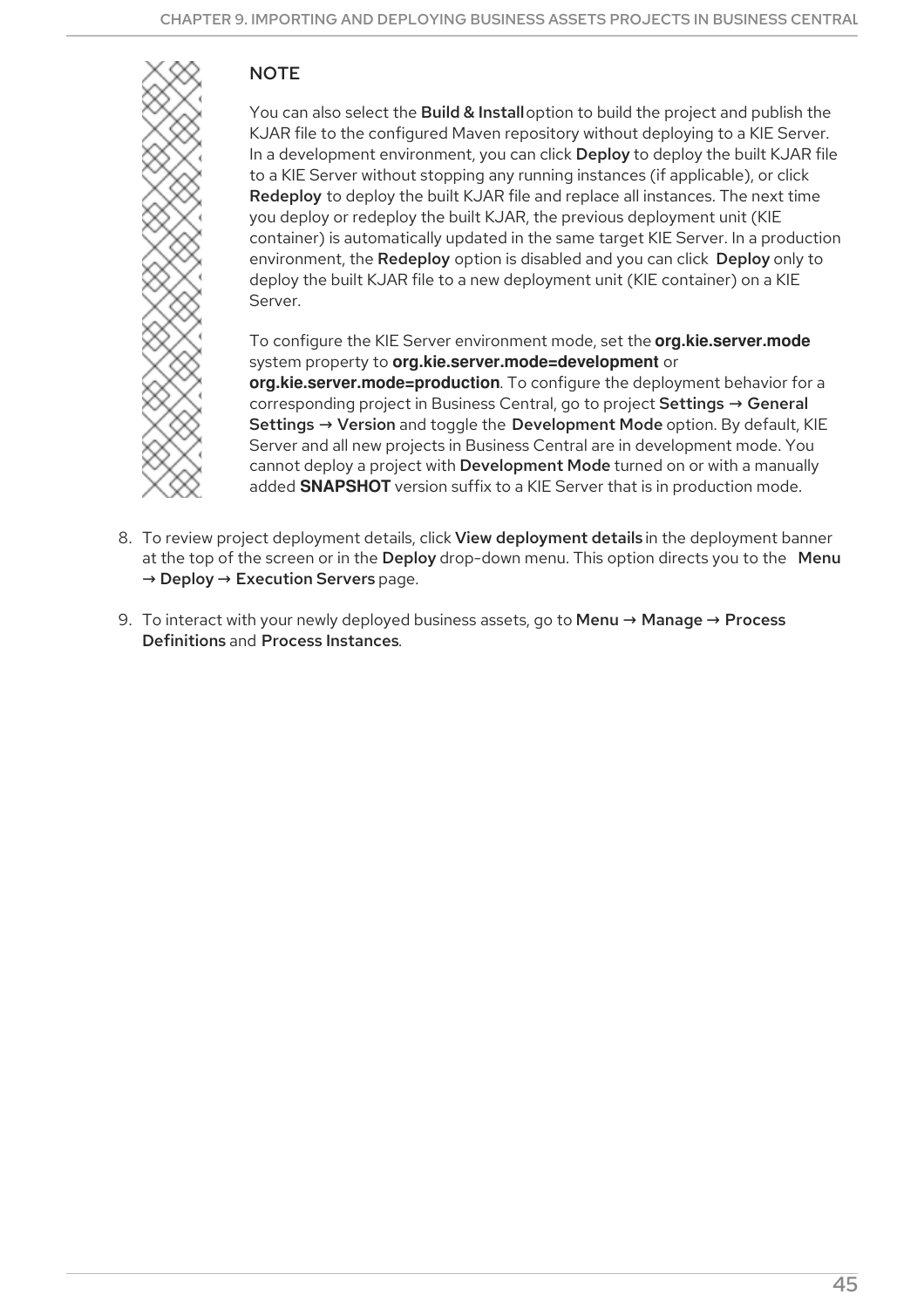# CHAPTER 10. REPLICATING AUDIT DATA IN A JMS MESSAGE **BROKER**

You can replicate KIE Server audit data to a Java Message Service (JMS) message broker, for example ActiveMQ or Artemis, and then dump the data in an external database schema so that you can improve the performance of your Spring Boot application by deleting the audit data from your application schema.

If you configure your application to replicate data in a message broker, when an event occurs in KIE Server the record of that event is stored in the KIE Server database schema and it is sent to the message broker. You can then configure an external service to consume the message broker data into an exact replica of the application's database schema. The data is appended in the message broker and the external database every time an event is produce by KIE Server.



## **NOTE**

Only audit data is stored in the message broker. No other data is replicated.

## Prerequisites

You have an existing Red Hat Process Automation Manager Spring Boot project.

### Procedure

- 1. Open the Spring Boot application's **pom.xml** file in a text editor.
- 2. Add the KIE Server Spring Boot audit dependency to the **pom.xml** file:

| <dependency></dependency>                                                           |  |
|-------------------------------------------------------------------------------------|--|
| <groupid>org.kie</groupid>                                                          |  |
| <artifactid>kie-server-spring-boot-autoconfiguration-audit-replication</artifactid> |  |
| <version>\${version.org.kie}</version>                                              |  |
| $\alpha$ dependency                                                                 |  |

3. Add the dependency for your JMS client. The following example adds the Advanced Message Queuing Protocol (AMQP) dependency:

<dependency> <groupId>org.amqphub.spring</groupId> <artifactId>amqp-10-jms-spring-boot-starter</artifactId> <version>2.2.6</version> </dependency>

4. Add the JMS pool dependency:

<dependency> <groupId>org.messaginghub</groupId> <artifactId>pooled-jms</artifactId> </dependency>

- 5. To configure KIE Server audit replication to use queues, complete the following tasks:
	- a. Add the following lines to your Spring Boot application's **application.properties** file: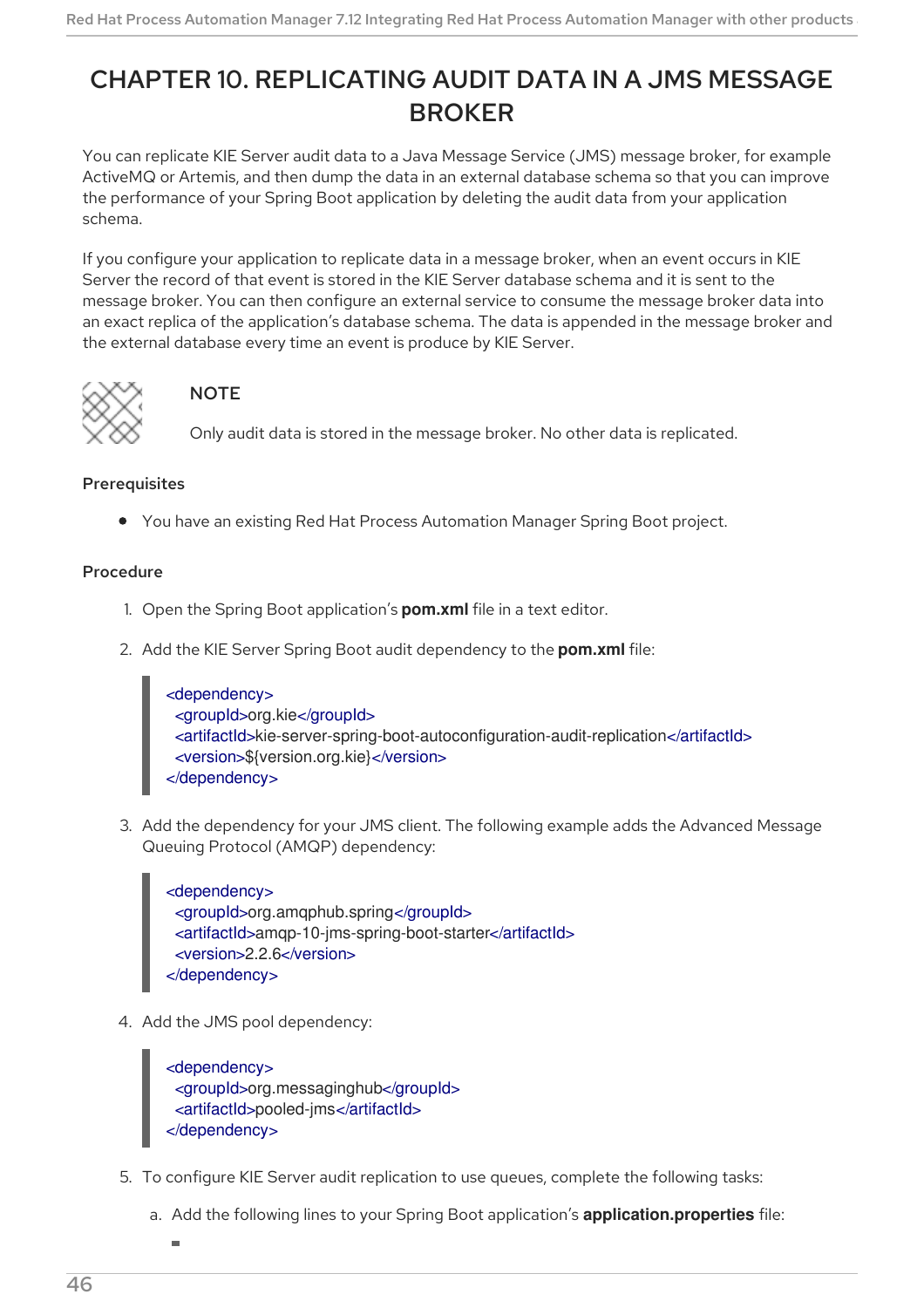kieserver.audit-replication.producer=true kieserver.audit-replication.queue=audit-queue

b. Add the properties required for your message broker client. The following example shows how to configure KIE Server for AMPQ, where **<JMS\_HOST\_PORT>** is the port that the broker listens on and **<USERNAME>** and **<PASSWORD** are the login credentials for the broker:

amqphub.amqp10jms.remote-url=amqp://<JMS\_HOST\_PORT> amqphub.amqp10jms.username=<USERNAME> amqphub.amqp10jms.password=<PASSWORD> amqphub.amqp10jms.pool.enabled=true

c. Add the following lines to the **application.properties** file of the service that will consume the message broker data:

kieserver.audit-replication.consumer=true kieserver.audit-replication.queue=audit-queue

d. Add the properties required for your message broker client to the **application.properties** file of the service that will consume the message broker data. The following example shows how to configure KIE Server for AMPQ, where **<JMS\_HOST\_PORT>** is the port that your message broker listens on and **<USERNAME>** and **<PASSWORD>** are the login credentials for the message broker:

amqphub.amqp10jms.remote-url=amqp://<JMS\_HOST\_PORT> amqphub.amqp10jms.username=<USERNAME> amqphub.amqp10jms.password=<PASSWORD> amqphub.amqp10jms.pool.enabled=true

- 6. To configure KIE Server audit replication to use topics, complete the following tasks:
	- a. Add the following lines to your Spring Boot application's **application.properties** file:

kieserver.audit-replication.producer=true kieserver.audit-replication.topic=audit-topic

b. Add the properties required for your message broker client to the **application.properties** file of the service that will consume the message broker data. The following example shows how to configure KIE Server for AMPQ, where **<JMS\_HOST\_PORT>** is the port that your message broker listens on and **<USERNAME>** and **<PASSWORD** are the login credentials for the message broker:

spring.jms.pub-sub-domain=true amqphub.amqp10jms.remote-url=amqp://<JMS\_HOST\_PORT> amqphub.amqp10jms.username=<USERNAME> amqphub.amqp10jms.password=<PASSWORD> amqphub.amqp10jms.pool.enabled=true

c. Add the following lines to the **application.properties** file of the service that will consume the message broker data:

kieserver.audit-replication.consumer=true kieserver.audit-replication.topic=audit-topic::jbpm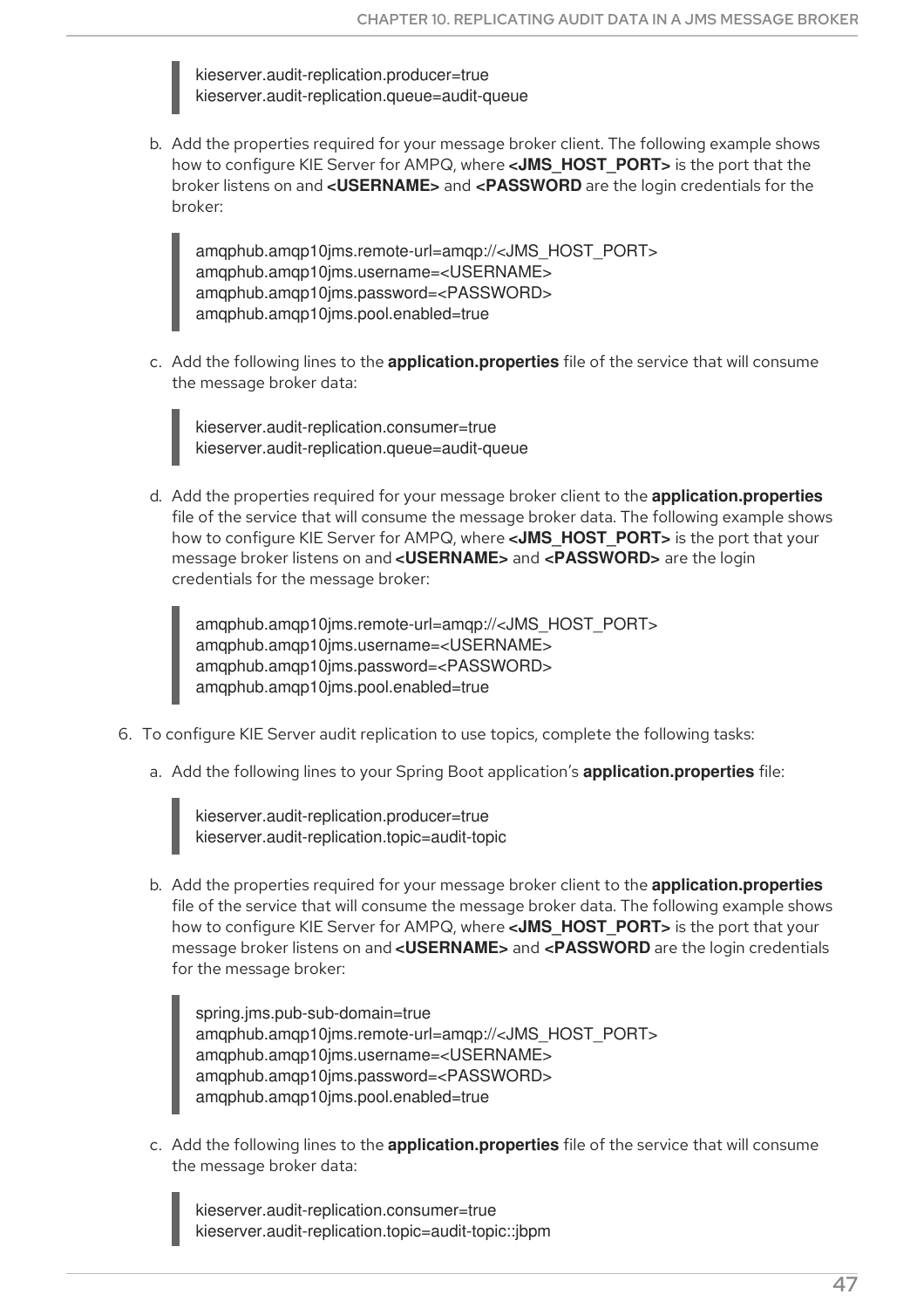kieserver.audit-replication.topic.subscriber=jbpm spring.jms.pub-sub-domain=true

d. Add the properties required for your message broker client to the **application.properties** file of the service that will consume the message broker data. The following example shows how to configure KIE Server for AMPQ, where **<JMS\_HOST\_PORT>** is the port that your message broker listens on and **<USERNAME>** and **<PASSWORD>** are the login credentials for the message broker:

amqphub.amqp10jms.remote-url=amqp://<JMS\_HOST\_PORT> amqphub.amqp10jms.username=<USERNAME> amqphub.amqp10jms.password=<PASSWORD> amqphub.amqp10jms.pool.enabled=true amqphub.amqp10jms.clientId=jbpm

7. Optional: To configure the KIE Server that contains the replicated data to be read only, set the **org.kie.server.rest.mode.readonly** property in the **application.properties** file to **true**:

org.kie.server.rest.mode.readonly=true

#### Additional resources

**•** Section 10.1, "Spring Boot JMS audit replication [parameters"](#page-51-0)

## <span id="page-51-0"></span>10.1. SPRING BOOT JMS AUDIT REPLICATION PARAMETERS

The following table describes the parameters used to configure JMS audit replication for Red Hat Process Automation Manager applications on Spring Boot.

#### Table 10.1. Spring Boot JMS audit replication parameters

| Parameter                                            | <b>Values</b> | <b>Description</b>                                                                                                                           |
|------------------------------------------------------|---------------|----------------------------------------------------------------------------------------------------------------------------------------------|
| kieserver.audit-<br>replication.producer             | true, false   | Specifies whether the business application will act as a<br>producer to replicate and send the JMS messages to<br>either a queue or a topic. |
| kieserver.audit-<br>replication.consumer             | true, false   | Specifies whether the business application will act as a<br>consumer to receive the JMS messages from either a<br>queue or a topic.          |
| kieserver.audit-<br>replication.queue                | string        | The name of the JMS queue to either send or consume<br>messages.                                                                             |
| kieserver.audit-<br>replication.topic                | string        | The name of the JMS topic to either send or consume<br>messages.                                                                             |
| kieserver.audit-<br>replication.topic.subscrib<br>er | string        | The name of the topic subscriber.                                                                                                            |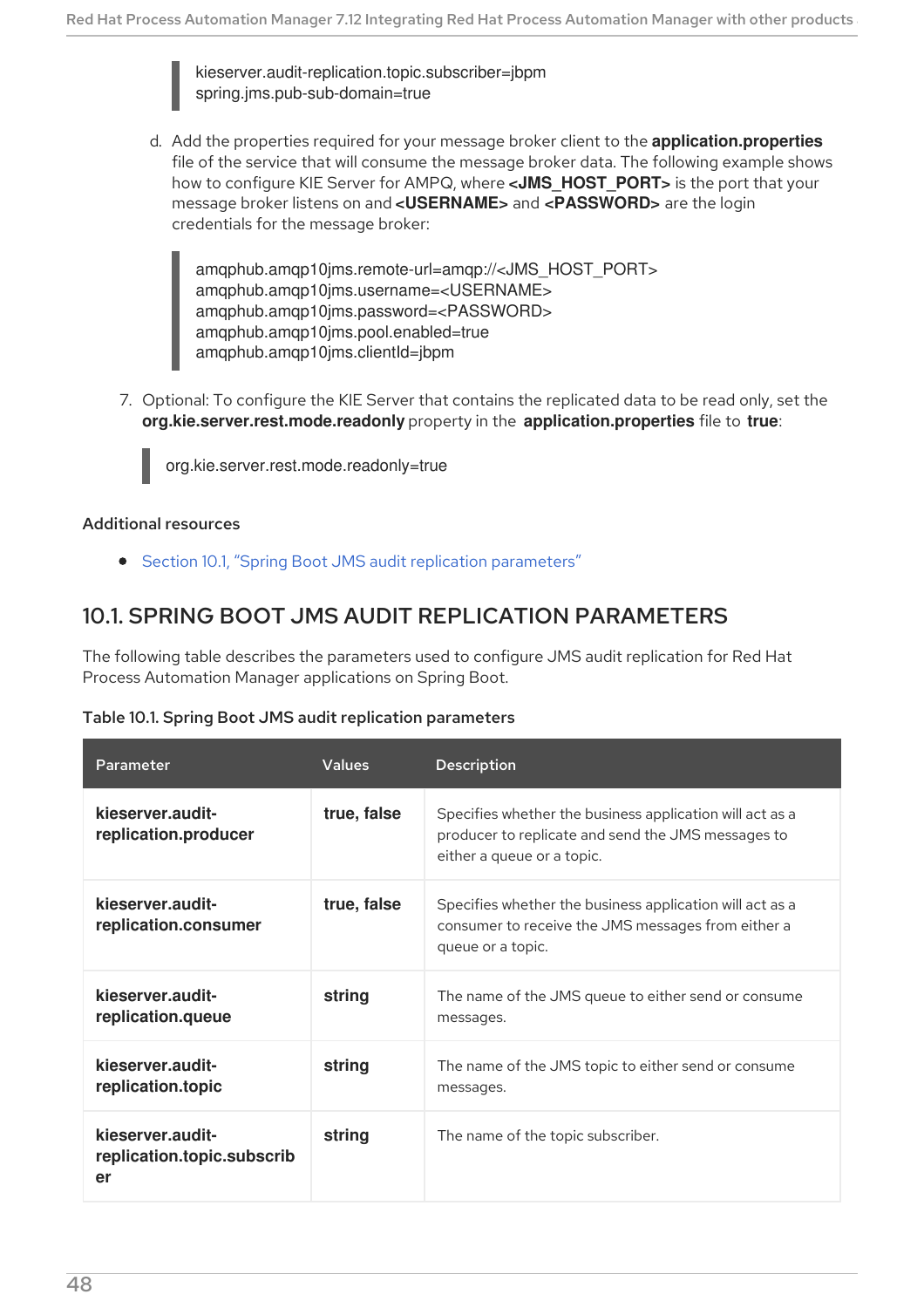| Parameter                             | <b>Values</b> | <b>Description</b>                                     |
|---------------------------------------|---------------|--------------------------------------------------------|
| org.kie.server.rest.mode.r<br>eadonly | true, false   | Specifies read only mode for the business application. |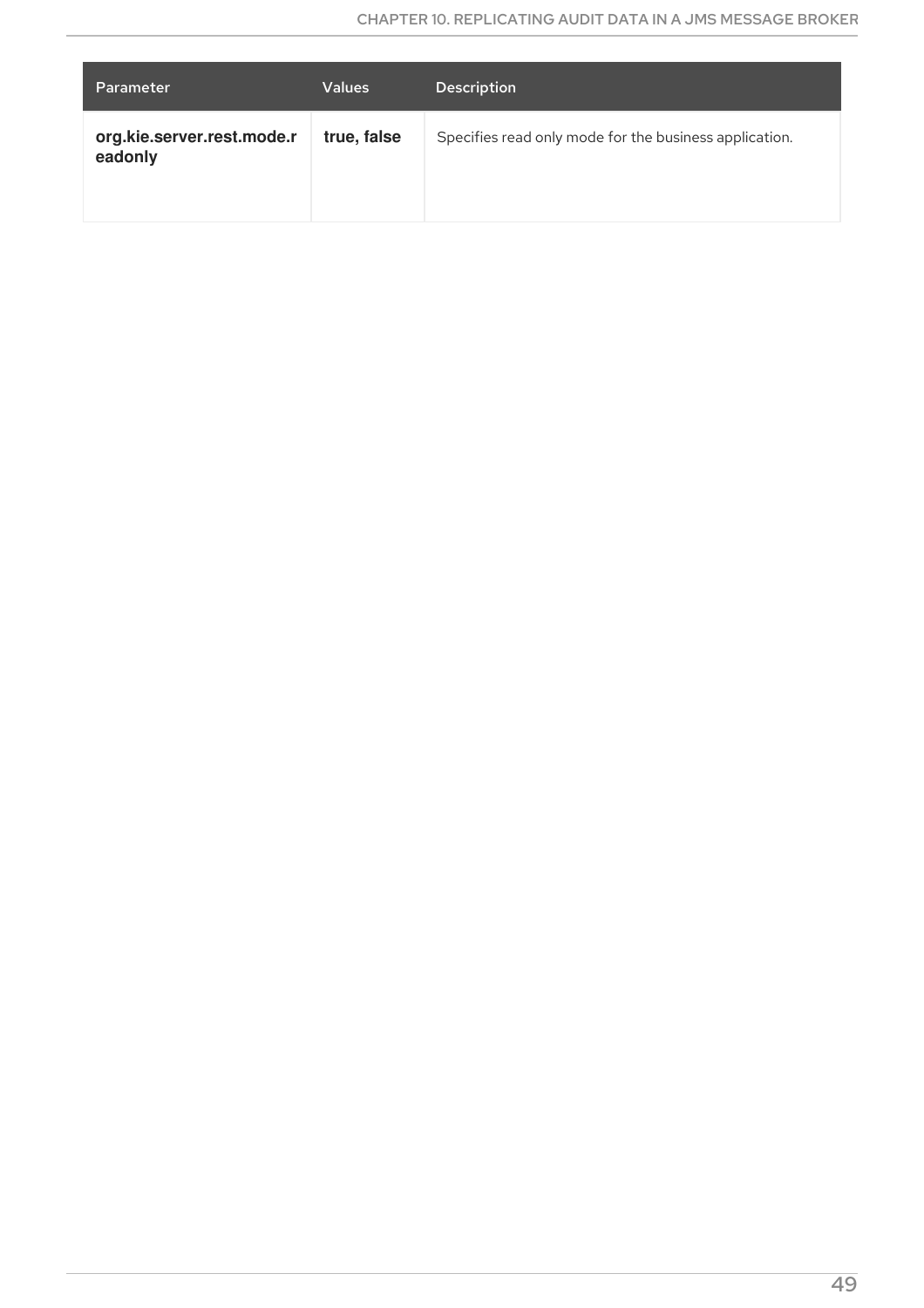# PART II. INTEGRATING RED HAT FUSE WITH RED HAT PROCESS AUTOMATION MANAGER

As a system administrator, you can integrate Red Hat Process Automation Manager with Red Hat Fuse on Red Hat JBoss Enterprise Application Platform to facilitate communication between integrated services.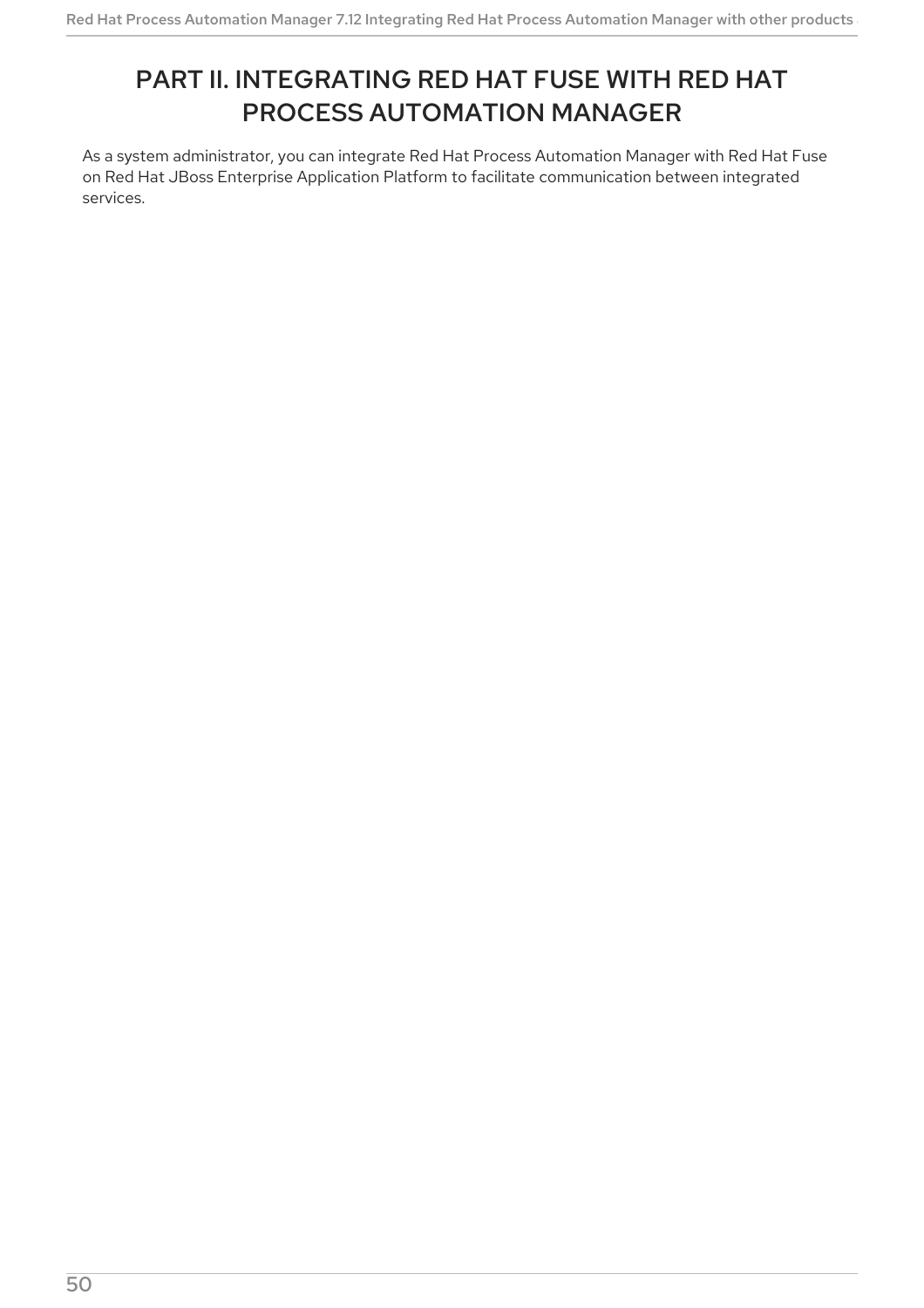# CHAPTER 11. RED HAT FUSE AND RED HAT PROCESS AUTOMATION MANAGER

Red Hat Fuse is a distributed, cloud-native integration platform that is part of an agile integration solution. Its distributed approach enables teams to deploy integrated services where required. Fuse has the flexibility to service diverse users, including integration experts, application developers, and business users, each with their own choice of deployment, architecture, and tooling. The API-centric, containerbased architecture decouples services so they can be created, extended, and deployed independently. The result is an integration solution that supports collaboration across the enterprise.

Red Hat Process Automation Manager is the Red Hat platform for creating business automation applications and microservices. It enables enterprise business and IT users to document, simulate, manage, automate, and monitor business processes and policies. Red Hat Process Automation Manager is designed to empower business and IT users to collaborate more effectively, so business applications can be changed easily and quickly.

You can install Red Hat Fuse on the Apache Karaf container platform and then install and configure Red Hat Process Automation Manager in that container.

You can also install Red Hat Fuse on a separate instance of Red Hat JBoss Enterprise Application Platform and integrate it with Red Hat Process Automation Manager. The **kie-camel** module provides integration between Red Hat Fuse and Red Hat Process Automation Manager.



## IMPORTANT

For the version of Red Hat Fuse that Red Hat Process Automation Manager 7.12 supports, see Red Hat Process Automation Manager 7 Supported [Configurations](https://access.redhat.com/articles/3405381) .



## **NOTE**

You can install Red Hat Fuse on Spring Boot. Red Hat Process Automation Manager provides no special integration for this scenario.

You can use the **kie-server-client** library in an application running on Red Hat Fuse on Spring Boot to enable communication with Red Hat Process Automation Manager services running on a KIE Server.

For instructions about using the **[kie-server-client](https://access.redhat.com/documentation/en-us/red_hat_process_automation_manager/7.12/html-single/deploying_and_managing_red_hat_process_automation_manager_services#kie-server-java-api-con_kie-apis)** library, see *Interacting with Red Hat Process Automation Manager using KIE APIs*.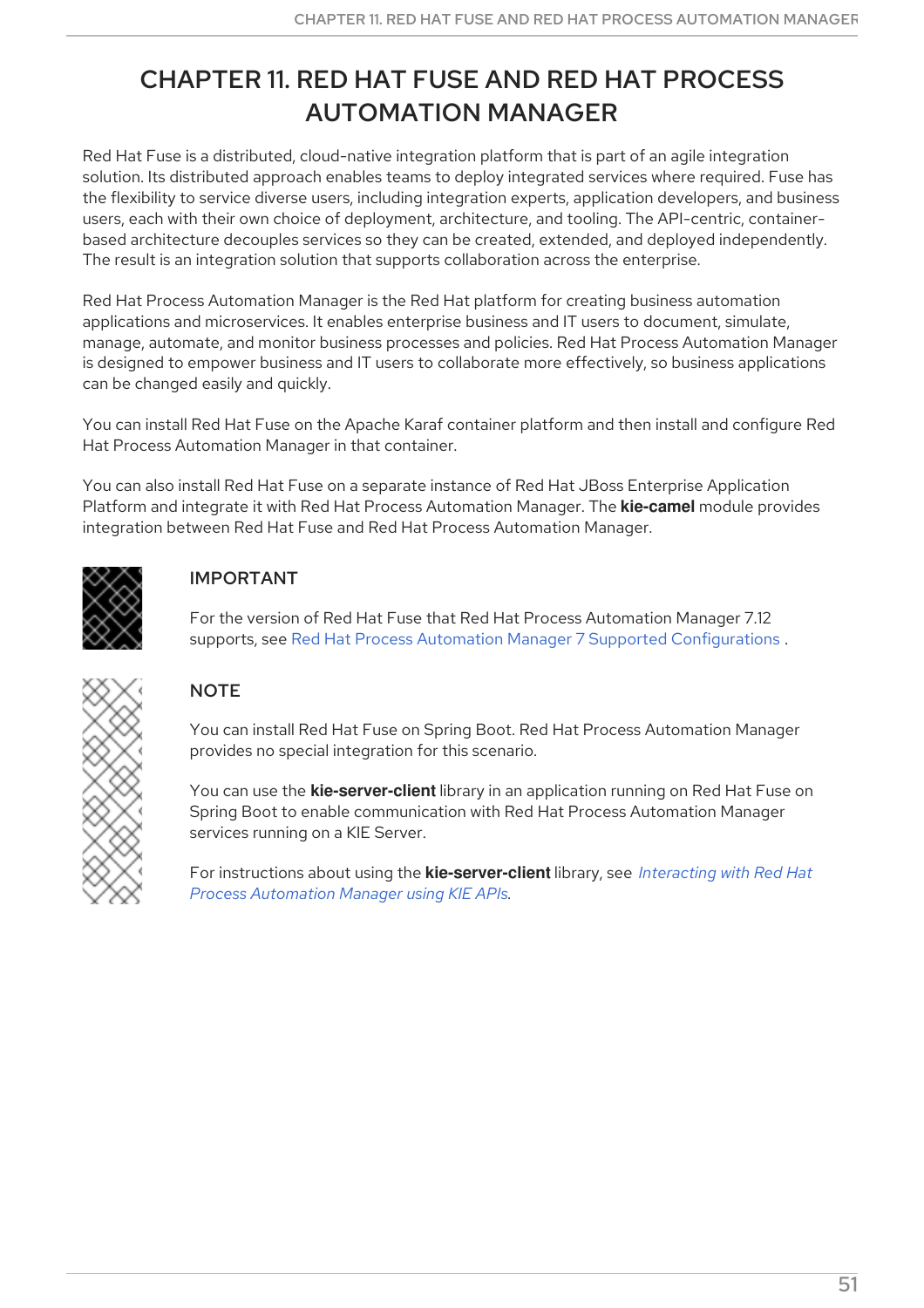# CHAPTER 12. RED HAT PROCESS AUTOMATION MANAGER DECISION AND PROCESS ENGINES WITH FUSE ON APACHE KARAF

Apache Karaf is a standalone open-source runtime environment. It is based on the OSGi standard from the OSGi Alliance. Karaf provides support for modularisation through OSGi bundles with sophisticated class-loading support. You can deploy multiple versions of a dependency side by side in a Karaf container. You can use hot code swapping to upgrade or replace a module without shutting down the container.

Red Hat Process Automation Manager integration with Fuse on Karaf is provided through Karaf features. You can install individual components of Red Hat Process Automation Manager for Fuse on Karaf using these features.

Features files are XML files that specify which OSGI bundles are installed for a particular feature. The following features XML files facilitate Red Hat Process Automation Manager and Fuse on Karaf integration:

## **rhba-features-<FUSE-VERSION>-features.xml**

This file is a part of Fuse installed in Karaf where **<FUSE-VERSION>** is the version of Fuse. This file is stored in the Karaf system repository, in the **system/org/jboss/fuse/features/rhbafeatures** directory. This file contains prerequisites for installing Red Hat Process Automation Manager features.

### **kie-karaf-features-7.59.0.Final-redhat-00006-features-fuse.xml**

This file is a part of Red Hat Process Automation Manager and provides Red Hat Process Automation Manager features, which define the OSGi features that can be deployed into Red Hat Fuse. OSGi users can install features from this file to install Red Hat Process Automation Manager into Fuse and use it in their applications. You can find this features file in the online and offline Maven repository that is distributed with Red Hat Process Automation Manager. The group ID, artifact ID, and version (GAV) identifier of this file is **org.kie:kie-karaffeatures:7.59.0.Final-redhat-00006**.

## 12.1. UNINSTALLING OBSOLETE RED HAT PROCESS AUTOMATION MANAGER FEATURES XML FILES ON KARAF

If your installation contains older versions of the Red Hat Process Automation Manager features XML files (for example, **kie-karaf-features-<VERSION>-features.xml**), you must remove these files and all associated files before installing the most recent features XML files.

## **Prerequisites**

Obsolete features XML files exist in your Apache Karaf installation.

## Procedure

1. Enter the following commands to determine whether your installation contains obsolete Red Hat Process Automation Manager features XML files:

\$ JBossFuse:karaf@root> feature:repo-list \$ JBossFuse:karaf@root> feature:list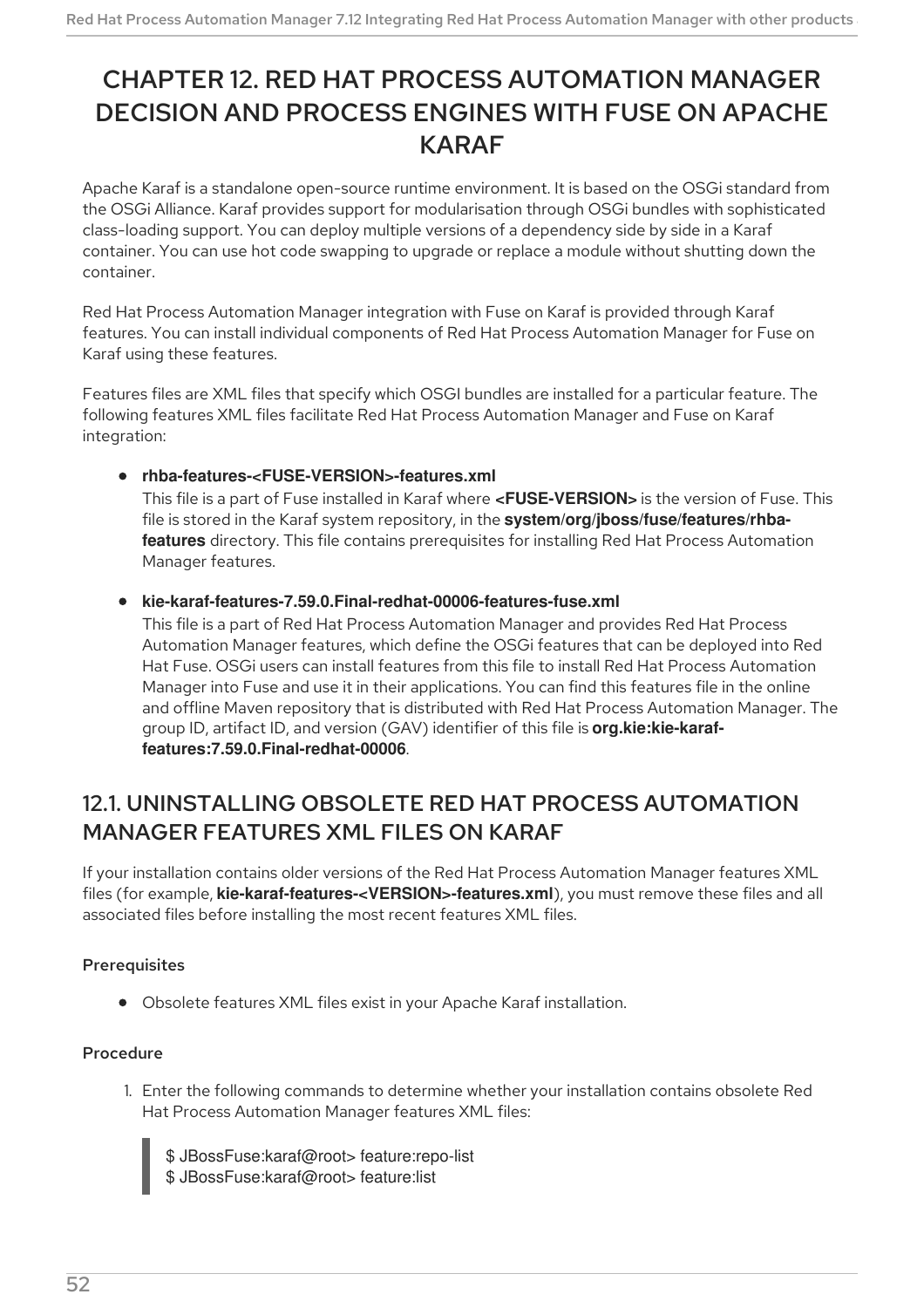<span id="page-56-0"></span>2. Enter the following command, where **<FUSE\_HOME>** is the Fuse installation directory, to start the Red Hat Fuse console:

\$ ./<FUSE\_HOME>/bin/fuse

3. Enter the following command, where **<FEATURE\_NAME>** is the name of the feature that you want to uninstall, to uninstall features or applications that use obsolete features XML files:



JBossFuse:karaf@root> features:uninstall <FEATURE\_NAME>

The following example shows how to remove features:

JBossFuse:karaf@root> features:uninstall drools-module JBossFuse:karaf@root> features:uninstall jbpm JBossFuse:karaf@root> features:uninstall kie-ci

4. Search Karaf home for references to bundles that use **drools**, **kie**, or **jbpm**. The following example shows how to use **grep** to search for these components:

karaf@root> list -t 0 -s | grep drools karaf@root> list -t 0 -s | grep kie karaf@root> list -t 0 -s | grep jbpm

The example shows the output from these commands:

250 │ Active │ 80 │ 7.19.0.201902201522 │ org.drools.canonical-model 251 │ Active │ 80 │ 7.19.0.201902201522 │ org.drools.cdi 252 │ Active │ 80 │ 7.19.0.201902201522 │ org.drools.compiler

5. Enter the following command, where **BUNDLE\_ID** is a bundle ID returned in the search, to remove the bundles found in the previous step:

karaf@root> osgi:uninstall BUNDLE\_ID

6. Enter the following command to remove the obsolete **drools-karaf-features** URL:

karaf@root> features:removeurl mvn:org.kie/kie-karaf-features/VERSION.Final-redhat-VERSION/xml/features

7. Restart Fuse.

## 12.2. INSTALLING RED HAT PROCESS AUTOMATION MANAGER FFATURES ON KARAF USING XML FILES

You can install Red Hat Process Automation Manager features on Karaf to create a dynamic runtime environment for your Red Hat Process Automation Manager processes.

## **Prerequisites**

A Red Hat Fuse installation in an Apache Karaf container is available. For information about installing Fuse in Apache Karaf, see *Installing Red Hat Fuse on the Apache Karaf [container](https://access.redhat.com/documentation/en-us/red_hat_fuse/7.9/html/installing_on_apache_karaf/index)* .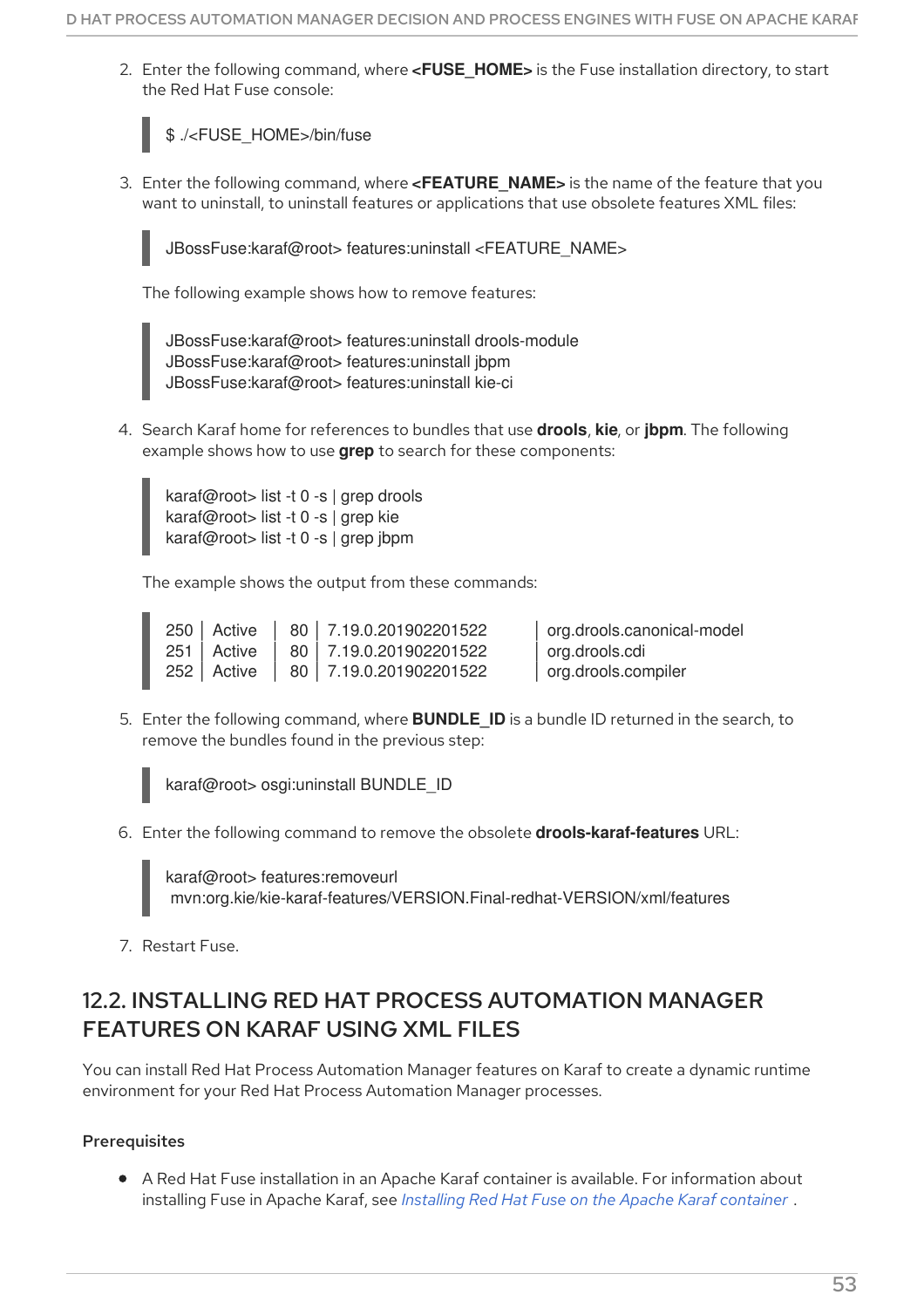You have removed any obsolete Red Hat Process Automation Manager features XML files as described in Section 12.1, ["Uninstalling](#page-56-0) obsolete Red Hat Process Automation Manager features XML files on Karaf".

## Procedure

To install Red Hat Process Automation Manager features, enter the following command:

\$ JBossFuse:karaf@root> feature:install <FEATURE\_NAME>



## **NOTE**

Use **org.drools.osgi.spring.OsgiKModuleBeanFactoryPostProcessor** instead of **org.kie.spring.KModuleBeanFactoryPostProcessor** to postprocess KIE elements in an OSGi environment.

Do not install the **drools-module** feature before the **kie-spring** feature. If you do, the **drools-compiler** bundle will not detect packages exported by **kie-spring**.

If you install the features in the incorrect order, run **osgi:refresh droolscompiler\_bundle\_ID** to force the **drools-compiler** to rebuild its **Import-Package** metadata.

In this command, <**FEATURE\_NAME>** is one of the features listed in Section 12.4, "Red Hat Process Automation Manager Karaf features".

## 12.3. INSTALLING RED HAT PROCESS AUTOMATION MANAGER FEATURES ON KARAF THROUGH MAVEN

Install Red Hat Process Automation Manager with Fuse on Apache Karaf to deploy integrated services where required.

## **Prerequisites**

- A Red Hat Fuse 7.9 on Apache Karaf installation exists. For installation instructions, see *Installing Red Hat Fuse on the Apache Karaf [container](https://access.redhat.com/documentation/en-us/red_hat_fuse/7.9/html-single/installing_on_apache_karaf/)* .
- Any obsolete features XML files have been removed, as described in Section 12.1, ["Uninstalling](#page-56-0) obsolete Red Hat Process Automation Manager features XML files on Karaf".

#### Procedure

- 1. To configure the Maven repository, open the **FUSE\_HOME/etc/org.ops4j.pax.url.mvn.cfg** file in a text editor.
- 2. Make sure that the **https://maven.repository.redhat.com/ga/** repository is present in the **org.ops4j.pax.url.mvn.repositories** variable and add it if necessary.



## **NOTE**

Separate entries in the **org.ops4j.pax.url.mvn.repositories** variable with a comma, space, and backslash (**, \**). The backslash forces a new line.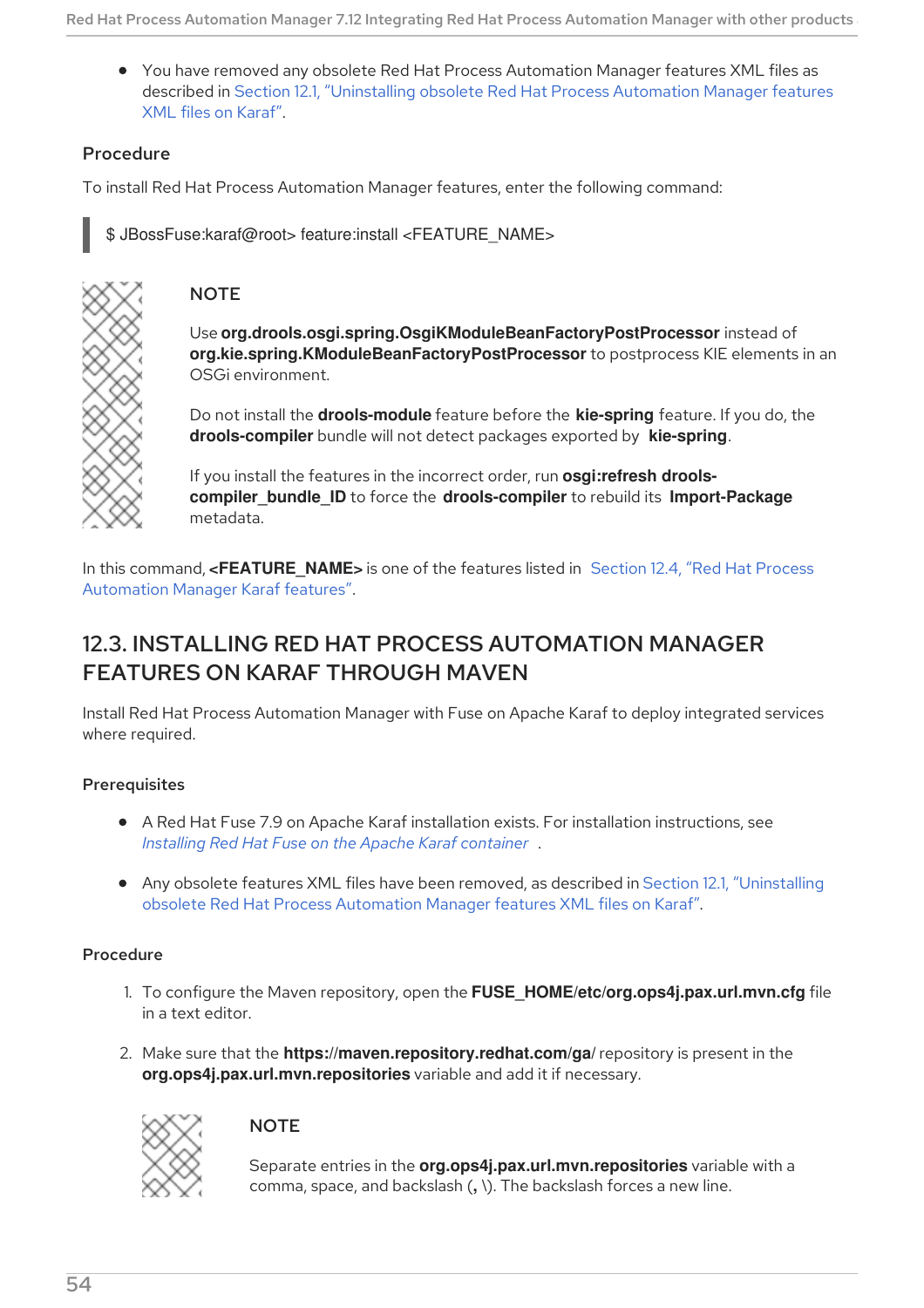3. To start Fuse, enter the following command, where **FUSE\_HOME** is the Fuse installation directory:



4. To add a reference to the features file that contains installation prerequisites, enter the following command, where **<FUSE\_VERSION** is the version of Fuse that you are installing:

\$ feature:repo-add mvn:org.jboss.fuse.features/rhba-features/<FUSE-VERSION>/xml/features

5. Enter the following command to add a reference to the Red Hat Process Automation Manager features XML file:

\$ JBossFuse:karaf@root> features:addurl mvn:org.kie/kie-karaffeatures/VERSION/xml/features-fuse

To see the current **[drools-karaf-features](https://access.redhat.com/articles/3405381)** version, see the Red Hat Process Automation Manager 7 Supported Configurations page.

6. Enter the following command to install a feature provided by Red Hat Process Automation Manager features XML file. In this command, **<FEATURE\_NAME>** is one of the features listed in Section 12.4, "Red Hat Process [Automation](#page-59-0) Manager Karaf features" .



JBossFuse:karaf@root> features:install <FEATURE\_NAME>

7. Enter the following command to verify the installation:

\$ JBossFuse:karaf@root>feature:list

Successfully installed features have the status **started**.

## 12.4. RED HAT PROCESS AUTOMATION MANAGER KARAF FEATURES

The following table lists Red Hat Process Automation Manager Karaf features.

| Feature         | <b>Description</b>                                                                                                                                                                                                                                                                                                                          |
|-----------------|---------------------------------------------------------------------------------------------------------------------------------------------------------------------------------------------------------------------------------------------------------------------------------------------------------------------------------------------|
| drools-module   | Contains the core and compiler of Drools, used to<br>create KIE bases and KIE sessions from plain DRL. It<br>also contains the implementation of the executable<br>model. Uses Drools for rules evaluation, without<br>requiring persistence, processes, or decision tables.                                                                |
| drools-template | Contains the Drools templates.                                                                                                                                                                                                                                                                                                              |
| drools-jpa      | Uses Drools for rules evaluation with persistence and<br>transactions, but without requiring processes or<br>decision tables. The <b>drools-jpa</b> feature includes the<br>drools-module. However, you might also need to<br>install the <b>droolsjbpm-hibernate</b> feature or ensure<br>that a compatible hibernate bundle is installed. |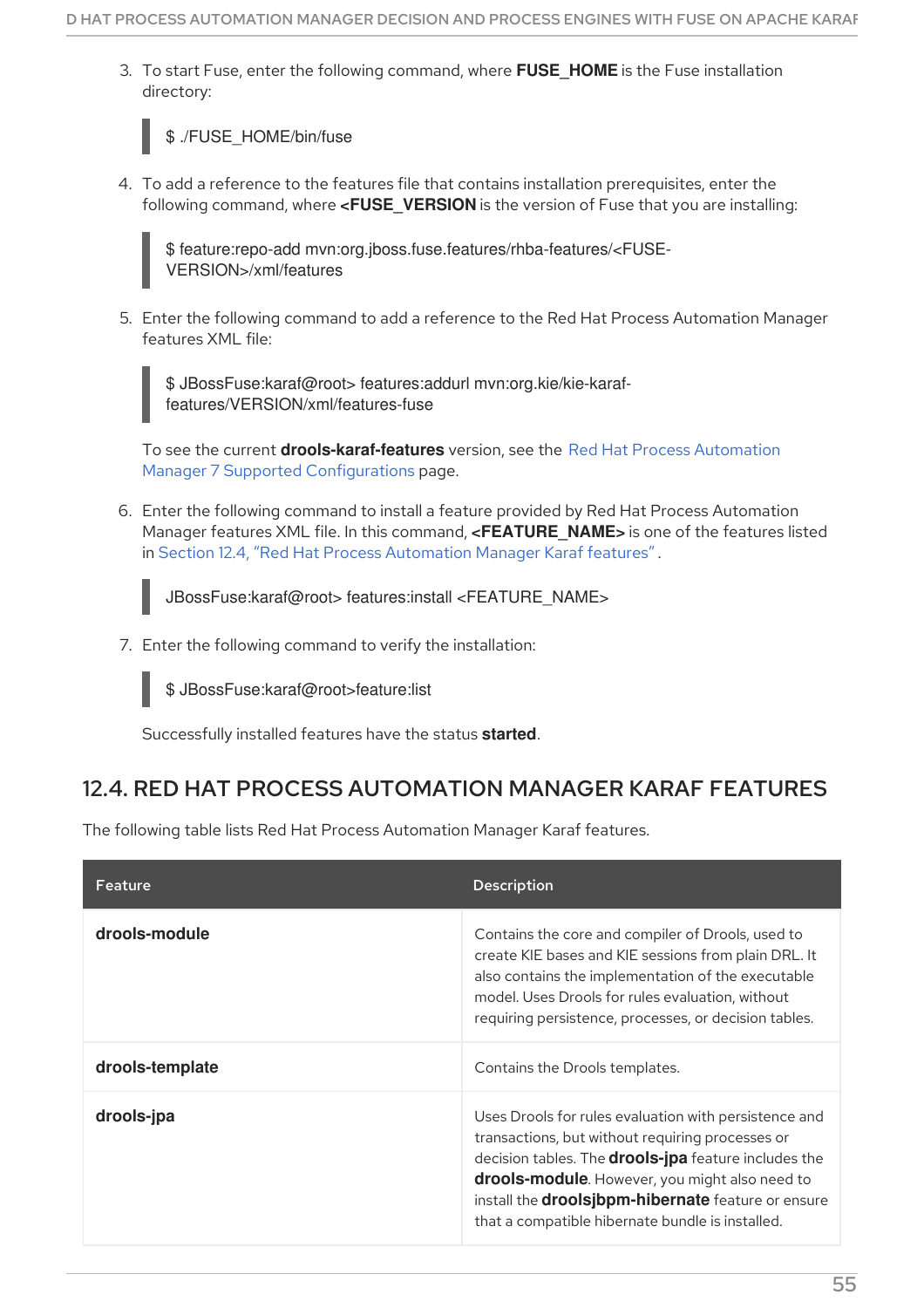<span id="page-59-0"></span>

| Feature                            | <b>Description</b>                                                                                                                                                                                      |
|------------------------------------|---------------------------------------------------------------------------------------------------------------------------------------------------------------------------------------------------------|
| drools-decisiontable               | Uses Drools with decision tables.                                                                                                                                                                       |
| jbpm                               | Uses jBPM. The jbpm feature includes the drools-<br>module and drools-jpa. You might need to install<br>the droolsjbpm-hibernate feature, or ensure that<br>a compatible hibernate bundle is installed. |
| jbpm and jbpm-human-task           | Uses jBPM with human tasks.                                                                                                                                                                             |
| jbpm-workitems-camel               | Provides the jbpm-workitems-camel component.                                                                                                                                                            |
| Core engine JARs and <b>kie-ci</b> | Uses Red Hat Process Automation Manager with the<br>KIE scanner ( <b>kie-ci</b> ) to download kJARs from a<br>Maven repository.                                                                         |
| kie-camel                          | Provides the <b>kie-camel</b> component, an Apache<br>Camel endpoint that integrates Fuse with Red Hat<br>Process Automation Manager.                                                                   |
| kie-spring                         | Installs the <b>kie-spring</b> component that enables you<br>to configure listeners to KIE sessions using XML tags.                                                                                     |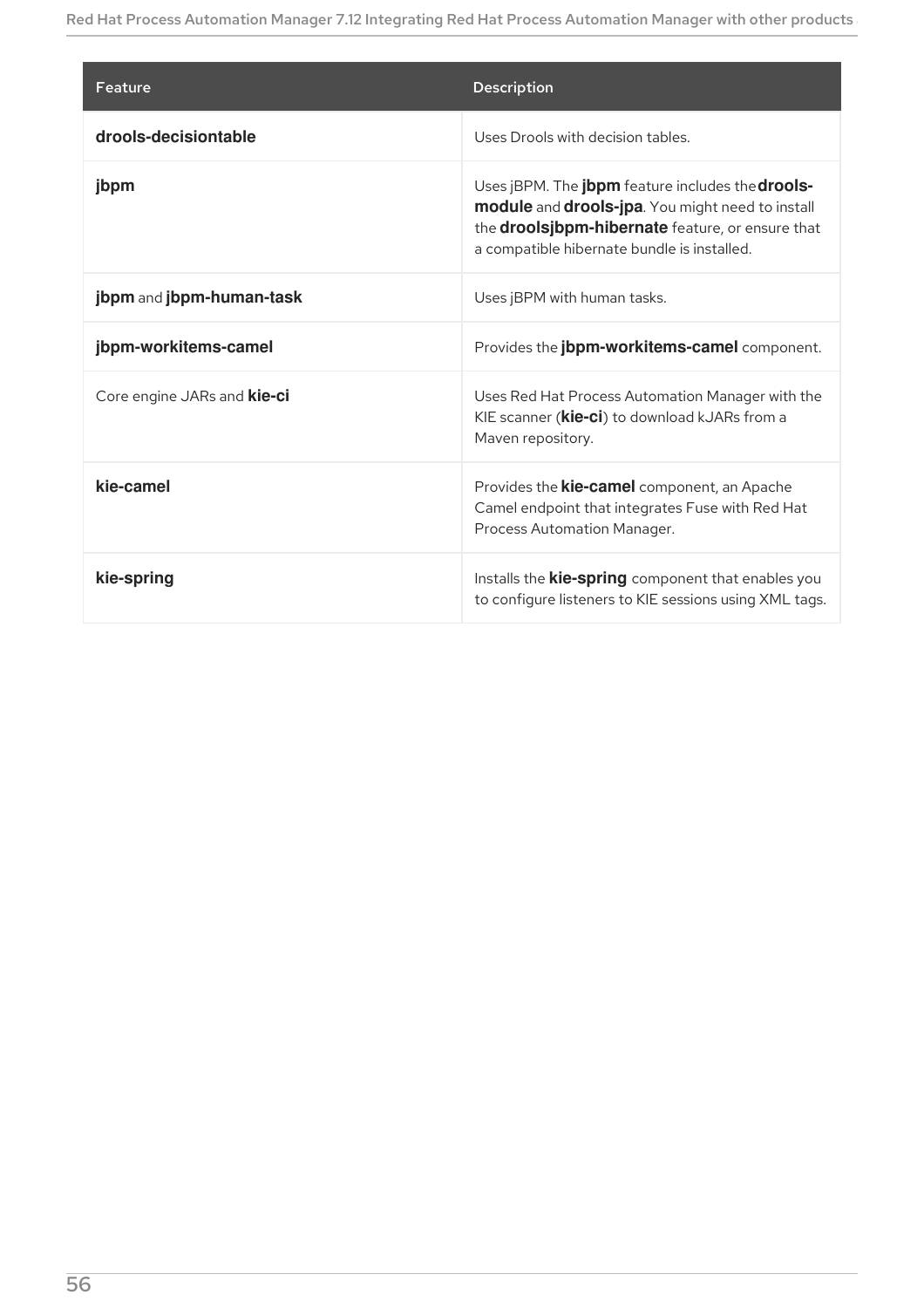# CHAPTER 13. INSTALLING FUSE ON RED HAT JBOSS ENTERPRISE APPLICATION PLATFORM

Install Red Hat Fuse 7.9 on Red Hat JBoss EAP 7.4 to integrate it with Red Hat Process Automation Manager.

## **Prerequisites**

- A Red Hat Process Automation Manager installation on Red Hat JBoss Enterprise Application Platform 7.4 is available. For installation [instructions,](https://access.redhat.com/documentation/en-us/red_hat_process_automation_manager/7.12/html-single/installing_and_configuring_red_hat_process_automation_manager#assembly-install-on-eap) see *Installing and configuring Red Hat Process Automation Manager on Red Hat JBoss EAP 7.4*.
- A separate instance of Red Hat JBoss Enterprise Application Platform 7.4 is available.

#### Procedure

- 1. Install Red Hat Fuse 7.9 on Red Hat JBoss Enterprise Application Platform 7.4. For installation instructions, see the *[Installing](https://access.redhat.com/documentation/en-us/red_hat_fuse/7.9/html-single/installing_on_jboss_eap/index) on JBoss EAP* section in Red Hat Fuse documentation.
- 2. Open the **pom.xml** file in the Fuse home directory in a text editor.
- 3. Create the integration project with a dependency on the **kie-camel** component by editing the **pom.xml** file as shown in the following example:

```
<dependency>
 <groupId>org.apache.camel</groupId>
 <artifactId>camel-core</artifactId>
 <scope>provided</scope>
</dependency>
<dependency>
 <groupId>org.kie</groupId>
  <artifactId>kie-api</artifactId>
</dependency>
<dependency>
 <groupId>org.kie</groupId>
 <artifactId>kie-ci</artifactId>
  <exclusions>
   <exclusion>
    <groupId>aopalliance</groupId>
    <artifactId>aopalliance</artifactId>
   </exclusion>
 </exclusions>
</dependency>
<dependency>
 <groupId>org.kie.server</groupId>
 <artifactId>kie-server-api</artifactId>
 <exclusions>
   <exclusion>
    <groupId>org.jboss.spec.javax.xml.bind</groupId>
    <artifactId>jboss-jaxb-api_2.3_spec</artifactId>
   </exclusion>
   <exclusion>
    <groupId>javax.activation</groupId>
    <artifactId>activation</artifactId>
   </exclusion>
```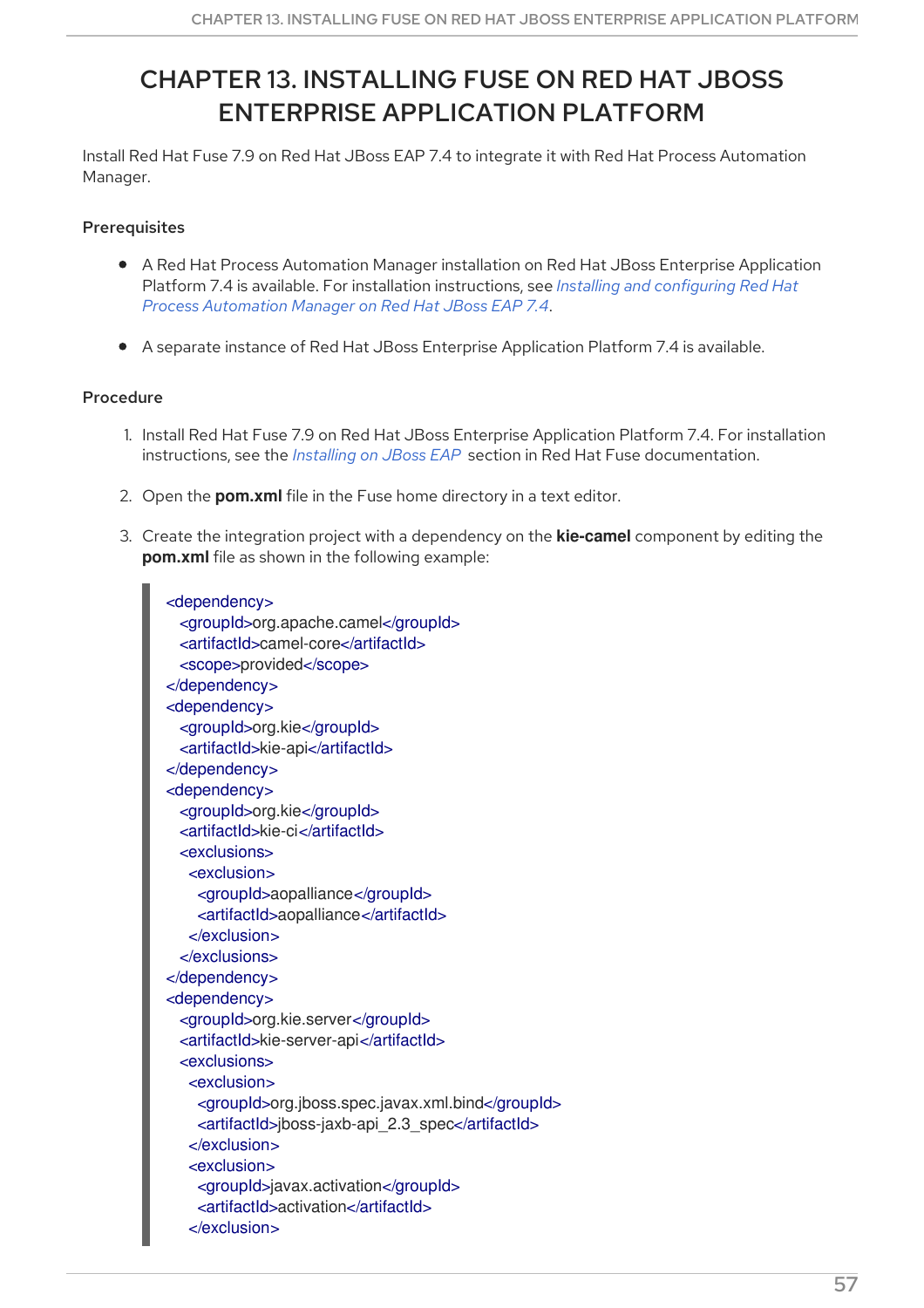</exclusions> </dependency> <dependency> <groupId>org.jbpm</groupId> <artifactId>jbpm-bpmn2</artifactId> </dependency> <dependency> <groupId>org.kie</groupId> <artifactId>kie-camel</artifactId> <exclusions> <exclusion> <groupId>org.apache.cxf</groupId> <artifactId>cxf-core</artifactId> </exclusion> <exclusion> <groupId>org.apache.camel</groupId> <artifactId>camel-cxf</artifactId> </exclusion> <exclusion> <groupId>org.apache.camel</groupId> <artifactId>camel-cxf-transport</artifactId> </exclusion> <exclusion> <groupId>com.thoughtworks.xstream</groupId> <artifactId>xstream</artifactId> </exclusion> </exclusions> </dependency> <dependency> <groupId>org.kie.server</groupId> <artifactId>kie-server-client</artifactId> <exclusions> <exclusion> <groupId>org.jboss.spec.javax.ws.rs</groupId> <artifactId>jboss-jaxrs-api\_2.0\_spec</artifactId> </exclusion> </exclusions> </dependency>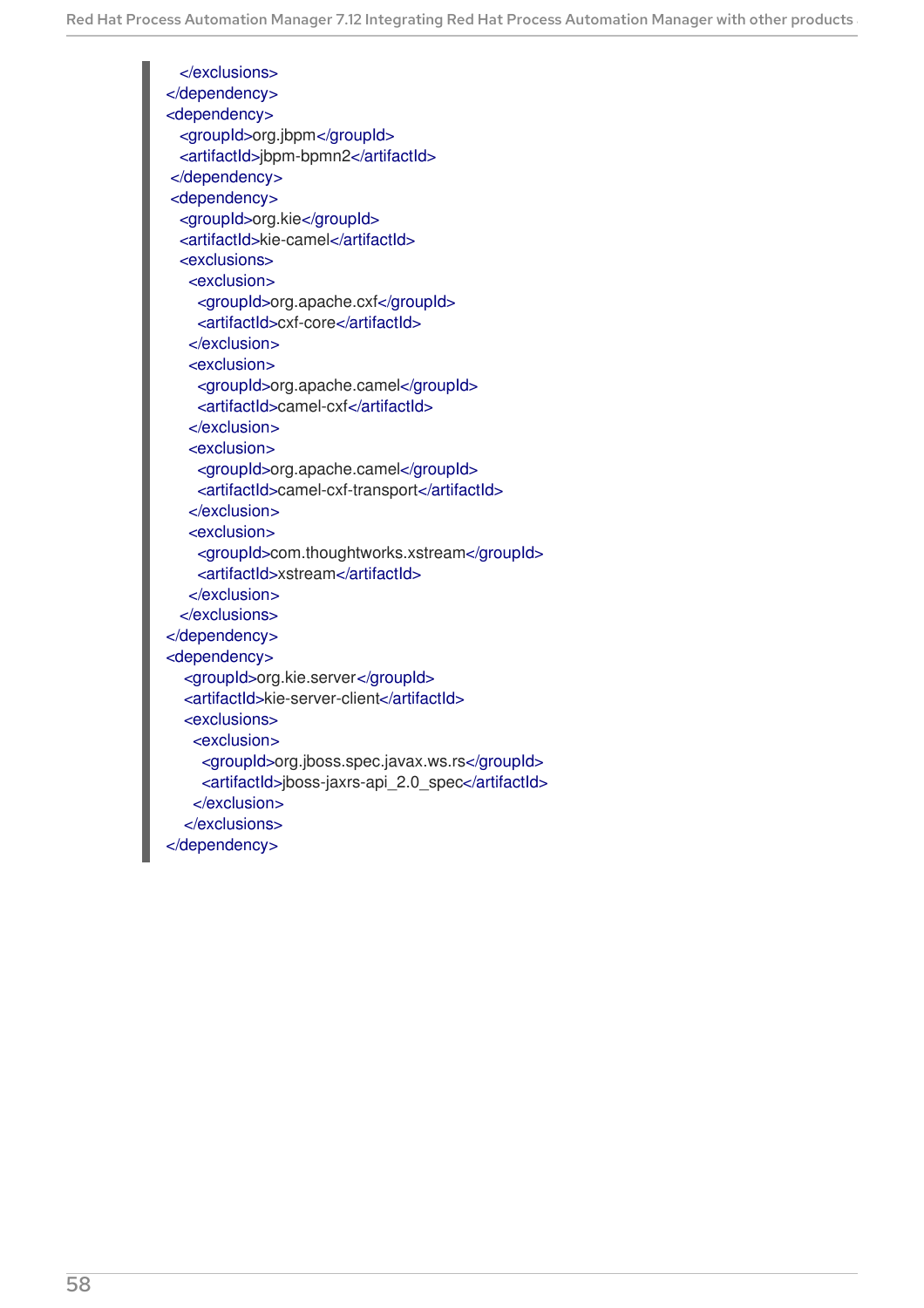## CHAPTER 14. THE **KIE-CAMEL** COMPONENT

The **kie-camel** component is an Apache Camel endpoint provided by Red Hat Fuse that integrates Fuse with Red Hat Process Automation Manager. It enables you to specify a Red Hat Process Automation Manager module by using a Maven group ID, artifact ID, and version (GAV) identifier which you can pull into the route and execute. It also enables you to specify portions of the message body as facts. You can use the **kie-camel** component with embedded engines or with KIE Server.

## Embedded engines

In this scenario, KIE engines run in the same container as the Fuse integration project and you can communicate with engines using KIE commands. To create the Camel producer, use the following URI:

kie-local:kie-session-name?action=execute

For example, enter the following command to initialize a Camel route in Spring:

<from uri="direct:runCommand" /> <to uri="kie-local:kie-session1?action=execute"/>

## KIE Server

In this scenario, the **kie-camel** component connects to KIE Server using the KIE Server REST API. This enables users to communicate with KIE Server using the KIE Server API. To create a producer, use the following URI:

kie:http://username:password@kie-server-url`

For example, enter the following command to initialize a Camel route in Spring:

<from uri="direct:runCommand" /> <to uri="kie:http://user:psswd@localhost:8080/kie-server-services/services/rest/server"/>

The message has the following headers:

#### Table 14.1. Message headers and descriptions

| <b>Header</b>                | <b>Description</b>                                                  |
|------------------------------|---------------------------------------------------------------------|
| <b>CamelKieClient</b>        | KIE Server client (mandatory)                                       |
| <b>CamelKieOperation</b>     | KIE Server client (mandatory)                                       |
| <b>CamelKieParameterName</b> | The value of the client method parameter (optional)                 |
| <b>CamelKieBodyParam</b>     | The method parameter where the message body is<br>stored (optional) |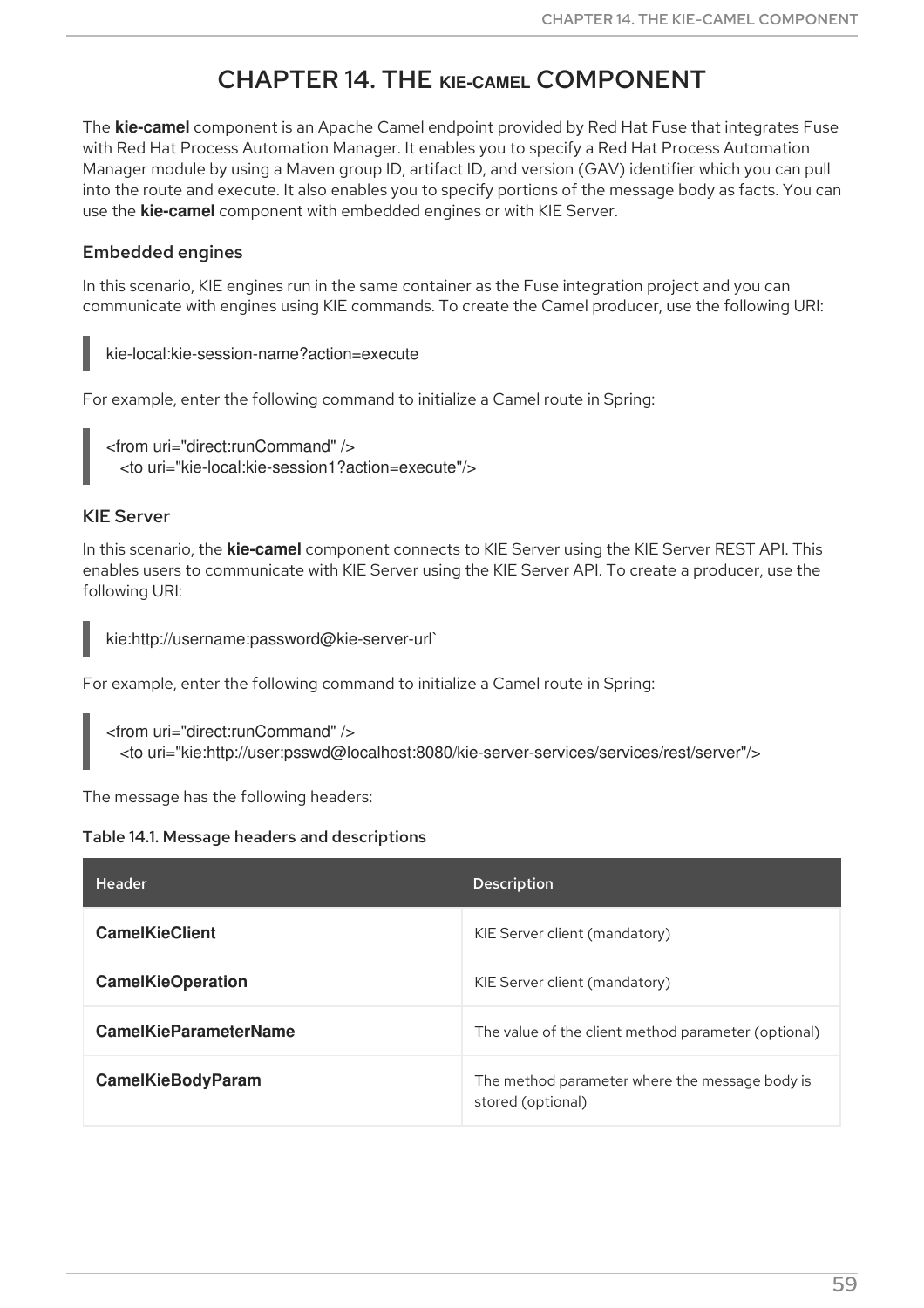# PART III. INTEGRATING RED HAT PROCESS AUTOMATION MANAGER WITH RED HAT SINGLE SIGN-ON

As a system administrator, you can integrate Red Hat Single Sign-On with Red Hat Process Automation Manager to secure your Red Hat Process Automation Manager browser applications with a single authentication method.

## Prerequisites

Red Hat Process Automation Manager is installed on Red Hat JBoss EAP 7.4. For information, see *Installing and configuring Red Hat Process [Automation](https://access.redhat.com/documentation/en-us/red_hat_process_automation_manager/7.12/html-single/installing_and_configuring_red_hat_process_automation_manager#assembly-install-on-eap) Manager on Red Hat JBoss EAP 7.4* .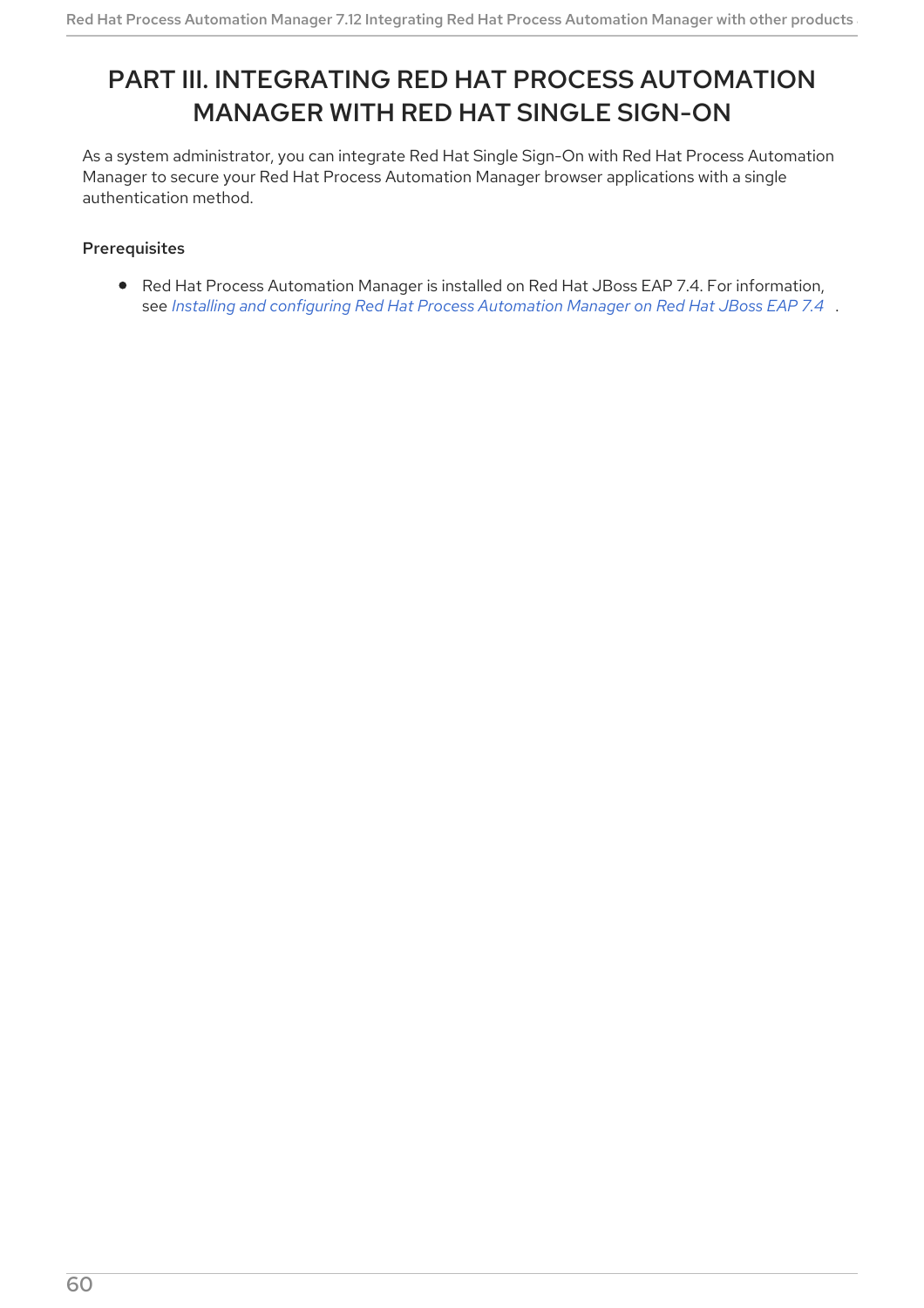# CHAPTER 15. INTEGRATION OPTIONS

Red Hat Single Sign-On (RH-SSO) is a single sign-on solution that you can use to secure your browser applications with your REST web services and Git access.

When you integrate Red Hat Process Automation Manager with RH-SSO, you create an SSO and identity management (IDM) environment for Red Hat Process Automation Manager. The session management feature of RH-SSO enables you to use a single authentication for different Red Hat Process Automation Manager environments on the internet.

The following chapters describe how you can integrate RH-SSO with Red Hat Process Automation Manager:

Chapter 18, *[Authenticating](#page-71-0) Business Central through RH-SSO*

To authenticate Red Hat Process Automation Manager through an RH-SSO server, you must secure both the Red Hat Process Automation Manager web client (Business Central) and remote services through RH-SSO.This integration enables you to connect to Red Hat Process Automation Manager through RH-SSO using either Business Central or a remote service consumer.

Chapter 19, *[Authenticating](#page-77-0) KIE Server through RH-SSO*

To authenticate KIE Server through an RH-SSO server, you must secure the remote services provided by KIE Server. Doing this enables any remote Red Hat Process Automation Manager service consumer (user or a service) to authenticate through RH-SSO. Note that KIE Server does not have a web interface.

Chapter 20, *[Authenticating](#page-80-0) third-party clients through RH-SSO*

If Business Central or KIE Server are using RH-SSO, third-party clients must authenticate themselves using RH-SSO. After authentication, they can consume the remote service endpoints provided by Business Central and KIE Server, such as the REST API or remote file system services.

To facilitate LDAP integration with Red Hat Process Automation Manager, consider using RH-SSO with LDAP. For information, see the "LDAP and Active Directory" section of the *Red Hat Single Sign-On Server [Administration](https://access.redhat.com/documentation/en-us/red_hat_single_sign-on/7.5/html-single/server_administration_guide) Guide*.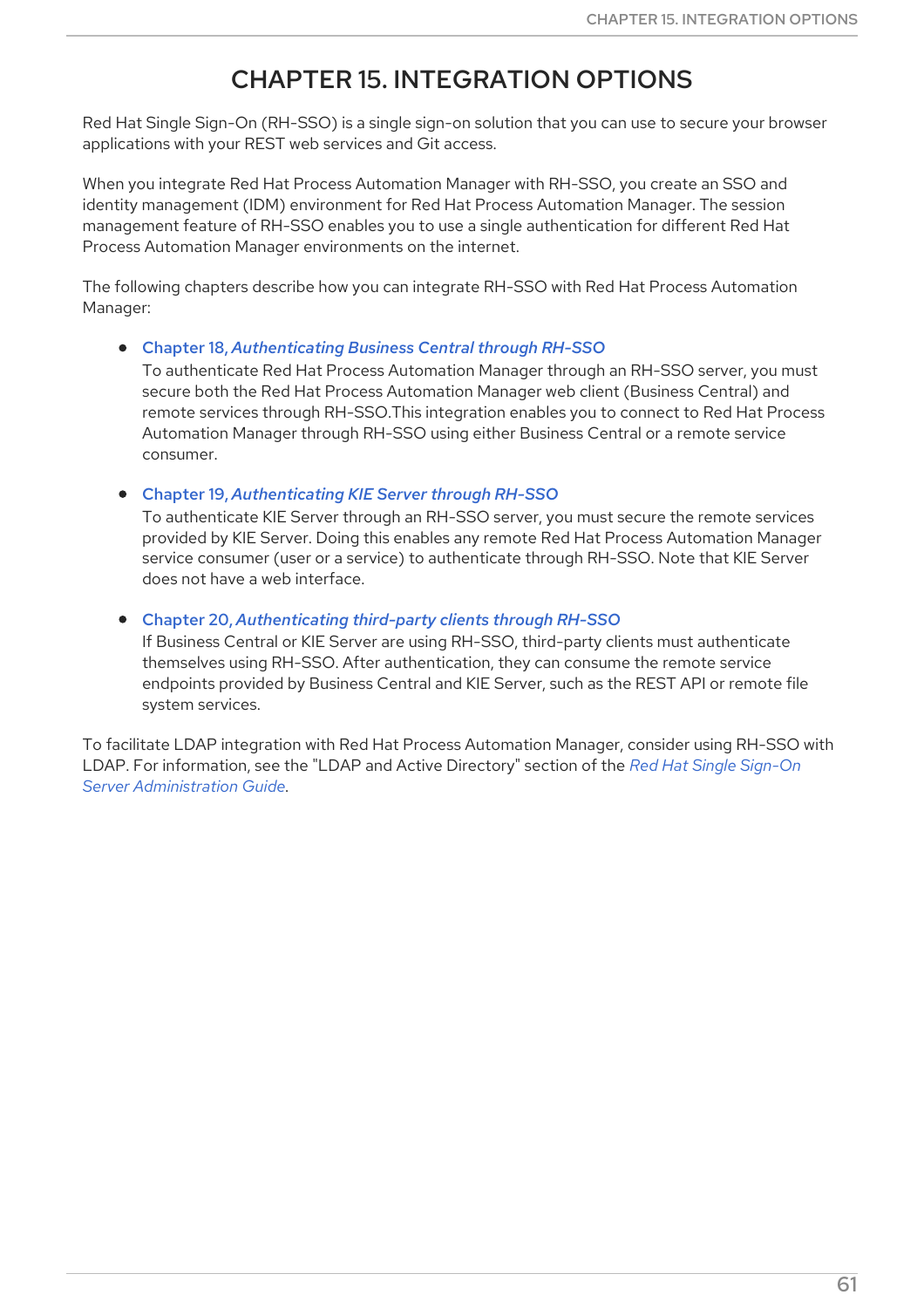# <span id="page-65-0"></span>CHAPTER 16. INSTALLING AND CONFIGURING RH-SSO

A realm is a security policy domain defined for a web or application server. Security realms are used to restrict access for different application resources. You should create a new realm whether your RH-SSO instance is private or shared with other products. You can keep the master realm as a place for super administrators to create and manage the realms in your system. If you are integrating with an RH-SSO instance that is shared with other product installations to achieve single sign-on with those applications, all of those applications must use the same realm. To create an RH-SSO realm, download, install, and configure RH-SSO 7.5.



## **NOTE**

If Business Central and KIE Server are installed on different servers, complete this procedure on both servers.

## Procedure

- 1. Navigate to the Software [Downloads](https://access.redhat.com/jbossnetwork/restricted/listSoftware.html) page in the Red Hat Customer Portal (login required) and then select the product and version from the drop-down options:
	- **Product: Red Hat Single Sign-On**
	- Version: 75
- 2. Download Red Hat Single Sign-On 7.5.0 Server(**rh-sso-7.5.0.zip**) and the latest server patch.
- 3. To install and configure a basic RH-SSO standalone server, follow the instructions in the *Red Hat Single Sign On Getting Started Guide*. For advanced settings for production [environment](https://access.redhat.com/documentation/en-us/red_hat_single_sign-on/7.5/html-single/getting_started_guide/)s, see the *Red Hat Single Sign On Server [Administration](https://access.redhat.com/documentation/en-us/red_hat_single_sign-on/7.5/html-single/server_administration_guide/) Guide* .



## **NOTE**

If you want to run both RH-SSO and Red Hat Process Automation Manager servers on the same system, ensure that you avoid port conflicts by taking one of the following actions:

Update the *RHSSO\_HOME***/standalone/configuration/standalone-full.xml** file and set the port offset to 100. For example:

<socket-binding-group name="standard-sockets" defaultinterface="public" port-offset="\${jboss.socket.binding.port-offset:100}">

Use an environment variable to set the port offset when running the server:

bin/standalone.sh -Djboss.socket.binding.port-offset=100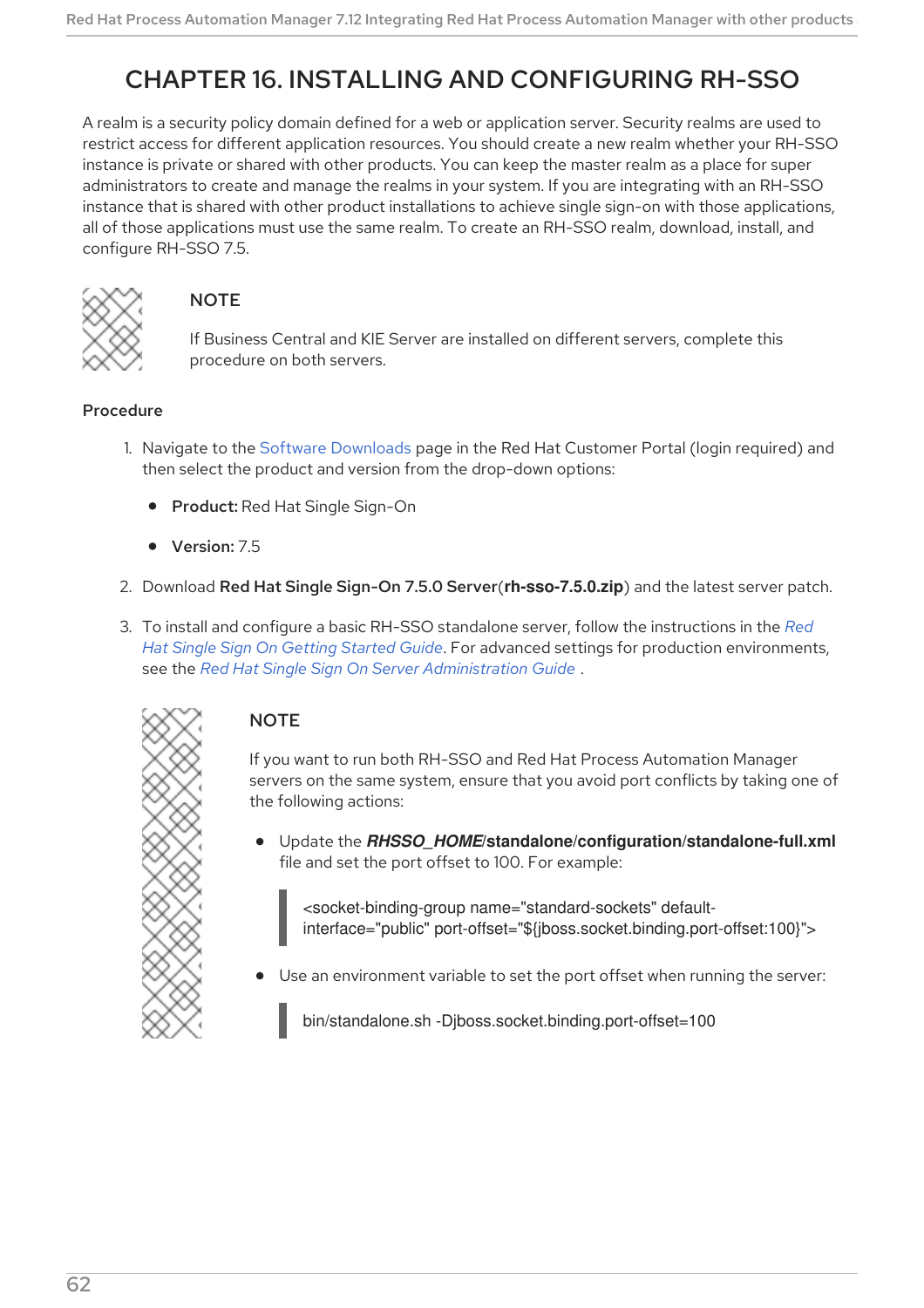# CHAPTER 17. RED HAT PROCESS AUTOMATION MANAGER ROLES AND USERS

To access Business Central or KIE Server, you must create users and assign them appropriate roles before the servers are started. You can create users and roles when you install Business Central or KIE Server.

If both Business Central and KIE Server are running on a single instance, a user who is authenticated for Business Central can also access KIE Server.

However, if Business Central and KIE Server are running on different instances, a user who is authenticated for Business Central must be authenticated separately to access KIE Server. For example, if a user who is authenticated on Business Central but not authenticated on KIE Server tries to view or manage process definitions in Business Central, a 401 error is logged in the log file and the **Invalid credentials to load data from remote server. Contact your system administrator.** message appears in Business Central.

This section describes Red Hat Process Automation Manager user roles.



## **NOTE**

The **admin**, **analyst**, **developer**, **manager**, **process-admin**, **user**, and **rest-all** roles are reserved for Business Central. The **kie-server** role is reserved for KIE Server. For this reason, the available roles can differ depending on whether Business Central, KIE Server, or both are installed.

- **admin**: Users with the **admin** role are the Business Central administrators. They can manage users and create, clone, and manage repositories. They have full access to make required changes in the application. Users with the **admin** role have access to all areas within Red Hat Process Automation Manager.
- **analyst**: Users with the **analyst** role have access to all high-level features. They can model and execute their projects. However, these users cannot add contributors to spaces or delete spaces in the Design **→** Projects view. Access to the Deploy **→** Execution Serversview, which is intended for administrators, is not available to users with the **analyst** role. However, the Deploy button is available to these users when they access the Library perspective.
- **developer**: Users with the **developer** role have access to almost all features and can manage rules, models, process flows, forms, and dashboards. They can manage the asset repository, they can create, build, and deploy projects. Only certain administrative functions such as creating and cloning a new repository are hidden from users with the **developer** role.
- **manager**: Users with the **manager** role can view reports. These users are usually interested in statistics about the business processes and their performance, business indicators, and other business-related reporting. A user with this role has access only to process and task reports.
- **process-admin**: Users with the **process-admin** role are business process administrators. They have full access to business processes, business tasks, and execution errors. These users can also view business reports and have access to the Task Inbox list.
- **user**: Users with the **user** role can work on the Task Inbox list, which contains business tasks that are part of currently running processes. Users with this role can view process and task reports and manage processes.
- **rest-all**: Users with the **rest-all** role can access Business Central REST capabilities.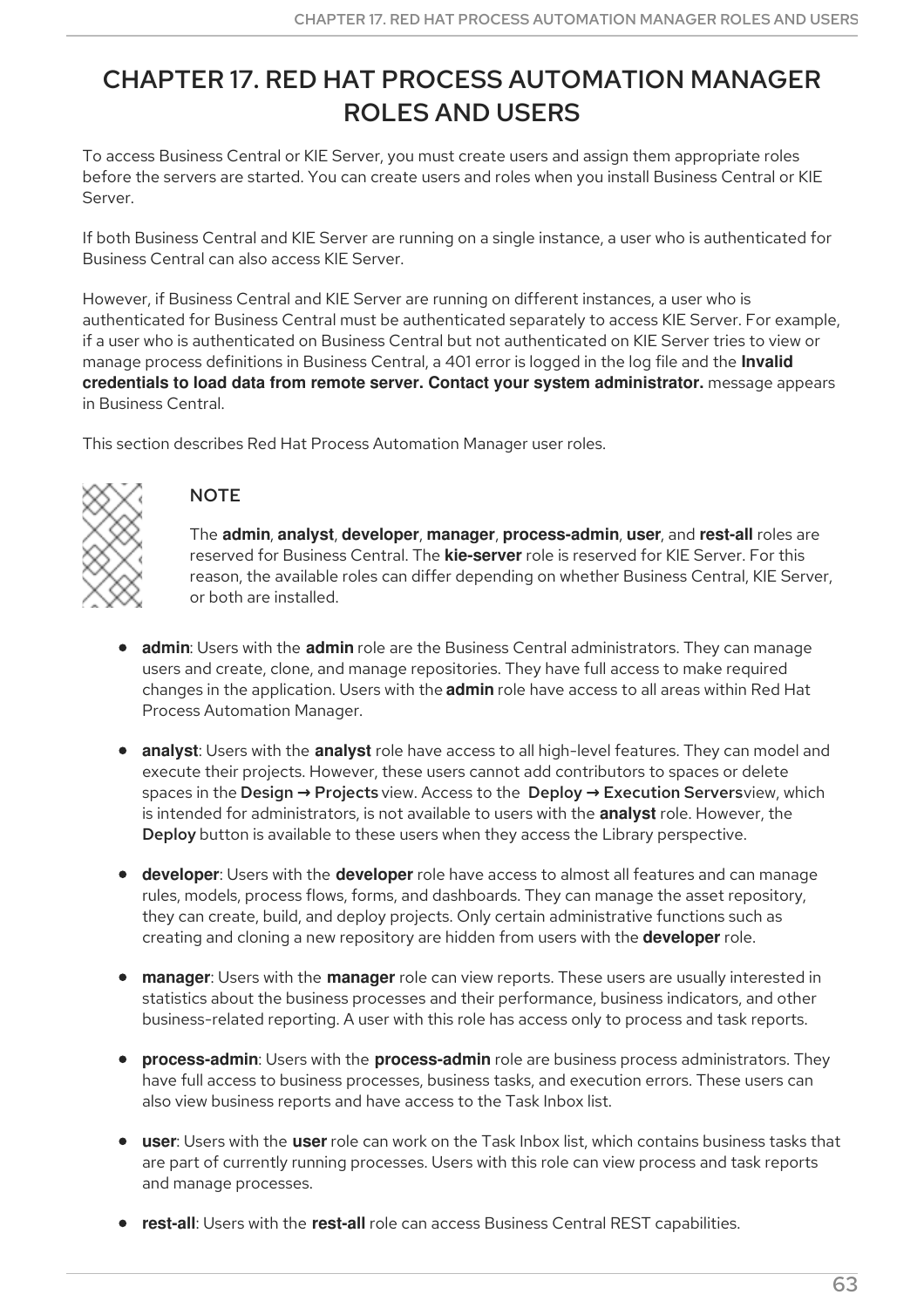**kie-server**: Users with the **kie-server** role can access KIE Server REST capabilities. This role is mandatory for users to have access to Manage and Track views in Business Central.

## <span id="page-67-0"></span>17.1. ADDING RED HAT PROCESS AUTOMATION MANAGER USERS

Before you can use RH-SSO to authenticate Business Central or KIE Server, you must add users to the realm that you created. To add new users and assign them a role to access Red Hat Process Automation Manager, complete the following steps:

- 1. Log in to the RH-SSO Admin Console and open the realm that you want to add a user to.
- 2. Click the Users menu item under the Manage section. An empty user list appears on the Users page.
- 3. Click the Add User button on the empty user list to start creating your new user. The Add User page opens.
- 4. On the Add User page, enter the user information and click Save.
- 5. Click the Credentials tab and create a password.
- 6. Assign the new user one of the roles that allows access to Red Hat Process Automation Manager. For example, assign the **admin** role to access Business Central or assign the **kieserver** role to access KIE Server.



## **NOTE**

For projects that deploy from Business Central on OpenShift, create an RH-SSO user called **mavenuser** without any role assigned, then add this user to the **BUSINESS CENTRAL MAVEN USERNAME** and **BUSINESS\_CENTRAL\_MAVEN\_PASSWORD** in your OpenShift template.

7. Define the roles as realm roles in the Realm Roles tab under the Roles section. Alternatively, for roles used in Business Central, you can define the roles as client roles for the **kie** client. For [instructions](#page-69-0) about configuring the **kie** client, see Section 18.1, "Creating the Business Central client for RH-SSO". To use client roles, you must also configure additional settings for Business Central, as [described](#page-71-1) in Section 18.2, "Installing the RH-SSO client adapter for Business Central".

You must define roles used in KIE Server as realm roles.

8. Click the Role Mappings tab on the Users page to assign roles.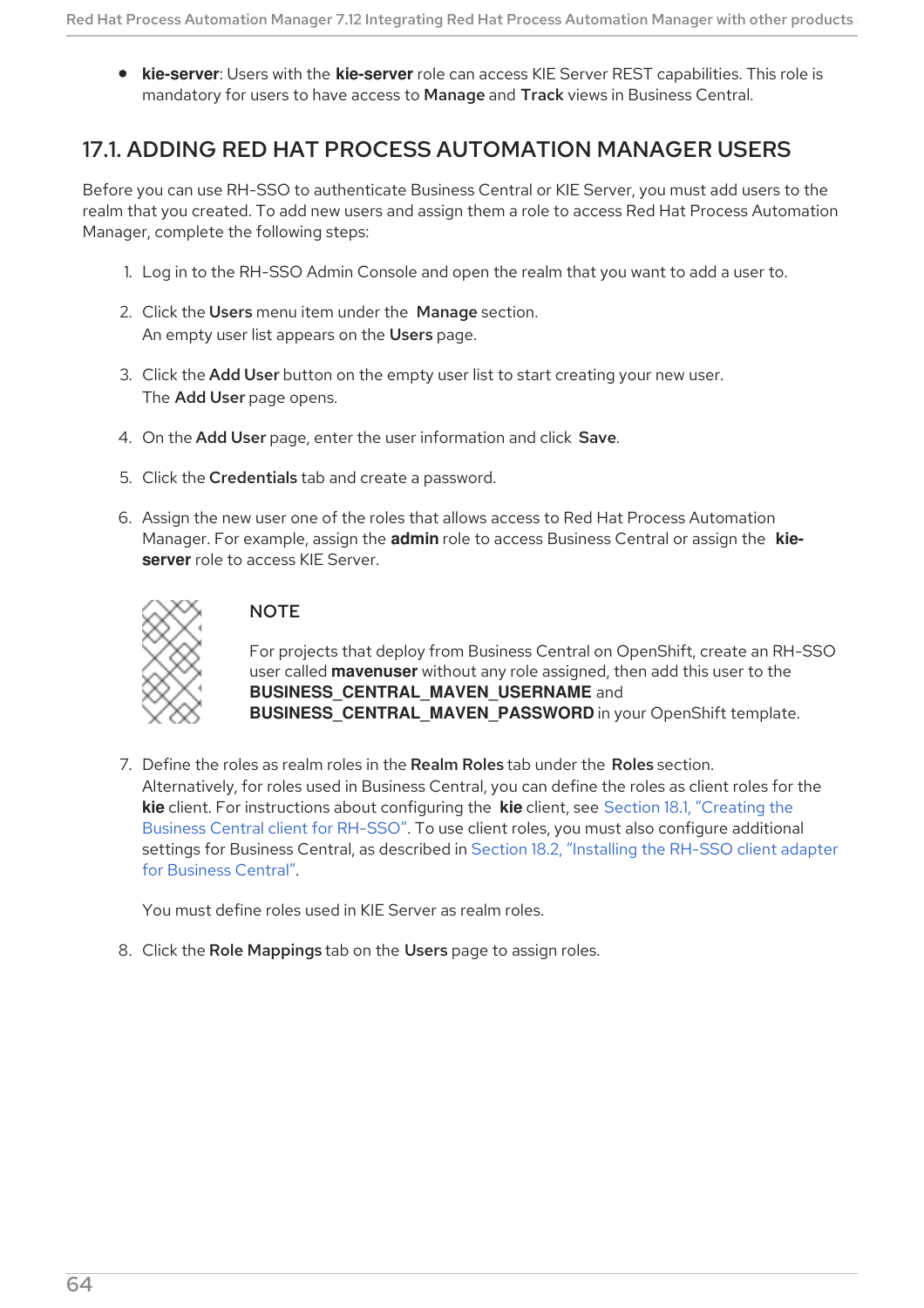# CHAPTER 18. AUTHENTICATING BUSINESS CENTRAL THROUGH RH-SSO

This chapter describes how to authenticate Business Central through RH-SSO. It includes the following sections:

- Section 18.1, ["Creating](#page-69-0) the Business Central client for RH-SSO"
- Section 18.2, ["Installing](#page-71-1) the RH-SSO client adapter for Business Central"
- Section 18.3, "Enabling access to external file systems and Git [repository](#page-74-0) services for Business Central using RH-SSO"

### **Prerequisites**

- Business Central is installed in a Red Hat JBoss EAP 7.4 server, as described in *Installing and configuring Red Hat Process [Automation](https://access.redhat.com/documentation/en-us/red_hat_process_automation_manager/7.12/html-single/installing_and_configuring_red_hat_process_automation_manager#assembly-install-on-eap) Manager on Red Hat JBoss EAP 7.4*.
- RH-SSO is installed as described in Chapter 16, *Installing and [configuring](#page-65-0) RH-SSO* .
- You added Business Central users to RH-SSO as described in Section 17.1, "Adding Red Hat Process [Automation](#page-67-0) Manager users".
- Optional: To manage RH-SSO users from Business Central, you added all realm-management client roles in RH-SSO to the Business Central administrator user.



## **NOTE**

Except for Section 18.1, "Creating the Business Central client for [RH-SSO",](#page-69-0) this section is intended for standalone installations. If you are integrating RH-SSO and Red Hat Process Automation Manager on Red Hat OpenShift Container Platform, complete only the steps in Section 18.1, ["Creating](#page-69-0) the Business Central client for RH-SSO" and then deploy the Red Hat Process Automation Manager environment on Red Hat OpenShift Container Platform. For information about deploying Red Hat Process Automation Manager on Red Hat OpenShift Container Platform, see Deploying Red Hat Process [Automation](https://access.redhat.com/documentation/en-us/red_hat_process_automation_manager/7.12/html-single/deploying_red_hat_process_automation_manager_on_red_hat_openshift_container_platform) Manager on Red Hat OpenShift Container Platform.

## 18.1. CREATING THE BUSINESS CENTRAL CLIENT FOR RH-SSO

After the RH-SSO server starts, use the RH-SSO Admin Console to create the Business Central client for RH-SSO.

## Procedure

1. Enter **http://localhost:8180/auth/admin** in a web browser to open the RH-SSO Admin Console and log in using the admin credentials that you created while installing RH-SSO.



## **NOTE**

If you are configuring RH-SSO with Red Hat OpenShift Container Platform, enter the URL that is exposed by the RH-SSO routes. Your OpenShift administrator can provide this URL if necessary.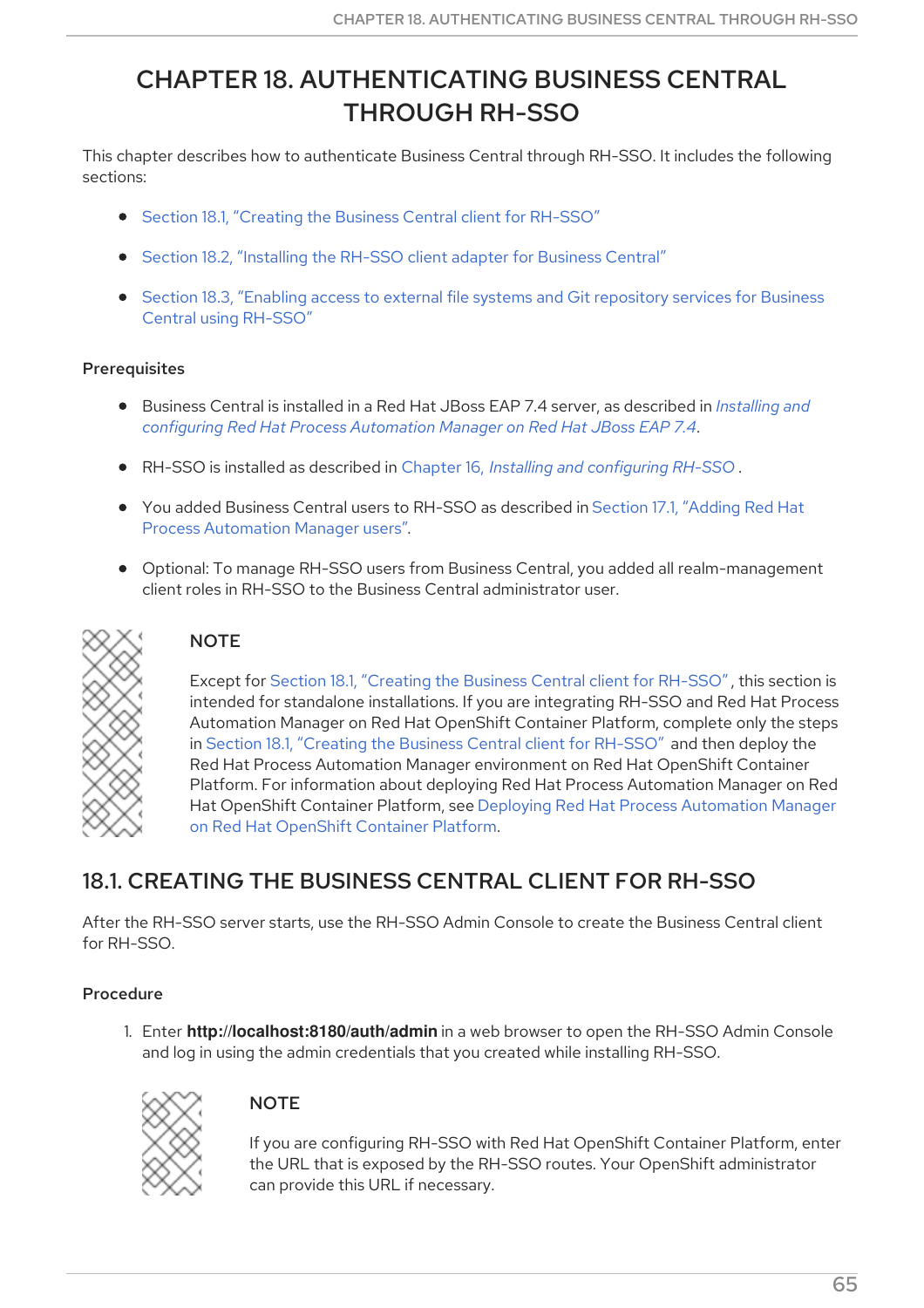<span id="page-69-0"></span>When you login for the first time, you can set up the initial user on the new user registration form.

- 2. In the RH-SSO Admin Console, click the Realm Settings menu item.
- 3. On the Realm Settings page, click Add Realm. The Add realm page opens.
- 4. On the Add realm page, provide a name for the realm and click Create.
- 5. Click the Clients menu item and click Create. The Add Client page opens.
- 6. On the Add Client page, provide the required information to create a new client for your realm. For example:
	- **•** Client ID: kie
	- Client protocol: openid-connect
	- Root URL: **http://***localhost***:8080/business-central**



### **NOTE**

If you are configuring RH-SSO with Red Hat OpenShift Container Platform, enter the URL that is exposed by the KIE Server routes. Your OpenShift administrator can provide this URL if necessary.

#### 7. Click Save to save your changes. After you create a new client, its Access Type is set to **public** by default. Change it to **confidential**.

The RH-SSO server is now configured with a realm with a client for Business Central applications and running and listening for HTTP connections at **localhost:8180**. This realm provides different users, roles, and sessions for Business Central applications.



## **NOTE**

The RH-SSO server client uses one URL to a single business-central deployment. The following error message might be displayed if there are two or more deployment configurations:

We are sorry… **Invalid parameter: redirect\_uri**

To resolve this error, append **/\*** to the Valid Redirect URIs field in the client configuration.

On the Configure page, go to Clients > kie > Settings, and append the Valid Redirect URIs field with **/\***, for example:

http://localhost:8080/business-central/\*

## 18.2. INSTALLING THE RH-SSO CLIENT ADAPTER FOR BUSINESS **CENTRAL**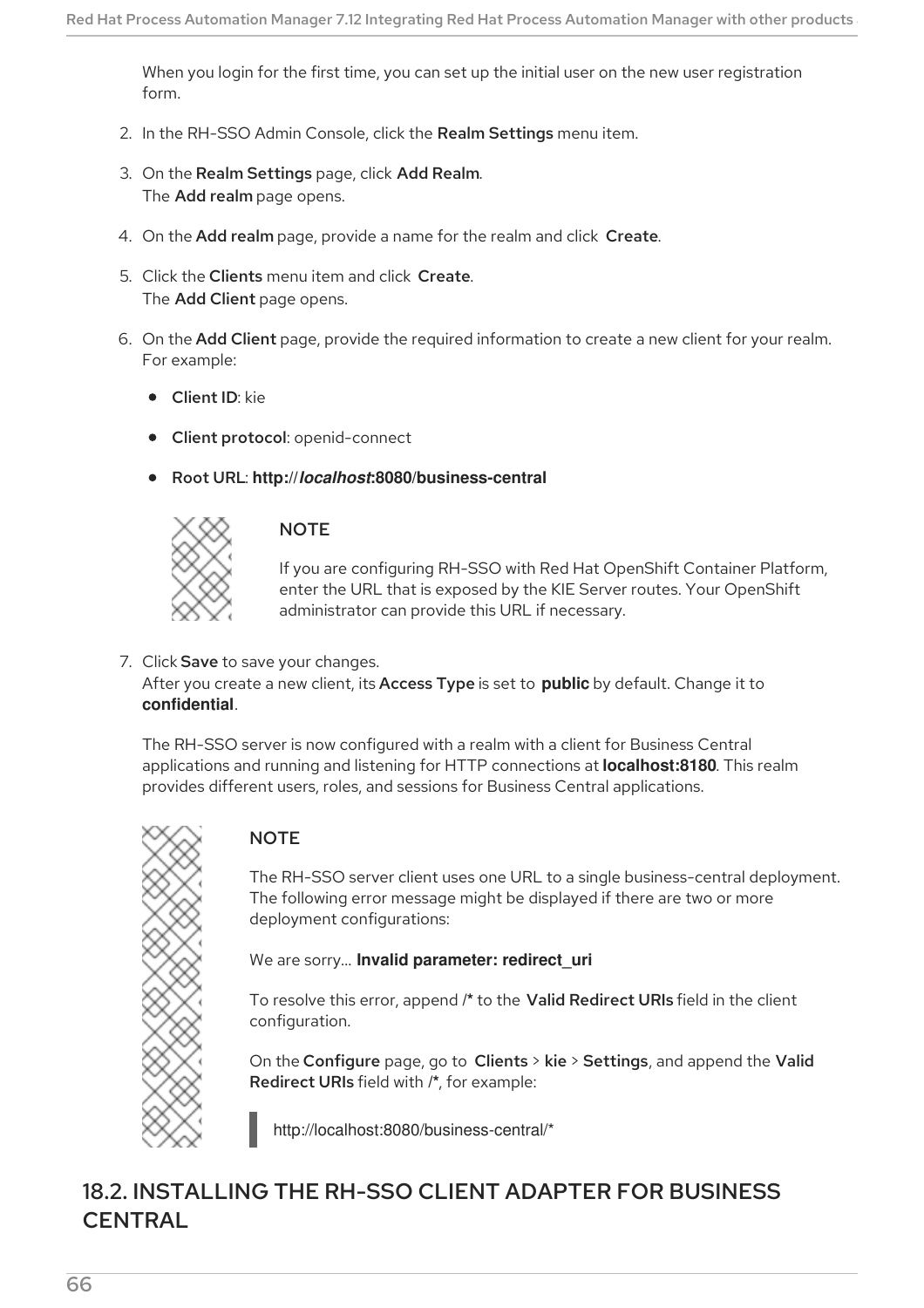After you install RH-SSO, you must install the RH-SSO client adapter for Red Hat JBoss EAP and configure it for Business Central.

#### Prerequisites

- Business Central is installed in a Red Hat JBoss EAP 7.4 instance, as described in *Installing and configuring Red Hat Process [Automation](https://access.redhat.com/documentation/en-us/red_hat_process_automation_manager/7.12/html-single/installing_and_configuring_red_hat_process_automation_manager#assembly-install-on-eap) Manager on Red Hat JBoss EAP 7.4*.
- RH-SSO is installed as described in Chapter 16, *Installing and [configuring](#page-65-0) RH-SSO* .
- A user with the **admin** role has been added to RH-SSO as described in Section 17.1, "Adding Red Hat Process [Automation](#page-67-0) Manager users".

#### Procedure

- 1. Navigate to the Software [Downloads](https://access.redhat.com/jbossnetwork/restricted/listSoftware.html) page in the Red Hat Customer Portal (login required) and then select the product and version from the drop-down options:
	- Product: Red Hat Single Sign-On
	- Version: 7.5
- 2. Select the Patches tab.
- 3. Download Red Hat Single Sign-On 7.5 Client Adapter for EAP 7(**rh-sso-7.5.0-eap7 adapter.zip** or the latest version).
- 4. Extract and install the adapter zip file. For installation instructions, see the "JBoss EAP Adapter" section of the *Red Hat Single Sign On Securing [Applications](https://access.redhat.com/documentation/en-us/red_hat_single_sign-on/7.5/html-single/securing_applications_and_services_guide) and Services Guide* .



## **NOTE**

Install the adapter with the **-Dserver.config=standalone-full.xml** property.

- 5. Navigate to the *EAP\_HOME***/standalone/configuration** directory in your Red Hat JBoss EAP installation and open the **standalone-full.xml** file in a text editor.
- 6. Add the system properties listed in the following example to **<system-properties>**:

```
<system-properties>
 <property name="org.jbpm.workbench.kie_server.keycloak" value="true"/>
 <property name="org.uberfire.ext.security.management.api.userManagementServices"
value="KCAdapterUserManagementService"/>
 <property name="org.uberfire.ext.security.management.keycloak.authServer"
value="http://localhost:8180/auth"/>
</system-properties>
```
7. Optional: If you want to use client roles, add the following system property:

<property name="org.uberfire.ext.security.management.keycloak.use-resource-rolemappings" value="true"/>

By default, the client resource name is **kie**. The client resource name must be the same as the client name that you used to configure the client in RH-SSO. If you want to use a custom client resource name, add the following system property: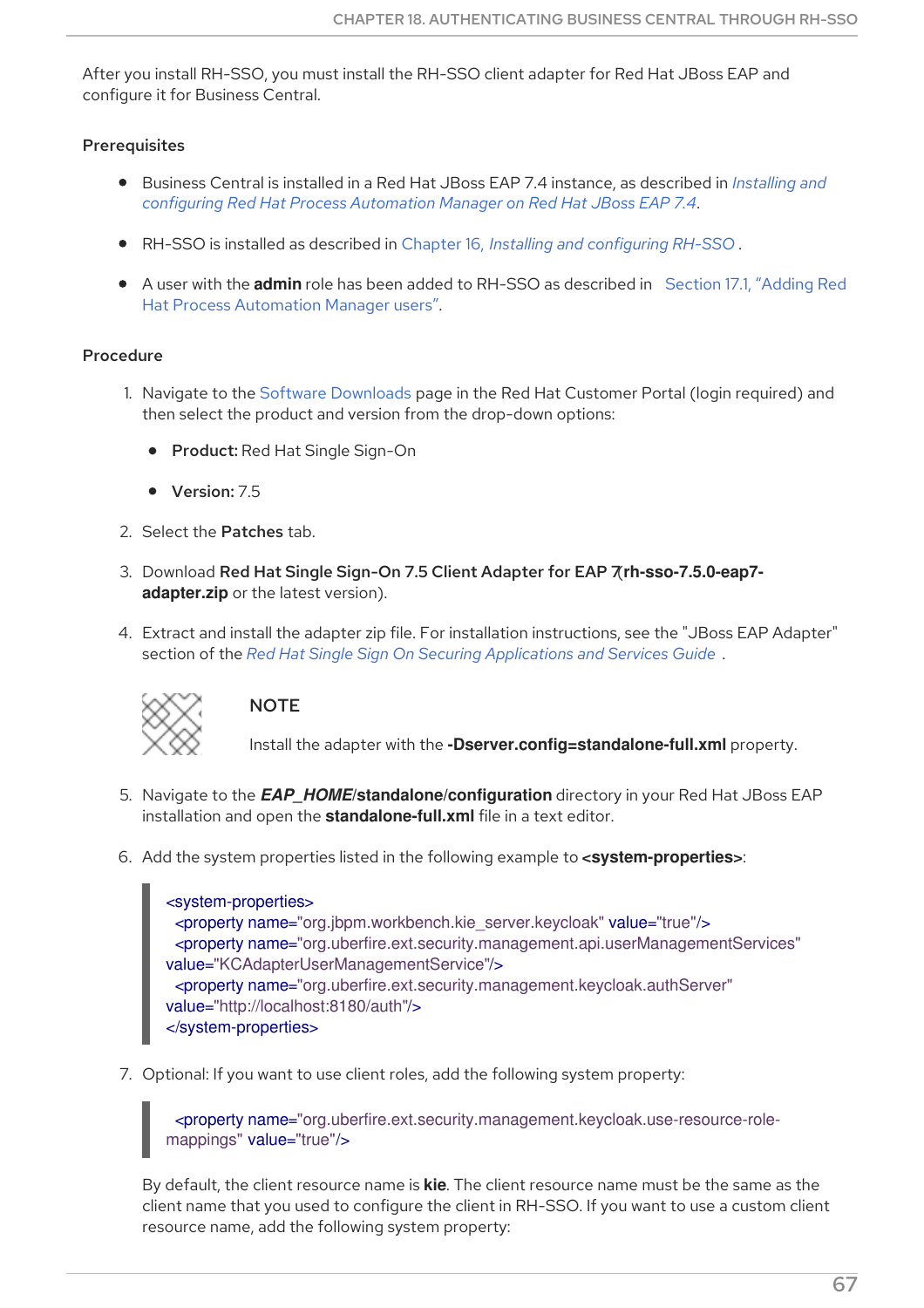<span id="page-71-1"></span><span id="page-71-0"></span><property name="org.uberfire.ext.security.management.keycloak.resource" value="customClient"/>

Replace **customClient** with the client resource name.

8. Add the RH-SSO subsystem configuration. For example:

<subsystem xmlns="urn:jboss:domain:keycloak:1.1"> <secure-deployment name="business-central.war"> <realm>demo</realm> <realm-publickey>MIGfMA0GCSqGSIb3DQEBAQUAA4GNADCBiQKBgQCrVrCuTtArbgaZzL1hvh0xtL5mc 7o0NqPVnYXkLvgcwiC3BjLGw1tGEGoJaXDuSaRllobm53JBhjx33UNv+5z/UMG4kytBWxheNV KnL6GgqlNabMaFfPLPCF8kAgKnsi79NMo+n6KnSY8YeUmec/p2vjO2NjsSAVcWEQMVhJ31L wIDAQAB</realm-public-key> <auth-server-url>http://localhost:8180/auth</auth-server-url> <ssl-required>external</ssl-required> <enable-basic-auth>true</enable-basic-auth> <resource>kie</resource> <credential name="secret">759514d0-dbb1-46ba-b7e7-ff76e63c6891</credential> <principal-attribute>preferred\_username</principal-attribute> </secure-deployment> </subsystem>

In this example:

- **secure-deployment name** is the name of your application's WAR file.
- **realm** is the name of the realm that you created for the applications to use.
- **realm-public-key** is the public key of the realm you created. You can find the key in the Keys tab in the Realm settings page of the realm you created in the RH-SSO Admin Console. If you do not provide a value for **realm-public-key**, the server retrieves it automatically.
- **auth-server-url** is the URL for the RH-SSO authentication server.
- **enable-basic-auth** is the setting to enable basic authentication mechanism, so that the clients can use both token-based and basic authentication approaches to perform the requests.
- **resource** is the name for the client that you created. To use client roles, set the client resource name that you used when configuring the client in RH-SSO.
- **credential name** is the secret key for the client you created. You can find the key in the Credentials tab on the Clients page of the RH-SSO Admin Console.
- **principal-attribute** is the attribute for displaying the user name in the application. If you do not provide this value, your User Id is displayed in the application instead of your user name.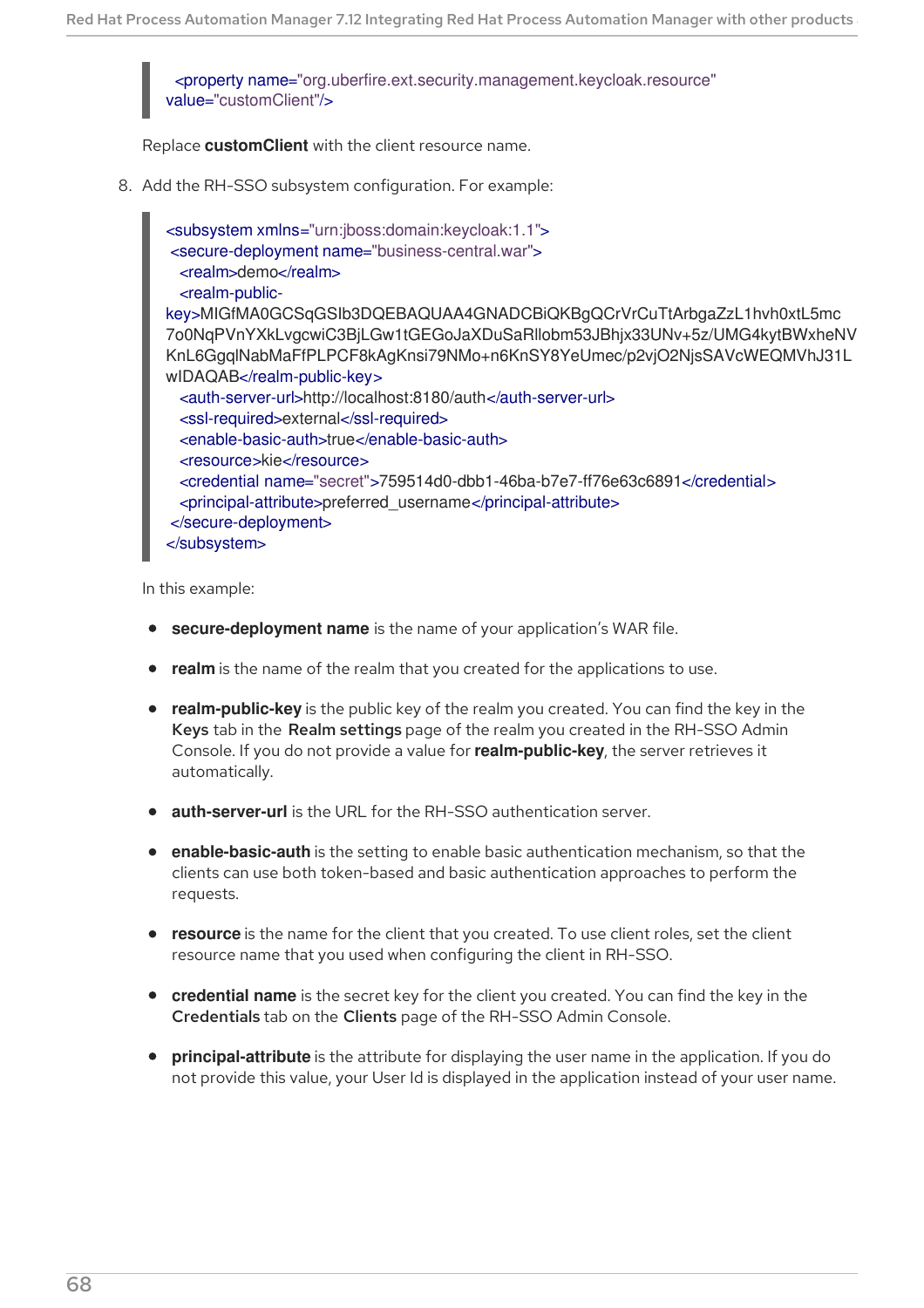

## **NOTE**

The RH-SSO server converts the user names to lower case. Therefore, after integration with RH-SSO, your user name will appear in lower case in Red Hat Process Automation Manager. If you have user names in upper case hard coded in business processes, the application might not be able to identify the upper case user.

If you want to use client roles, also add the following setting under **<secure-deployment>**:



- 9. The Elytron subsystem provides a built-in policy provider based on JACC specification. To enable the JACC manually in the **standalone.xml** or in the file where Elytron is installed, do any of the following tasks:
	- To create the policy provider, enter the following commands in the management commandline interface (CLI) of Red Hat JBoss EAP:

/subsystem=undertow/application-security-domain=other:remove() /subsystem=undertow/application-security-domain=other:add(http-authenticationfactory="keycloak-http-authentication") /subsystem=ejb3/application-security-domain=other:write-attribute(name=securitydomain, value=KeycloakDomain)

For more information about the Red Hat JBoss EAP management CLI, see the *[Management](https://access.redhat.com/documentation/en-us/red_hat_jboss_enterprise_application_platform/7.4/html-single/management_cli_guide/index) CLI Guide* for Red Hat JBoss EAP.

Navigate to the *EAP\_HOME***/standalone/configuration** directory in your Red Hat JBoss EAP installation. Locate the Elytron and undertow subsystem configurations in the **standalone.xml** and **standalone-full.xml** files and enable JACC. For example:

<subsystem xmlns="urn:jboss:domain:undertow:12.0" ... >

... <application-security-domains>

<application-security-domain name="other" http-authentication-factory="keycloak-httpauthentication"/>

</application-security-domains>

<subsystem xmlns="urn:jboss:domain:ejb3:9.0">

... <application-security-domains>

<application-security-domain name="other" security-domain="KeycloakDomain"/>

</application-security-domains>

10. Navigate to *EAP\_HOME***/bin/** and enter the following command to start the Red Hat JBoss EAP server:



./standalone.sh -c standalone-full.xml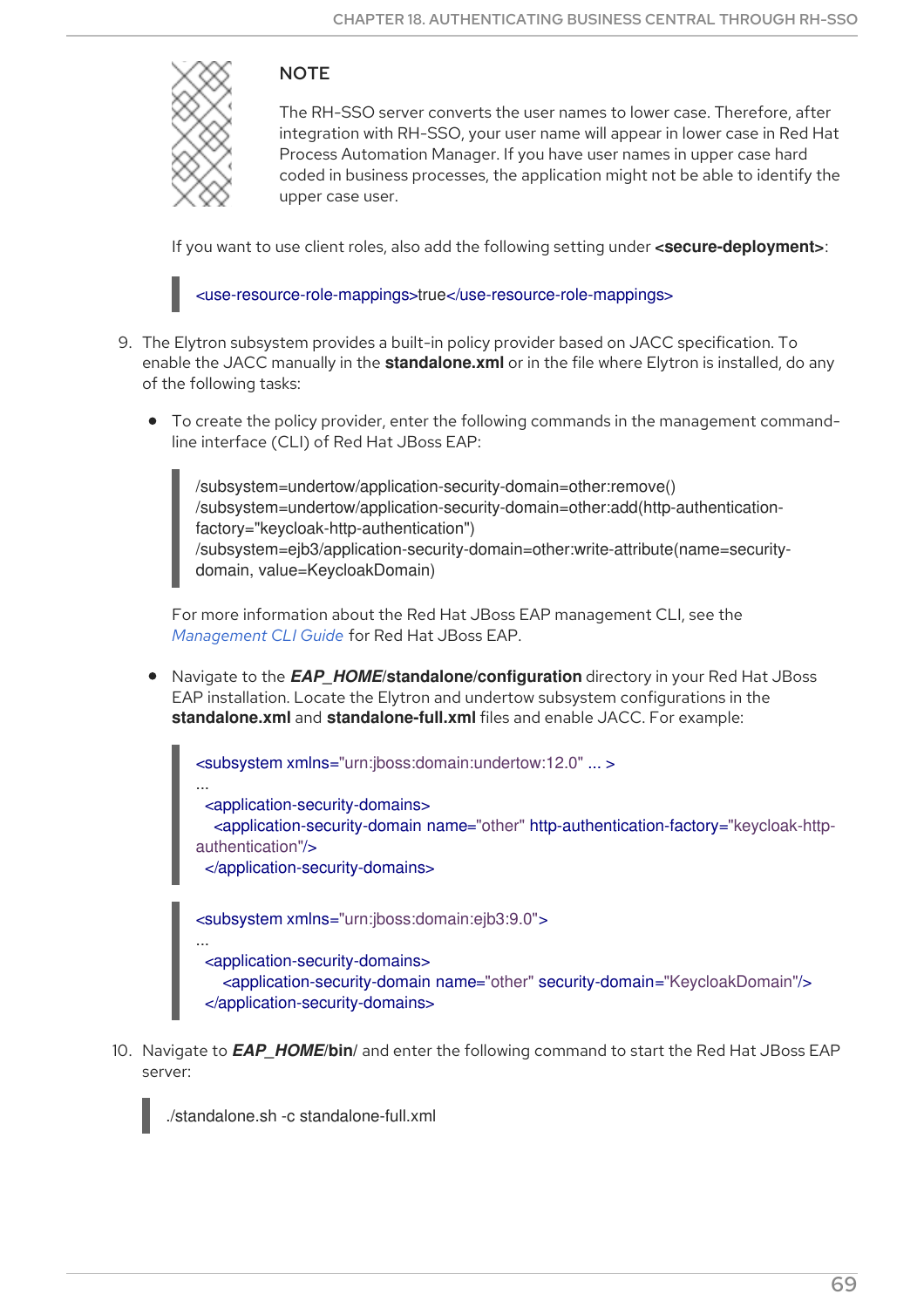

## **NOTE**

You can also configure the RH-SSO adapter for Business Central by updating your application's WAR file to use the RH-SSO security subsystem. However, Red Hat recommends that you configure the adapter through the RH-SSO subsystem. Doing this updates the Red Hat JBoss EAP configuration instead of applying the configuration on each WAR file.

## 18.3. ENABLING ACCESS TO EXTERNAL FILE SYSTEMS AND GIT REPOSITORY SERVICES FOR BUSINESS CENTRAL USING RH-SSO

To enable Business Central to consume other remote services, such as file systems and Git repositories, using RH-SSO authentication, you must create a configuration file.

- 1. Generate a JSON configuration file:
	- a. Navigate to the RH-SSO Admin Console located at http://localhost:8180/auth/admin.
	- b. Click Clients.
	- c. Create a new client with the following settings:
		- Set Client ID as **kie-git**.
		- **•** Set Access Type as **confidential**.
		- **•** Disable the Standard Flow Enabled option.
		- Enable the Direct Access Grants Enabled option.

| Clients | il |
|---------|----|
|         |    |

| Kie-git $\blacksquare$ |                                |                   |                      |         |            |                       |                  |            |                           |
|------------------------|--------------------------------|-------------------|----------------------|---------|------------|-----------------------|------------------|------------|---------------------------|
| <b>Settings</b>        | Credentials                    | Roles             | Mappers <sup>@</sup> | Scope @ | Revocation | Sessions <sup>®</sup> | Offline Access @ | Clustering | Installation @            |
| Client ID @            |                                |                   | kie-git              |         |            |                       |                  |            |                           |
|                        |                                | Name @            |                      |         |            |                       |                  |            |                           |
|                        |                                | Description @     |                      |         |            |                       |                  |            |                           |
|                        |                                | Enabled @         | ON                   |         |            |                       |                  |            |                           |
|                        | Consent Required @             |                   | OFF                  |         |            |                       |                  |            |                           |
|                        |                                | Client Protocol @ | openid-connect       |         |            |                       |                  |            | $\boldsymbol{\mathrm{v}}$ |
|                        | Client Template @              |                   |                      |         |            |                       |                  |            | $\pmb{\mathbb{v}}$        |
|                        |                                | Access Type @     | confidential         |         |            |                       |                  |            | $\boldsymbol{\mathrm{v}}$ |
|                        | Standard Flow Enabled @        |                   | OFF                  |         |            |                       |                  |            |                           |
|                        | Direct Access Grants Enabled @ |                   | ON                   |         |            |                       |                  |            |                           |
|                        | Service Accounts Enabled @     |                   | OFF                  |         |            |                       |                  |            |                           |
|                        |                                | Root URL @        |                      |         |            |                       |                  |            |                           |
|                        |                                | Base URL @        |                      |         |            |                       |                  |            |                           |
|                        |                                | Admin URL @       |                      |         |            |                       |                  |            |                           |
|                        |                                |                   | Save<br>Cancel       |         |            |                       |                  |            |                           |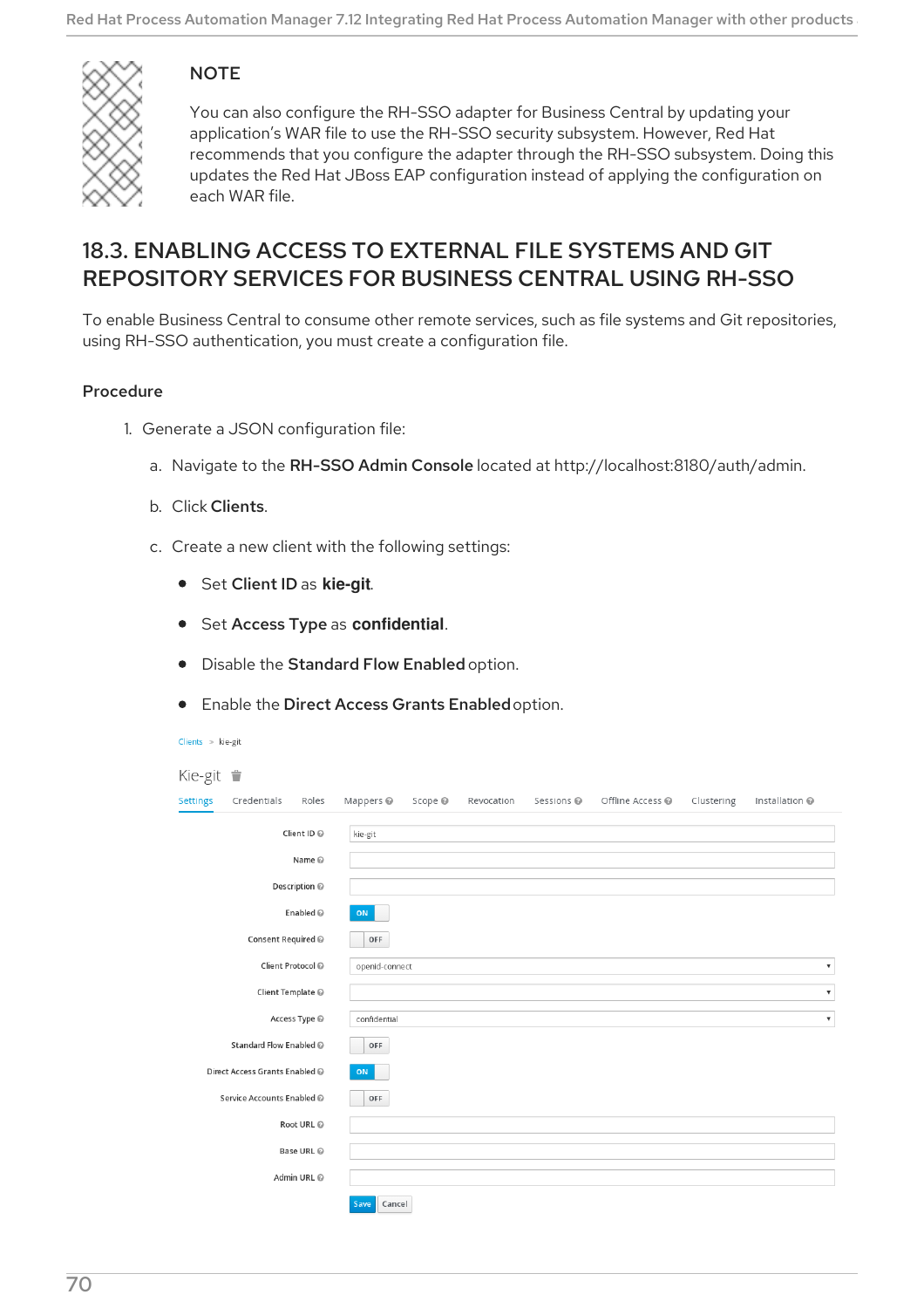- d. Click Save.
- e. Click the Installation tab at the top of the client configuration screen and choose Keycloak OIDC JSON as a Format Option.
- f. Click Download.
- 2. Move the downloaded JSON file to an accessible directory in the server's file system or add it to the application class path. The default name and location for this file is **\$EAP\_HOME/kiegit.json**.
- 3. Optional: In the *EAP\_HOME***/standalone/configuration/standalone-full.xml** file, under the **<system-properties>** tag, add the following system property:

<property name="org.uberfire.ext.security.keycloak.keycloak-config-file" value="\$EAP\_HOME/kie-git.json"/>

Replace the **\$***EAP\_HOME***/kie-git.json** value of the property with the absolute path or the class path (**classpath:/***EXAMPLE\_PATH***/kie-git.json**) to the new JSON configuration file.



### **NOTE**

If you do not set the **org.uberfire.ext.security.keycloak.keycloak-config-file** property, Red Hat Process Automation Manager reads the **\$EAP\_HOME/kiegit.json** file.

### Result

+

All users authenticated through the RH-SSO server can clone internal GIT repositories. In the following command, replace **USER\_NAME** with a RH-SSO user, for example **admin**:

git clone ssh://USER\_NAME@localhost:8001/system

## **NOTE**

The RH-SSO server client uses one URL to a single remote service deployment. The following error message might be displayed if there are two or more deployment configurations:

We are sorry… **Invalid parameter: redirect\_uri**

To resolve this error, append **/\*** to the Valid Redirect URIs field in the client configuration.

On the Configure page, go to Clients > kie-git > Settings, and append the Valid Redirect URIs field with **/\***, for example:

http://localhost:8080/remote-system/\*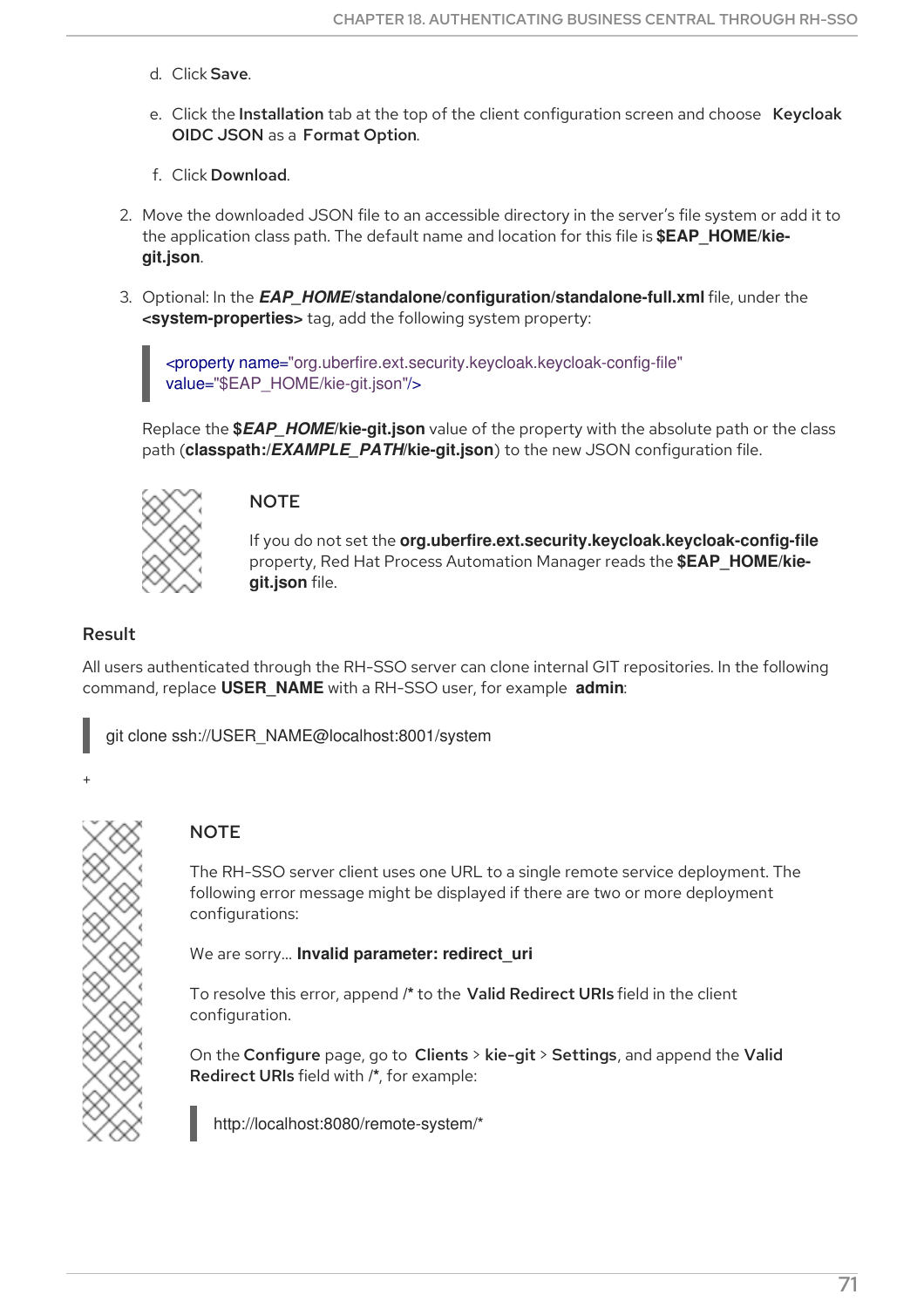# CHAPTER 19. AUTHENTICATING KIE SERVER THROUGH RH-SSO

KIE Server provides a REST API for third-party clients. If you integrate KIE Server with RH-SSO, you can delegate third-party client identity management to the RH-SSO server.

After you create a realm client for Red Hat Process Automation Manager and set up the RH-SSO client adapter for Red Hat JBoss EAP, you can set up RH-SSO authentication for KIE Server.

### Prerequisites

- RH-SSO is installed as described in Chapter 16, *Installing and [configuring](#page-65-0) RH-SSO* .
- At least one user with the **kie-server** role has been added to RH-SSO as described in Section 17.1, "Adding Red Hat Process [Automation](#page-67-0) Manager users" .
- KIE Server is installed in a Red Hat JBoss EAP 7.4 instance, as described in *Installing and configuring Red Hat Process [Automation](https://access.redhat.com/documentation/en-us/red_hat_process_automation_manager/7.12/html-single/installing_and_configuring_red_hat_process_automation_manager#assembly-install-on-eap) Manager on Red Hat JBoss EAP 7.4*.

### This chapter contains the following sections:

- Section 19.1, ["Creating](#page-76-0) the KIE Server client on RH-SSO"
- Section 19.2, "Installing and [configuring](#page-77-0) KIE Server with the client adapter"
- Section 19.3, "KIE Server token-based [authentication"](#page-79-0)



## **NOTE**

Except for Section 19.1, ["Creating](#page-76-0) the KIE Server client on RH-SSO" , this section is intended for standalone installations. If you are integrating RH-SSO and Red Hat Process Automation Manager on Red Hat OpenShift Container Platform, complete the steps in Section 19.1, ["Creating](#page-76-0) the KIE Server client on RH-SSO" and then deploy the Red Hat Process Automation Manager environment on Red Hat OpenShift Container Platform. For information about deploying Red Hat Process Automation Manager on Red Hat OpenShift Container Platform, see Deploying Red Hat Process [Automation](https://access.redhat.com/documentation/en-us/red_hat_process_automation_manager/7.12/html-single/deploying_red_hat_process_automation_manager_on_red_hat_openshift_container_platform) Manager on Red Hat OpenShift Container Platform.

## 19.1. CREATING THE KIE SERVER CLIENT ON RH-SSO

Use the RH-SSO Admin Console to create a KIE Server client in an existing realm.

## Prerequisites

- KIE Server is installed in a Red Hat JBoss EAP 7.4 server, as described in *Installing and configuring Red Hat Process [Automation](https://access.redhat.com/documentation/en-us/red_hat_process_automation_manager/7.12/html-single/installing_and_configuring_red_hat_process_automation_manager#assembly-install-on-eap) Manager on Red Hat JBoss EAP 7.4*.
- RH-SSO is installed as described in Chapter 16, *Installing and [configuring](#page-65-0) RH-SSO* .
- At least one user with the **kie-server** role has been added to RH-SSO as described in Section 17.1, "Adding Red Hat Process [Automation](#page-67-0) Manager users" .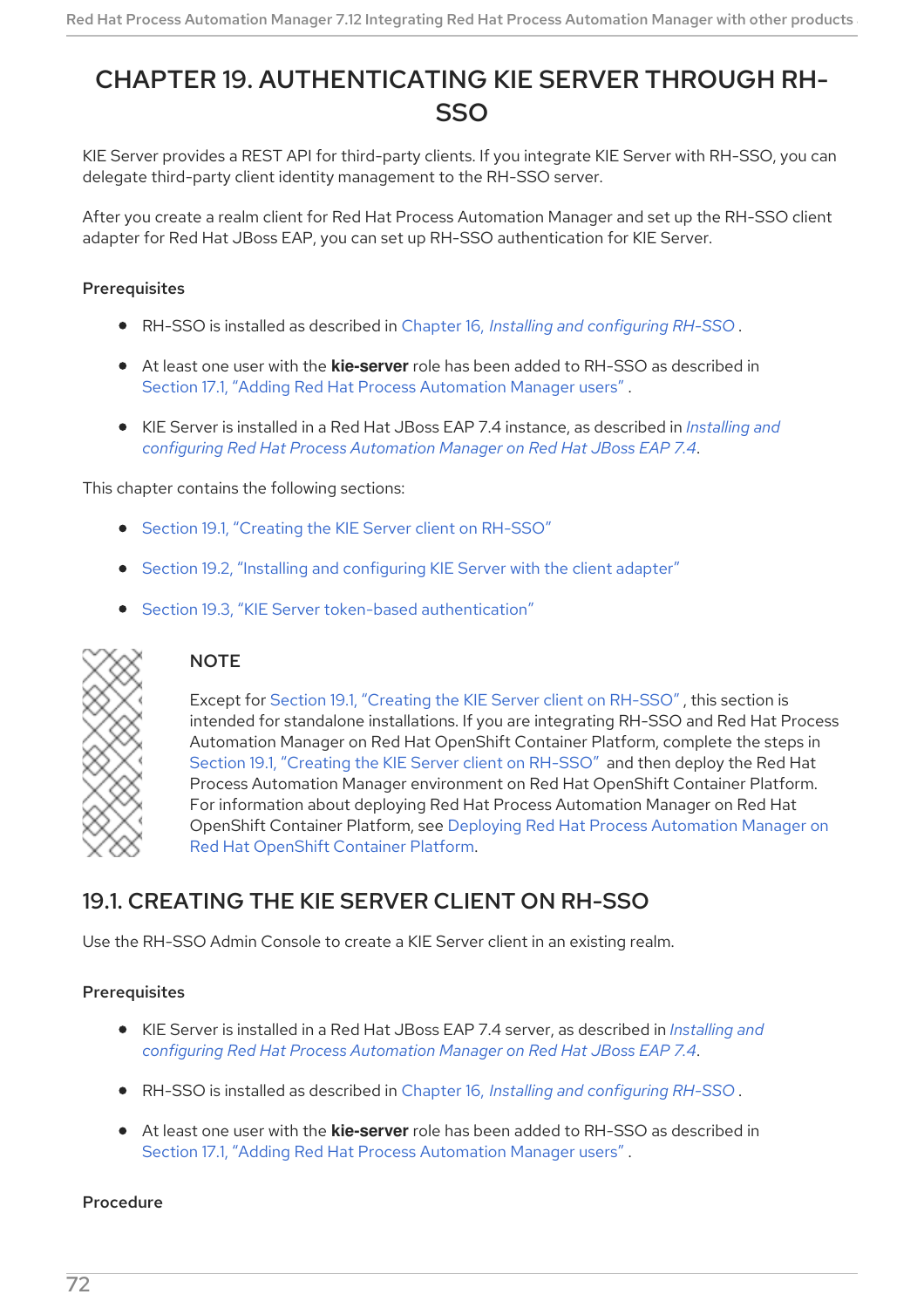- <span id="page-76-0"></span>1. In the RH-SSO Admin Console, open the security realm that you created in Chapter 16, *Installing and [configuring](#page-65-0) RH-SSO* .
- 2. Click Clients and click Create. The Add Client page opens.
- 3. On the Add Client page, provide the required information to create a KIE Server client for your realm, then click Save. For example:
	- Client ID: **kie-execution-server**
	- Root URL: **http://***localhost***:8080/kie-server**
	- Client protocol: **openid-connect**



## **NOTE**

If you are configuring RH-SSO with Red Hat OpenShift Container Platform, enter the URL that is exposed by the KIE Server routes. Your OpenShift administrator can provide this URL if necessary.

- 4. The new client Access Type is set to **public** by default. Change it to **confidential** and click Save again.
- 5. Navigate to the Credentials tab and copy the secret key. The secret key is required to configure the **kie-execution-server** client.



## **NOTE**

The RH-SSO server client uses one URL to a single KIE Server deployment. The following error message might be displayed if there are two or more deployment configurations:

We are sorry… **Invalid parameter: redirect\_uri**

To resolve this error, append **/\*** to the Valid Redirect URIs field in the client configuration.

On the Configure page, go to Clients > kie-execution-server > Settings, and append the Valid Redirect URIs field with **/\***, for example:

http://localhost:8080/kie-server/\*

## 19.2. INSTALLING AND CONFIGURING KIE SERVER WITH THE CLIENT ADAPTER

After you install RH-SSO, you must install the RH-SSO client adapter for Red Hat JBoss EAP and configure it for KIE Server.

## Prerequisites

KIE Server is installed in a Red Hat JBoss EAP 7.4 server, as described in *Installing and configuring Red Hat Process [Automation](https://access.redhat.com/documentation/en-us/red_hat_process_automation_manager/7.12/html-single/installing_and_configuring_red_hat_process_automation_manager#assembly-install-on-eap) Manager on Red Hat JBoss EAP 7.4*.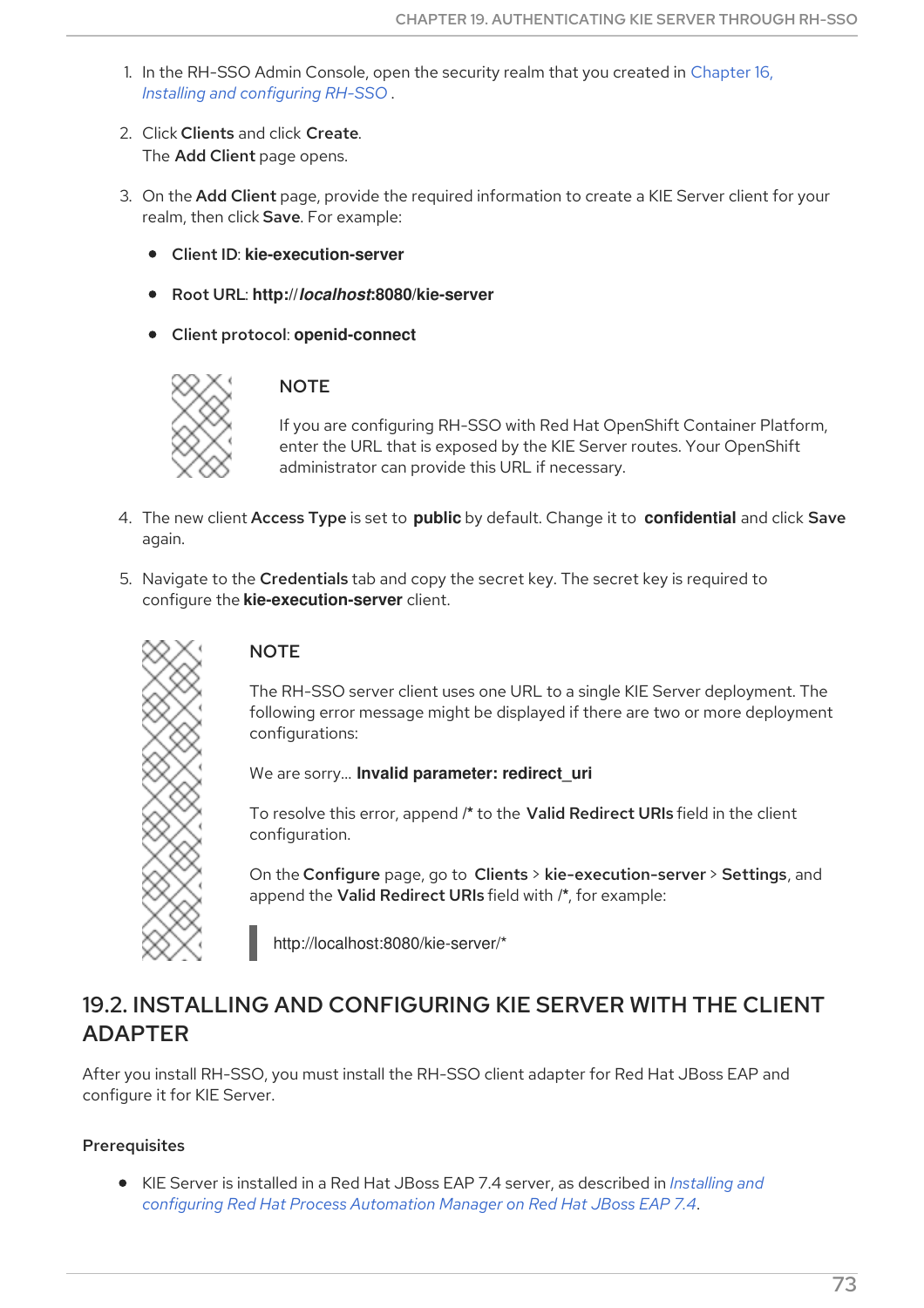- <span id="page-77-0"></span>RH-SSO is installed as described in Chapter 16, *Installing and [configuring](#page-65-0) RH-SSO* .
- At least one user with the **kie-server** role has been added to RH-SSO as described in Section 17.1, "Adding Red Hat Process [Automation](#page-67-0) Manager users" .



## **NOTE**

If you deployed KIE Server to a different application server than Business Central, install and configure RH-SSO on your second server as well.

- 1. Navigate to the Software [Downloads](https://access.redhat.com/jbossnetwork/restricted/listSoftware.html) page in the Red Hat Customer Portal (login required) and then select the product and version from the drop-down options:
	- **Product: Red Hat Single Sign-On**
	- Version: 7.5
- 2. Download Red Hat Single Sign-On 7.5 Client Adapter for JBoss EAP 7(**rh-sso-7.5.0-eap7 adapter.zip** or the latest version).
- 3. Extract and install the adapter zip file. For installation instructions, see the "JBoss EAP Adapter" section of the *Red Hat Single Sign On Securing [Applications](https://access.redhat.com/documentation/en-us/red_hat_single_sign-on/7.5/html-single/securing_applications_and_services_guide/#jboss_adapter) and Services Guide* .
- 4. Go to *EAP\_HOME***/standalone/configuration** and open the **standalone-full.xml** file.
- 5. Delete the **<single-sign-on/>** element from both of the files.
- 6. Navigate to *EAP\_HOME***/standalone/configuration** directory in your Red Hat JBoss EAP installation and edit the **standalone-full.xml** file to add the RH-SSO subsystem configuration. For example:
- 7. Navigate to *EAP\_HOME***/standalone/configuration** in your Red Hat JBoss EAP installation and edit the **standalone-full.xml** file to add the RH-SSO subsystem configuration. For example:

```
<subsystem xmlns="urn:jboss:domain:keycloak:1.1">
 <secure-deployment name="kie-server.war">
  <realm>demo</realm>
  <realm-public-
key>MIGfMA0GCSqGSIb3DQEBAQUAA4GNADCBiQKBgQCrVrCuTtArbgaZzL1hvh0xtL5mc
7o0NqPVnYXkLvgcwiC3BjLGw1tGEGoJaXDuSaRllobm53JBhjx33UNv+5z/UMG4kytBWxheNV
KnL6GgqlNabMaFfPLPCF8kAgKnsi79NMo+n6KnSY8YeUmec/p2vjO2NjsSAVcWEQMVhJ31L
wIDAQAB</realm-public-key>
  <auth-server-url>http://localhost:8180/auth</auth-server-url>
  <ssl-required>external</ssl-required>
  <resource>kie-execution-server</resource>
  <enable-basic-auth>true</enable-basic-auth>
  <credential name="secret">03c2b267-7f64-4647-8566-572be673f5fa</credential>
  <principal-attribute>preferred_username</principal-attribute>
 </secure-deployment>
</subsystem>
<system-properties>
 <property name="org.kie.server.sync.deploy" value="false"/>
</system-properties>
```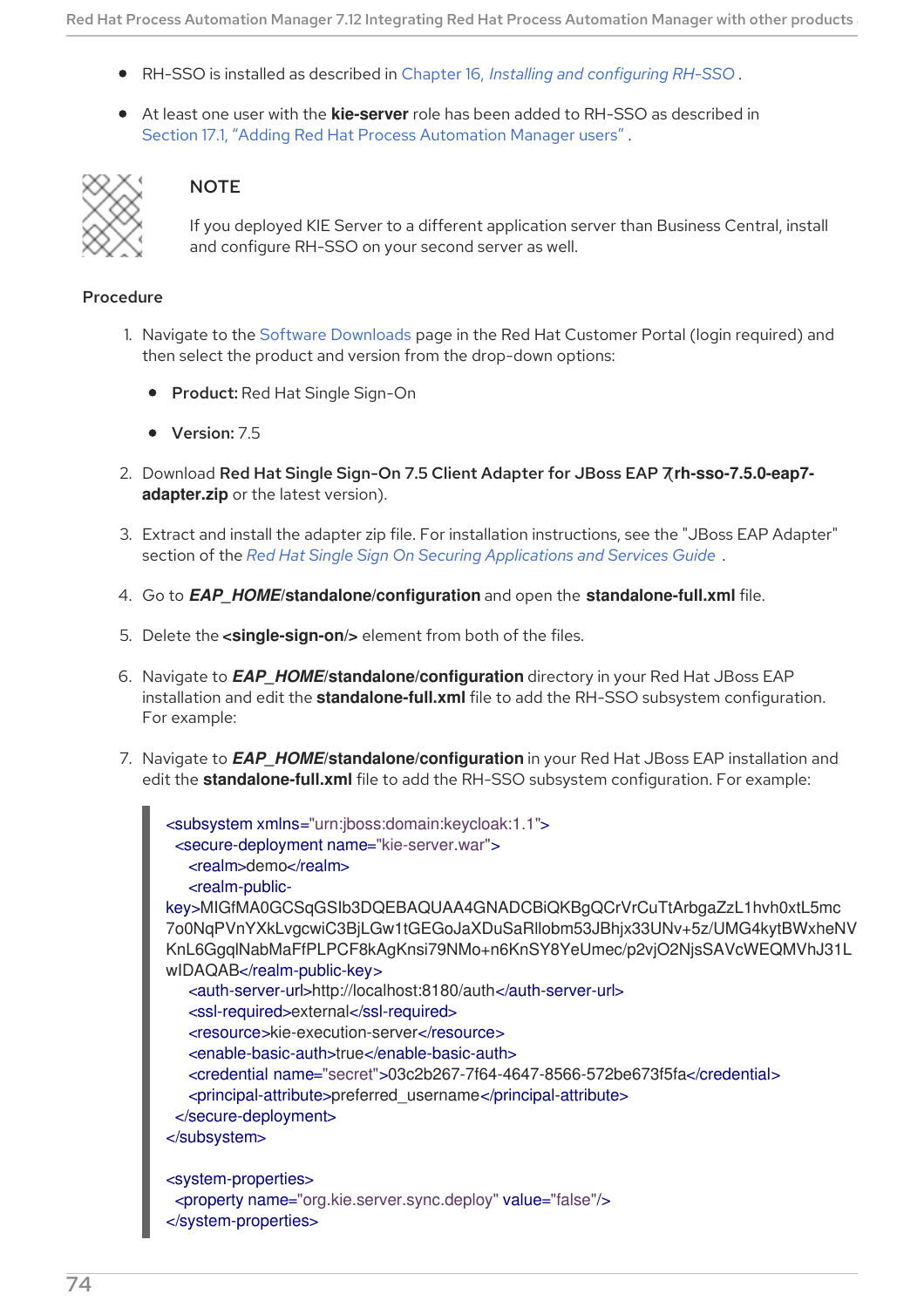In this example:

- **secure-deployment name** is the name of your application WAR file.
- **realm** is the name of the realm that you created for the applications to use.
- **realm-public-key** is the public key of the realm you created. You can find the key in the Keys tab in the Realm settings page of the realm you created in the RH-SSO Admin Console. If you do not provide a value for this public key, the server retrieves it automatically.
- **auth-server-url** is the URL for the RH-SSO authentication server.
- **resource** is the name for the server client that you created.
- **enable-basic-auth** is the setting to enable basic authentication mechanism, so that the clients can use both token-based and basic authentication approaches to perform the requests.
- **credential name** is the secret key of the server client you created. You can find the key in the Credentials tab on the Clients page of the RH-SSO Admin Console.
- **principal-attribute** is the attribute for displaying the user name in the application. If you do not provide this value, your User Id is displayed in the application instead of your user name.
- 8. Save your configuration changes.
- 9. Use the following command to restart the Red Hat JBoss EAP server and run KIE Server.

EXEC\_SERVER\_HOME/bin/standalone.sh -c standalone-full.xml -Dorg.kie.server.id=<ID> - Dorg.kie.server.user=<USER> -Dorg.kie.server.pwd=<PWD> -Dorg.kie.server.location= <LOCATION\_URL> -Dorg.kie.server.controller=<CONTROLLER\_URL> - Dorg.kie.server.controller.user=<CONTROLLER\_USER> -Dorg.kie.server.controller.pwd= <CONTOLLER\_PASSWORD>

For example:

EXEC\_SERVER\_HOME/bin/standalone.sh -c standalone-full.xml -Dorg.kie.server.id=kieserver1 -Dorg.kie.server.user=kieserver - Dorg.kie.server.pwd=password -Dorg.kie.server.location=http://localhost:8080/kieserver/services/rest/server -Dorg.kie.server.controller=http://localhost:8080/businesscentral/rest/controller -Dorg.kie.server.controller.user=kiecontroller - Dorg.kie.server.controller.pwd=password

10. When KIE Server is running, enter the following command to check the server status, where **<KIE\_SERVER\_USER>** is a user with the **kie-server** role and **<PASSWORD>** is the password for that user:

curl http://<KIE\_SERVER\_USER>:<PASSWORD>@localhost:8080/kieserver/services/rest/server/

## 19.3. KIE SERVER TOKEN-BASED AUTHENTICATION

You can also use token-based authentication for communication between Red Hat Process Automation Manager and KIE Server. You can use the complete token as a system property of your application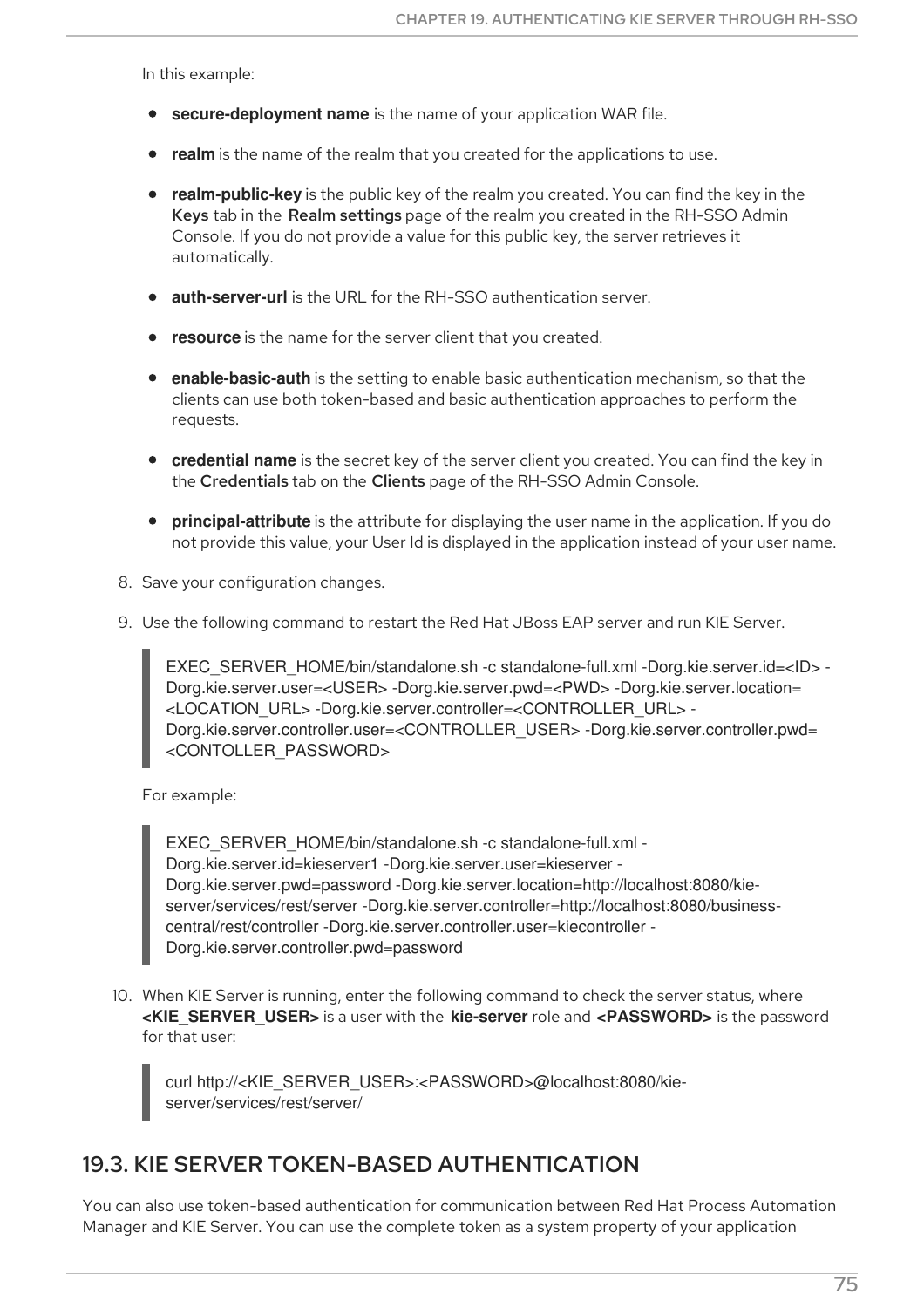<span id="page-79-0"></span>server, instead of the user name and password, for your applications. However, you must ensure that the token does not expire while the applications are interacting because the token is not automatically refreshed. To get the token, see Section 20.2, "Token-based [authentication"](#page-81-0).

### Procedure

- 1. To configure Business Central to manage KIE Server using tokens:
	- a. Set the **org.kie.server.token** property.
	- b. Make sure that the **org.kie.server.user** and **org.kie.server.pwd** properties are not set. Red Hat Process Automation Manager will then use the **Authorization: Bearer \$TOKEN** authentication method.
- 2. To use the REST API using the token-based authentication:
	- a. Set the **org.kie.server.controller.token** property.
	- b. Make sure that the **org.kie.server.controller.user** and **org.kie.server.controller.pwd** properties are not set.



## **NOTE**

Because KIE Server is unable to refresh the token, use a high-lifespan token. A token's lifespan must not exceed January 19, 2038. Check with your security best practices to see whether this is a suitable solution for your environment.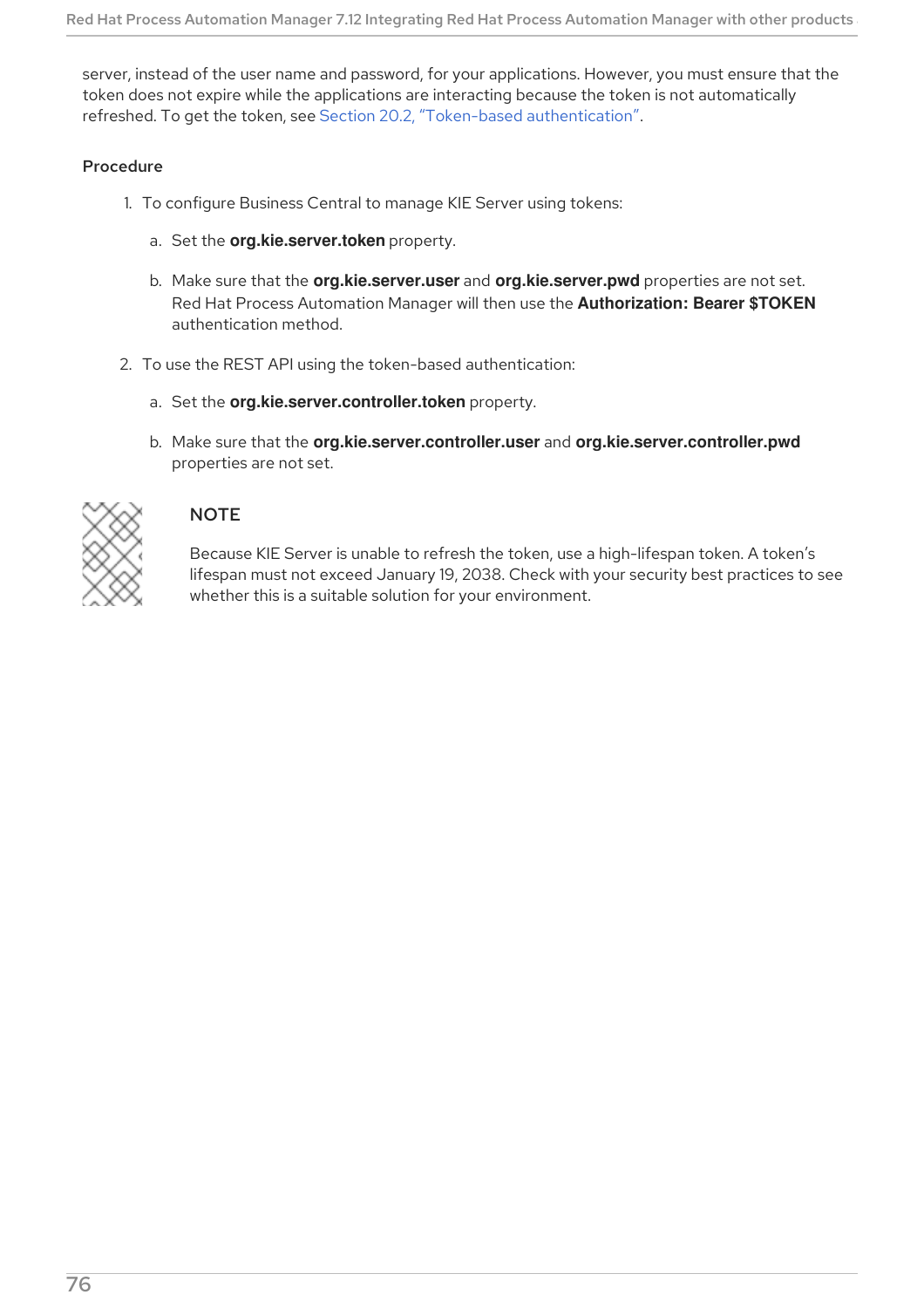# CHAPTER 20. AUTHENTICATING THIRD-PARTY CLIENTS THROUGH RH-SSO

To use the different remote services provided by Business Central or by KIE Server, your client, such as curl, wget, web browser, or a custom REST client, must authenticate through the RH-SSO server and have a valid token to perform the requests. To use the remote services, the authenticated user must have the following roles:

- **rest-all** for using Business Central remote services.
- **kie-server** for using the KIE Server remote services.

Use the RH-SSO Admin Console to create these roles and assign them to the users that will consume the remote services.

Your client can authenticate through RH-SSO using one of these options:

- Basic authentication, if it is supported by the client
- Token-based authentication

## 20.1. BASIC AUTHENTICATION

If you enabled basic authentication in the RH-SSO client adapter configuration for both Business Central and KIE Server, you can avoid the token grant and refresh calls and call the services as shown in the following examples:

• For web based remote repositories endpoint:

curl http://admin:password@localhost:8080/business-central/rest/repositories

**•** For KIE Server:

curl http://admin:password@localhost:8080/kie-server/services/rest/server/

## 20.2. TOKEN-BASED AUTHENTICATION

If you want a more secure option of authentication, you can consume the remote services from both Business Central and KIE Server by using a granted token provided by RH-SSO.

## Procedure

1. In the RH-SSO Admin Console, click the Clients menu item and click Create to create a new client.

The Add Client page opens.

- 2. On the Add Client page, provide the required information to create a new client for your realm. For example:
	- Client ID: **kie-remote**
	- Client protocol: **openid-connect**
- 3. Click Save to save your changes.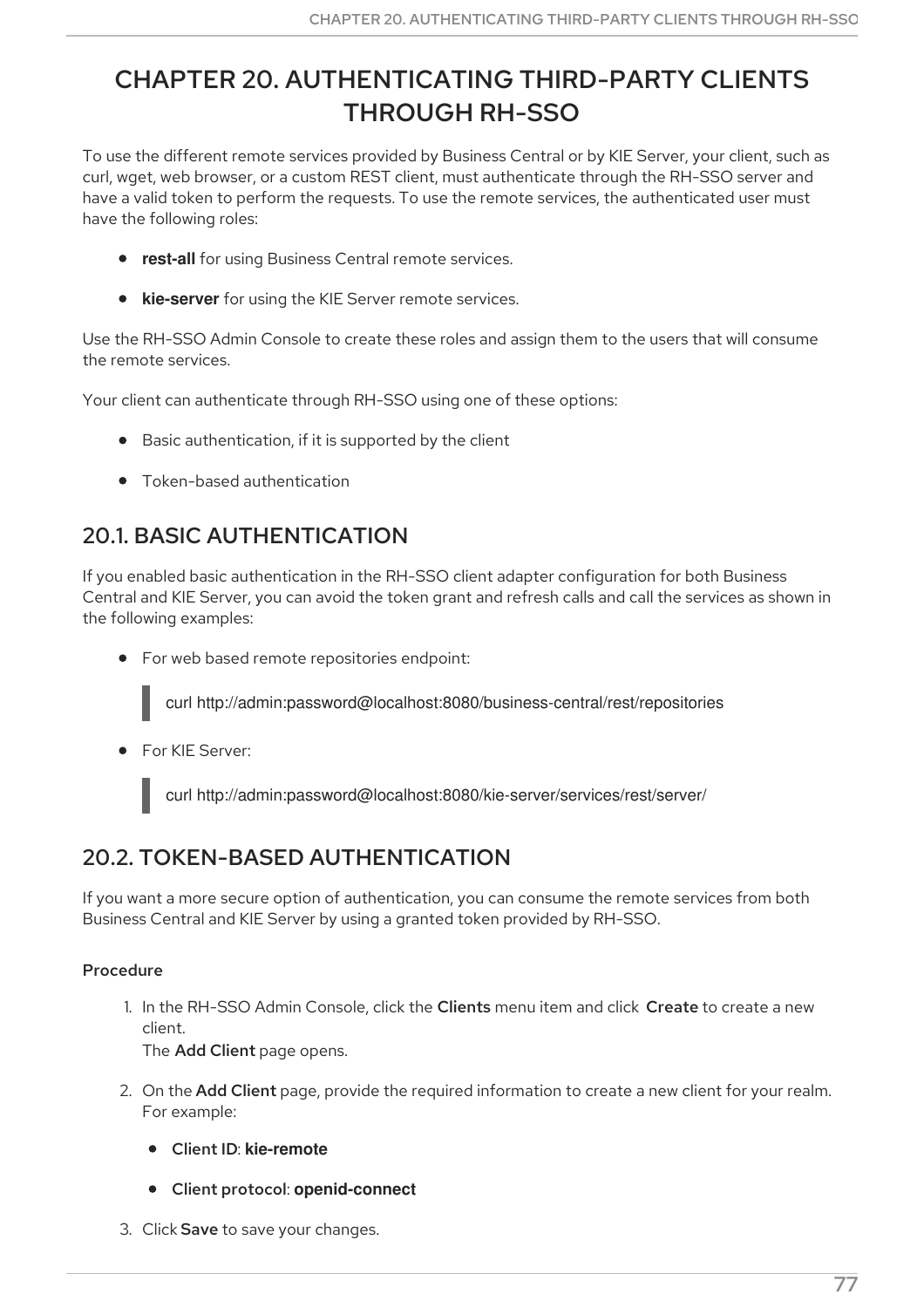- <span id="page-81-0"></span>4. Change the token settings in Realm Settings:
	- a. In the RH-SSO Admin Console, click the Realm Settings menu item.
	- b. Click the Tokens tab.
	- c. Change the value for Access Token Lifespan to **15** minutes. This gives you enough time to get a token and invoke the service before it expires.
	- d. Click Save to save your changes.
- 5. After a public client for your remote clients is created, you can now obtain the token by making an HTTP request to the RH-SSO server's token endpoint using:

RESULT=`curl --data "grant\_type=password&client\_id=kieremote&username=admin&password=password" http://localhost:8180/auth/realms/demo/protocol/openid-connect/token`

The user in this command is a Business Central RH-SSO user. For more information, see Section 17.1, "Adding Red Hat Process [Automation](#page-67-0) Manager users" .

6. To view the token obtained from the RH-SSO server, use the following command:

TOKEN=`echo \$RESULT | sed 's/.\*access\_token":"//g' | sed 's/".\*//g'`

You can now use this token to authorize the remote calls. For example, if you want to check the internal Red Hat Process Automation Manager repositories, use the token as shown below:

curl -H "Authorization: bearer \$TOKEN" http://localhost:8080/business-central/rest/repositories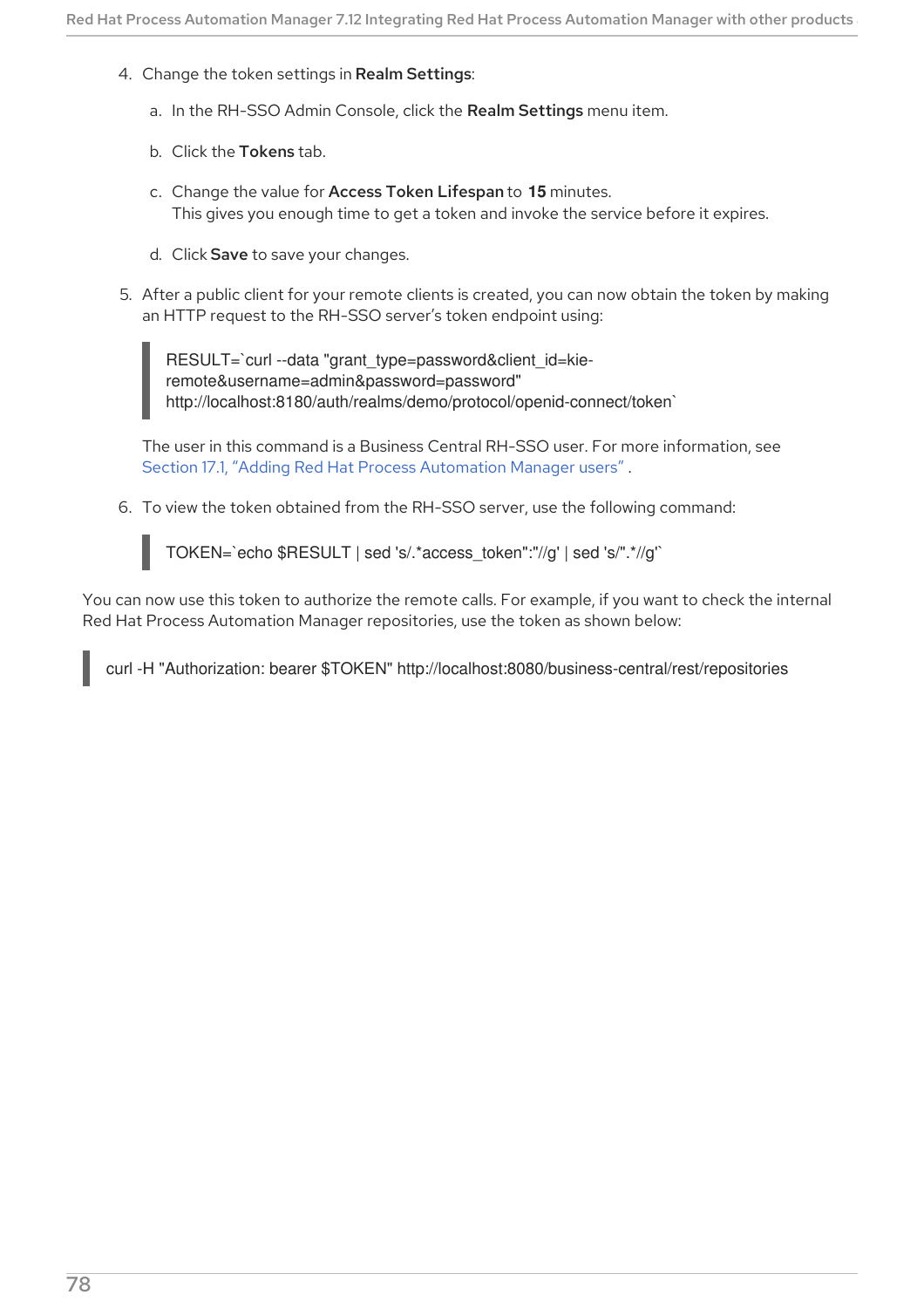# PART IV. INTEGRATING RED HAT PROCESS AUTOMATION MANAGER WITH RED HAT AMQ STREAMS

As a developer, you can integrate Red Hat Process Automation Manager with Red Hat AMQ Streams or Apache Kafka. A business process can send and receive Kafka messages.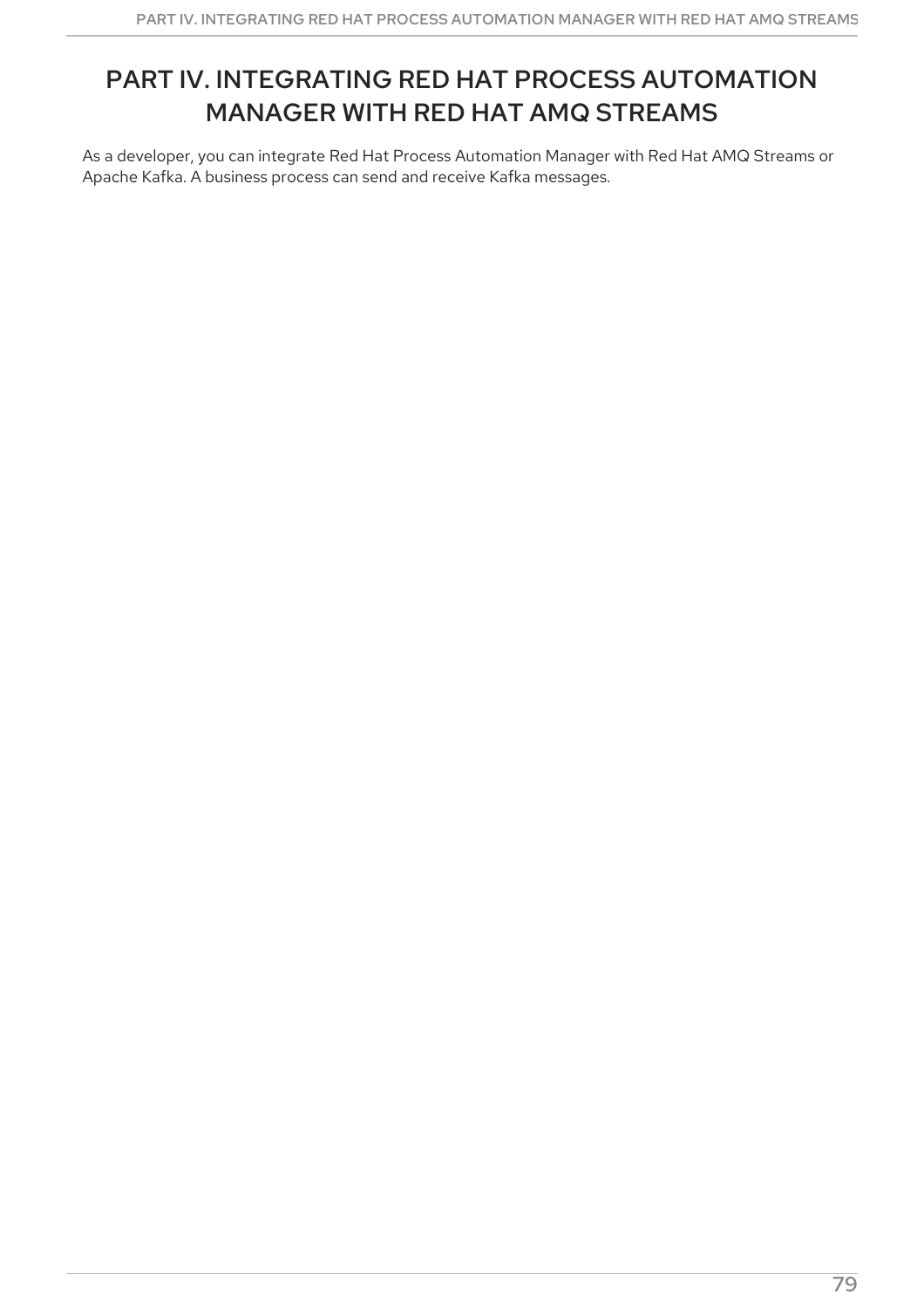# CHAPTER 21. KAFKA MESSAGES IN A BUSINESS PROCESS

Red Hat AMQ Streams, based on Apache Kafka, is a streaming platform. It acts as a message broker, passing messages, which are sorted into topics, between applications in a software environment.

Using Red Hat Process Automation Manager, you can create business processes that send and receive Kafka messages in the following ways:

- Create a start event, intermediate catch event, or boundary event (attached to a human task) of the type **message**. KIE Server automatically subscribes to the Kafka topic that is defined in the message. A message triggers the event. The event node acts as the consumer of the message and can pass the content of the message to the subsequent node in the process.
- Create an end event or intermediate throw event of the type **message**. When the process triggers the event, KIE Server sends a Kafka message in the topic that is defined in the message. The message contains the data that is configured in the event. The event node acts as the producer of the message.
- Add the **KafkaPublishMessages** custom task to the process. This task does not require the KIE Server Kafka capability but can be more complicated to configure than message events.
- Configure your service and KIE Server to emit Kafka messages about every completed process, case, and task when transactions are committed.

## 21.1. CREATING AN EVENT THAT RECEIVES KAFKA MESSAGES

When designing your business process in Business Central, you can create an event that receives Kafka messages.

This event is triggered each time a message arrives in the configured topic. The message is expected to contain data that matches a predefined data object. The process engine parses the message and provides it as an output of the event.

### Procedure

- 1. Open the project that contains your business process in Business Central.
- 2. Create a data object defining the data that the message will contain. For instructions about creating data objects, see *Designing business [processes](https://access.redhat.com/documentation/en-us/red_hat_process_automation_manager/7.12/html-single/developing_process_services_in_red_hat_process_automation_manager#assembly-designing-business-processes) using BPMN models* .
- 3. Select the business process and open the business process designer.
- 4. Add a start event, an intermediate catch event, or a boundary event (attached to a human task) of the type **message**.
- 5. Open the properties of the event.
- 6. In the Message field, select New and then enter the name of the message. This name must be the same as the name of the topic from which the event is to receive Kafka messages, or else must be defined in an **org.kie.server.jbpm-kafka.ext.topics.***broker-topic-name* KIE Server system property.

For instructions about using **org.kie.server.jbpm-kafka.ext.topics.\*** system properties to define topic names, see Chapter 22, *[Configuring](#page-87-0) a KIE Server to send and receive Kafka messages from the process*.

7. Add an output data item. Select the data object that you created as its type.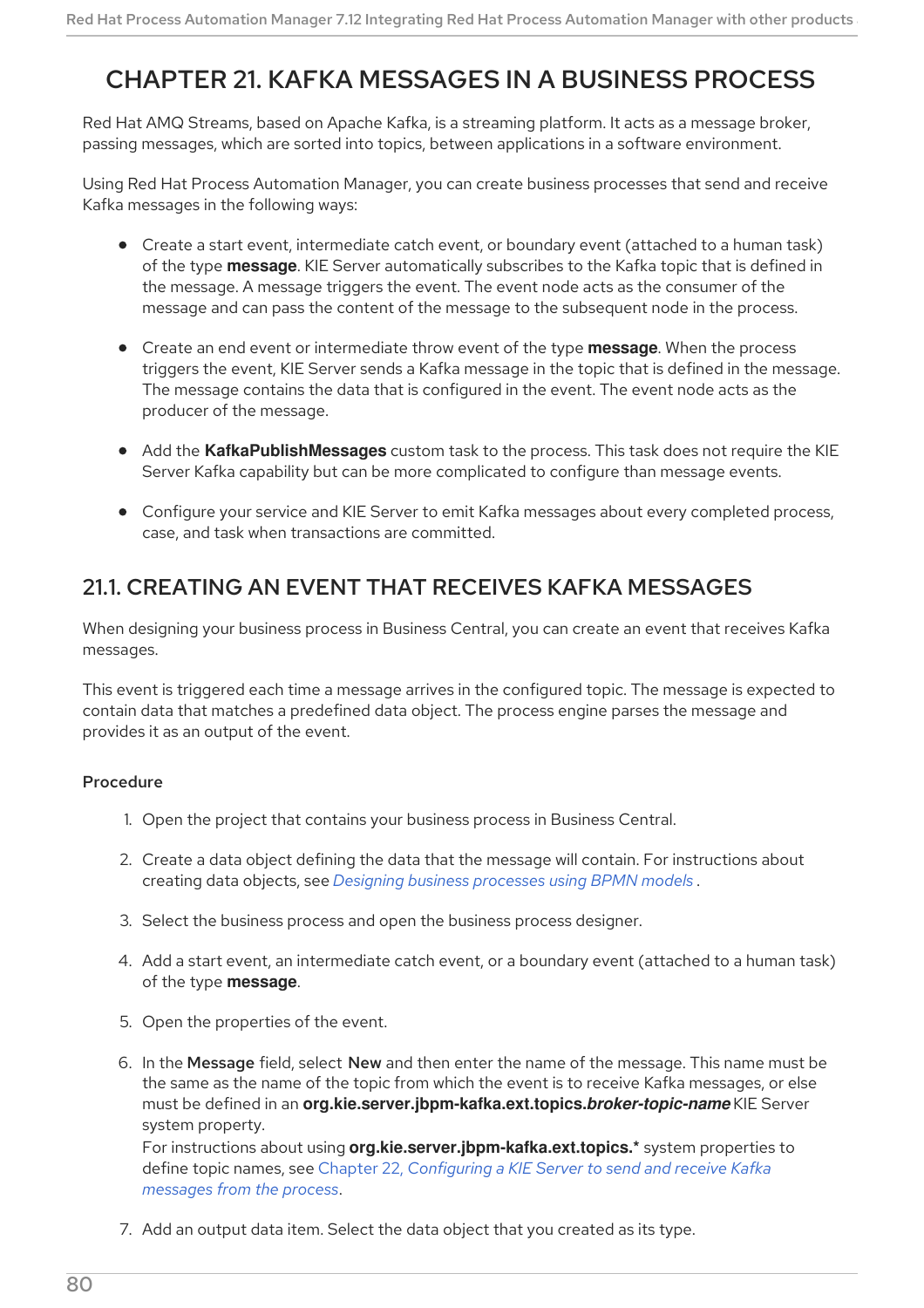8. Save the business process.



## **NOTE**

If a Kafka message event starts a new process instance, the **initiator** field of the instance is set to **unknown** by default, because the Kafka consumer extension does not receive the identity of the user associated with the Kafka message.

## Next steps

To enable Red Hat AMQ Streams integration when running the process, you must configure KIE Server according to [instructions](#page-87-0) in Chapter 22, *Configuring a KIE Server to send and receive Kafka messages from the process*.

## 21.2. CREATING AN EVENT THAT SENDS KAFKA MESSAGES

When designing your business process in Business Central, you can create an event that sends Kafka messages.

The event can have a data object as an input data item. The process engine sends the content of a data object as a message in the configured topic.

## Procedure

- 1. Open the project that contains your business process in Business Central.
- 2. Create a data object defining the data that the message must contain. For instructions about creating data objects, see *Designing business [processes](https://access.redhat.com/documentation/en-us/red_hat_process_automation_manager/7.12/html-single/developing_process_services_in_red_hat_process_automation_manager#assembly-designing-business-processes) using BPMN models* .
- 3. Select the business process and open the business process designer.
- 4. Add an intermediate throw event or an end event of the type **message**.
- 5. Open the properties of the event.
- 6. In the Message field, select New and then enter the name of the message. This name must be the same as the name of the topic to which the event is to send Kafka messages, or else must be defined in an **org.kie.server.jbpm-kafka.ext.topics.***broker-topic-name* KIE Server system property.

For instructions about using **org.kie.server.jbpm-kafka.ext.topics.\*** system properties to define topic names, see Chapter 22, *[Configuring](#page-87-0) a KIE Server to send and receive Kafka messages from the process*.

- 7. Add an input data item. Select the data object that you created as its type.
- 8. Save the business process.

## Next steps

To enable Red Hat AMQ Streams integration when running the process, you must configure KIE Server according to [instructions](#page-87-0) in Chapter 22, *Configuring a KIE Server to send and receive Kafka messages from the process*.

## 21.3. ADDING A CUSTOM TASK THAT SENDS KAFKA MESSAGES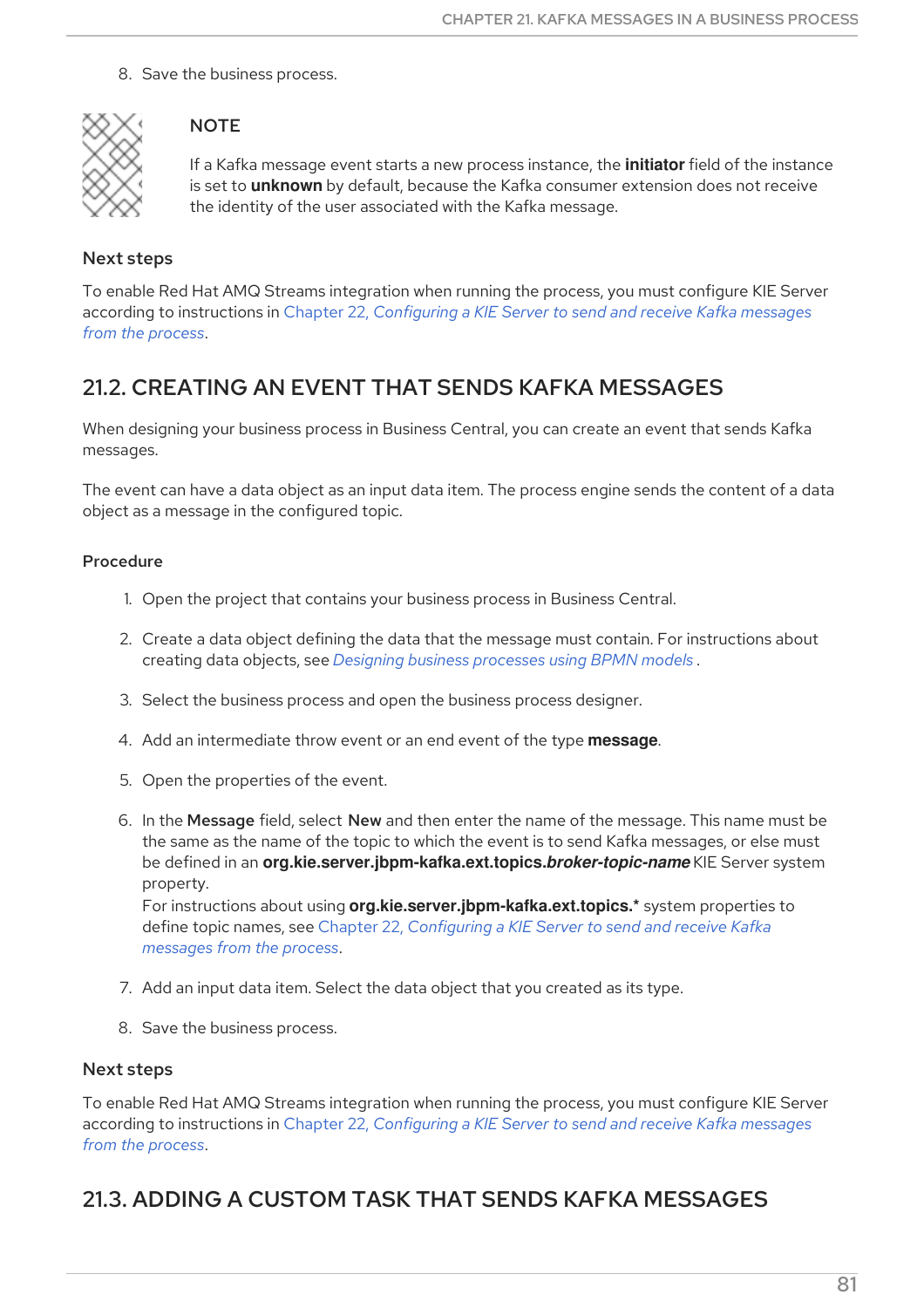You can add a **KafkaPublishMessages** custom task to your process. This task sends Kafka messages. It does not use the KIE Server Kafka capability, so you can use this task in processes that do not run on a KIE Server. However, this task can be more complicated to configure than other Red Hat AMQ Streams integration options.

### Procedure

- 1. In the Business Central administrative settings menu, as the administrative user, select Custom Tasks Administration.
- 2. Ensure that KafkaPublishMessages is set to On.
- 3. In Business Central, select Menu → Design → Projects and then click the space name and the project name.
- 4. Select the Settings → Custom Tasks tab.
- 5. In the KafkaPublishMessages line, click Install.
- 6. Optional: Enter the following information. If you leave any of the fields empty, the process engine uses the default values for these fields.
	- **Bootstrap Servers:** The host and port of the Kafka broker. You can use a comma-separated list of multiple host:port pairs. The default value is **localhost:9092**.
	- Client ID: An identifier string to pass to the broker when making requests. Red Hat AMQ Streams uses this string for logging. The default value is
	- Key Serializer class: The class that provides the key serializer. The default value is **org.apache.kafka.common.serialization.StringSerializer**. You can enter a different value if you want to use your own custom serializer class.
	- Value Serializer class: The class that provides the value serializer. The default value is **org.apache.kafka.common.serialization.StringSerializer**. You can enter a different value if you want to use your own custom serializer class. In any of these fields, you can enter an **env[***property***]** value. In this case, the process engine reads the setting from a system property at runtime. For example, you can set Client ID to **env[application.client.id]** and then, before running the process service, set the client ID value in the **application.client.id** system property.
- 7. If you entered the name of a custom serializer class, complete the following additional configuration:
	- a. Select the Settings  $\rightarrow$  Deployments  $\rightarrow$  Work Item Handlers tab.
	- b. In the **KafkaPublishMessages** line, modify the **Value** field to add the **classLoader** parameter. For example, the initial value of this field can be the following string:

new org.jbpm.process.workitem.kafka.KafkaWorkItemHandler("127.0.0.1:9092", "jbpm", "com.myspace.test.MyCustomSerializer", "com.myspace.test.MyCustomSerializer")

In this example, change the value to the following string:

new org.jbpm.process.workitem.kafka.KafkaWorkItemHandler("127.0.0.1:9092", "jbpm", "com.myspace.test.MyCustomSerializer", "com.myspace.test.MyCustomSerializer", classLoader)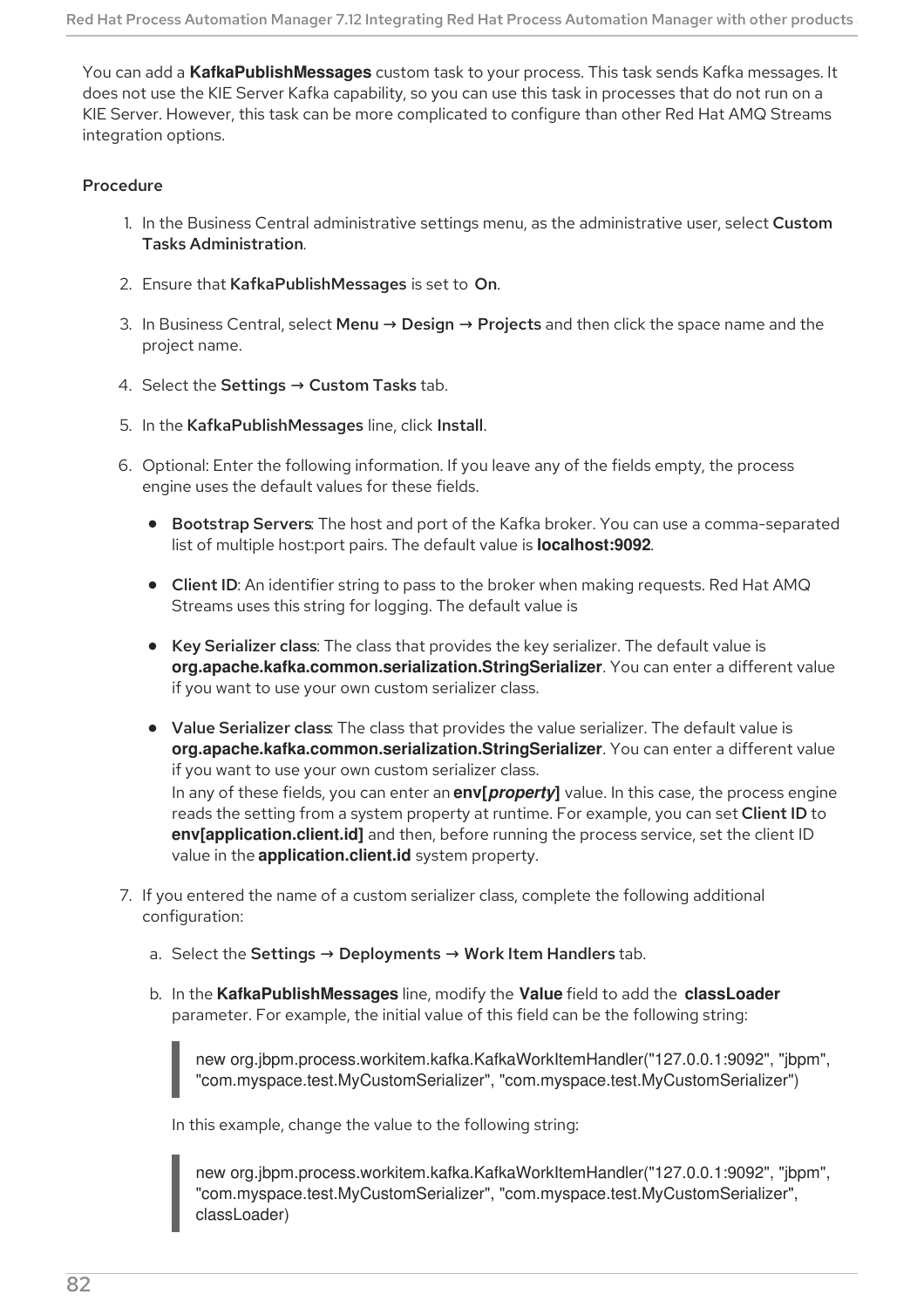- 8. Select the Assets tab.
- 9. Select the business process and open the business process designer.
- 10. Add the **KafkaPublishMessages** custom task, available under Custom Tasks in the BPMN modeler palette.
- 11. In the properties of the custom task, open the data assignments.
- 12. Assign the Key, Topic, and Value inputs to define the message.

### Next steps

If you entered a custom serializer class, you must provide this class to your business application. For [instructions](#page-91-0) about providing custom classes to your business application, see Chapter 24, *Providing a custom class to your business application in Business Central*.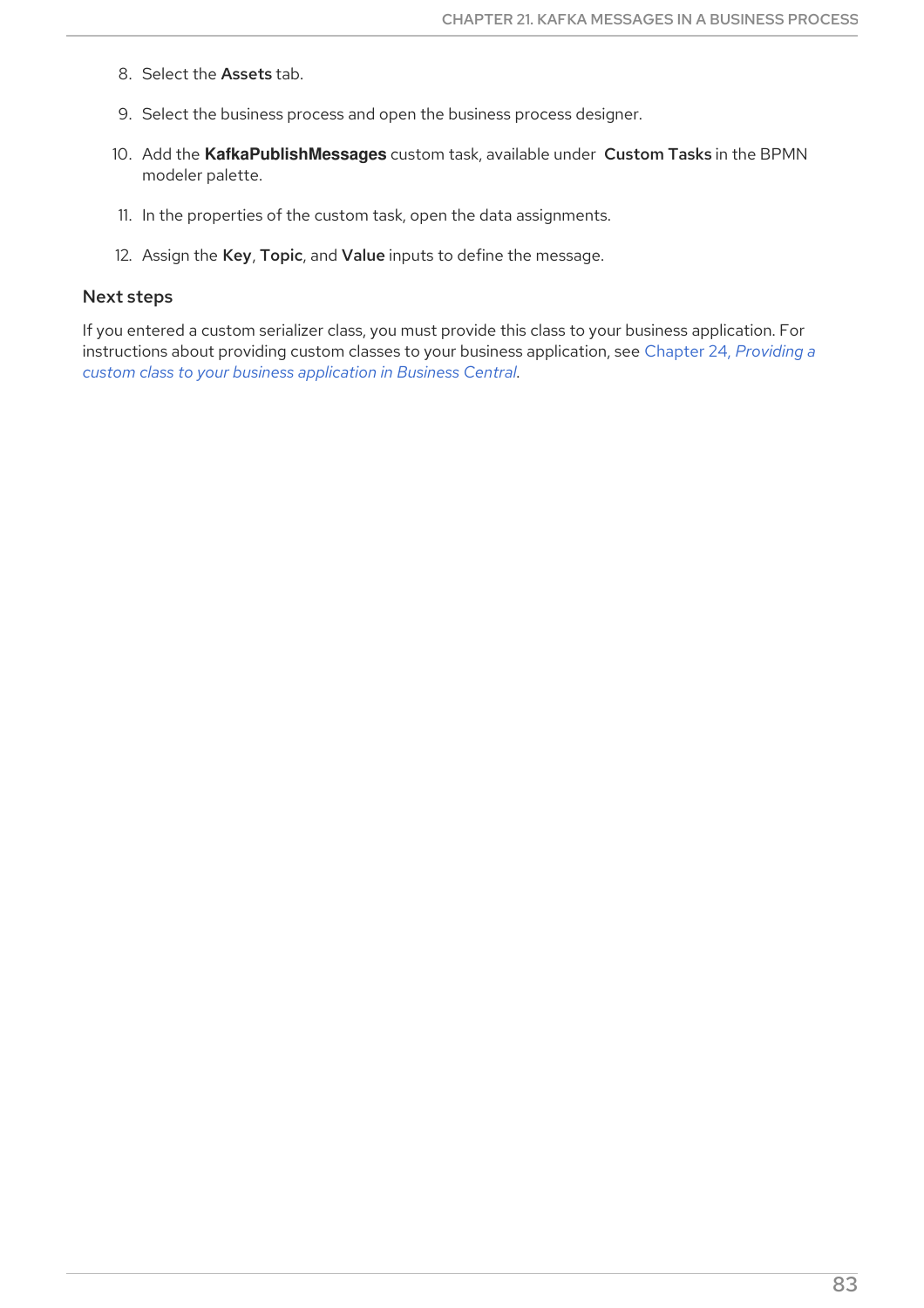# <span id="page-87-0"></span>CHAPTER 22. CONFIGURING A KIE SERVER TO SEND AND RECEIVE KAFKA MESSAGES FROM THE PROCESS

To run a process that sends or receives Kafka messages using events, you must use a KIE Server. You must configure this KIE Server to integrate with Red Hat AMQ Streams.

## Procedure

- 1. To enable integration with Red Hat AMQ Streams, set the following system properties according to your environment:
	- If you are using KIE Server on Red Hat JBoss EAP, set the **org.kie.kafka.server.ext.disabled** KIE Server system property of to **false**.
	- If you are using Spring Boot, set the **kieserver.kafka.enabled** system property to **true**.
- 2. To configure the connection to the Kafka broker, set the **org.kie.server.jbpmkafka.ext.bootstrap.servers** system property to the host and port of the broker. The default value is **localhost:9092**. You can use a comma-separated list of multiple host:port pairs.
- 3. Optional: Set any of the following system properties to configure sending and receiving Kafka messages:
	- **org.kie.server.jbpm-kafka.ext.client.id**: An identifier string to pass to the broker when making requests. Red Hat AMQ Streams uses this string for logging.
	- **org.kie.server.jbpm-kafka.ext.topics.\***: Mapping of message names to topic names. For example, if you want to send or receive a message in the **ExampleTopic** topic when **ExampleName** is the name of the message, set the **org.kie.server.jbpmkafka.ext.topics.ExampleName** system property to **ExampleTopic**. You can set any number of such system properties. If a message name is not mapped using a system property, the process engine uses this name as the topic name.
	- **org.kie.server.jbpm-kafka.ext.***property\_name*: You can set any Red Hat AMQ Streams consumer or producer property by using the **org.kie.server.jbpm-kafka.ext** prefix. For example, to set a value for the **buffer.memory** producer property, set the **org.kie.server.jbpm-kafka.ext.buffer.memory** KIE Server system property. This setting applies to all processes that send or receive Kafka messages using events on this KIE Server.

For a list of Red Hat AMQ Streams consumer and producer properties, see the *Consumer configuration parameters* and *Producer [configuration](https://access.redhat.com/documentation/en-us/red_hat_amq/2020.q4/html-single/using_amq_streams_on_rhel/index) parameters* appendixes in *Using AMQ Streams on RHEL*.

- 4. Optional: Set any of the following system properties to configure receiving Kafka messages:
	- **org.kie.server.jbpm-kafka.ext.allow.auto.create.topics**: Allow automatic topic creation. Enabled by default.
	- **org.kie.server.jbpm-kafka.ext.group.id**: A unique string that identifies the group to which this Kafka message consumer belongs. The default value is **jbpm-consumer**.
- 5. Optional: Set any of the following system properties to configure sending Kafka messages:
	- **org.kie.server.jbpm-kafka.ext.acks**: The number of acknowledgements that the Kafka leader must receive before marking the request as complete. The default value is **1**, which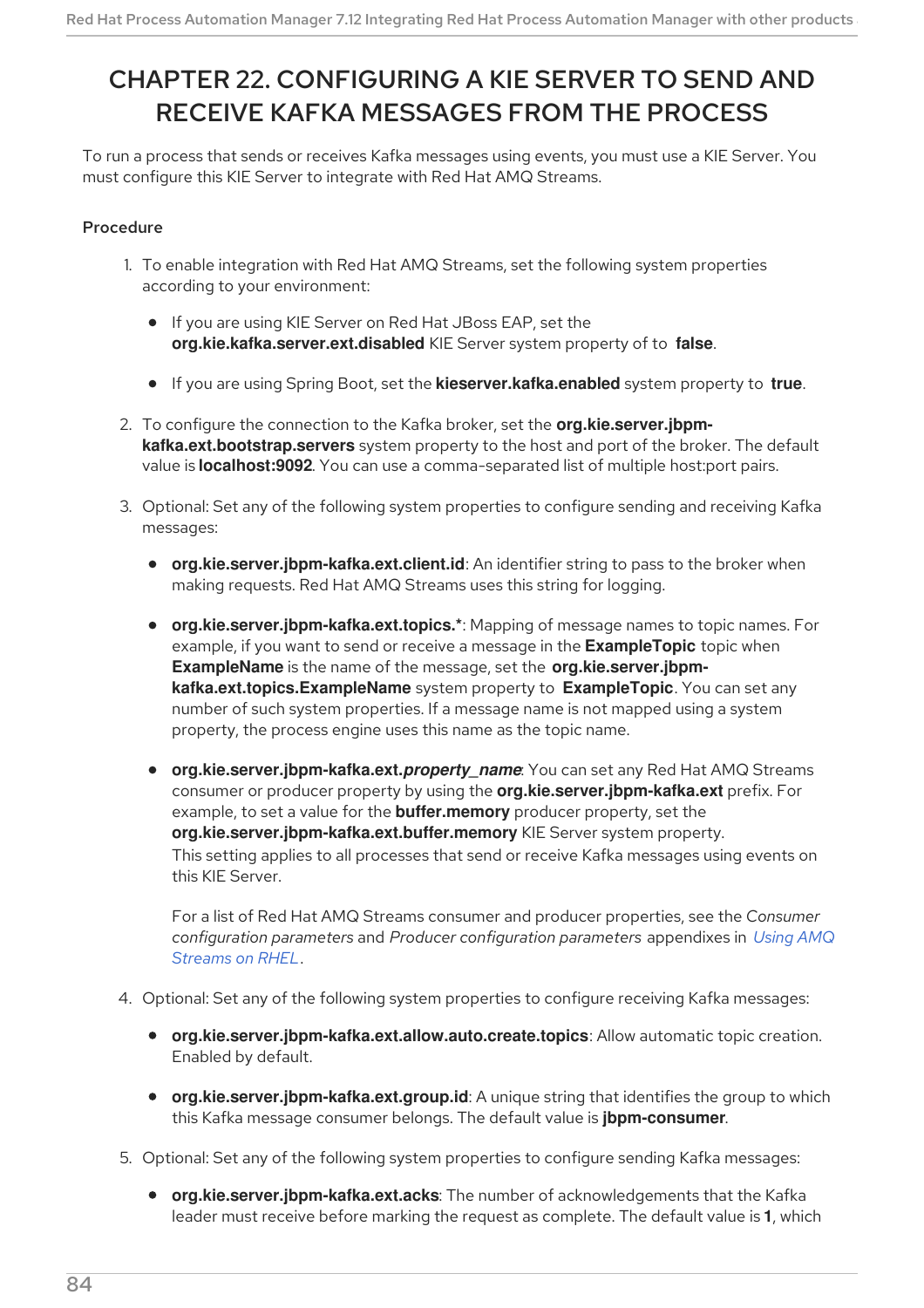means the leader writes the record to its local log and then responds to the process engine, without waiting for full acknowledgement from all followers.

**org.kie.server.jbpm-kafka.ext.max.block.ms**: The number of milliseconds for which the publish method blocks. After this time, the process engine can resume execution of the business process. The default value is **2000** (2 seconds).

## 22.1. CONFIGURING THE USE A CUSTOM MESSAGE FORMAT

By default, when using message events, the process engine sends and receives messages in a format compliant with the [CloudEvents](https://github.com/cloudevents/spec) specification version 1.0.

Optionally, you can configure the use of a raw JSON data format or a custom format for the messages. If you want to use a custom format, you need to implement and provide classes.

### **Prerequisites**

Your project uses message events to send or receive messages.

#### Procedure

- 1. If you want to use a custom format for sending or receiving messages, implement and provide custom classes:
	- a. Develop the source code for the classes:
		- To send messages, develop a class that implements the **KafkaEventWriter** interface
		- To receive messages, develop a class that implements the **KafkaEventReader** interface

You can download the interface definitons from the GitHub [repository](https://github.com/kiegroup/droolsjbpm-integration/tree/7.59.0.Final/kie-server-parent/kie-server-services/kie-server-services-kafka/src/main/java/org/kie/server/services/jbpm/kafka).

- b. Provide the classes to your business application. For [instructions,](#page-91-0) see Chapter 24, *Providing a custom class to your business application in Business Central*.
- 2. Set the following KIE Server system properties to set the custom writer or reader:
	- **org.kie.server.jbpm-kafka.ext.eventWriterClass**: the custom event writer class. Set this property to use a different format to send messages. If you want to use a custom format, set the property to the fully qualified name of your custom event writer class. If you want to use a raw JSON data format, set the property to **org.kie.server.services.jbpm.kafka.RawJsonEventWriter**.
	- **org.kie.server.jbpm-kafka.ext.eventReaderClass**: the custom event reader class. Set this property to use a different format to receive messages. If you want to use a custom format, set the property to the fully qualified name of your custom event reader class. If you want to use a raw JSON data format, set the property to

**org.kie.server.services.jbpm.kafka.RawJsonEventReader**.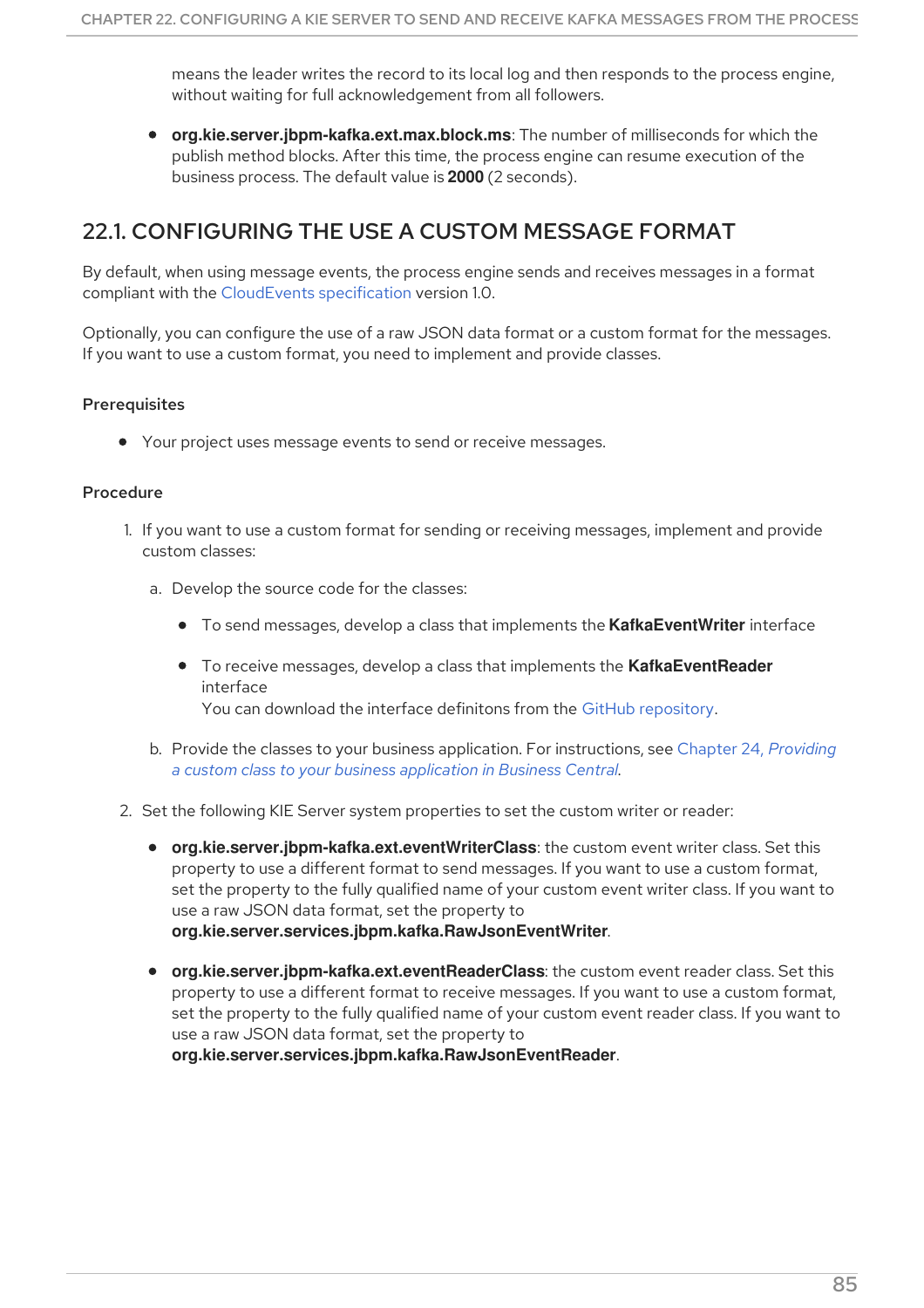# CHAPTER 23. CONFIGURING A SERVICE AND KIE SERVER TO EMIT KAFKA MESSAGES WHEN A TRANSACTION IS **COMMITTED**

You can configure KIE Server to emit Kafka messages automatically. In this case, KIE Server sends a message every time a task, process, case, or variable is created, updated, or deleted. The Kafka message contains information about the modified object. KIE Server sends the message when it commits the transaction with the change.

You can use this functionality with any business process or case. You do not need to change anything in the process design.

This configuration is also available if you run your process service using SpringBoot.

By default, KIE Server publishes the messages in the following topics:

- **jbpm-processes-events** for messages about completed processes
- **jbpm-tasks-events** for messages about completed tasks
- **jbpm-cases-events** for messages about completed cases

You can configure the topic names.

The published messages comply with the [CloudEvents](https://github.com/cloudevents/spec) specification version 1.0. Each message contains the following fields:

- **id**: The unique identifier of the event
- **type**: The type of the event (process, task, or case)
- **source:** The event source as a URI
- **time**: The timestamp of the event, by default in the [RFC3339](https://tools.ietf.org/html/rfc3339) format
- **data**: Information about the process, case, or task, presented in a JSON format

- 1. To enable emitting Kafka messages, complete one of the following steps:
	- a. If you deployed KIE Server on Red Hat JBoss EAP or another application server, complete the following steps:
		- i. Download the **rhpam-7.12.0-maven-repository.zip** product deliverable file from the Software [Downloads](https://access.redhat.com/jbossnetwork/restricted/listSoftware.html?downloadType=distributions&product=rhpam&productChanged=yes) page of the Red Hat Customer Portal.
		- ii. Extract the contents of the file.
		- iii. Copy the **maven-repository/org/jbpm/jbpm-event-emitters-kafka/7.59.0.Finalredhat-00006/jbpm-event-emitters-kafka-7.59.0.Final-redhat-00006.jar** file into the **deployments/kie-server.war/WEB-INF/lib** subdirectory of the application server.
	- b. If you deployed the application using SpringBoot, add the following lines to the **<dependencies>** list in the **pom.xml** file of your service: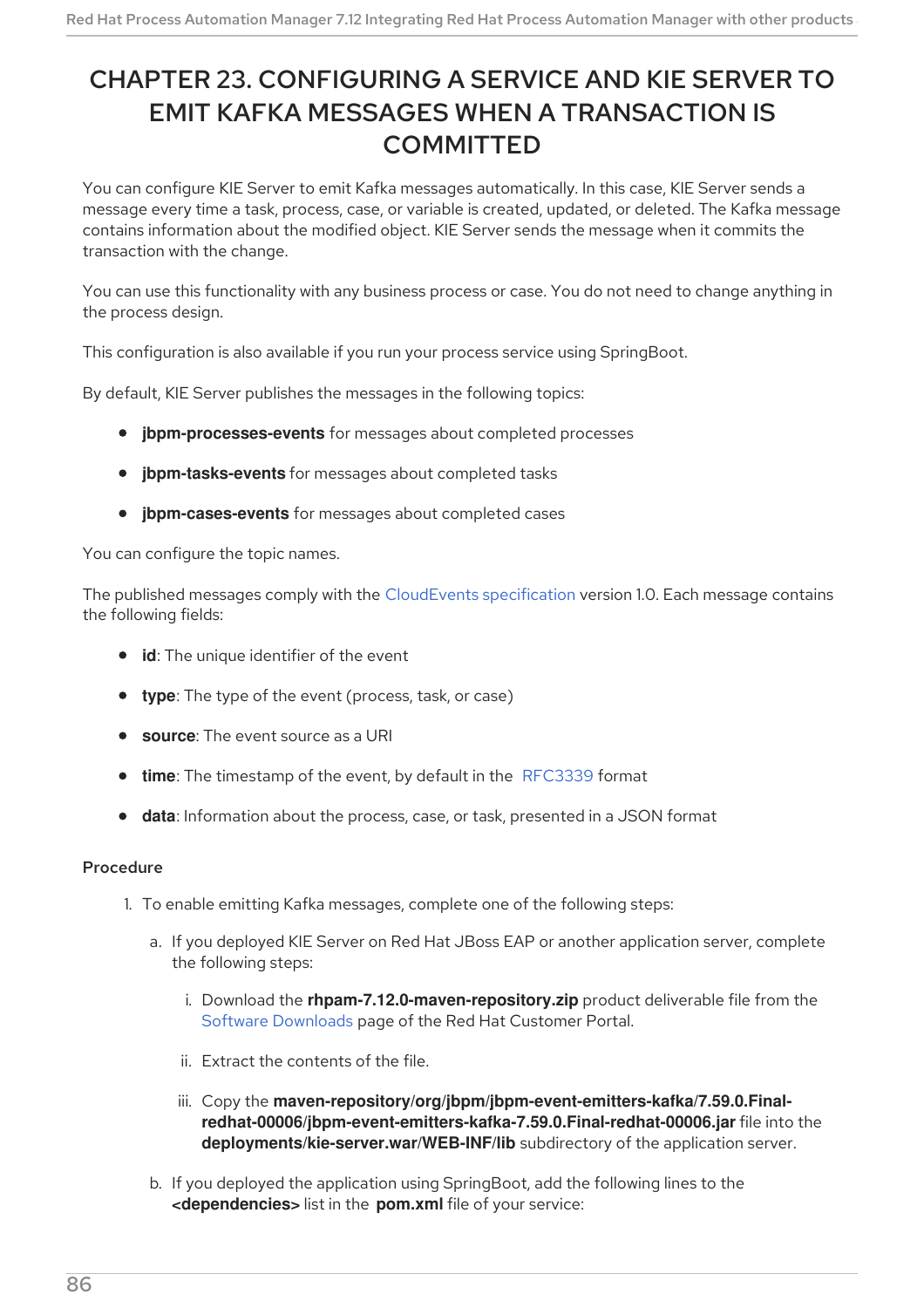<dependency> <groupId>org.jbpm</groupId> <artifactId>jbpm-event-emitters-kafka</artifactId> <version>\${version.org.kie}</version> </dependency>

- 2. Configure any of the following KIE Server system properties as necessary:
	- **org.kie.jbpm.event.emitters.kafka.bootstrap.servers**: The host and port of the Kafka broker. The default value is **localhost:9092**. You can use a comma-separated list of multiple host:port pairs.
	- **org.kie.jbpm.event.emitters.kafka.date format**: The timestamp format for the **time** field of the messages. The default value is **yyyy-MM-dd'T'HH:mm:ss.SSSZ** .
	- **org.kie.jbpm.event.emitters.kafka.topic.processes**: The topic name for process event messages. The default value is **jbpm-processes-events**.
	- **org.kie.jbpm.event.emitters.kafka.topic.cases**: The topic name for process event messages. The default value is **jbpm-cases-events**.
	- **org.kie.jbpm.event.emitters.kafka.topic.tasks**: The topic name for process event messages. The default value is **jbpm-processes-tasks**.
	- **org.kie.jbpm.event.emitters.kafka.client.id**: An identifier string to pass to the server when making requests. The server uses this string for logging.
	- **org.kie.jbpm.event.emitters.kafka.***property\_name*: You can set any Red Hat AMQ Streams consumer or producer property by using the **org.kie.jbpm.event.emitters.kafka** prefix. For example, to set a value for the **buffer.memory** producer property, set the **org.kie.jbpm.event.emitters.kafka.buffer.memory** KIE Server system property. This setting applies when the KIE Server emits Kafka messages automatically when completing transactions.

For a list of Red Hat AMQ Streams consumer and producer properties, see the *Consumer configuration parameters* and *Producer [configuration](https://access.redhat.com/documentation/en-us/red_hat_amq/2020.q4/html-single/using_amq_streams_on_rhel/index) parameters* appendixes in *Using AMQ Streams on RHEL*.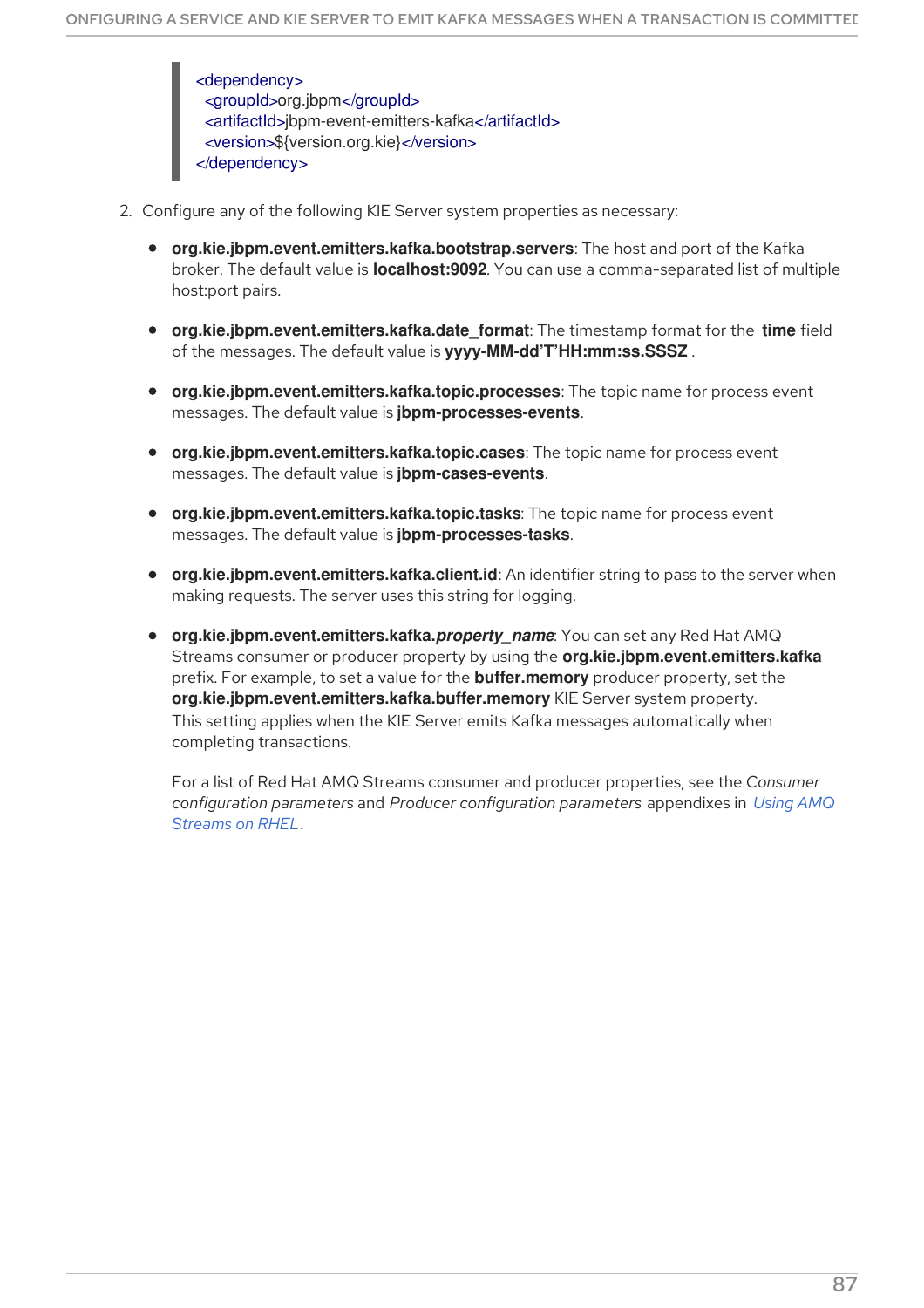# <span id="page-91-0"></span>CHAPTER 24. PROVIDING A CUSTOM CLASS TO YOUR BUSINESS APPLICATION IN BUSINESS CENTRAL

To interact with Red Hat AMQ Streams, your business application requires a custom class in the following cases:

- You want to use a custom message format for sending or receiving messages using message events.
- You want to use a custom serializer class for the **KafkaPublishMessages** custom task.

To use a custom class in your business application, use Business Central to upload the source code and configure the class.

Alternatively, if you deploy your application on SpringBoot, you can compile the classes separately and include them in the class path. In this case, do not complete this procedure.

- 1. Prepare Java source files with the required custom classes, for example, **MyCustomSerializer**. Use the package name for your space and project, for example, **com.myspace.test**.
- 2. In Business Central, enter your project and click the Settings  $\rightarrow$  Dependencies tab.
- 3. Add any dependencies that your custom classes require, for example, **org.apache.kafka.kafkaclients**.
- 4. Click the Assets tab.
- 5. For each of the class source files, complete the following steps:
	- a. Click Import Asset.
	- b. In the Please select a file to uploadfield, select the location of the Java source file for the custom serializer class.
	- c. Click Ok to upload the file.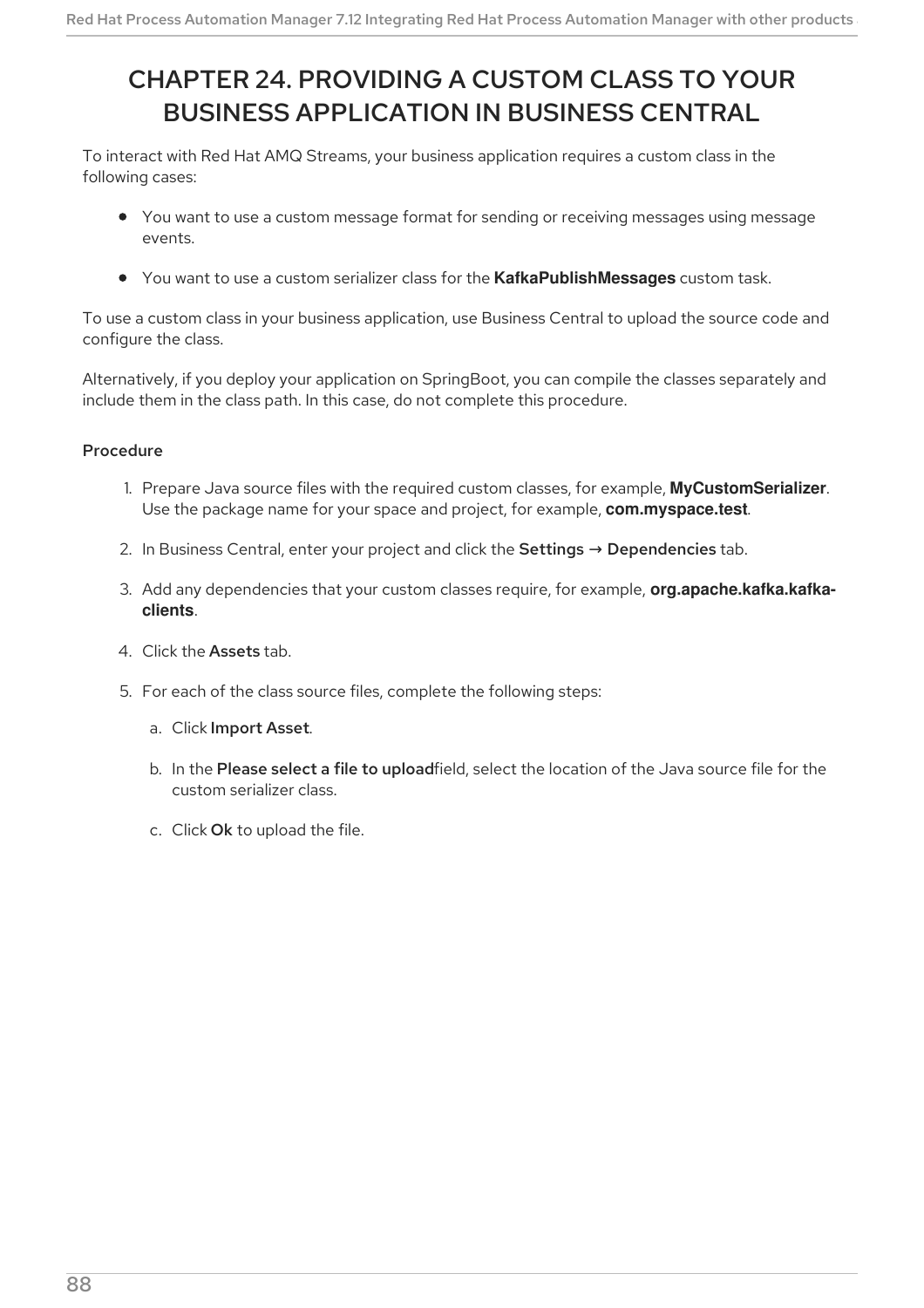# CHAPTER 25. ADDITIONAL RESOURCES

- *Using AMQ Streams on [OpenShift](https://access.redhat.com/documentation/en-us/red_hat_amq/2020.q4/html/using_amq_streams_on_openshift/)*
- *Using AMQ [Streams](https://access.redhat.com/documentation/en-us/red_hat_amq/2020.q4/html/using_amq_streams_on_rhel/) on RHEL*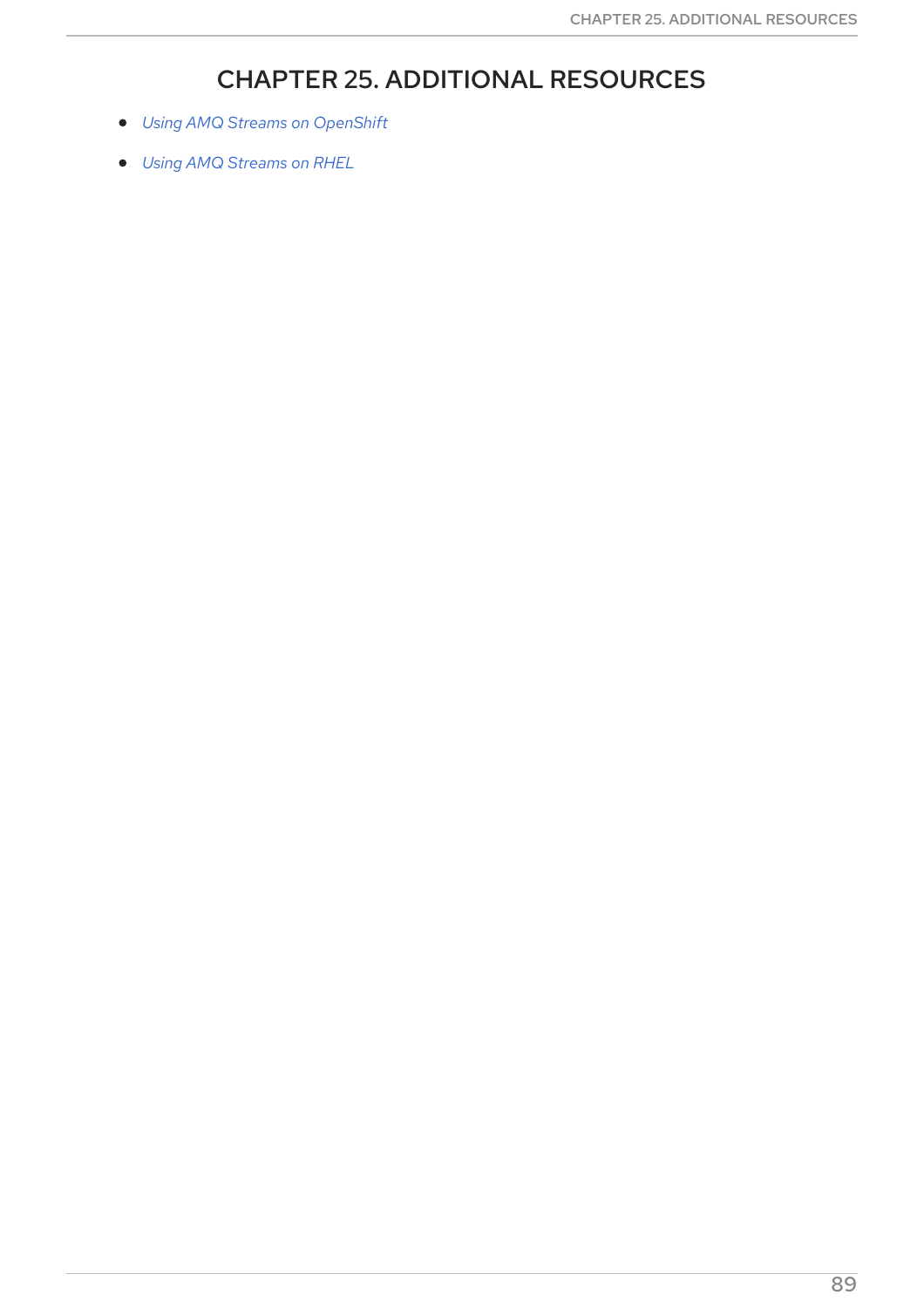# PART V. INTEGRATING RED HAT PROCESS AUTOMATION MANAGER WITH ELASTICSEARCH

As a developer, you can integrate Red Hat Process Automation Manager with ElasticSearch. The KIE Server can send process, task, and case information to ElasticSearch as JSON documents.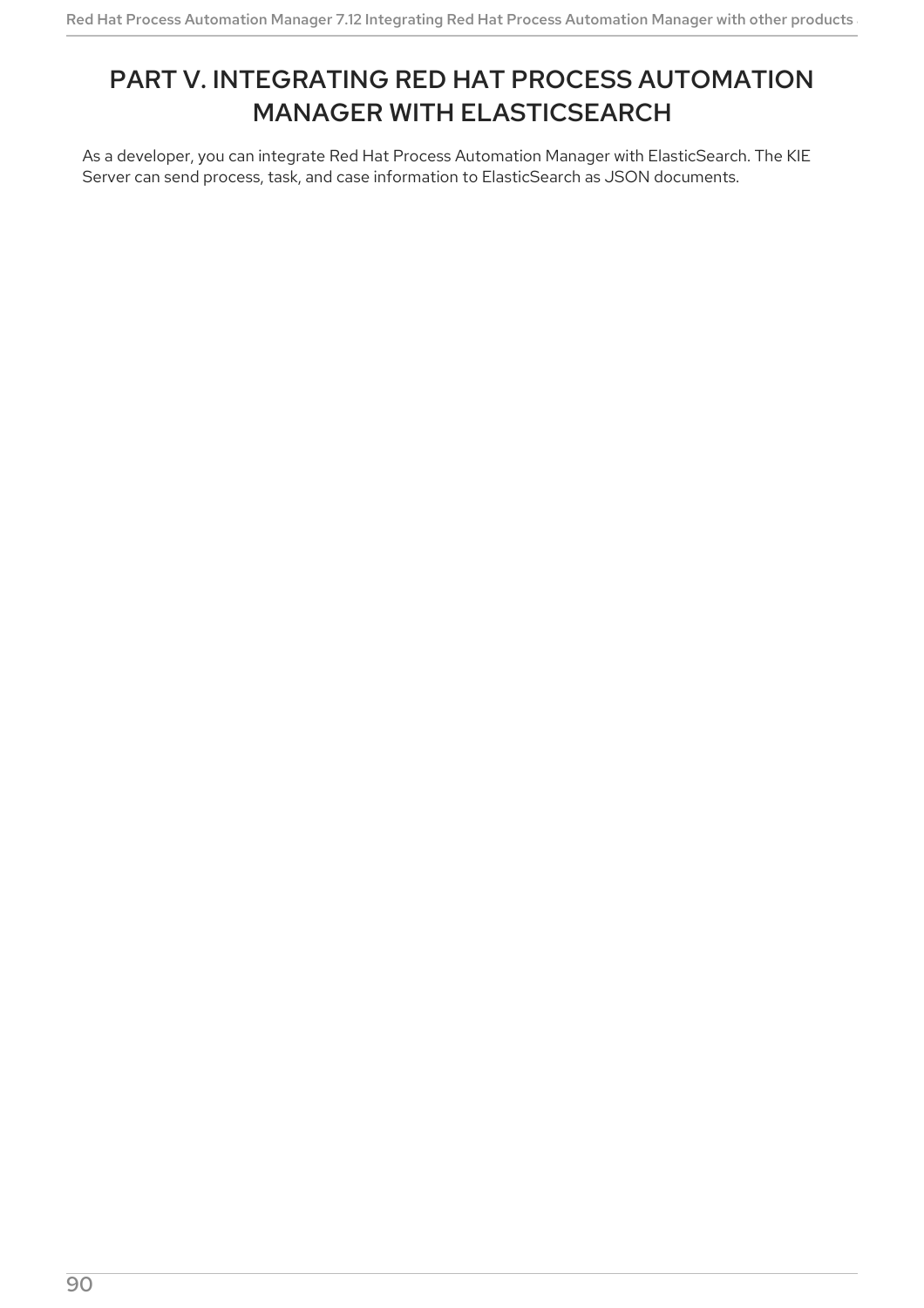# CHAPTER 26. CONFIGURING KIE SERVER TO SEND INFORMATION TO ELASTICSEARCH WHEN A TRANSACTION IS COMMITTED

You can configure KIE Server to send information to ElasticSearch automatically. In this case, KIE Server writes an ElasticSearch index entry every time a task, process, case, or variable is created, updated, or deleted. The index entry contains information about the modified object. KIE Server writes the index entry when it commits the transaction with the change.

You can use this functionality with any business process or case. You do not need to change anything in the process design.

This configuration is also available if you run your process service using Spring Boot.

KIE Server serializes the process, case, and task information as JSON documents. It uses the following ElasticSearch indexes:

- **processes** for process information
- **cases** for case information
- **tasks** for task information

#### Prerequisites

You created a business process or a case. For more information about creating a business process or case, see *Developing process services in Red Hat Process [Automation](https://access.redhat.com/documentation/en-us/red_hat_process_automation_manager/7.12/html-single/developing_process_services_in_red_hat_process_automation_manager) Manager* .

### Procedure

- 1. To enable sending information to ElasticSearch, complete one of the following steps:
	- a. If you deployed KIE Server on Red Hat JBoss EAP or another application server, complete the following steps:
		- i. Download the **rhpam-7.12.0-maven-repository.zip** product deliverable file from the Software [Downloads](https://access.redhat.com/jbossnetwork/restricted/listSoftware.html?downloadType=distributions&product=rhpam&productChanged=yes) page of the Red Hat Customer Portal.
		- ii. Extract the contents of the file.
		- iii. Copy the **maven-repository/org/jbpm/jbpm-event-emitterselasticsearch/7.59.0.Final-redhat-00006/jbpm-event-emitters-elasticsearch-7.59.0.Final-redhat-00006.jar** file into the **deployments/kie-server.war/WEB-INF/lib** subdirectory of the application server.
	- b. If you deployed the application using Spring Boot, add the following lines to the **<dependencies>** list in the **pom.xml** file of your service:

<dependency> <groupId>org.jbpm</groupId> <artifactId>jbpm-event-emitters-elasticsearch</artifactId> <version>\${version.org.kie}</version> </dependency>

2. Configure any of the following KIE Server system properties as necessary: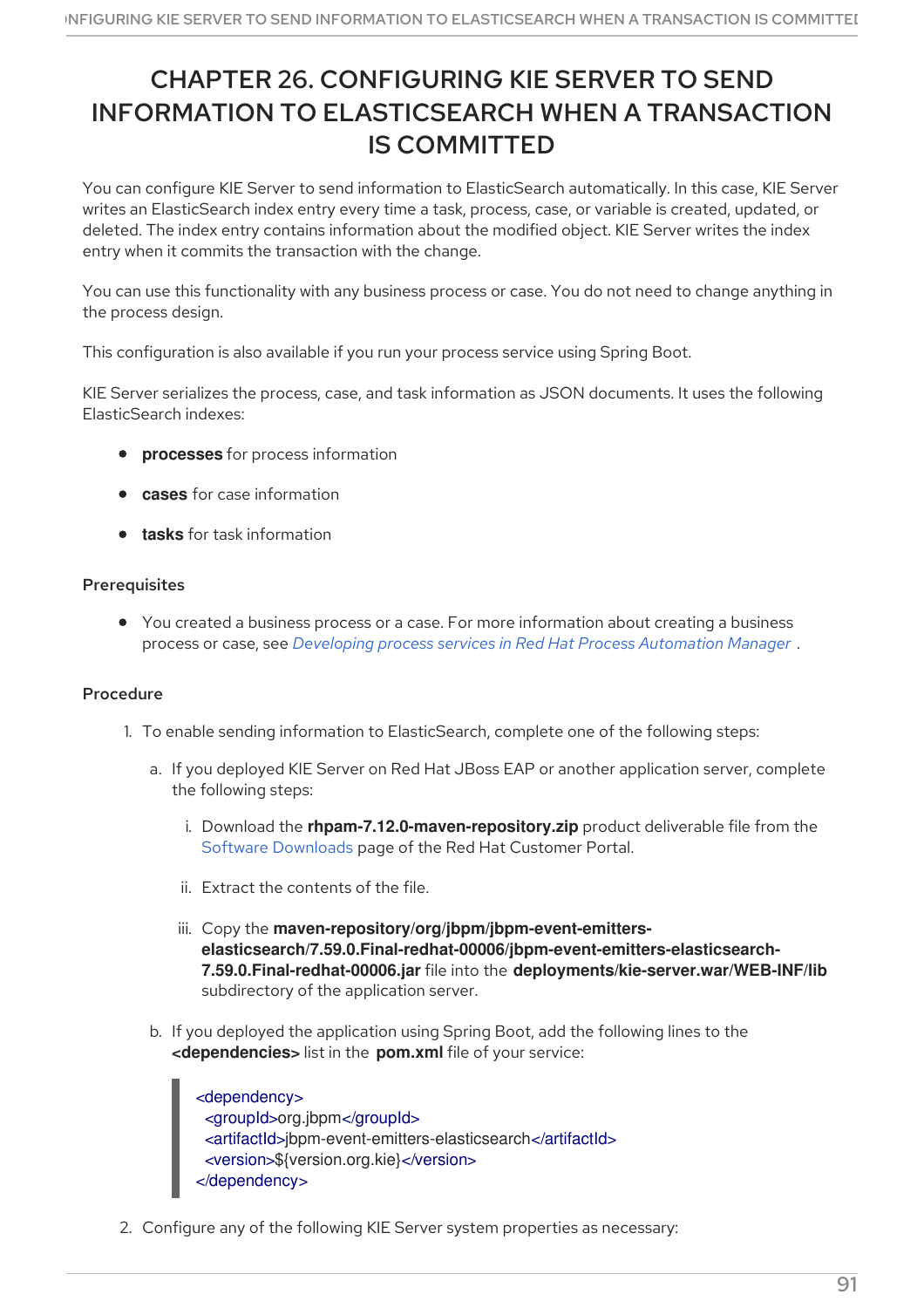- **org.jbpm.event.emitters.elasticsearch.url**: The URL of the ElasticSearch server. The default value is **http://localhost:9200**.
- **org.jbpm.event.emitters.elasticsearch.date format:** The timestamp format for the information. The default value is **yyyy-MM-dd'T'HH:mm:ss.SSSZ** .
- **org.jbpm.event.emitters.elasticsearch.user**: The user name for authenticating to the ElasticSearch server.
- **org.jbpm.event.emitters.elasticsearch.password**: The password for authenticating the user to the ElasticSearch server.
- **org.jbpm.event.emitters.elasticsearch.ignoreNull**: If this property is **true**, null values are not written into the JSON output for ElasticSearch.

## 26.1. CUSTOMIZING DATA FOR ELASTICSEARCH

You can develop transformer classes to customize the data that Red Hat Process Automation Manager sends to ElasticSearch.

Information about processes, cases, tasks, and task operations is available as *views*. Red Hat Process Automation Manager includes the following view types:

- **CaseInstanceView**
- **ProcessInstanceView**
- **TaskInstanceView**
- **TaskOperationView**

You can see the definitions of these views in the GitHub [repository](https://github.com/kiegroup/jbpm/tree/7.59.0.Final/jbpm-persistence/jbpm-persistence-api/src/main/java/org/jbpm/persistence/api/integration/model).

Each view has a **getCompositeId()** method that returns an identifier. This identifier denotes a particular instance of a case, process, task, or task operation.

Each time a process, case, task, or task operation is created, updated, or deleted, the process engine calls a *transformer* and supplies the relevant view.

The transformer must generate an **ESRequest** object. In the parameters of the constructor of this object, the transformer must supply the necessary information for the ElasticSearch request, including the index.

The definitions of the [transformer](https://github.com/kiegroup/jbpm/tree/7.59.0.Final/jbpm-event-emitters/jbpm-event-emitters-elasticsearch/src/main/java/org/jbpm/event/emitters/elasticsearch) classes and the **ESRequest** class are available in the GitHub repository.

To create and use custom transformers, complete the following procedure.

- 1. Create the Java source code for the following classes:
	- **ESInstanceViewTransformer**: The transformer class. It provides **index()** and **update()** methods. Both of the methods take a view as a parameter and return an **ESRequest** object. When a process, case, task, or task operation instance is first created, the process engine calls the **index()** method. For subsequent changes related to the same instance, the process engine calls the **update()** method.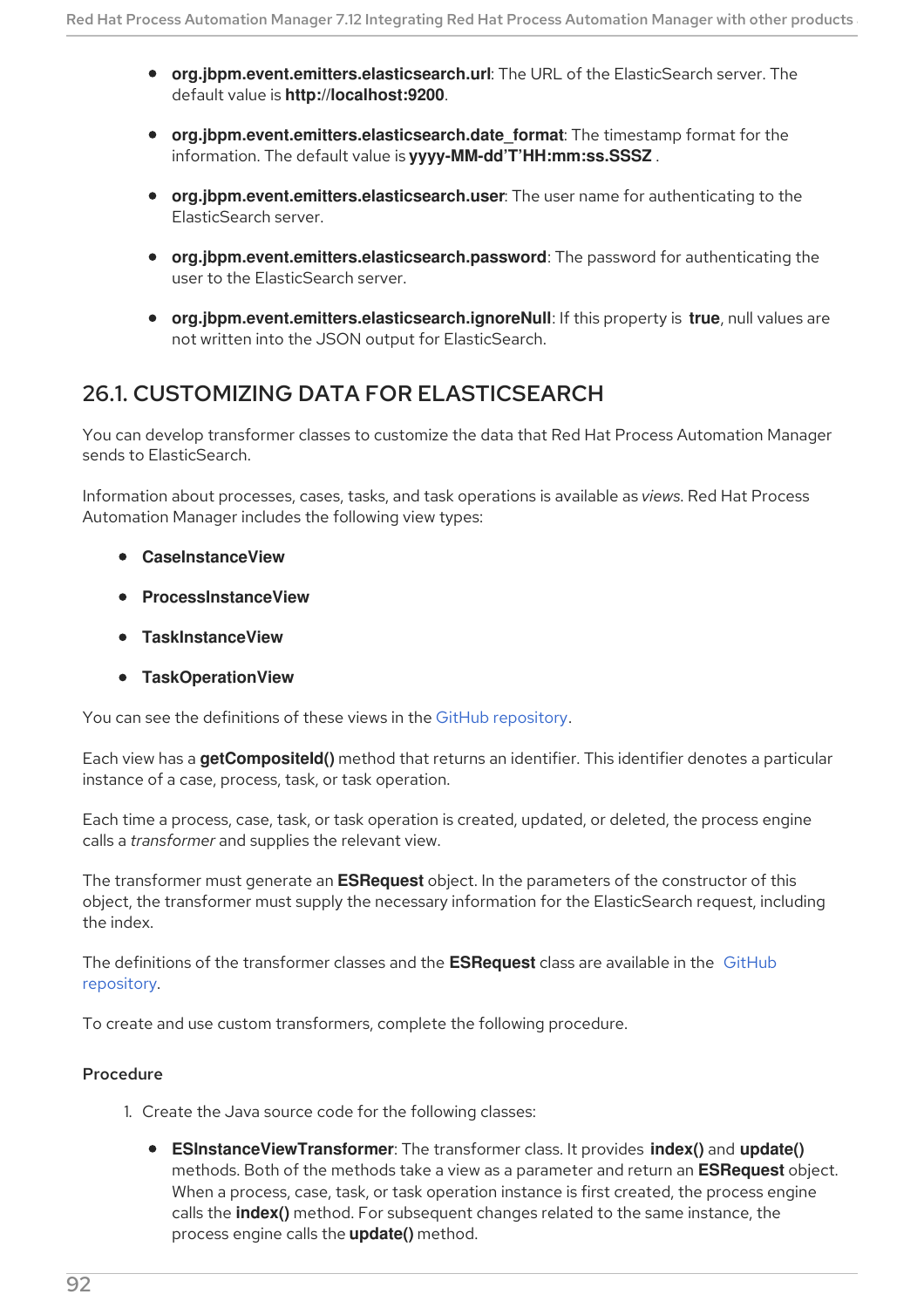You can create different **ESInstanceViewTransformer** implementations for different view types.

- **ESInstanceViewTransformerFactory**: The transformer factory class. It returns an instance of the **ESInstanceViewTransformer** class for every view type.
- 2. In Business Central, enter your project and click the Settings  $\rightarrow$  Dependencies tab.
- 3. Optional: Add any dependencies that your transformer classes require.
- 4. Click the Assets tab.
- 5. For each of the class source files, complete the following steps:
	- a. Click Import Asset.
	- b. In the Please select a file to uploadfield, select the location of the Java source file for the custom serializer class.
	- c. Click Ok to upload the file.
- 6. For the KIE Server instance that runs the service, set the **org.jbpm.event.emitters.elasticsearch.factory** system property to the fully qualified class name of your implementation of **ESInstanceViewTransformerFactory**.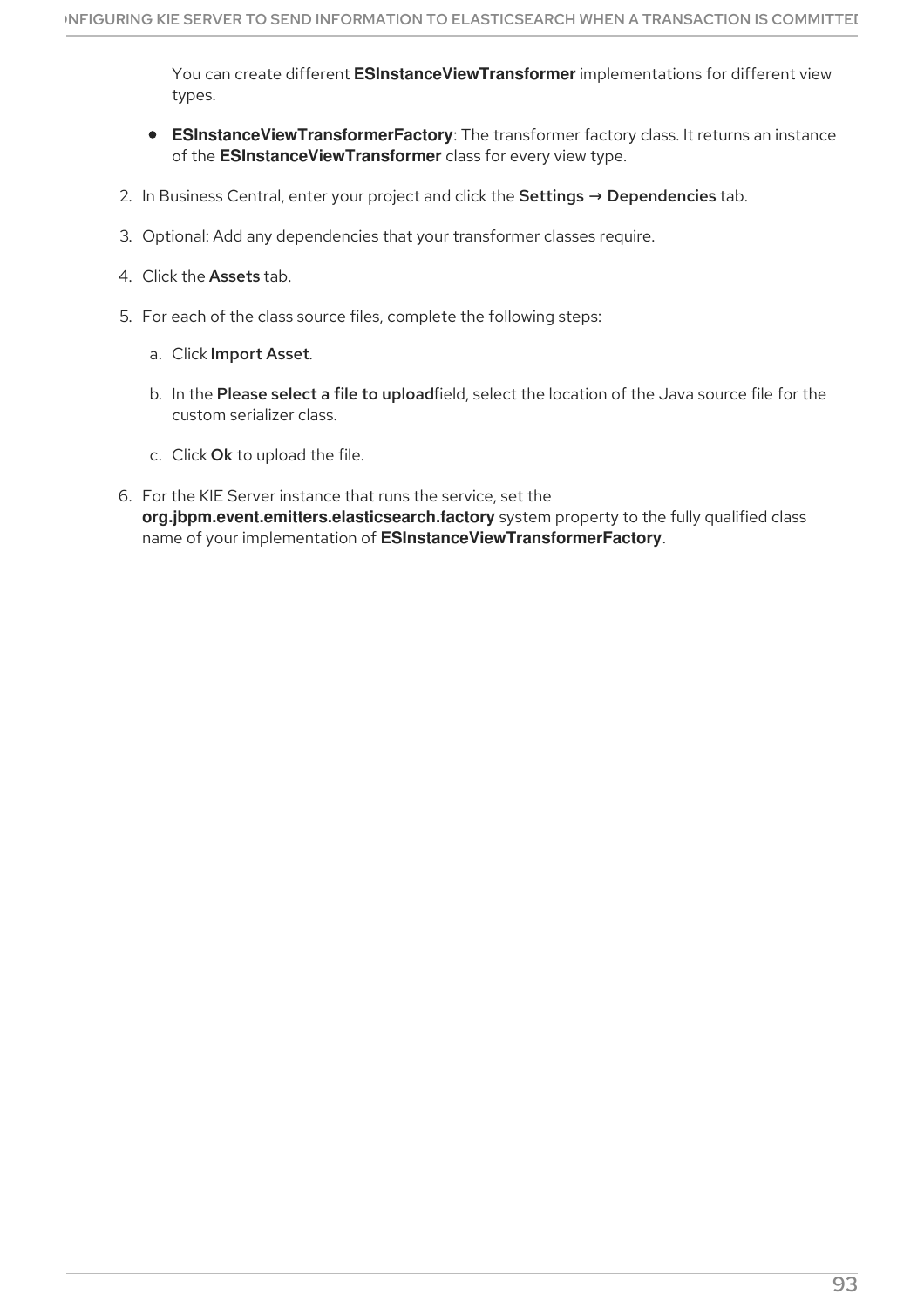# APPENDIX A. VERSIONING INFORMATION

Documentation last updated on Wednesday, January 26, 2022.